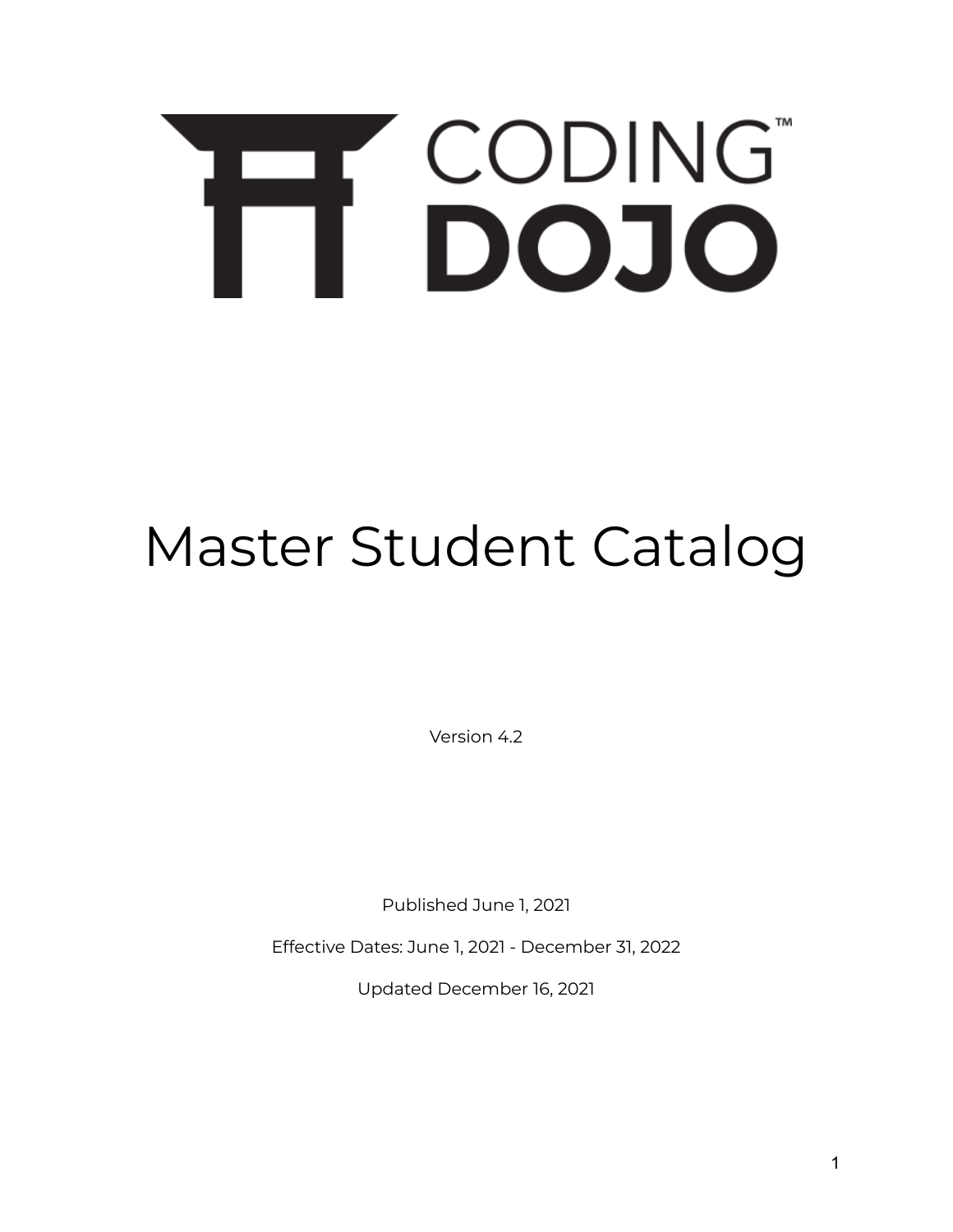| 1. Mission and Purpose                                    | 7             |
|-----------------------------------------------------------|---------------|
| 2. Objectives                                             | 7             |
| <b>3. Admission and Enrollment Policies</b>               | 8             |
| A. Eligibility Requirements:                              | 8             |
| <b>B. Computer Requirements</b>                           | $\mathcal{G}$ |
| C. Onsite Admission Procedure                             | 9             |
| D. Online Admission Procedure                             | 10            |
| E. Enrollment Periods                                     | 12            |
| F. Credit for Previous Education, Training, or Experience | 12            |
| G. Coding Dojo Program Transfer Policy                    | 13            |
| 4. Tuition                                                | 15            |
| A. Deposit and Payment                                    | 16            |
| <b>B.</b> Late Payments                                   | 17            |
| C. Retaking and Voiding Courses                           | 17            |
| D. Program Transfers                                      | 18            |
| E. Scholarships                                           | 19            |
| F. Additional Discounts                                   | 20            |
| G. Post-Graduation                                        | 21            |
| H. Quarterly Promotions                                   | 23            |
| I. Approval of Discounts, Promotions, and Scholarships    | 25            |
| 5. Financing                                              | 26            |
| <b>6. Program Descriptions</b>                            | 27            |
| A. Definition of Course Time                              | 27            |
| B. Software Development Onsite Programs:                  | 27            |
| Software Development Onsite Full-Time                     | 27            |
| C. Software Development Online Programs                   | 28            |
| Software Development Online Full-Time                     | 28            |
| Software Development Online Part-Time Accelerated         | 29            |
| Software Development Online Part-Time Flex                | 30            |
| D. Specialist Online Programs                             | 31            |
| Data Science Online Part-Time                             | 31            |
| Cybersecurity Online Part-Time                            | 32            |
| UX/UI Design Online Part-Time                             | 34            |
| 7. Schedule                                               | 36            |
| A. Onsite and Online Full-Time: Hours of Operation        | 36            |
| Morning Session                                           | 36            |
| Afternoon Session                                         | 37            |
| <b>After Hours</b>                                        | 37            |
| B. Onsite Facilities and Equipment                        | 38            |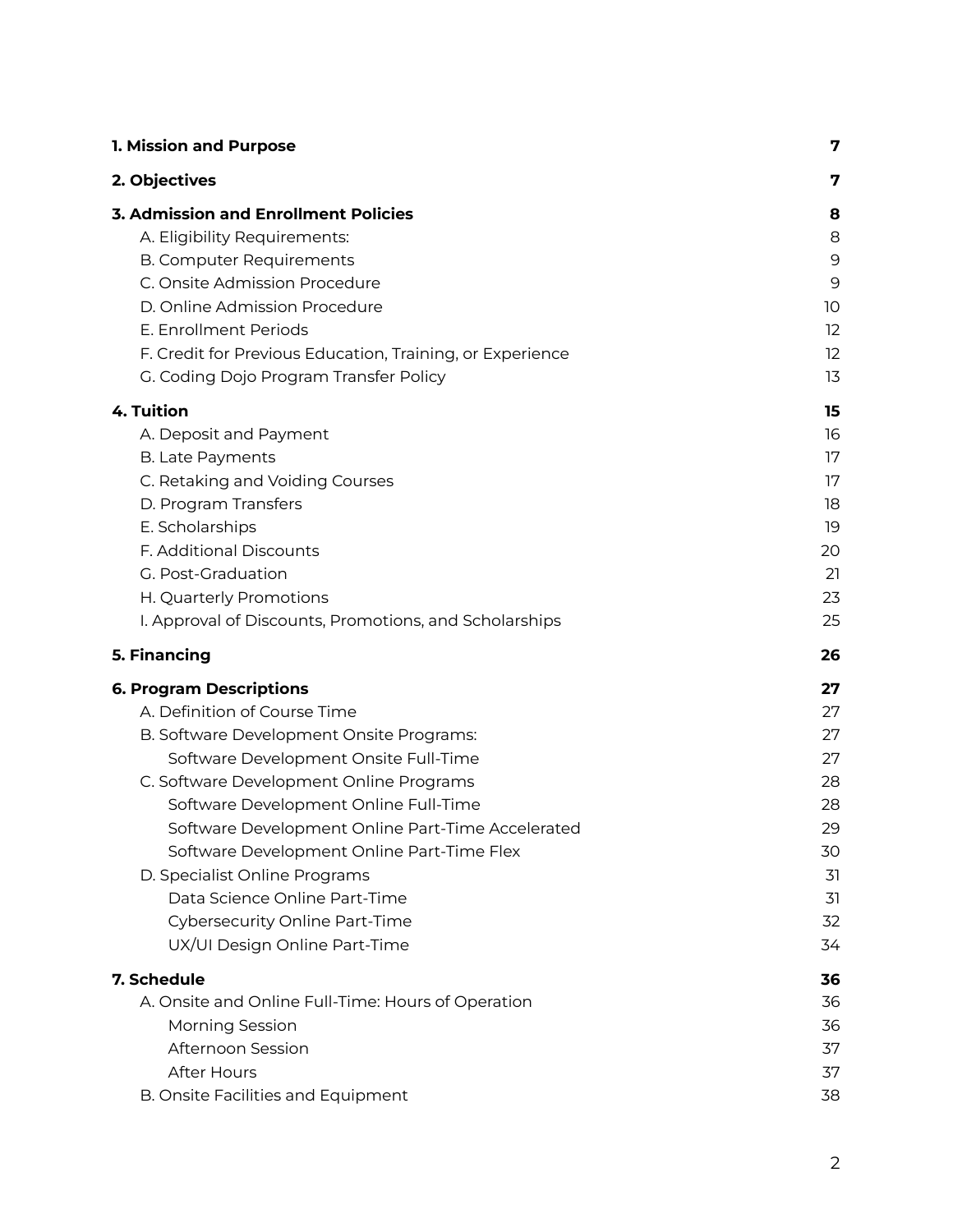| C. Software Development Online Part-Time Schedule                   | 38 |
|---------------------------------------------------------------------|----|
| D. Specialist Online Programs Schedule                              | 39 |
| E. TA Hours                                                         | 39 |
| F. Holidays                                                         | 39 |
| G. Inclement Weather Policy                                         | 40 |
| <b>8. Attendance Policies</b>                                       | 41 |
| A. Software Development Onsite Full-Time Attendance Policy          | 41 |
| B. Software Development Online Full-Time Attendance Policy          | 41 |
| C. Software Development Full-Time Excused Absence Policy            | 41 |
| D. Software Development Online Part-Time Attendance Policy          | 42 |
| E. Software Development Online Part-Time Excused Discussions Policy | 42 |
| F. Specialist Online Programs Attendance Policy                     | 43 |
| G. Specialist Online Programs Excused Absence Policy                | 43 |
| H. Holidays and Program Breaks                                      | 44 |
| I. Leave of Absence and Postponement                                | 44 |
| J. Program Pause                                                    | 46 |
| K. Student Housing                                                  | 46 |
| <b>9. Academic Policies</b>                                         | 47 |
| A. Academic Status Cadence                                          | 47 |
| <b>B. Student Standing</b>                                          | 47 |
| C. Make-up Policy                                                   | 48 |
| D. Academic Improvement Plan                                        | 48 |
| E. Academic Probation                                               | 49 |
| F. Academic Dismissal and Expulsion                                 | 50 |
| G. Withdrawal                                                       | 51 |
| H. Readmission                                                      | 51 |
| <b>10. Graduation Requirements</b>                                  | 52 |
| A. Grading and Marking System                                       | 52 |
| Belt Exams                                                          | 52 |
| Criteria for Grading Belt Exams                                     | 52 |
| Assignments and Projects                                            | 53 |
| <b>Completion and Credentials</b>                                   | 53 |
| B. Evaluation for Graduation Eligibility                            | 54 |
| 11. Career Services                                                 | 56 |
| A. Requirements to Qualify for Career Services.                     | 56 |
| 12. Record Retention and Transcript Request                         | 58 |
| <b>13. Legal Notices</b>                                            | 59 |
| A. Cancellation and Refund Policy                                   | 59 |
| B. Student Code of Conduct                                          | 59 |
| <b>Substance Abuse Policy</b>                                       | 60 |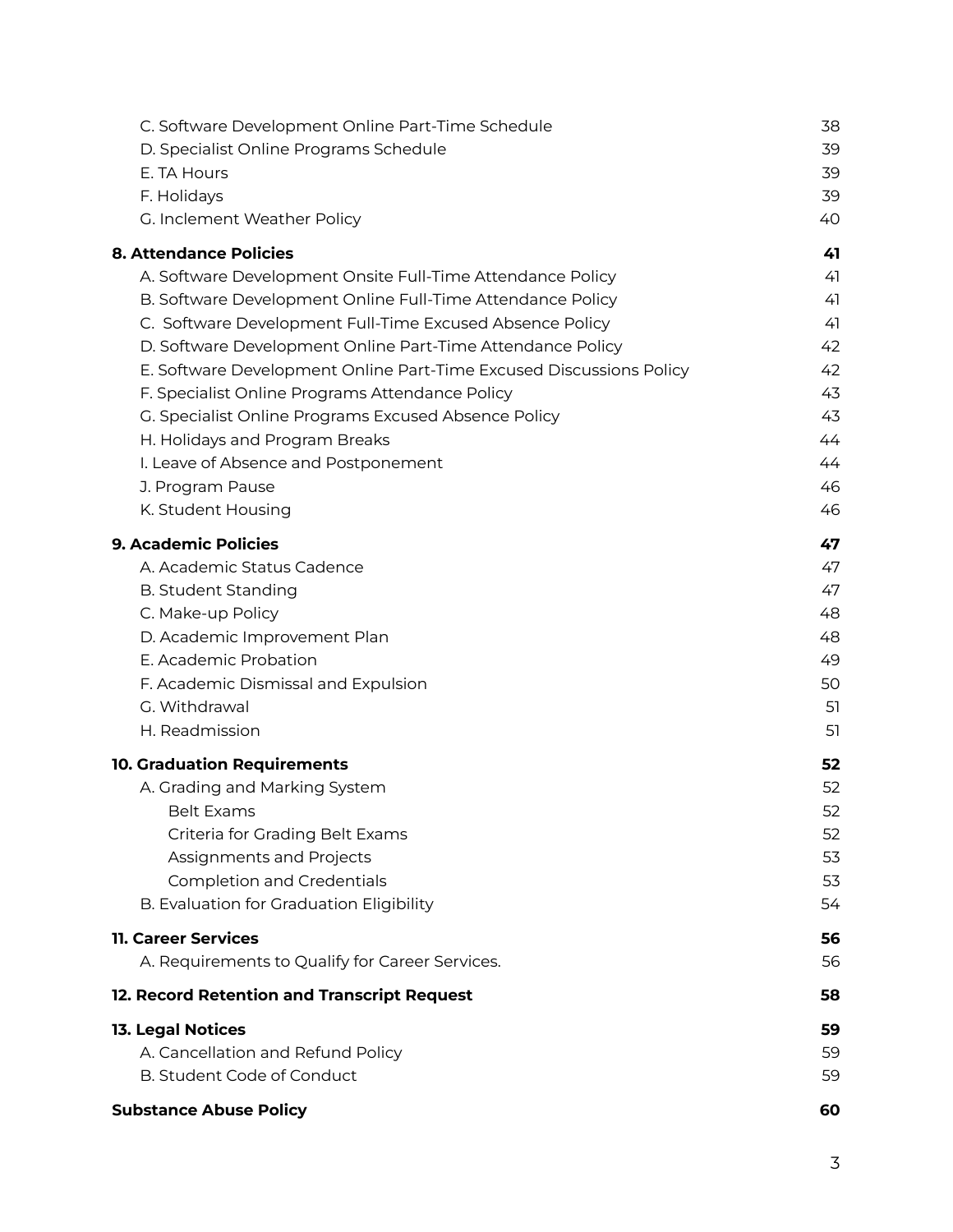| Expulsion                                                                                  | 61         |
|--------------------------------------------------------------------------------------------|------------|
| C. ADA Compliance and Accommodations                                                       | 61         |
| D. Equal Opportunity                                                                       | 61         |
| 14. Change of Student's Personal Information                                               | 62         |
| <b>15. Notices</b>                                                                         | 62         |
| <b>Appendix A - Governance</b>                                                             | 63         |
| <b>Appendix B - Program Descriptions</b>                                                   | 64         |
| A. Software Development Onsite Full-Time Course Descriptions and Objectives                | 64         |
| Programming Basics (optional)                                                              | 66         |
| Web Fundamentals                                                                           | 67         |
| Python                                                                                     | 68         |
| <b>MERN</b>                                                                                | 69         |
| <b>MEAN</b>                                                                                | 70         |
| Ruby on Rails                                                                              | 71         |
| Java                                                                                       | 72         |
| C#/.NET Core                                                                               | 73         |
| B. Software Development Online Full-Time Course Descriptions and Objectives                | 74         |
| Programming Basics (optional)                                                              | 75         |
| Web Fundamentals                                                                           | 76         |
| Python                                                                                     | 77         |
| <b>MERN</b>                                                                                | 78         |
| Java                                                                                       | 79         |
| C#/NET Core                                                                                | 80         |
| C. Software Development Online Part-Time Accelerated Course Descriptions and<br>Objectives | 81         |
| Web Fundamentals                                                                           | 83         |
| Python                                                                                     | 84         |
| <b>MERN</b>                                                                                | 85         |
| Java                                                                                       | 86         |
| Projects & Algorithms                                                                      | 87         |
| D. Software Development Online Part-Time Flex Course Descriptions and Objectives           | 88         |
| Web Fundamentals                                                                           | 90         |
| Python                                                                                     | 91         |
| Projects & Algorithms                                                                      | 92         |
| E. Data Science Online Part-Time Course Descriptions and Objectives                        | 93         |
| F. Cybersecurity Online Part-Time Course Descriptions and Objectives                       | 96         |
| G. UX/UI Design Online Part-Time Course Descriptions and Objectives                        | 99         |
| <b>Appendix C - State Specific Policies and Procedures</b>                                 | 101        |
| A. California                                                                              | 101        |
| <b>Approved Programs</b><br>Campus Locations:                                              | 101<br>101 |
|                                                                                            |            |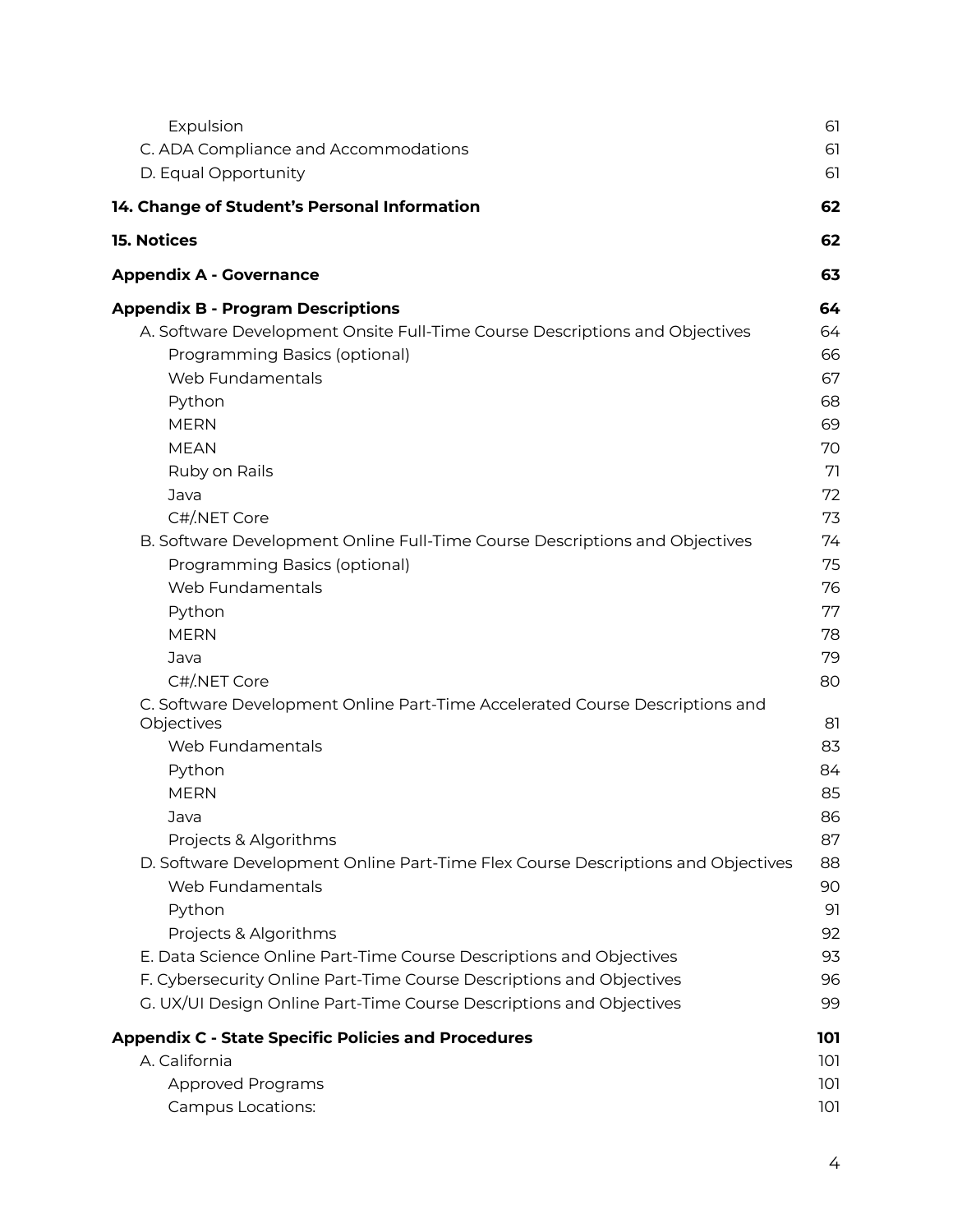| Cancellation and Refund Policy | 102 |
|--------------------------------|-----|
| <b>Student Grievances</b>      | 103 |
| <b>Notices</b>                 | 103 |
| B. Idaho                       | 107 |
| Offered Programs               | 107 |
| Campus Locations               | 107 |
| Cancellation and Refund Policy | 107 |
| <b>Student Grievances</b>      | 108 |
| <b>Notices</b>                 | 108 |
| C. Illinois                    | 110 |
| Approved Programs              | 110 |
| Campus Locations               | 110 |
| Cancellation and Refund Policy | 110 |
| <b>Student Grievances</b>      | 112 |
| <b>Notices</b>                 | 112 |
| D. Oklahoma                    | 116 |
| Approved Programs              | 116 |
| Campus Locations               | 116 |
| Cancellation and Refund Policy | 116 |
| <b>Student Grievances</b>      | 117 |
| <b>Notices</b>                 | 117 |
| E. Texas                       | 118 |
| <b>Approved Programs</b>       | 118 |
| Campus Locations               | 118 |
| Cancellation and Refund Policy | 118 |
| <b>Student Grievances</b>      | 123 |
| <b>Notices</b>                 | 123 |
| F. Virginia                    | 124 |
| Approved Programs              | 124 |
| Campus Locations               | 124 |
| Cancellation and Refund Policy | 124 |
| <b>Student Grievances</b>      | 125 |
| <b>Notices</b>                 | 126 |
| G. Washington                  | 127 |
| Approved Programs              | 127 |
| <b>Current Tuition</b>         | 127 |
| <b>Campus Locations</b>        | 127 |
| Cancellation and Refund Policy | 127 |
| <b>Student Grievances</b>      | 128 |
| <b>Notices</b>                 | 128 |
| Online Faculty and Staff       | 130 |
| Onsite Faculty and Staff       | 136 |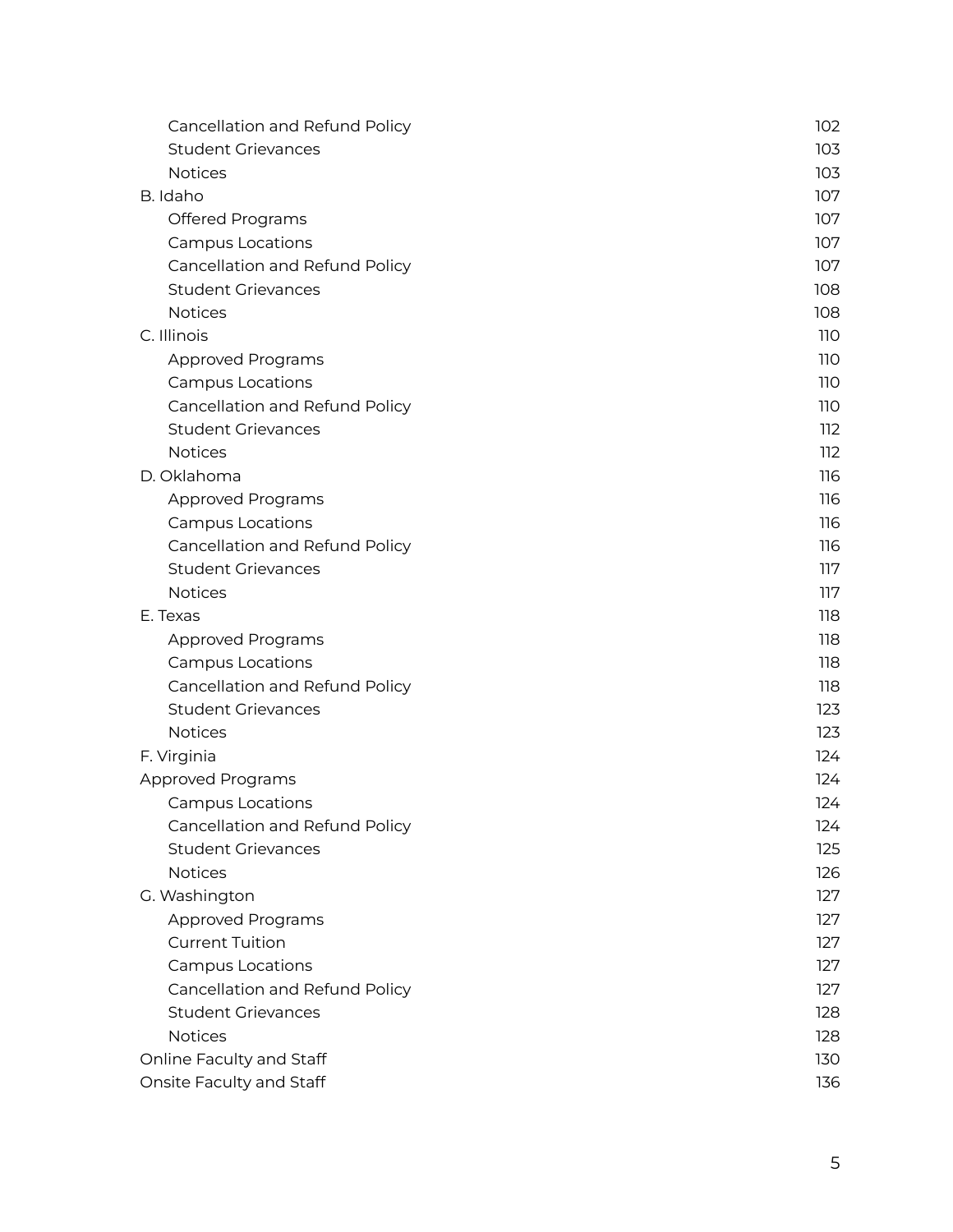| <b>Appendix D - 2021 Class Schedules</b>                          | 144               |  |
|-------------------------------------------------------------------|-------------------|--|
| <b>Appendix E - Veterans Information Bulletin</b>                 | 149               |  |
| A. Title 38 US Code 3679(e)                                       | 149               |  |
| B. VA Beneficiary Enrollment                                      | 150               |  |
| C. Chapter 33 Students                                            | 151               |  |
| D. Chapters 30, 1606, and Chapter 35                              | 152 <sub>15</sub> |  |
| E. Chapter 31 Students                                            | 152               |  |
| F. Scholarships, Discounts, and Promotions                        | 152 <sub>1</sub>  |  |
| G. VA Beneficiary Retake Policy                                   | 153               |  |
| H. Leave of Absence and Postponement                              | 154               |  |
| I. VA Refund Policy                                               | 154               |  |
| J. VA Expulsion                                                   | 155               |  |
| K. Satisfactory Academic Progress and Attendance                  | 155               |  |
| L. Student Tuition Recovery Fund (California only)                | 157               |  |
| M. Useful VA Education Links                                      | 157               |  |
| N. VA Education Benefits Certification Checklist                  | 158               |  |
| O. Students Bill of Rights and Considerations Prior to Enrollment | 159               |  |
| P. GI Bill® Trademark Attribution Statement                       | 156               |  |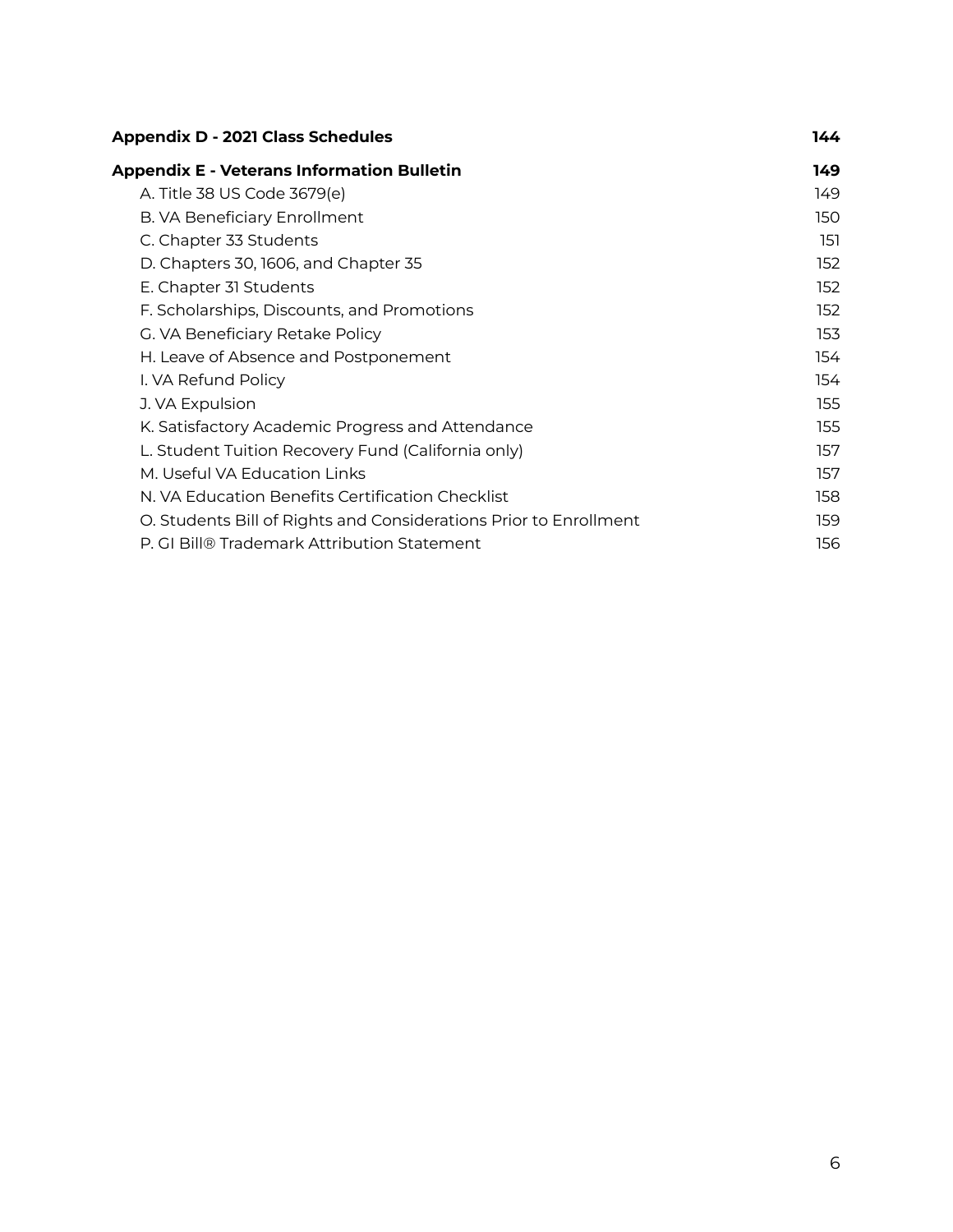# <span id="page-6-0"></span>1. Mission and Purpose

Coding Dojo, Inc. is a global technology education company dedicated to transforming lives through digital literacy and skills training.

Coding Dojo was founded in 2012 in Silicon Valley, California. The company has since grown and expanded, with locations in California, Washington, Texas, Illinois, Oklahoma, Idaho, and Virginia.

Coding Dojo is committed to helping people who want to start their career in web development and gain the technical skills needed by providing training on the latest web technologies and platforms.

The training uses a combination of instructor-led lectures, online learning platform resources, and hands-on development of applications. This training is in the form of a boot camp which allows students to have close interaction with instructors and fellow boot camp students.

Coding Dojo aims to equip students with the foundational skills in web development and knowledge of the technical landscape to not only create opportunities for them today, but also ensure that they are self-sufficient long into the future.

# <span id="page-6-1"></span>2. Objectives

- To leverage modern teaching methodologies such as project-based, flip, gap, and collaborative learning to develop students' technical skills.
- To leverage our custom built learning management software, instructor-led lectures, assignments, projects, and quizzes alongside our teaching methodologies.
- To expose our students to what they will experience in the technology industry through collaborative projects, RTC software, and a fast-paced environment.
- To create a positive learning community consisting of future, present, and past students aiding each other in a collective learning effort.
- To prepare students for a new career in web development by providing them resources on job profile updates, job openings, professional networks, technical interviews and invitations to career events.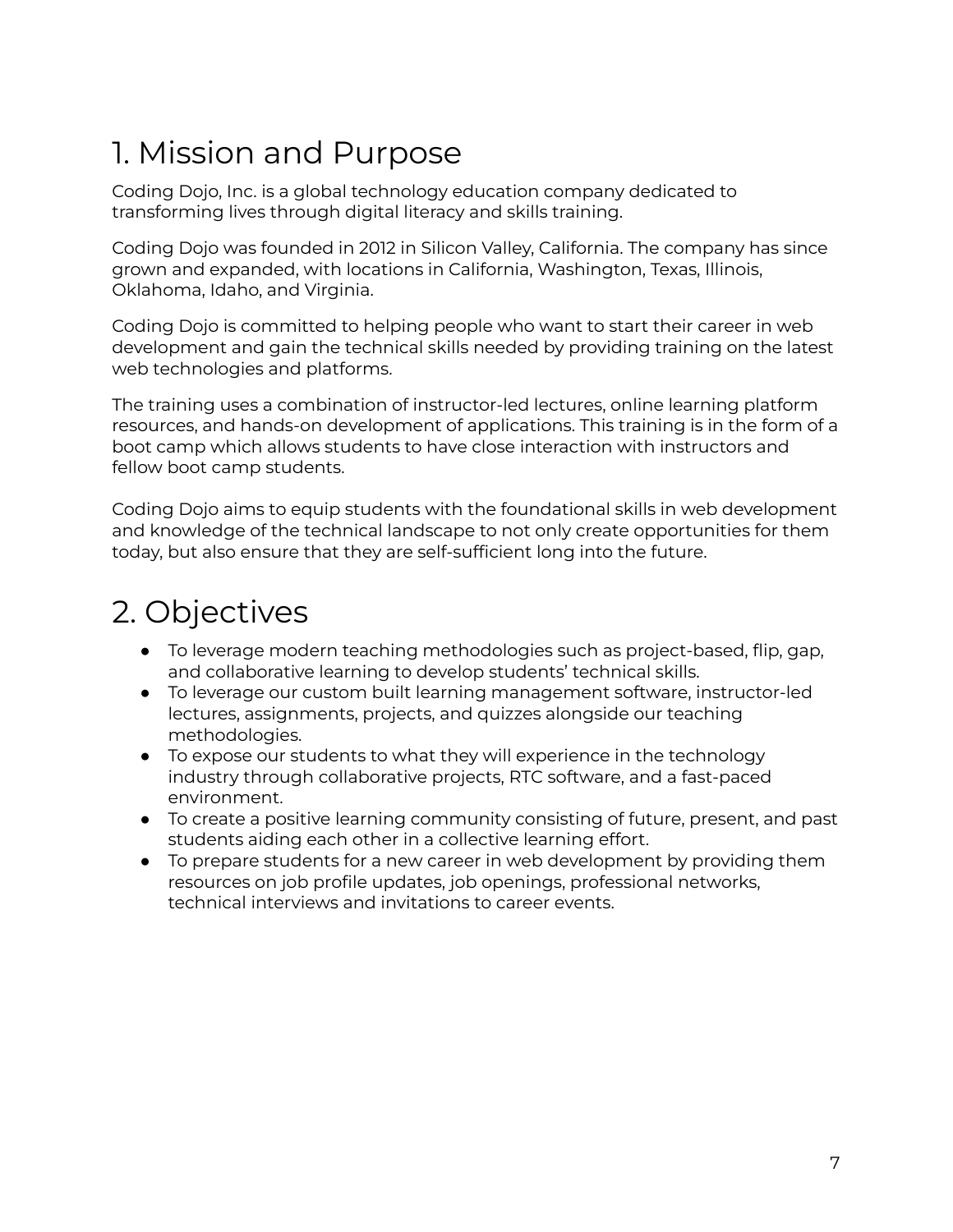# <span id="page-7-0"></span>3. Admission and Enrollment Policies

## <span id="page-7-1"></span>A. Eligibility Requirements:

- High School diploma, GED, or equivalent via education assessment
- Proof of English proficiency (see below)
- Students under the age of 18 may require additional documentation and parental or guardian consent

All instruction and materials will be in English. A student may show English proficiency by providing proof of a high school diploma, GED or higher education transcript issued from an English speaking school. Coding Dojo does not provide English language services such as ESL. Coding Dojo does not accept Ability to Benefit students at this time.

Coding Dojo offers a free two-part assessment through Wonderlic for the Proof of Education and/or the English Proficiency requirement. Students may request this option during admissions. Students will also be notified that they have been sent an assessment invitation if the documentation provided during enrollment is not sufficient or not accepted (such as corrupted files).

The minimum accepted scores for the Wonderlic assessment are 200 for the verbal portion and 210 for the quantitative portion. If either portion of the assessment is failed, the results will not be accepted and the student will need to provide standard documentation or discontinue enrollment.

Alternatively, any student who provides a non-English proof of education but does not have such evidence of English proficiency may take the Test of English as a Foreign Language (TOEFL) examination or provide results if taken previously:

- Internet-based test (iBT): Score of 60 or better
- Paper-based test (completed prior to Oct. 2017): Score of 530 or better
- Revised paper-delivered test (completed Oct. 2017 or later): Score of 40 or better

Information about these exams is available at most U.S. consulates and overseas U.S. educational advising offices, as well as by mail and online:

TOEFL Services **IELTS** International P. O. Box 6151 E-mail: ielts@ieltsintl.org Princeton, NJ 08541-6151 USA Web: [www.ielts.org](http://www.ielts.org) E-mail: toefl@ets.org Web: [www.toefl.org](http://www.toefl.org)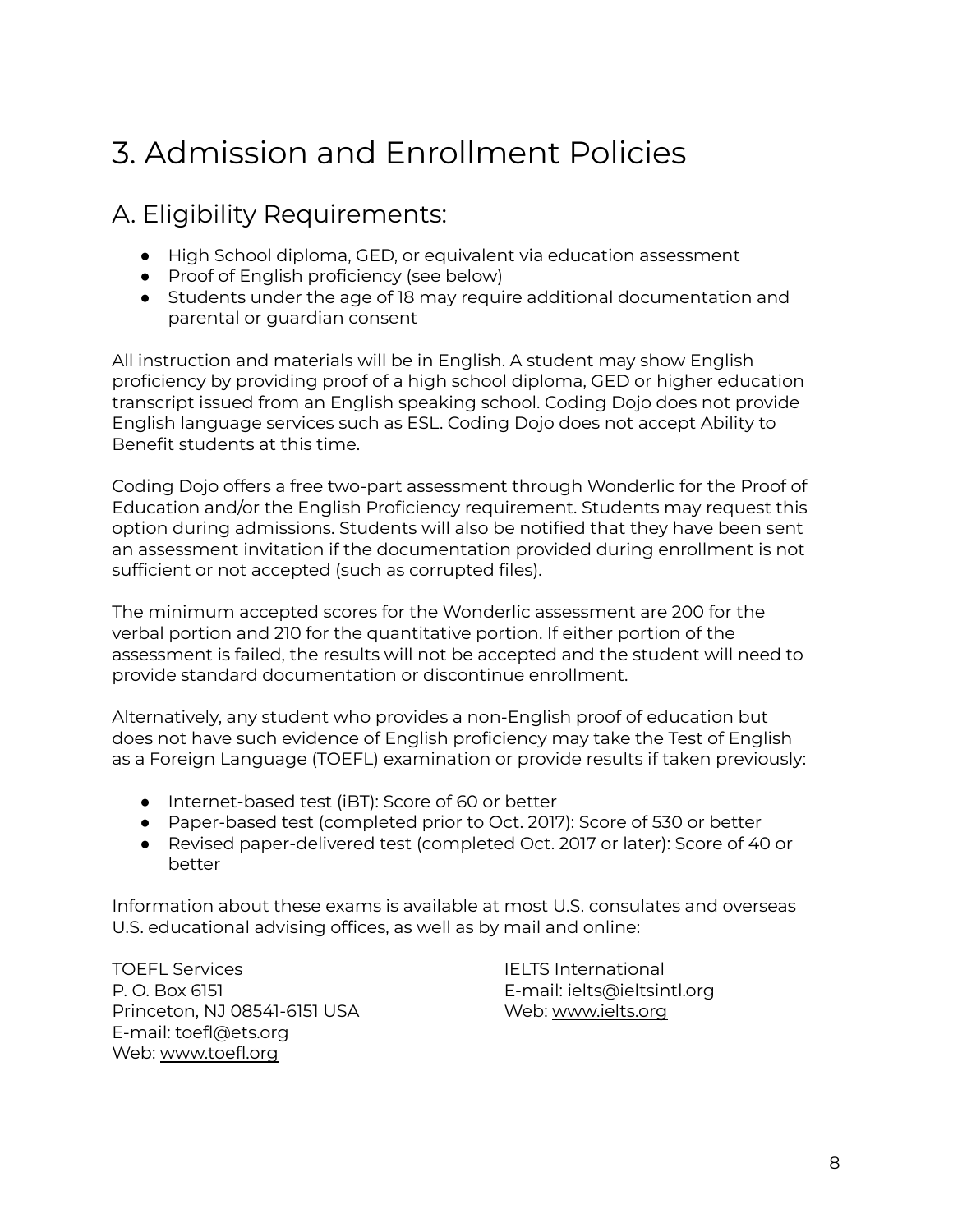## <span id="page-8-0"></span>B. Computer Requirements

The following are the minimum requirements for student laptops in order to take any Coding Dojo, Inc Program:

- Computer with following specifications
	- Memory: 8GB or more
	- Mac or Windows OS no more than 2 years old and **not in beta**
		- Note: if the operating system does not meet the requirements above, Coding Dojo will not be able to help troubleshoot any technical issues the student may encounter
	- x64 Processor (at minimum)
	- Privacy settings: student has user permissions to install software and access the internet
	- The following software must be installed on the computer prior to start
		- Zoom
		- A modern web browser, such as Firefox or Chrome
		- Email (must be active inbox that student regularly checks)
- Headset and microphone mandatory for all online programs
- Web camera recommended for online programs.
- Stable Internet: Recommended upload speeds of at least 5 Mbps, Download speeds of 10 Mpbs. (To check internet speed, connect the computer being considered for the program to the internet that will be used either wirelessly or directly. Go to <https://www.speakeasy.net/speedtest/> Select Start Test. If the internet speed does not meet the above, contact the internet provider).

The price of a laptop with necessary requirements is the responsibility of the student and may average from \$400-\$2000 depending on the make and model.

## <span id="page-8-1"></span>C. Onsite Admission Procedure

## **Software Development**

Software Development Onsite Full-Time

The admission process is established as the following [Estimated time to completion: 1.5 weeks]:

- 1. Submit an online [application](http://www.codingdojo.com/apply)
- 2. For full-time students: Schedule and complete an interview
- 3. The admissions team will review the application and provide a decision within one (1) week
- 4. Acceptance Letter is sent to qualifying applicants
- 5. Submit a deposit to reserve a seat in the program
- 6. Sign necessary student enrollment documents
- 7. Finalize financing
- 8. For full-time students: complete a skills assessment. The results of the skills assessment will not affect enrollment status.
- 9. Complete assigned pre-work, based on the results of the skills assessment.
	- a. Pre-Bootcamp Coursework (asynchronous learning) approx. 40 hrs.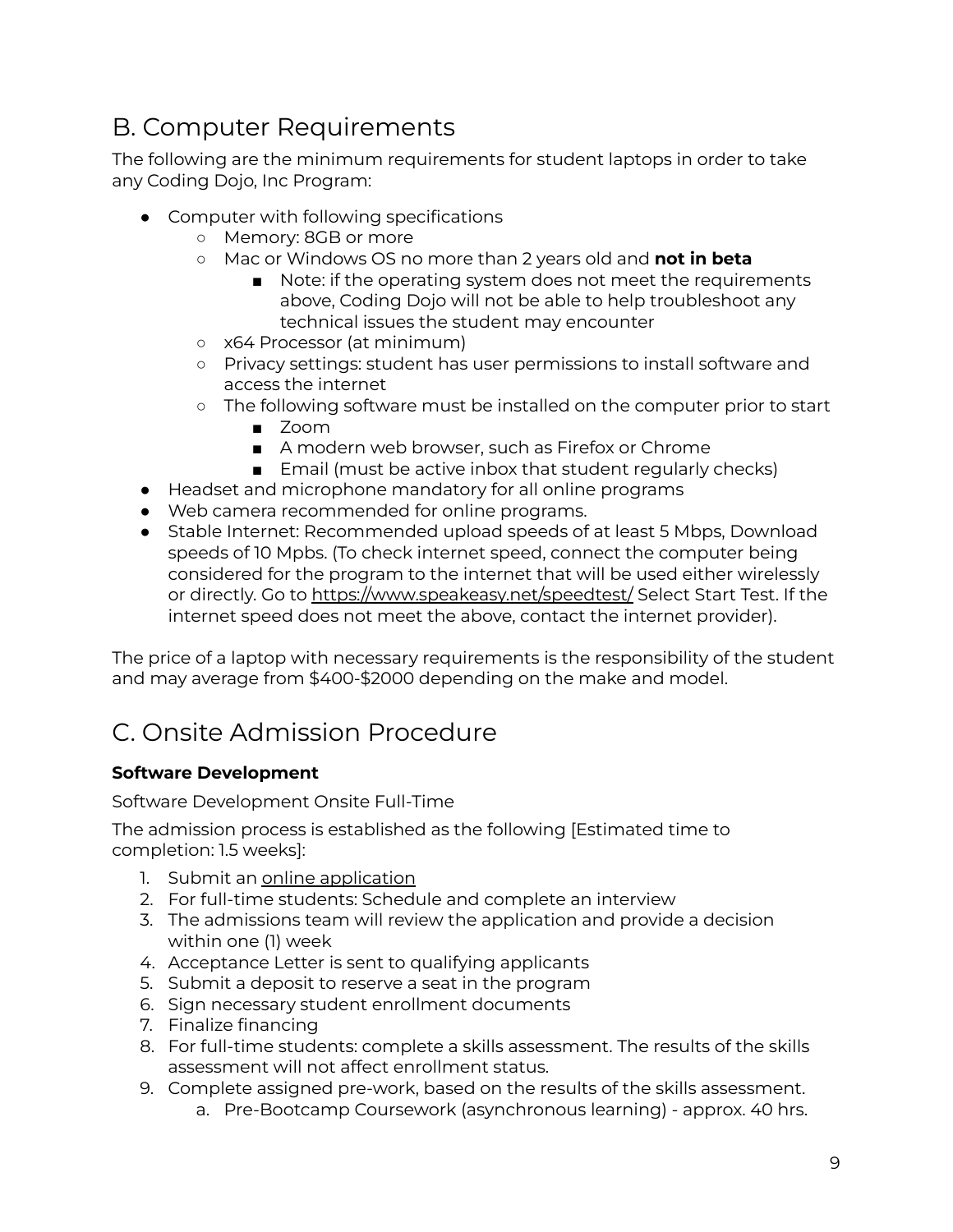This free coursework is to build up the fundamental programming concepts and skills for the upcoming bootcamp. Students work through the course at their own pace.

b. Programming Basics Course (synchronous learning) - approx. 80 hrs. This free course is to build the habits, computer basics, and fundamental programming concepts and skills necessary to be successful in the bootcamp. Unlike the asynchronous learning of the Pre-Bootcamp Coursework, Programming Basics is more structured, more comprehensive, and delivered through live classes.

## <span id="page-9-0"></span>D. Online Admission Procedure

## **Software Development**

Software Development Online Full-Time::

- 1. Submit the [application](http://www.codingdojo.com/apply)
- 2. Schedule and complete an interview
- 3. The admissions team will review the application and provide a decision within one (1) week
- 4. Acceptance Letter is sent to qualifying applicants
- 5. Submit a deposit to reserve a seat in the program
- 6. Sign necessary student enrollment documents
- 7. Finalize financing
- 8. Complete a skills assessment. The results of the skills assessment will not affect enrollment status.
- 9. Complete assigned pre-work, based on the results of the skills assessment.
	- a. Pre-Bootcamp Coursework (asynchronous learning) approx. 40 hrs. This free coursework is to build up the fundamental programming concepts and skills for the upcoming bootcamp. Students work through the course at their own pace.
	- b. Programming Basics Course (synchronous learning) approx. 80 hrs. This free course is to build the habits, computer basics, and fundamental programming concepts and skills necessary to be successful in the bootcamp. Unlike the asynchronous learning of the Pre-Bootcamp Coursework, Programming Basics is more structured, more comprehensive, and delivered through live classes.

Software Development Online Part-Time Accelerated:

- 1. Submit the [application](http://www.codingdojo.com/apply)
- 2. The admissions team will review the application and provide a decision within one (1) week
- 3. Acceptance Letter is sent to qualifying applicants
- 4. Submit a deposit to reserve a seat in the program
- 5. Sign necessary student enrollment documents
- 6. Finalize financing
- 7. Complete a skills assessment. The results of the skills assessment will not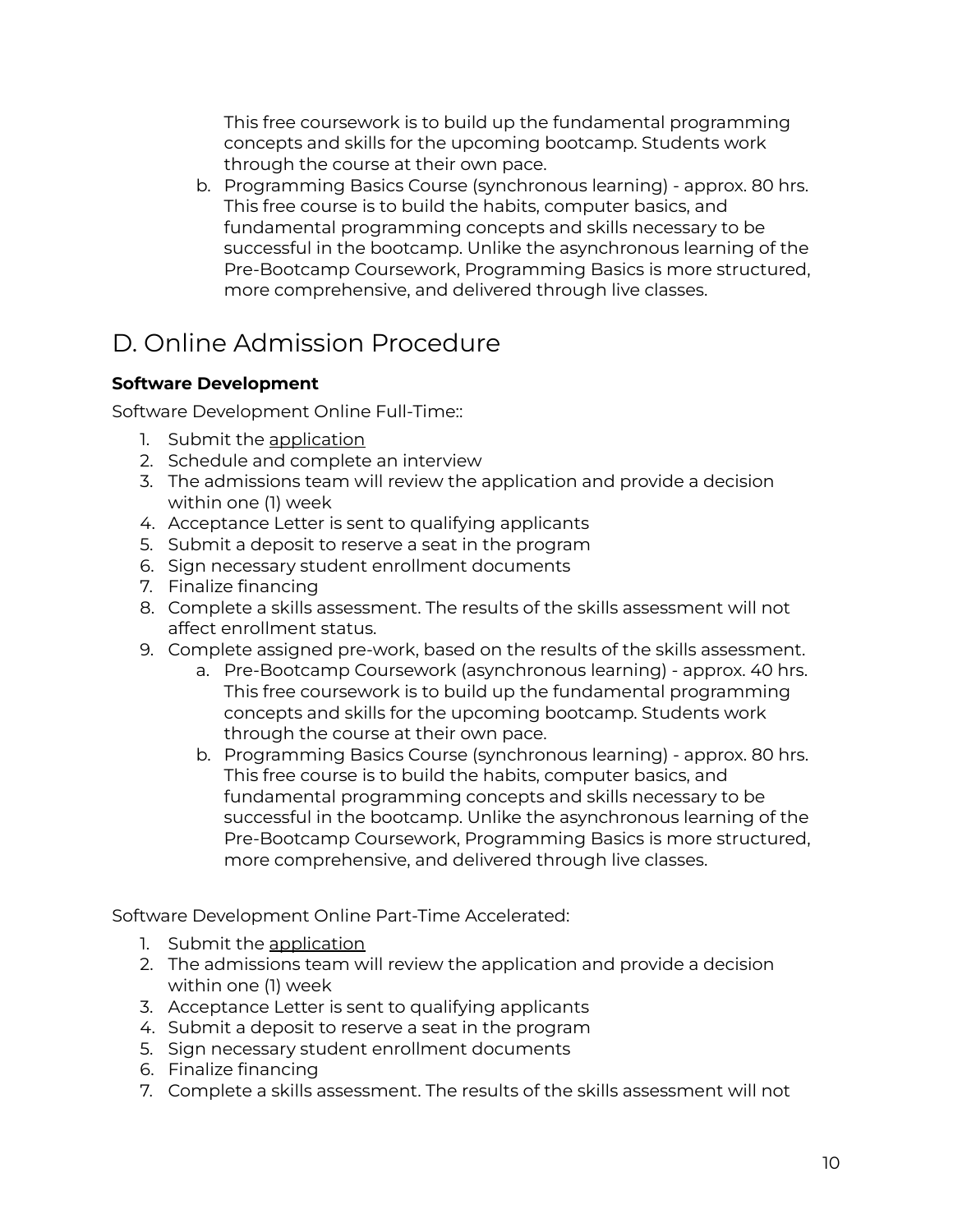affect enrollment status.

8. Complete assigned pre-work

Software Development Online Part-Time Flex:

- 1. Submit the [application](http://www.codingdojo.com/apply)
- 2. The admissions team will review the application and provide a decision within one (1) week
- 3. Acceptance Letter is sent to qualifying applicants
- 4. Submit a deposit to reserve a seat in the program
- 5. Sign necessary student enrollment documents
- 6. Finalize financing
- 7. Complete assigned pre-work

#### **Data Science**

Data Science Online Part-Time:

- 1. Submit the [application](https://www.codingdojo.com/apply/data-science)
- 2. Acceptance Letter is sent to applied students
- 3. Submit a deposit to reserve a seat in the program
- 4. Sign necessary student enrollment documents
- 5. Finalize financing
- 6. Complete assigned pre-work
	- a. Python Basics Course (synchronous learning) approx. 40 hrs. This free pre-course offering seeks to provide students a stable Python foundation prior to beginning the core Data Science content. Mentor-hosted sessions drive student learning and build accountability to ensure students are prepared to succeed in core material.

## **Cybersecurity**

Cybersecurity Online Part-Time:

- 1. Submit the [application](https://www.codingdojo.com/apply/cybersecurity)
- 2. Complete and pass the entrance exam. If a student fails the entrance exam, the student will have to wait for the next cohort to try again
	- **a. The entrance exam is no longer necessary for the 11/30/21 cohort and forward.**
- 3. The admissions team will review the application and provide a decision within one (1) week
- 4. Acceptance Letter is sent to qualifying applicants
- 5. Submit a deposit to reserve a seat in the program
- 6. Sign necessary student enrollment documents
- 7. Finalize financing
- 8. Complete assigned pre-work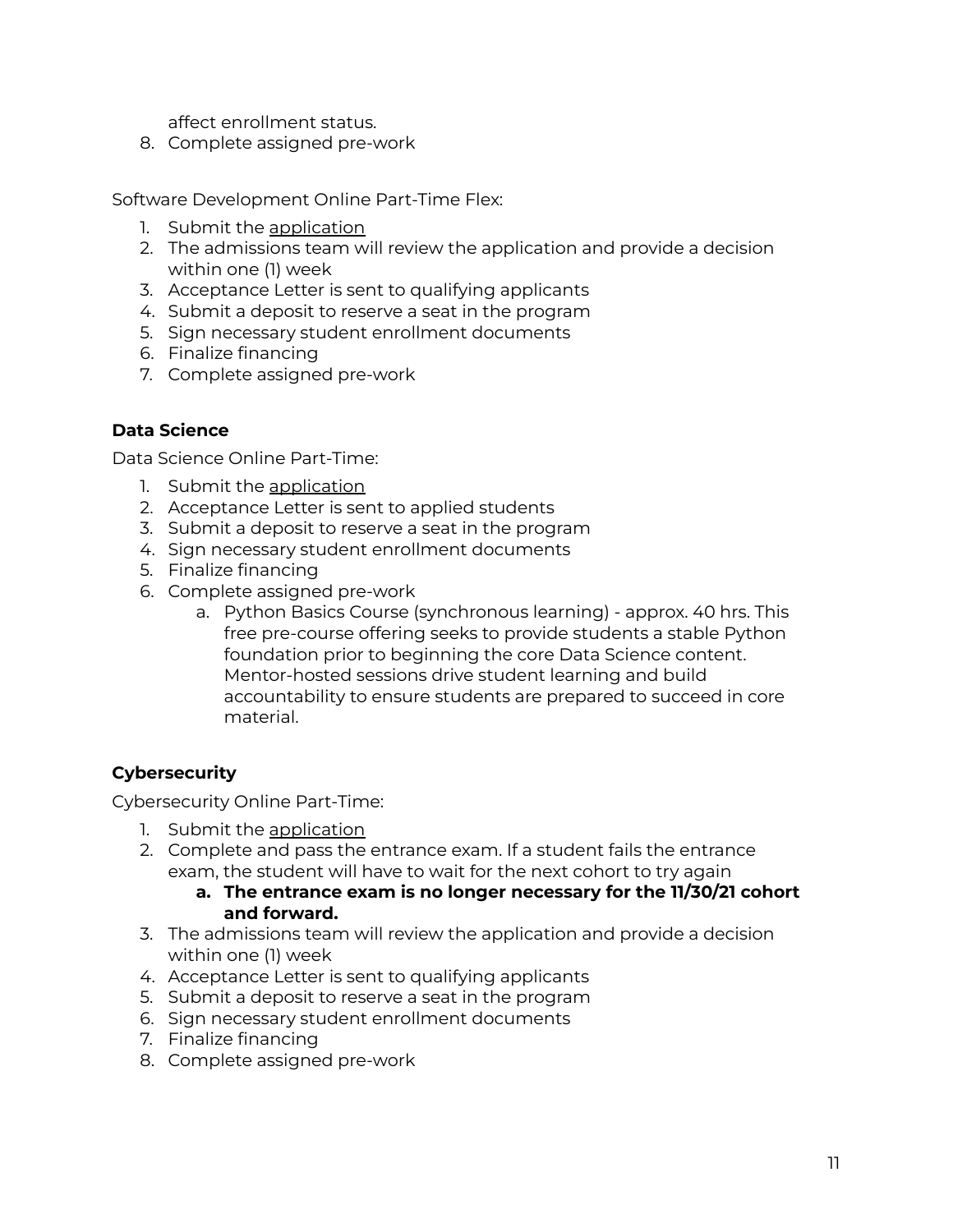## **UX/UI Design**

UX/UI Design Online Part-Time:

- 1. Submit the [application](http://www.codingdojo.com/apply)
- 2. Acceptance Letter is sent to qualifying applicants
- 3. Submit a deposit to reserve a seat in the program
- 4. Sign necessary student enrollment documents
- 5. Finalize financing
- 6. Complete assigned pre-work

## **Students Located Outside the U.S.**

Currently, Coding Dojo can only accept international students to the online bootcamps (Part-Time or Full-Time, no visa required) and/or the Bellevue, Washington campus (M1 Student Visa holders). Potential students can learn more about the onsite process here:

#### <https://www.codingdojo.com/international-students>

Please contact ADA@codingdojo.com for more information about the school's ability to accept students located outside the United States into the onsite bootcamp, and ADA@codingdojo.com for more information about the school's ability to accept students located outside the United States into the online bootcamps. .

## <span id="page-11-0"></span>E. Enrollment Periods

Enrollment is on a rolling basis. This means a prospective student may apply to Coding Dojo at any time. Once the student is accepted and the deposit is paid, the student may enroll into a cohort.

Terms begin monthly and are subject to holidays in some cases. Please refer to the website for the most current information on term schedules for a specific campus or program, or refer to Appendix E.

## <span id="page-11-1"></span>F. Credit for Previous Education, Training, or Experience

Coding Dojo is unable to accept credit from other educational programs or award credit for prior experiential learning. All applicants are required to have a high school diploma, GED, or equivalent.

Coding Dojo does not accept transfers from other school programs and does not accept any academic credit(s) transferred from any other institution.

Coding Dojo does not participate in any articulation or transfer agreements with any other schools.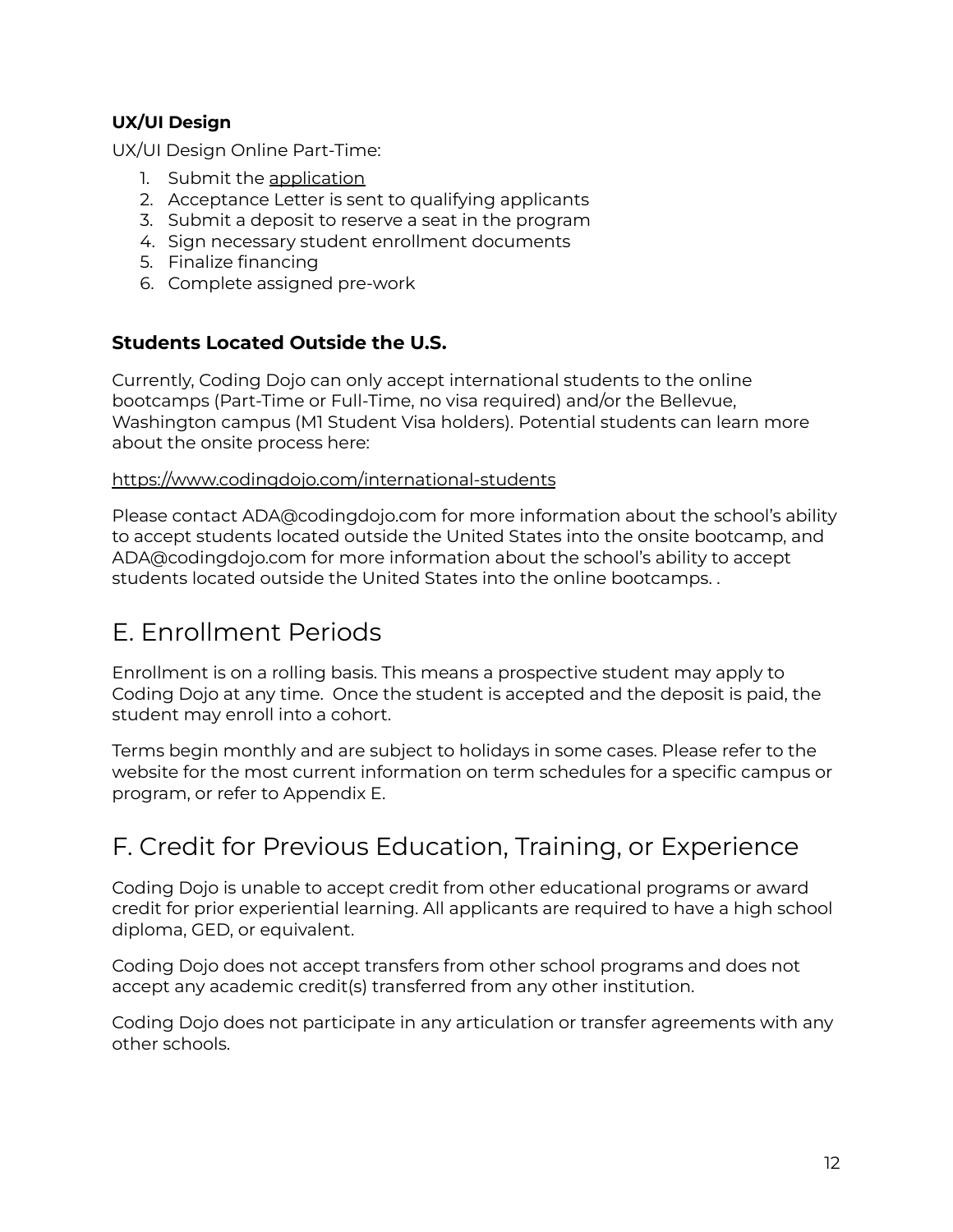## <span id="page-12-0"></span>G. Coding Dojo Program Transfer Policy

Starting January 1, 2022, Coding Dojo may allow a student in one program (aka "Current Program") to transfer into another Coding Dojo program (aka "Desired Program"), permitting the student to carry over learning from one program to another. It is not intended for a student to transfer cohorts within the same program.

The following eligibility requirements must be met for a student to qualify:

## **Student Eligibility**

- If a student is actively enrolled in a Coding Dojo program (postponement or leave of absence is accepted)
	- Student must be in good financial standing for the Current Program (not behind on payments or appropriately covered by third party financing)
	- Student has not been under review for plagiarism
	- Student is not under review for Academic Dismissal, Attendance Dismissal, or Expulsion (see Section 9 - Academic Policies)
	- Students with a history of Academic Probation will be reviewed and evaluated by Coding Dojo, in its discretion, as to eligibility for transfer of program
- If a student has withdrawn from a previous Coding Dojo program:
	- Student's last date of attendance in the previous program must be no greater than 12 weeks from the Desired Program start date
	- Student must be paid in full for any prorate due on the previous program
	- Student was not withdrawn due to academic or attendance dismissal or expelled
- Student must complete all required documentation for the Program Transfer process prior to the start of the Desired Program
- Student must satisfy all requirements of a standard incoming student of the Desired Program prior to acceptance into the Desired Program.

## **Stack Eligibility**

- Stack is required in both the Current Program and in the Desired Program, and share the same competencies
- Stack has been successfully completed in Current Program
	- Successful completion is defined as satisfactory stack progression and outlined in Section 10 - Graduation Requirements

## **Program Eligibility and Limitations**

● The Desired Program start date must be within 12 weeks of transfer approval.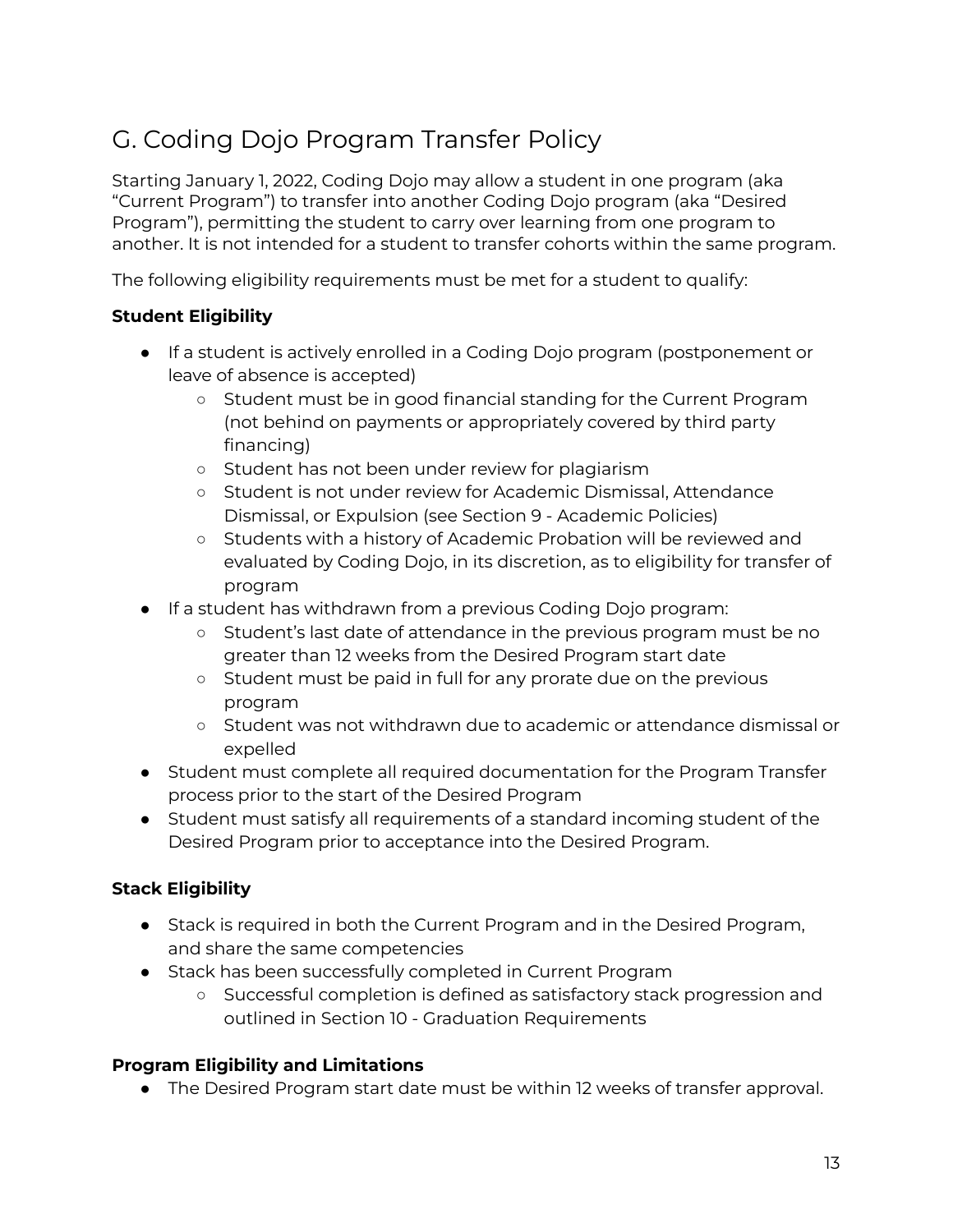Longer time frames will require a drop and re-enroll.

- At this time, only the Software Development programs may permit for program transfers.
- A student can only transfer once before needing to drop from Coding Dojo and re-enroll.

The following matrix provides a general outline of which courses are transferable between programs. Courses that are transferable must have over 60% of competencies shared between them.

Due to the reality of curriculum revisions, some versions of a shared course may not transfer. For details, speak with a Student Support Manager.

|                            | Software<br>Development<br>Online<br>Full-Time | Software<br>Development<br>Onsite<br>Full-Time | Software<br>Development<br>Online<br>Part-Time<br>Accelerated | Software<br>Development<br>Online<br>Part-Time Flex |
|----------------------------|------------------------------------------------|------------------------------------------------|---------------------------------------------------------------|-----------------------------------------------------|
| Web Fun                    | $\times$                                       | X                                              | X                                                             | X                                                   |
| Python                     | $\times$                                       | X                                              | X                                                             | X                                                   |
| <b>MERN</b>                | X                                              | X                                              | X                                                             |                                                     |
| <b>MEAN</b>                |                                                | $\times$                                       |                                                               |                                                     |
| C#                         | X                                              | X                                              |                                                               |                                                     |
| Java                       | $\times$                                       | X                                              | $\times$                                                      |                                                     |
| Ruby                       |                                                | X                                              |                                                               |                                                     |
| Projects and<br>Algorithms |                                                |                                                | X                                                             | X                                                   |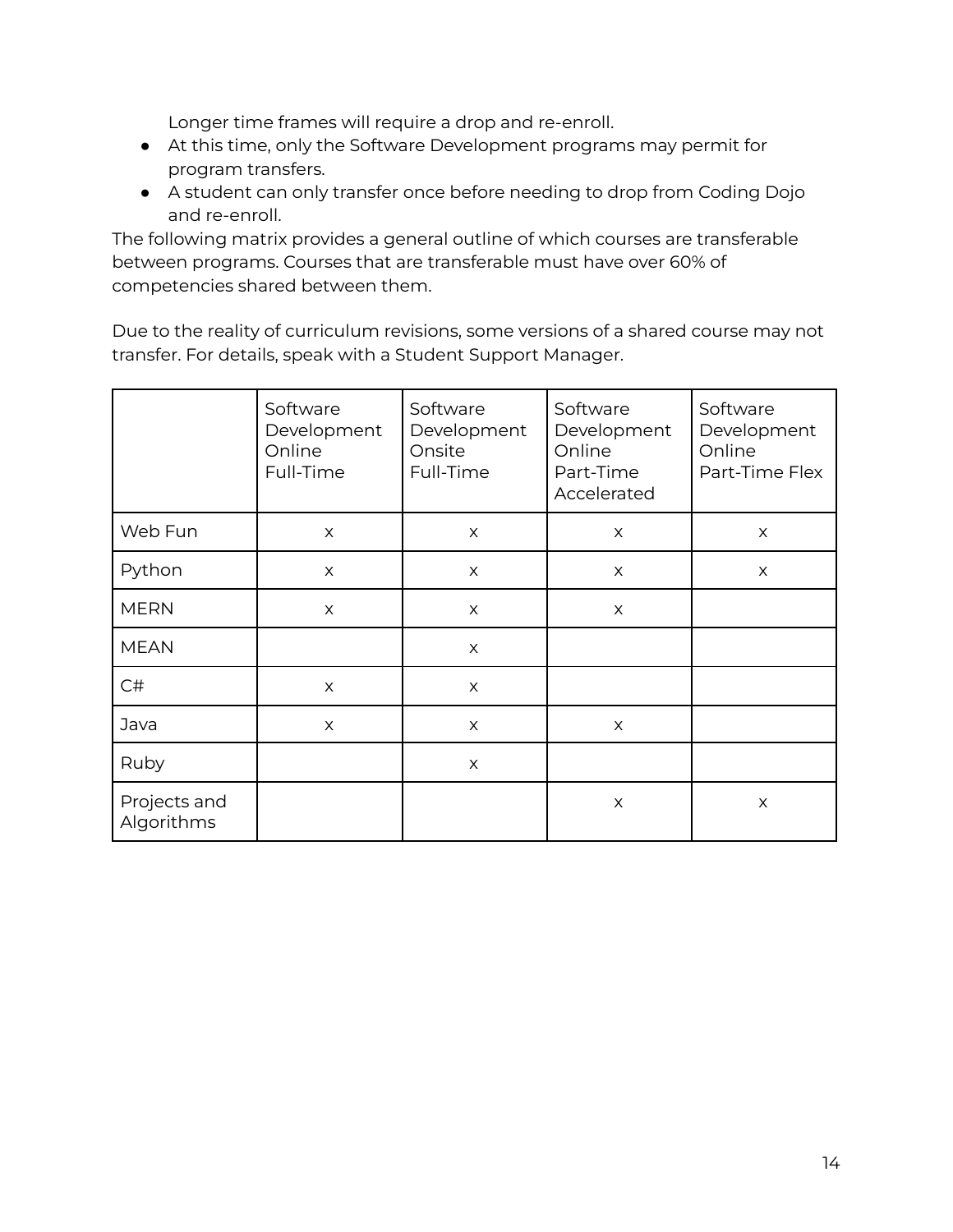# <span id="page-14-0"></span>4. Tuition

## **Software Development Onsite Programs:**

Tuition may vary from campus to campus. Please check www.codingdojo.com for the most up to date breakdown of tuition for the specific campus or program, or refer to Appendix C. Below is a typical breakdown of expected payments and fees prior to any accepted scholarships or discounts.

- a. Tuition: \$16,395
- b. Registration Fee: \$100
- c. Other Fees and Costs: \$0<sup>1</sup>

## **Software Development Online Programs:**

- 1. Online Full-Time:
	- a. \$16,395
	- b. Registration Fee: \$100
	- c. Other Fees and Costs: \$0<sup>1</sup>
- 2. Online Part-Time Accelerated:

One Stack

- a. \$8,895
- b. Registration Fee: \$100
- c. Other Fees and Costs: \$0<sup>1</sup>

Two Stacks

- a. \$12,645
- b. Registration Fee: \$100
- c. Other Fees and Costs: \$0<sup>1</sup>

Three Stacks

- a. \$16,395
- b. Registration Fee: \$100
- c. Other Fees and Costs: \$0<sup>1</sup>

Add A Stack (Part-Time Accelerated only)

- a. \$3900 per stack
- b. Registration Fee: \$100
- c. Other Fees and Costs: \$0<sup>1</sup>

 $^1$  a. Students are required to provide their own laptops and software; b. Retake fees are \$500 per retake for a maximum of two retakes per program. See section 4B (Retaking Courses) for more information.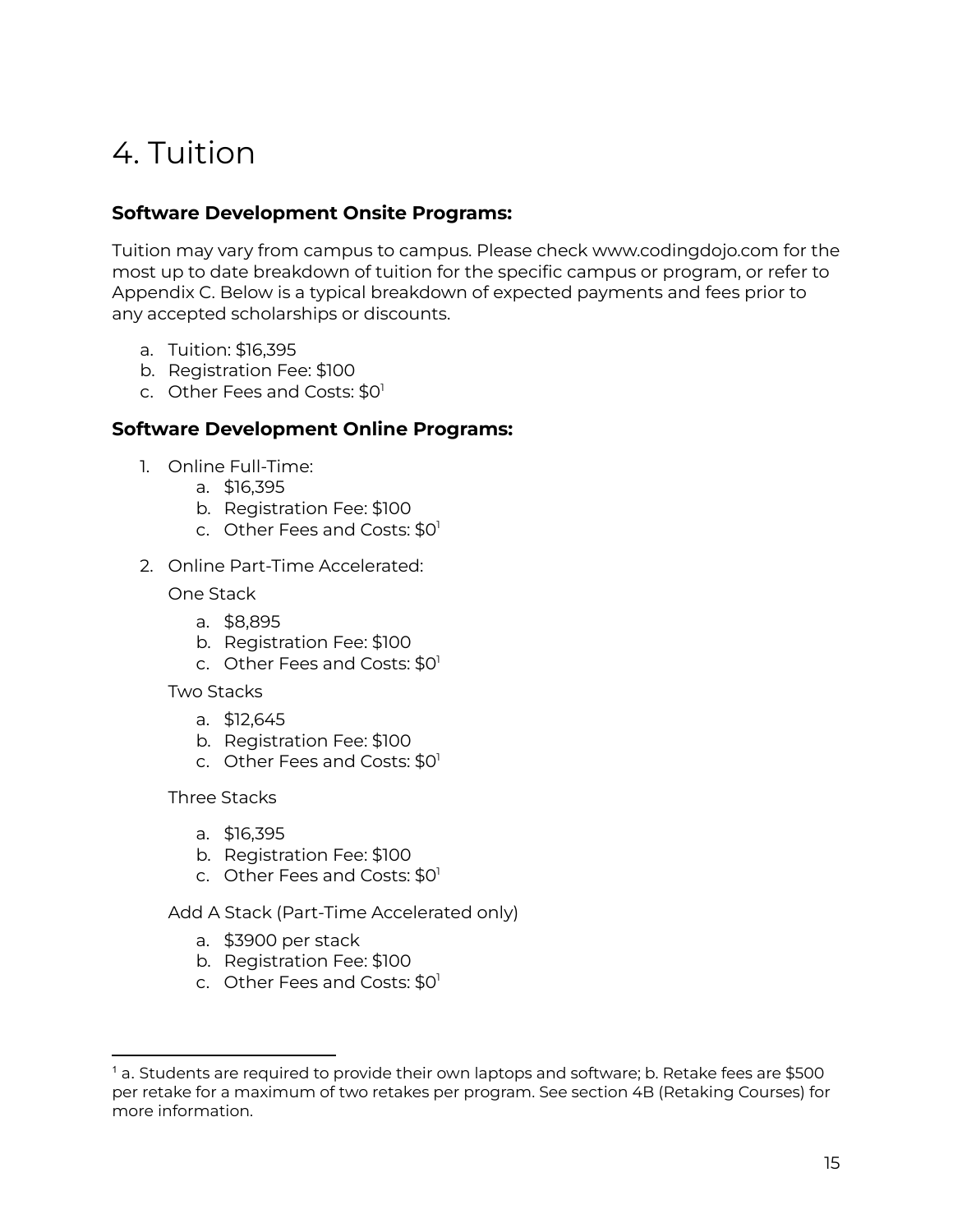- 3. Online Part-Time Flex:
	- a. \$8,895
	- b. Registration Fee: \$100
	- c. Other Fees and Costs: \$0<sup>1</sup>

## **Specialist Online Programs:**

1. Data Science Online Part-Time:

12-week Program

- a. \$8,895
- b. Registration Fee: \$100
- c. Other Fees and Costs: \$0<sup>1</sup>

16-week Program

- a. \$10,895
- b. Registration Fee: \$100
- c. Other Fees and Costs: \$0<sup>1</sup>
- 2. Cybersecurity Online Part-Time:
	- a. \$16,395
	- b. Registration Fee: \$100
	- c. Other Fees and Costs: \$0<sup>1</sup>
- 3. UX/UI Design Online Part-Time:
	- a. \$12,645
	- b. Registration Fee: \$100
	- c. Other Fees and Costs: \$0<sup>1</sup>

Coding Dojo does not have fees for books, supplies, and materials. All of the teaching resources are available online and free of charge for the duration of the program. Meals, parking, and any other expenses not specifically mentioned above are the sole responsibility of the student.

Please note that Coding Dojo does not participate in any federal or state student aid programs.

For California Students: California students of approved institutions are required to pay into the Student Tuition Recovery Fund (STRF). For further detail, refer to Appendix C.

## <span id="page-15-0"></span>A. Deposit and Payment

Once accepted students have viewed the catalog, and signed an enrollment agreement, a \$1,000 deposit is due prior to the start of the program, in order to access course materials and begin pre-coursework. This will be applied to the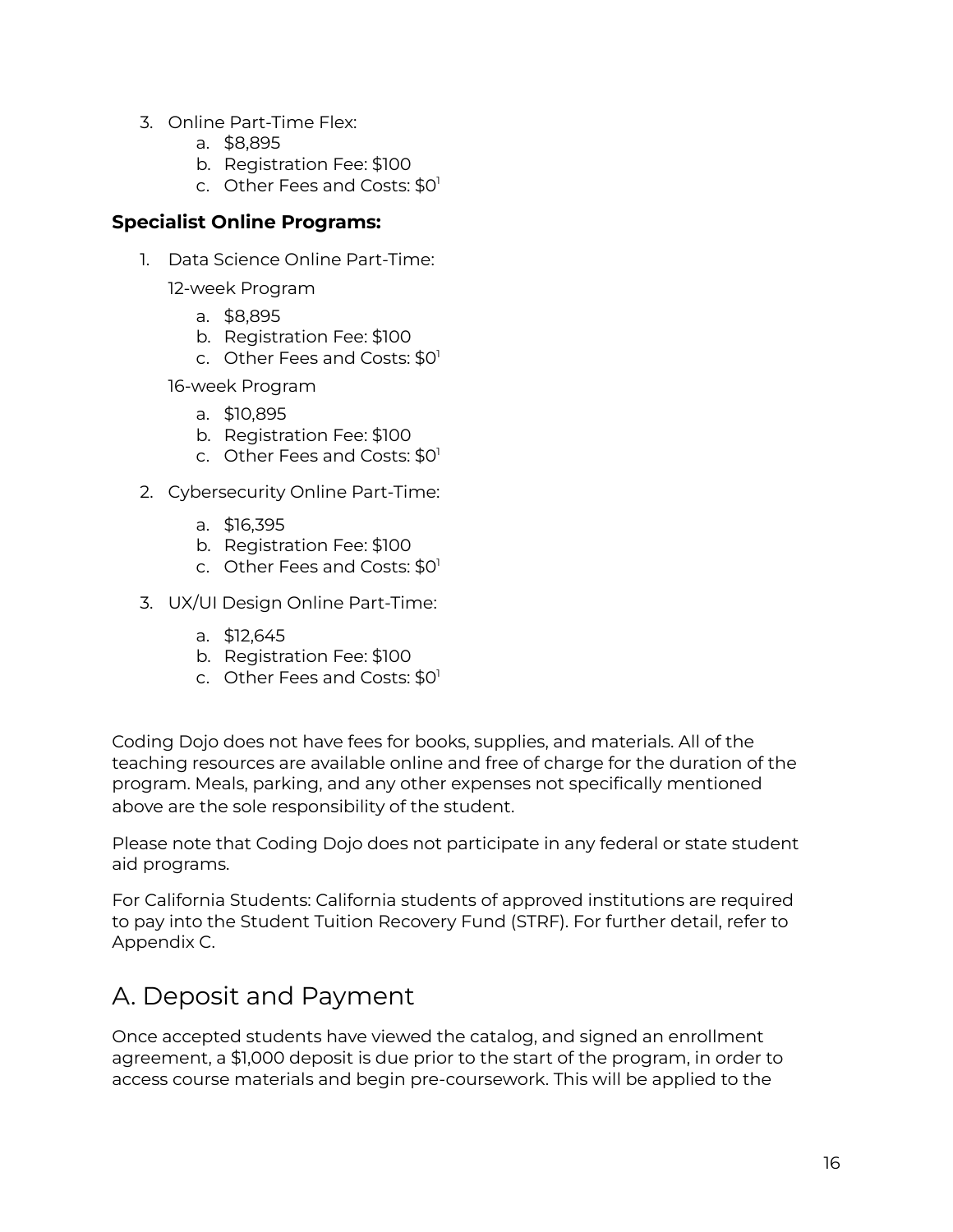outstanding balance.

## Pay in Full

Students can choose to pay the entire tuition amount upon enrollment and before the first day of the program. This carries a Pay in Full discount; see section E.

## Standard Payment Plans

Standard payment plans are available via Mia Share for all programs. Students will receive notifications from Mia Share when their payments are due. The required deposit may be paid to Coding Dojo or be set as part of the payment plans. Payments will be an equal split of tuition, with the deposit separate if applicable. Payment must be received in order to remain in good standing.

## Third Party Payments

Students who choose to utilize a third party for payments (see part 5 - Financing) should have their choice of financing be finalized prior to the first day of class. Students with incomplete financing at the end of the first program week will be required to withdraw and restart the program at the next available start date in order to allow time for financing approval.

## <span id="page-16-0"></span>B. Late Payments

Tuition is considered late if it is not paid in full by the student's graduation date. If tuition is not paid in full within 30 days of graduation, Coding Dojo reserves the right to accrue interest at a rate of 7% compounded monthly, unless a different rate has been agreed to by Coding Dojo in writing. If tuition is not paid in full within 6 months of graduation, the remaining balance may be sent to a third-party debt collection agency and the student's graduation status revoked.

Coding Dojo reserves the right to cancel an enrollment or withdraw a student for delinquent past-due balances. Students who finance their Coding Dojo course with VA education benefits or other third-party funding will not be cancelled or dis-enrolled if tuition payments from the Department of Veterans Affairs or other third party are delayed.

## <span id="page-16-1"></span>C. Retaking and Voiding Courses

Students are permitted up to two (2) retakes of a stack within the program (instead of withdrawal and re-enroll), These retakes can be on the same or different stacks. Each retake, required or elective, will incur a cost of \$500. In the event that mitigating circumstances are determined to be the reason for the need of a retake, up to one (1) of the retake fees may be waived.

Retakes are not eligible for students who are not meeting attendance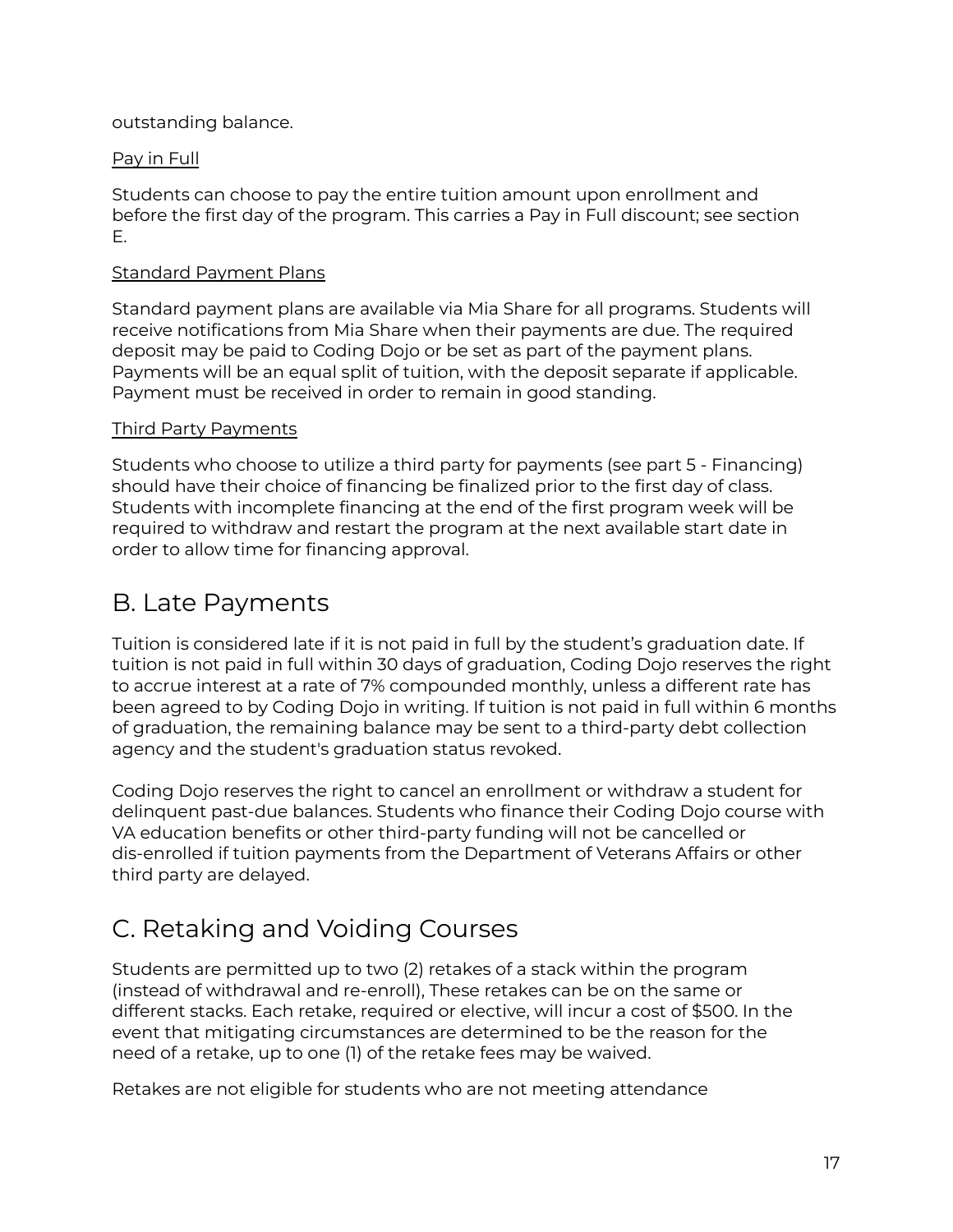requirements (any gaps must be covered by Leave of Absence or Postponement). Students must retake the course within the allotted maximum amount of time to complete the program.

Extensive or mitigating circumstances may determine that a student is eligible to void a stack attempt (original or retake). A student may void one (1) stack per program, at no cost to the student. Students may request to void a stack provided the following are satisfied.

- The stack is currently active
- The student is not under review for attendance dismissal
- The student has completed 50% or less of the total stack time (eg: a 4-week stack may be voided if the student has not completed more than 2 weeks in the stack based on last day of attendance)
- The student has extensive or mitigating circumstances limiting their participation in the program

Stacks are not eligible for retroactive voiding without review and approval by Coding Dojo.

Any additional retake policy notes that are program specific can be found under the program descriptions starting on page 27.

## <span id="page-17-0"></span>D. Program Transfers

In the event that a student is approved for transferring to another Coding Dojo program, the following applies for the funding and financial responsibility of both programs.

Overview of Tuition and Fees:

- 1. Any payments already made will be first applied toward the Current Program balance.
- 2. Any remaining payment balance of the Current Program will be applied to the remaining balance of the Desired Program. Any stack(s) that are being transferred from the Current Program to Desired Program will be discounted from Desired Program's balance.
	- a. Carry over balance only applies if the balance has not been previously refunded.
- 3. Any stack(s) in Desired Program that is(are) not transferred from Current Program will remain on Desired Program balance.

Financial Responsibility of Student:

- 1. The student is responsible for payments for
	- a. the prorated balance of the Current Program (in accordance with refund policy as set forth in the enrollment agreement), and
	- b. the balance for the Desired Program, which is calculated as the net tuition of the Desired Program less the prorate (in accordance with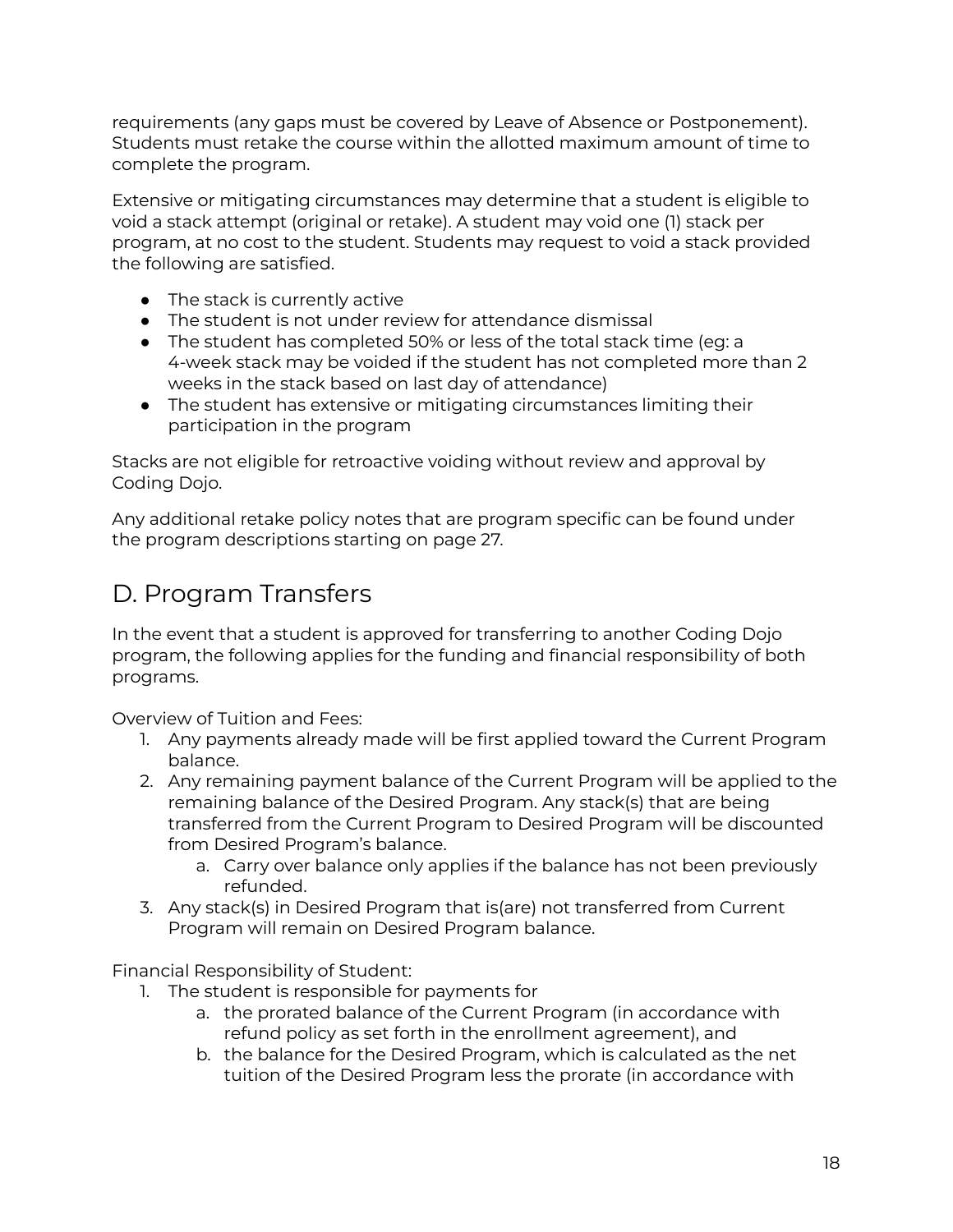refund policy as set forth in the enrollment agreement) of the equivalent stack completion for the desired program.

- 2. Example:
	- a. A student completes 10 days in the Current Program, which has a length of 70 days. The Desired Program has a length of 80 days.
	- b. The 10 days completed in the Current Program is equivalent to 20 days completed in theDesired Program.
	- c. Current Program prorate is equal to net tuition \* (10/70) or applicable prorate tier.
	- d. Desired Program cost is equal to net tuition (net tuition \* (20/80) or applicable prorate tier)
	- e. Scholarships and applicable discounts for the Desired Program are applied after transfer discount.

Scholarships and Financial Aid:

- 1. Students who are using third parties to cover the cost of the Current Program will need to discuss with admissions how to handle the coverage of any additional program costs or the loss of financing as a result of the transfer.
	- a. Financing adjustments should be finalized before the start of the Desired Program
- 2. A student who is transferring programs may carry over any scholarships to the Desired Program.
- 3. Students are only eligible for Early Registration Discount and Full Payment Discount if:
	- a. The student did not receive this discount in the original program
	- b. The student meets all other requirements for the discount
- 4. Promotions may carry over, with the exception of any of the following:
	- a. The Friends and Family Plan, unless both students are transferring to the same Desired Program,
	- b. Any promotions which have expired (e.g. Holiday promotions)

Any refunds due to the student as a result of a program transfer will be held until the student completes the Desired Program, formally withdraws, or is dismissed from the program.

## <span id="page-18-0"></span>E. Scholarships

Coding Dojo may offer scholarships to students. Currently at least one company scholarship is offered based on representation in tech.

Scholarship awards will be subtracted from the final tuition payment for the chosen program, applied at enrollment.

Scholarships are not stackable with other scholarships unless otherwise specified. Scholarships are stackable with non-scholarship promotions.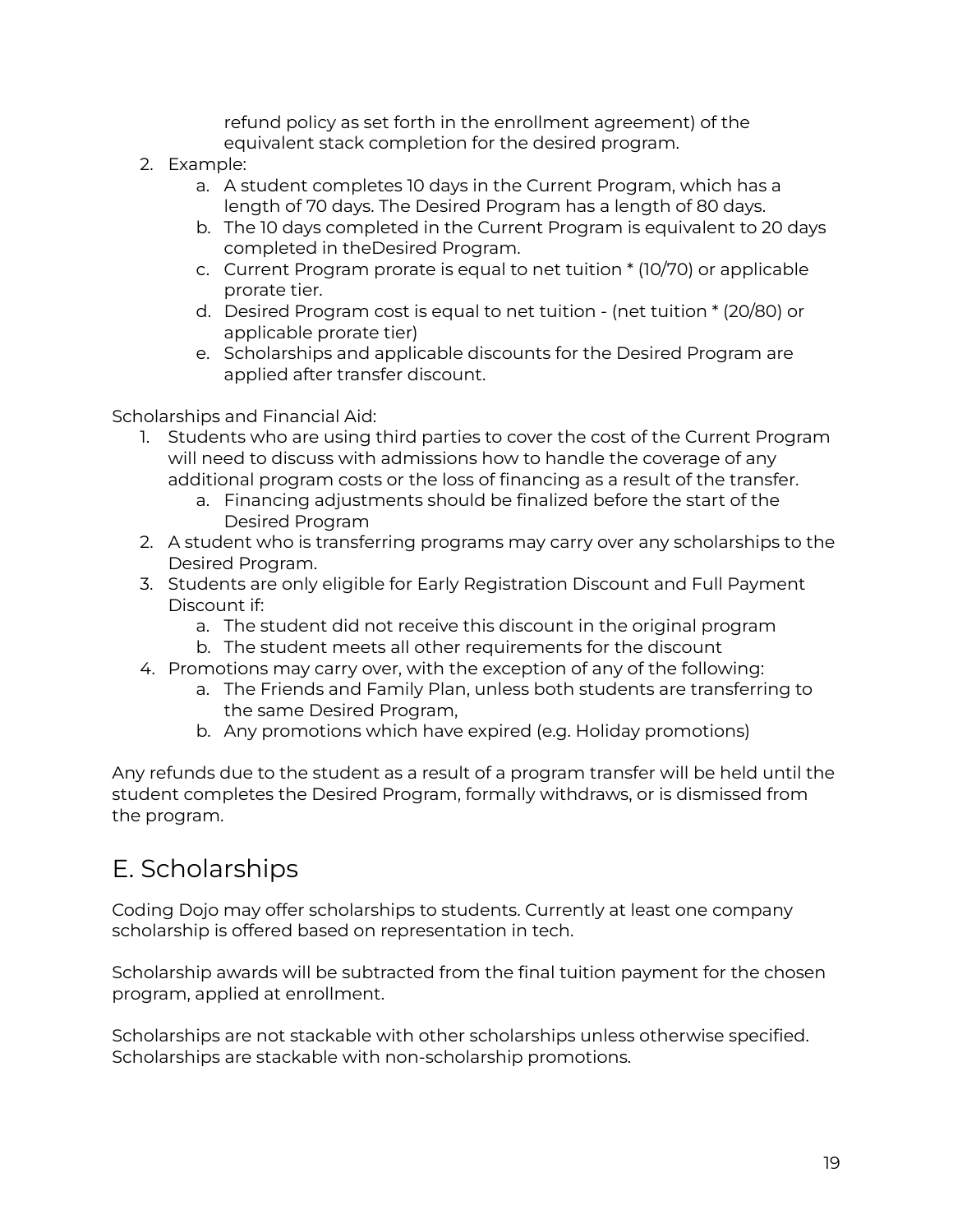Students are encouraged to apply online upon acceptance into the program, before signing their enrollment agreement: <https://www.codingdojo.com/scholarship-application>

## **Diversity Scholarship - \$1000**

The Diversity Scholarship is intended to support and encourage underrepresented groups in the technology industry. This includes, but is not limited to: Women, people of color, LGBTQIA, and individuals over the age of 55.

## **Women in Tech Scholarship - \$1000**

The Women in Tech Scholarship is intended for aspiring female computer programmers who require financial assistance to launch their careers. This initiative is offered to support women in the technology industry, who as a demographic are highly underrepresented.

## **Military Retraining Scholarship - \$1000**

The Military Retraining Scholarship is intended to assist military veterans and current servicemen/women to transition their careers to web and software development. A copy of DD 214, DD 256, or NGB 22 is required with the application.

## **Career Reinvention Scholarship - \$1000**

The Career Reinvention scholarship is intended for experienced professionals who have "hit a wall" and are eager to reinvent their careers, but are unable to afford the professional assistance required to refine their skill sets.

## <span id="page-19-0"></span>F. Additional Discounts

**Early Registration Discount** (ERD): \$250 - Upon acceptance into the program, a \$250 discount is taken off the deposit price if the Student's deposit is paid within five (5) days of receiving their acceptance. This discount is only applied if no other deposit adjustments are applied to the program and the deposit is not covered by a third party.

Early Registration Discount is stackable with other promotions and scholarships.

**Full Payment Discount** (PIF): \$250 - If full outstanding tuition is paid before the first day of class the student will receive \$250 off the total tuition price. Discount is not applicable to third party payment providers.

Full Payment Discount is stackable with other promotions and scholarships.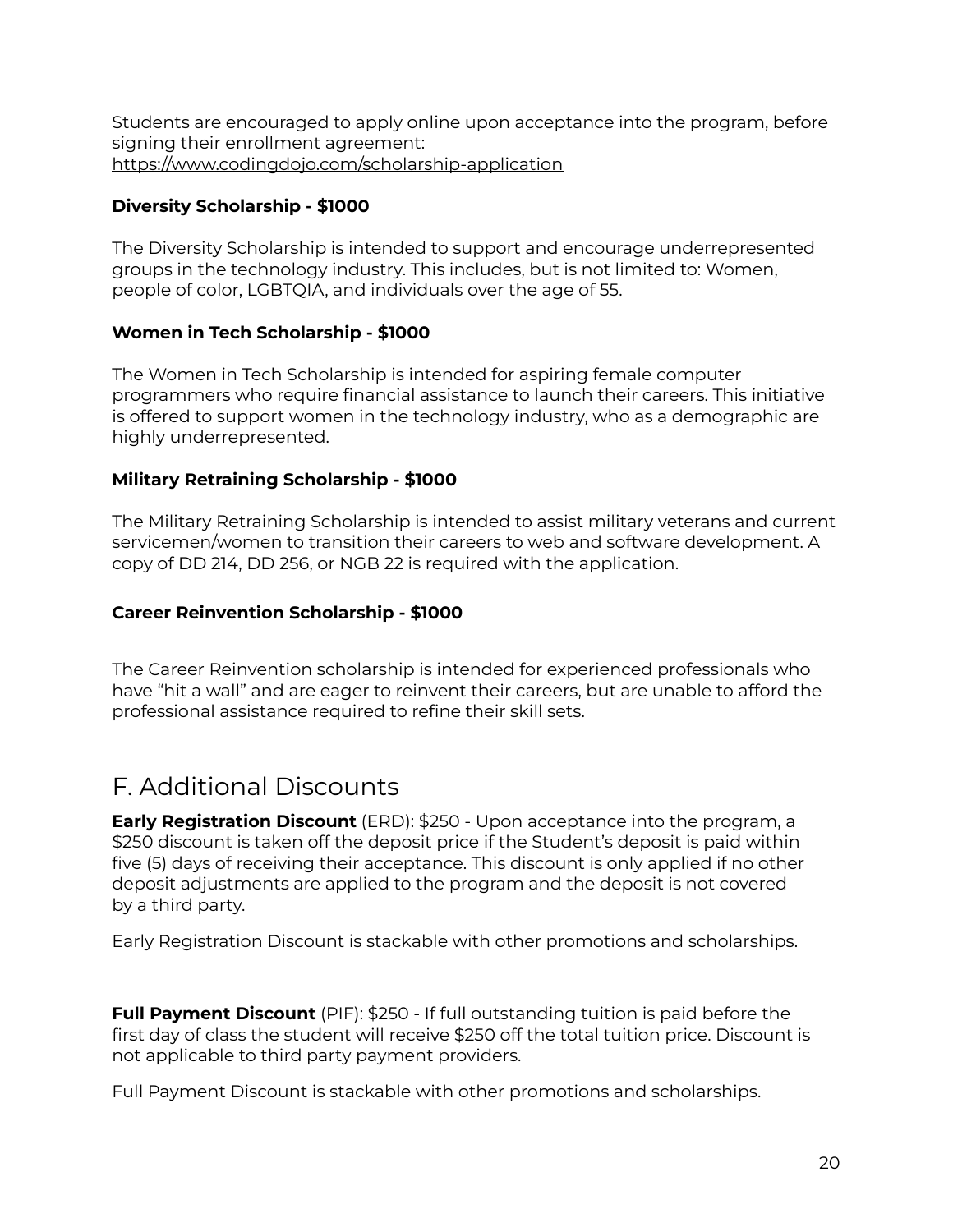**Friends & Family Plan** (also called the Buddy Discount or Buddy Program)

Availability: Ongoing and not limited to a time of year

Incoming prospective students can save up to a set amount of money off their total tuition by starting any of the programs with a friend, family member, or any individual who is acquainted with said students.

The student must join with at least one fellow student who is a friend, family member, or any individual who is acquainted with said student. The students must be joining the same program with the same start date. The two said students must both also meet Coding Dojo's standard admissions requirements.

Onsite FT: \$1000 per person max Online FT: \$1000 per person max Online PT Accelerated:

1 stack: \$500 per person max

2 stack: \$500 per person max

3 stack: \$1000 per person max

Online PT Flex: \$500 per person max

DS PT: \$500 per person max

Cyber PT: \$1000 per person max

UX/UI PT: \$500 per person max

\*\*\* This promotion is not eligible for anyone located in California or Texas.

## **Referral Program**:

Availability: Ongoing and not limited to a time of year

Any individual can receive up to \$500 as a check or gift card (various vendors available) for referring new students to the program. New students will receive a \$500 discount to their tuition for verified referrals. Referral information is automatically tracked and verified via Coding Dojo's referring platform. The referred student must meet all enrollment requirements and successfully graduate from the program for the payment to be made to the referring individual. Payment is automatically issued once the referred student enters their third stack if enrolled in the Full-Time program, or when they enter the Projects & Algorithms section of the Part-Time program.

For new students, the Referral discount can be stacked with other promotions.

- California Residents compensation capped at \$100 per year
- Texas Residents not eligible

## <span id="page-20-0"></span>G. Post-Graduation

**Alumni Referral**: Graduates of the program can receive up to \$500 as a check or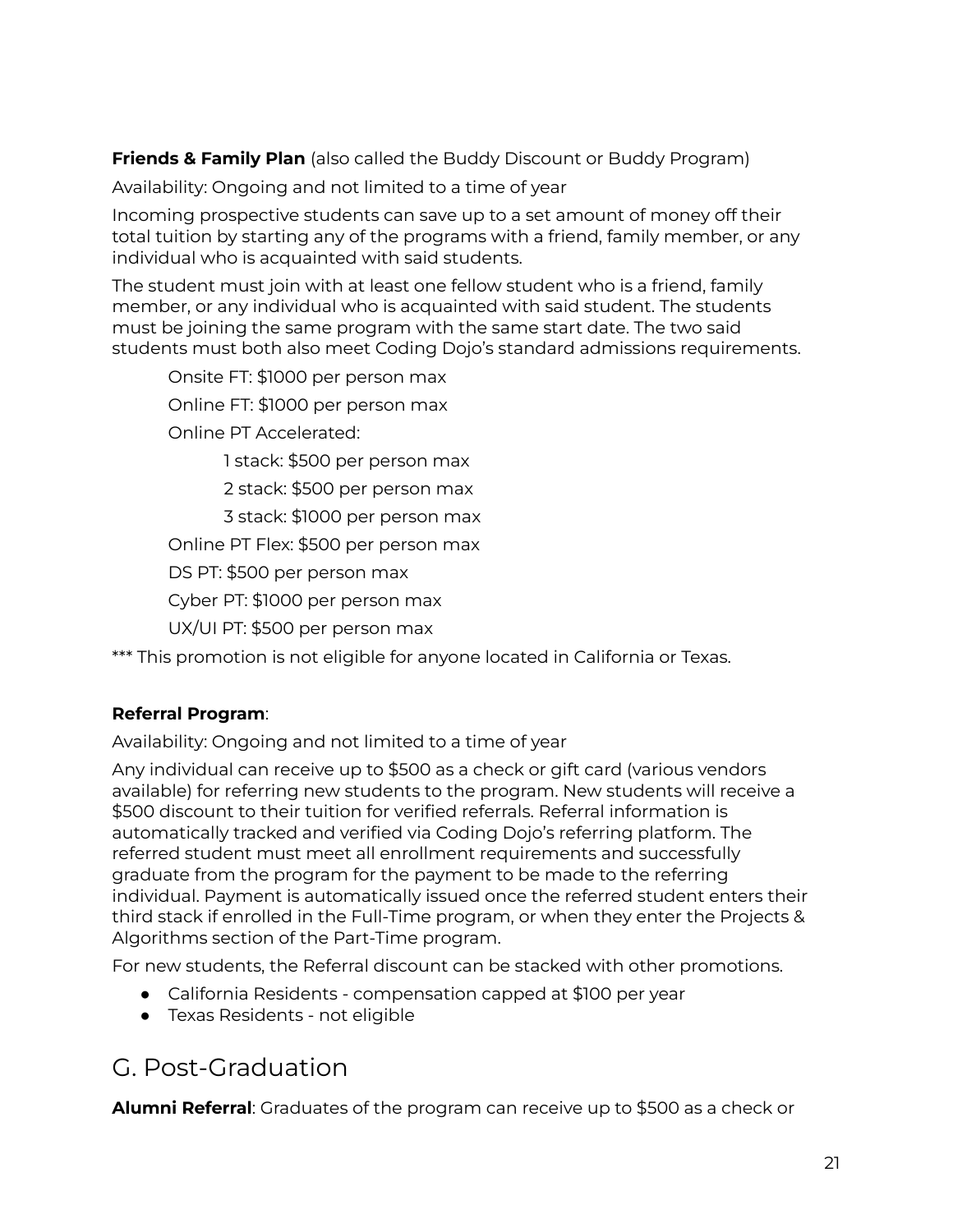gift card (various vendors available) for referring new students to the program. New students will receive a \$500 discount to their tuition for verified referrals. Referral information is automatically tracked and verified via Coding Dojo's referring platform. The referred student must meet all enrollment requirements and successfully graduate from the program for the payment to be made to the referring individual. Payment is automatically issued once the referred student enters their third stack if enrolled in the Full-Time program, or when they enter the Projects & Algorithms section of the Part-Time program.

For new students, the Alumni Referral discount can be stacked with other promotions.

- California Residents compensation capped at \$100 per year
- Texas Residents not eligible

**Alumni Pass**: All students, regardless of program, can access their course materials for 6 months following graduation. After 6 months, a student can purchase the Alumni Pass for continued access to their materials for \$49.99/mo or \$499.00/year. The Alumni Pass also gives access to the following stacks:

- $\bullet$  C#
- $\bullet$  iOS
- Java
- MERN
- MEAN
- LAMP
- Ruby
- Python
- Web Fundamentals

Data Science, Cybersecurity, and UX/UI Design curricula are not currently available in the alumni pass.

## **Alumni Program Discounts**:

Graduates of any program that presents a Certificate of Achievement can receive a discount of \$500 for joining a new program, provided the course topic is different from their original course. This does not apply to an "add on" stack for Part Time Accelerated.

Different opportunities for funding exist - talk to an admission advisor or campus staff to learn more.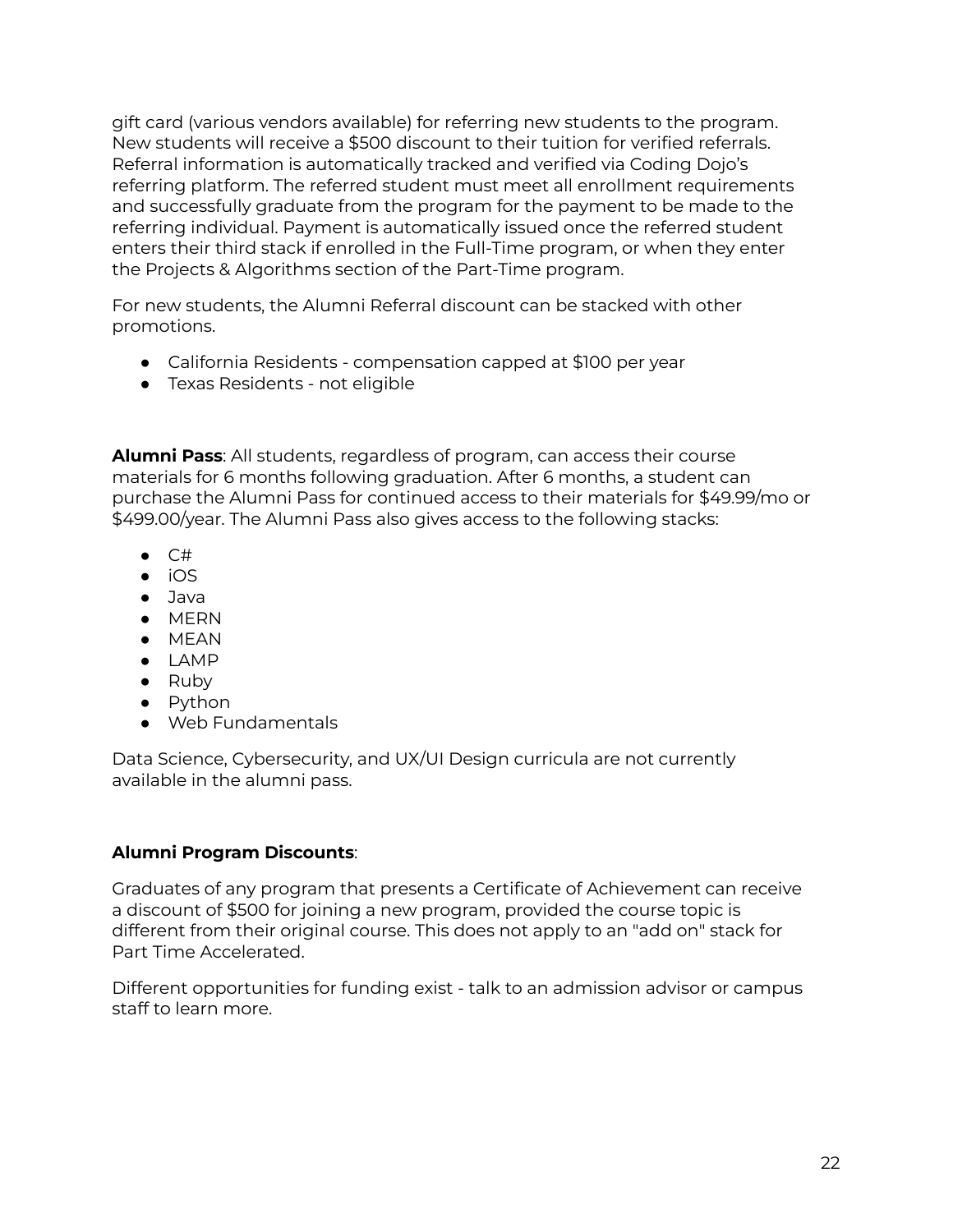## <span id="page-22-0"></span>H. Quarterly Promotions

Every year Coding Dojo runs promotions throughout the four quarters of the year. These promotions will either have a limited time of availability or be available on an ongoing basis, until further discussion and a decision takes place internally to discontinue a promotion.

The following planned promotions for this upcoming year include, but are not limited to:

## **Fresh Start Fund Scholarship**

Availability: January 1st, 2021 to December 31st 2021

This promotion is not stackable with other scholarships unless otherwise stated. This promotion can be stacked with other promotions.

The Fresh Start Fund Scholarship is a limited time only scholarship program designed to financially support the most financially disadvantaged students. With the Fresh Start Fund Scholarship, prospective incoming students for the programs can qualify for \$1500 or \$1000 based on the program if they have an income of less than \$40,000/year. If approved, a recent pay stub must be submitted to prove eligibility.

The Fresh Start Fund Scholarship award will be subtracted from the final tuition payment for the chosen program, applied at enrollment.

To qualify for the scholarship, incoming students will need to submit a scholarship in the scholarship essay portal here: <https://www.codingdojo.com/fresh-start-fund>

Software Development Online Full-Time: \$1500

Software Development Onsite Full-Time: \$1500

Software Development Online Part-Time Accelerated:

1 Stack: \$1000

2 Stacks: \$1000

3 Stacks: \$1500

Software Development Online Part-Time Flex: \$1000

Data Science Online Part-Time: \$1000

Cybersecurity Online Part-Time: \$1500

UX/UI Design Online Part-Time: \$1000

## **Open House Voucher**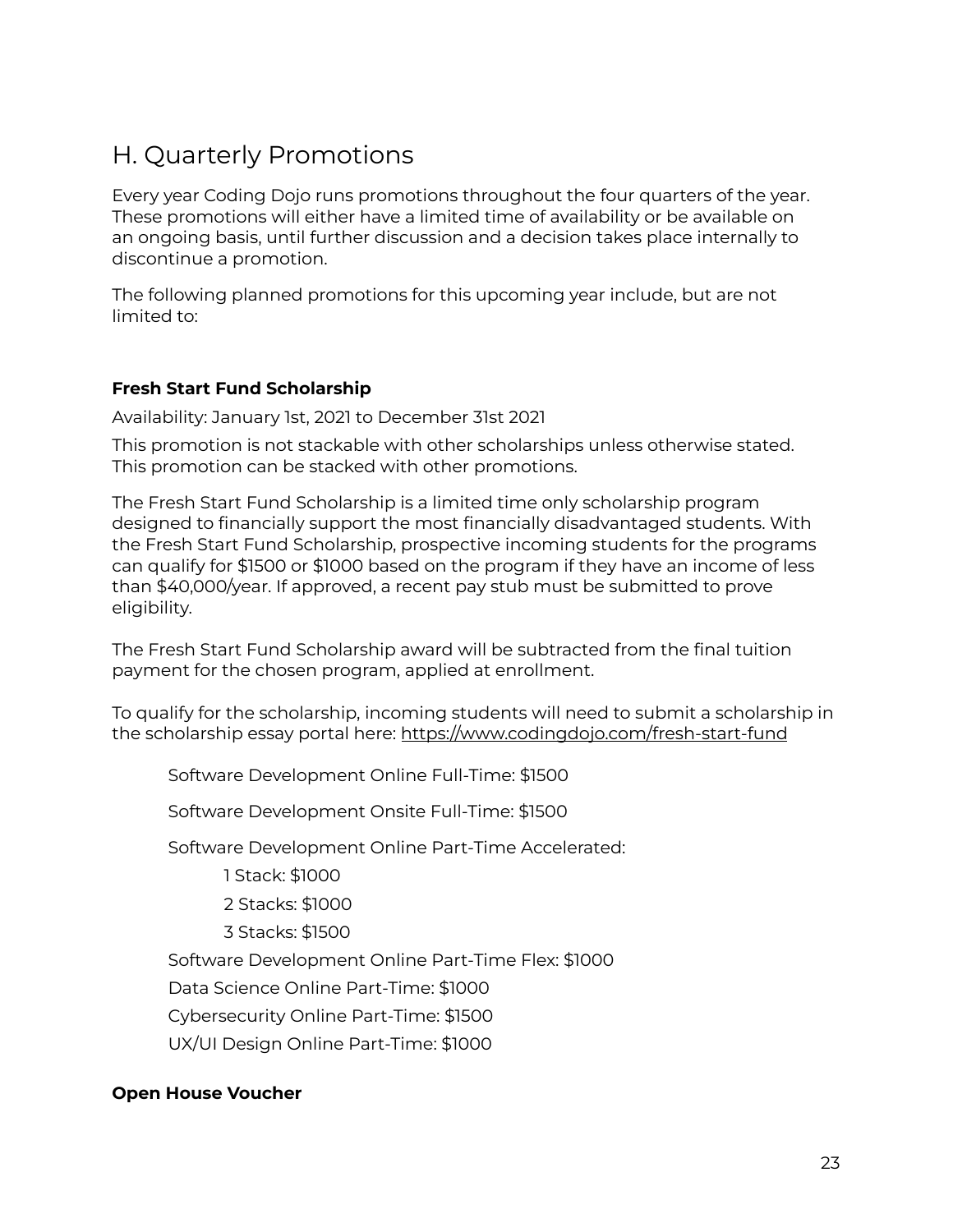Availability: Ongoing and not limited to a time of year. This promotion is stackable with other scholarships and discounts.

Attendees of the virtual Open Houses for the Software Development bootcamp are provided a promotion code to save \$100 off their final tuition for the Onsite Full-Time bootcamp, Online Full-Time Bootcamp, Part-Time Accelerated Bootcamp, or the Part-Time Flex Bootcamp. Attendees of open houses for Data Science, Cybersecurity, and UX/UI Design will also receive a code to save \$100 for their respective programs.

## **Tuition Lock-In Promotion**

Availability: Available until December 31st, 2021

On July 1st, 2021, Coding Dojo will increase tuition for all programs. On September 1st, 2021, Coding Dojo will increase tuition for the Data Science program (see table below).

| <b>Program Name</b>                                            | <b>Current Tuition</b> | New Tuition | Effective on |
|----------------------------------------------------------------|------------------------|-------------|--------------|
| Software Development Onsite Full-Time                          | \$15,995               | \$16,495    | 7/1/2021     |
| Software Development Online Full-Time                          | \$15,995               | \$16,495    | 7/1/2021     |
| Software Development Online Part-Time<br>Accelerated (1 Stack) | \$7,995                | \$8,995     | 7/1/2021     |
| Software Development Online Part-Time<br>Accelerated (2 Stack) | \$11,995               | \$12,745    | 7/1/2021     |
| Software Development Online Part-Time<br>Accelerated (3 Stack) | \$15,995               | \$16,495    | 7/1/2021     |
| Software Development Online Part-Time Flex                     | \$7,995                | \$8,995     | 7/1/2021     |
| Data Science Online Part-Time                                  | \$4,995                | \$5,995     | 7/1/2021     |
| Data Science Online Part-Time                                  | \$5,995                | \$8,995**   | 9/1/2021     |
| Cybersecurity Online Part-Time                                 | Not applicable         |             |              |
| UX/UI Design Online Part-Time                                  | Not applicable         |             |              |

\*\*Tuition lock-in discount for the 9/1/2021 price increase capped at \$1000.

Prospective students who enroll for these Coding Dojo programs prior to the price increase date are eligible to receive or "lock-in" the lower tuition amounts when the promotion is active. Prior to these dates, students may "lock-in" lower tuition for any future start of these programs by submitting their application for said programs.

Students who enter into a program with a lock-in discount will have this discount carry over in the event of a program transfer. Tuition lock-in discounts cannot be combined in the event of program transfers or postponements. Discounts will not be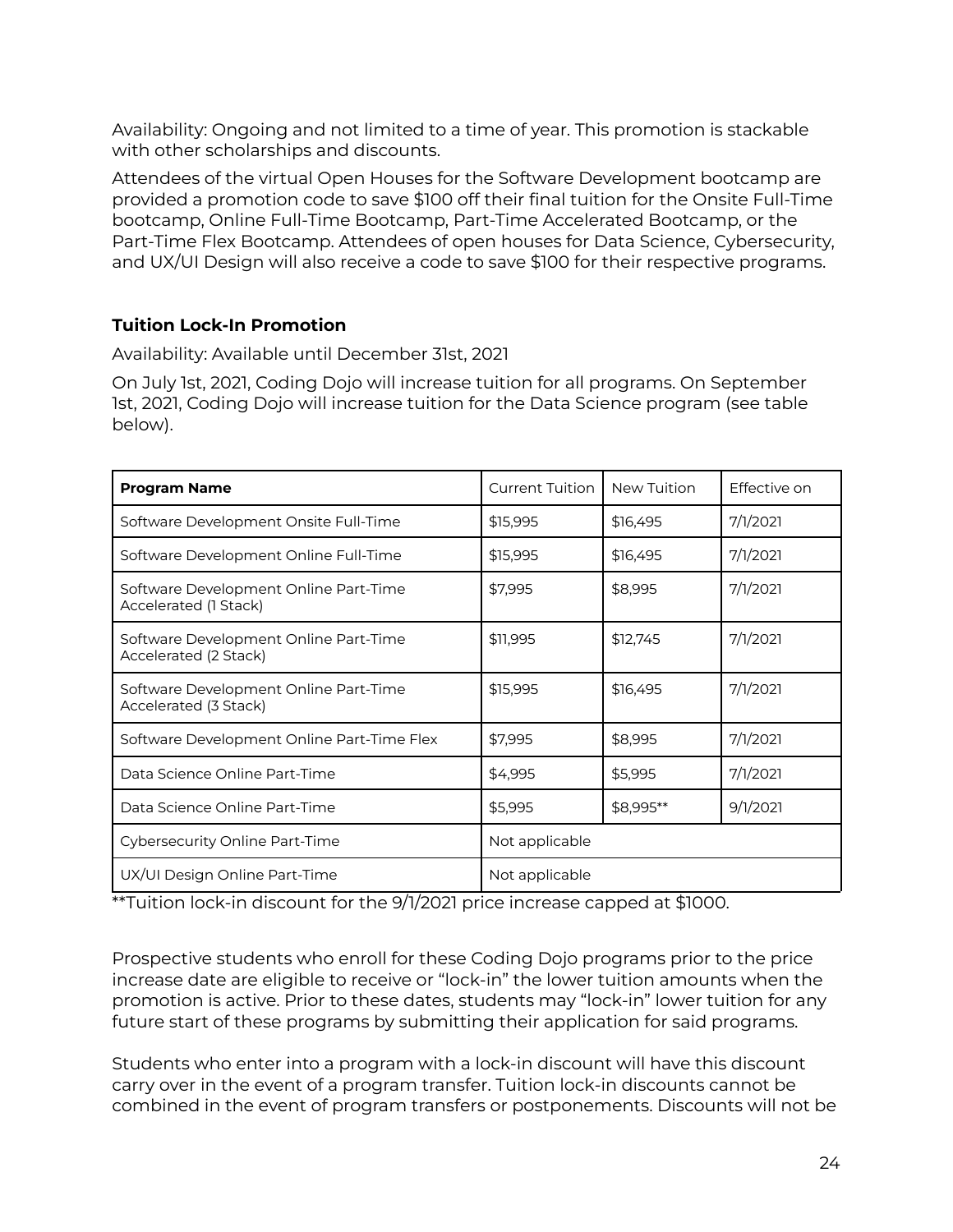re-applied in cases where a student withdraws and re-enrolls due to academic or attendance dismissals.

## **Holiday Promotion**

Availability: Nov 1st - Dec 31st

Any individual can receive \$500 off if they deposit and start class between Nov 1st and December 31. This applies to all programs.

This promotion is stackable with other scholarships and discounts.

## <span id="page-24-0"></span>I. Approval of Discounts, Promotions, and Scholarships

All discounts, promotions, and scholarships are only applicable to a student's program if the requirements for said adjustments are met and submitted to Coding Dojo staff for approval prior to the student's program start date, unless otherwise stated in the discount, promotion, or scholarship.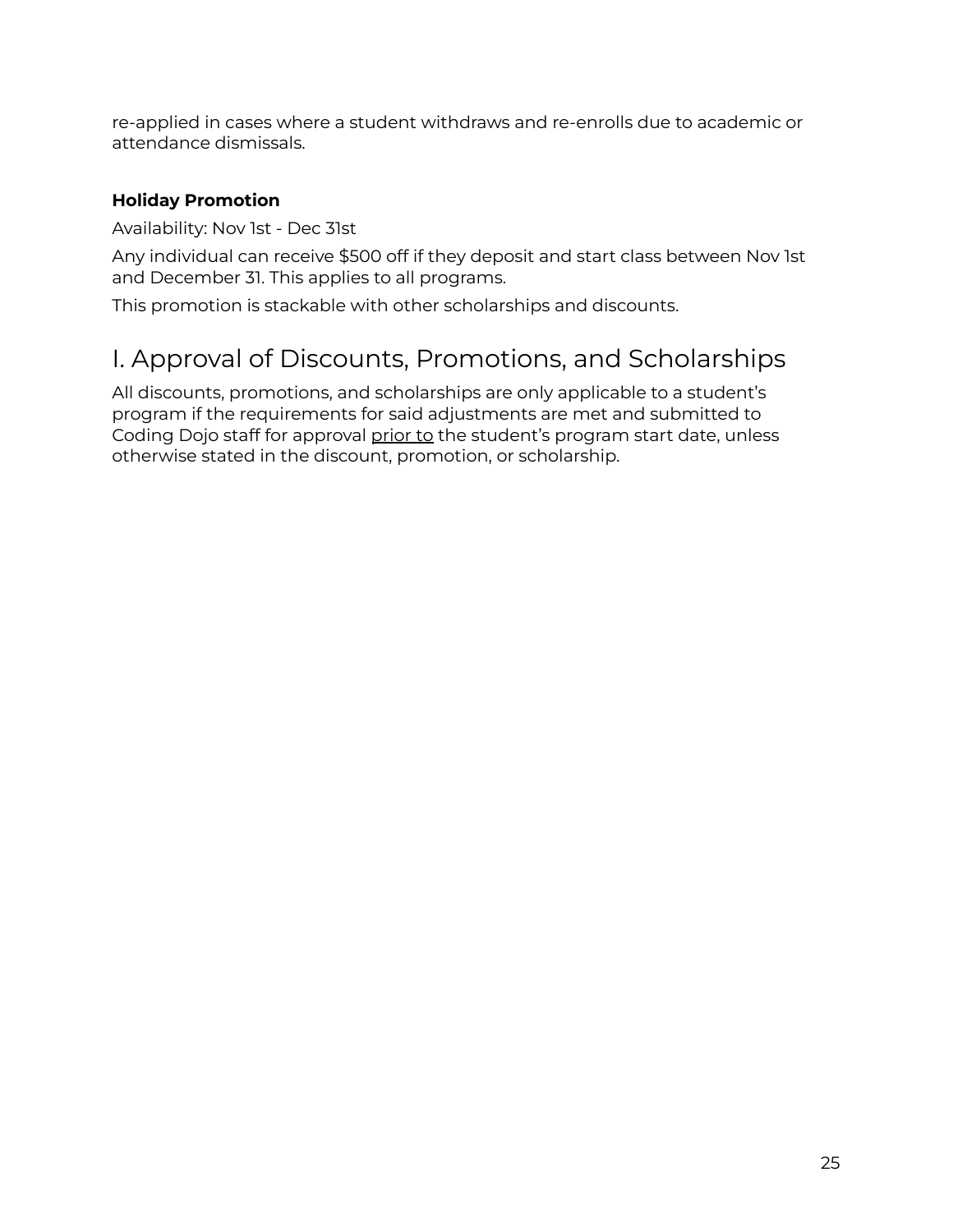# <span id="page-25-0"></span>5. Financing

Coding Dojo does not currently participate in Title IV federal funding or state financial aid programs and does not provide institutional financing. Certain Coding Dojo locations participate in the VA educational benefits programs (U.S.C. Title 38), see the Veterans' Information Bulletin (appendix E) for more information. However, students have the option to finance all or a portion of their tuition at Coding Dojo through independent, private funding sources. Note that

Student loans must be repaid with interest, and taking out a loan is a big decision. Before entering into a student loan, students should ensure that they have read and fully understand both the loan terms and repayment obligations.

Coding Dojo has entered into an agreement with Ascent Funding (previously Skills Fund) Climb Credit, and other lenders to offer loans to its students. If a student chooses to take out a loan to finance the program, that student is not obligated to choose Ascent Funding or another of Coding Dojo's partners as the lender, and Coding Dojo receives no benefit if partners are selected. If a student chooses to pursue financing, keep in mind that there may be multiple other options available. Coding Dojo encourages students to explore all financing options fully before working with any lender.

For more information please visit: <https://partner.ascentfunding.com/codingdojo/>

## **Workforce and Worker Retraining Programs**

Where possible, Coding Dojo will work with state programs to help students with covering tuition. Please check with an admissions advisor to find out if a campus participates in any of these programs and whether the student qualifies.

Coding Dojo, and all of the programs it offers, are not approved by a federal accrediting agency or by the United States Department of Education.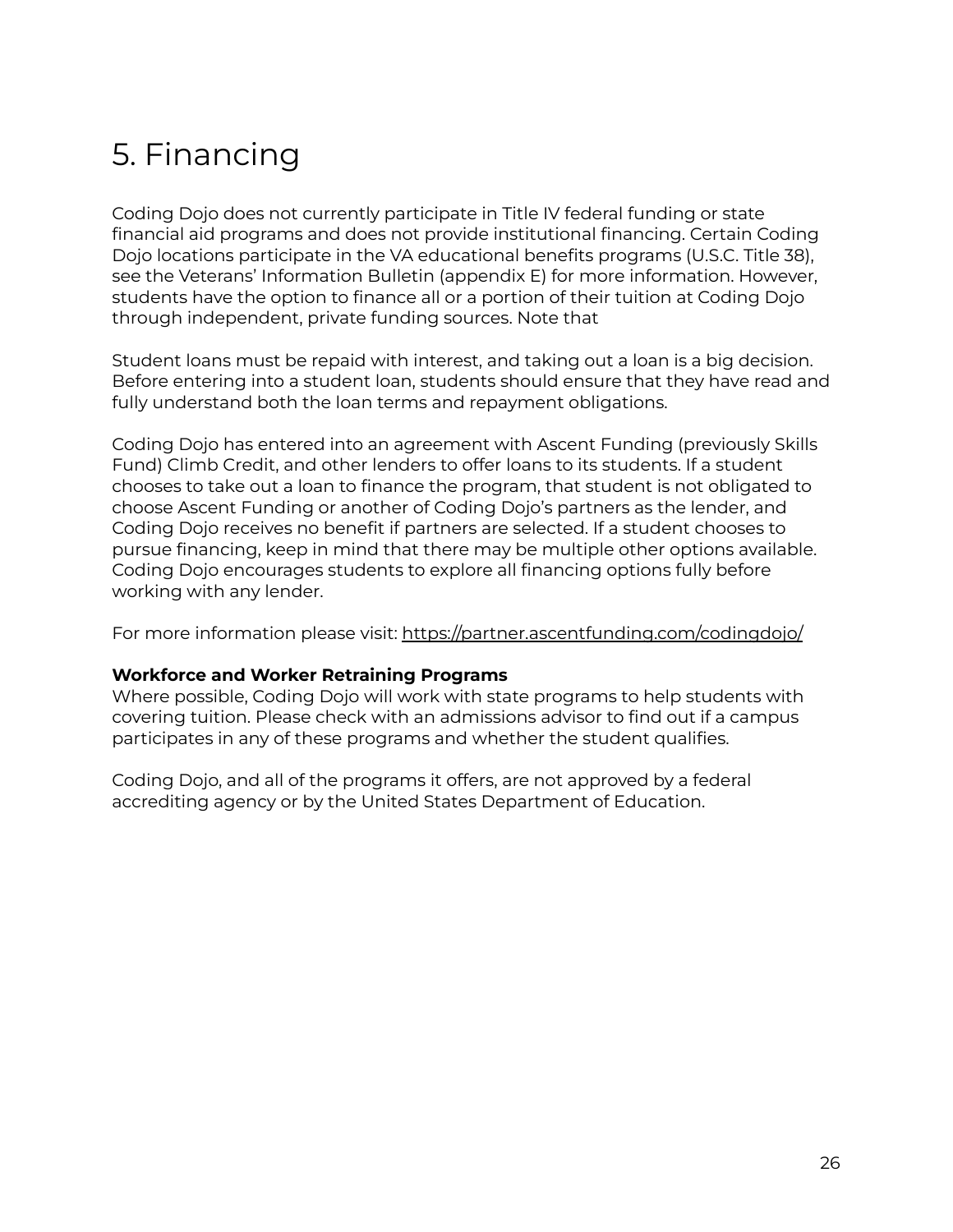# <span id="page-26-0"></span>6. Program Descriptions

## <span id="page-26-1"></span>A. Definition of Course Time

Course time is measured by course hour, which is defined as not less than 50 minutes or more than 60 minutes of: class, lecture, recitation, faculty-supervised laboratory, shop training, or internship.

## <span id="page-26-2"></span>B. Software Development Onsite Programs:

## <span id="page-26-3"></span>Software Development Onsite Full-Time

## **Typical Program Length**: 14 Weeks

Total Course Hours for Software Development Onsite Full-Time: 560 (210 lecture, 350 lab/hands-on) This does not include the expected additional 40-60 hours of outside class work per week. This does not include any retakes.

#### **Program Overview**

In the Software Development Onsite Full-Time program, students master the fundamental building blocks of web and software development. Students learn the basics of how the web works, front-end development, back-end development, and database development; thus, making them highly valuable as an entry-level software developer. Beginning with an introduction to web fundamentals, students learn basic HTML, CSS, and JavaScript to design and manipulate user interfaces. Then, students explore a set of popular back-end languages and technologies to master the request-response cycle to manage and manipulate data. By the end of the program, students will have gained the necessary skills to become an entry-level developer.

**Courses** (see Appendix for course descriptions)

- Web Fundamentals Required
- Python Required
- A selection of 2 of the following courses, contingent on location availability
	- Java see website for location availability
	- MERN see website for location availability
	- C# / .NET see website for location availability
	- Ruby on Rails Dallas only
	- MEAN Dallas only

## **Certificate or Diploma**: Certificate of Achievement

Upon completing the program requirements and meeting graduation requirements, students receive a Certificate of Achievement for the Software Development Onsite Full-Time Program. The certificate indicates the student will be able to:

● Function as an entry-level developer by practicing coding techniques and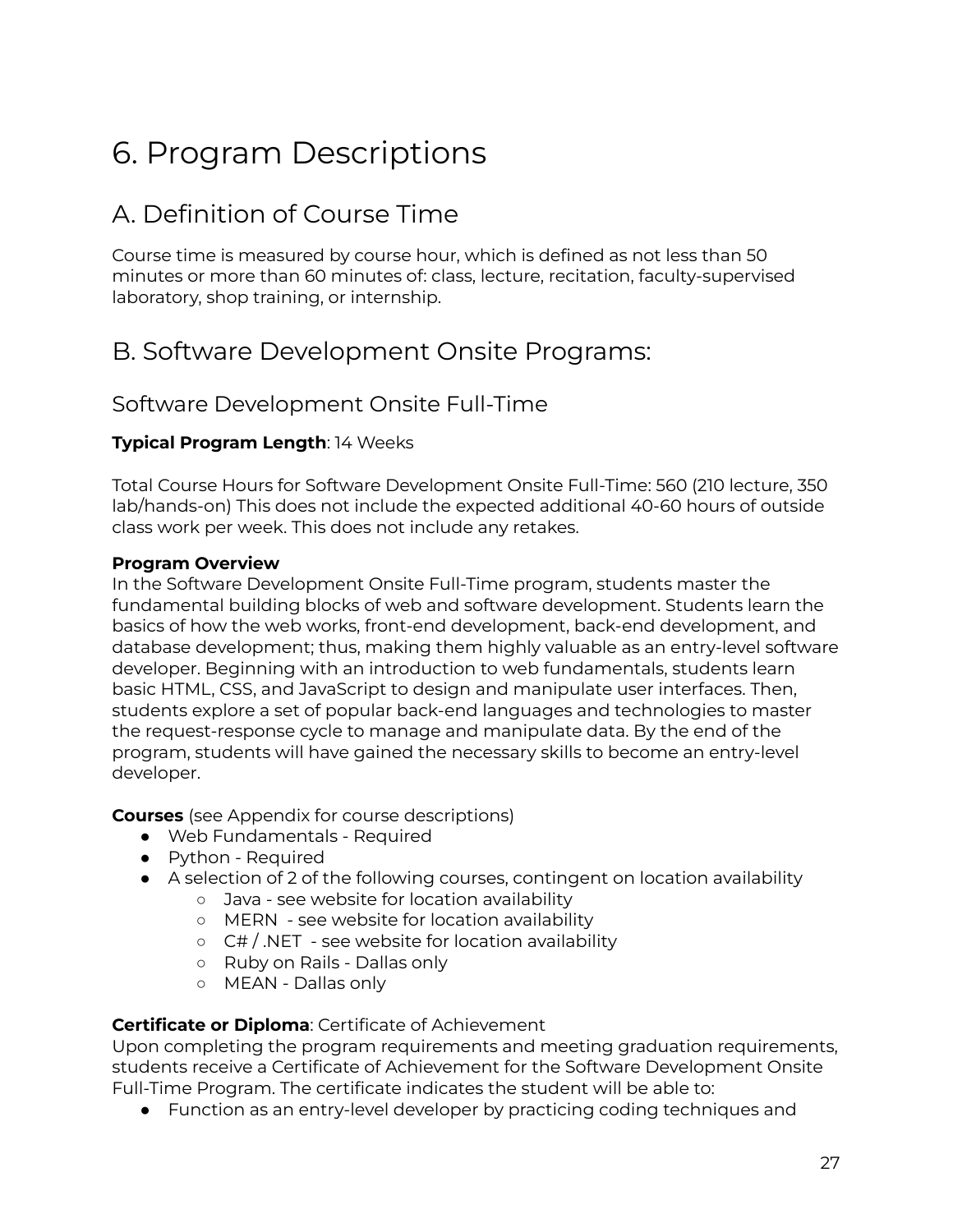communicating technical aspects of a project.

● Seek entry-level employment in various fields of technology including, but not limited to, web development, software development, software engineering, web design, quality assurance and testing.

## <span id="page-27-0"></span>C. Software Development Online Programs

## <span id="page-27-1"></span>Software Development Online Full-Time

## **Typical Program Length**: 14 Weeks

Total Course Hours for Software Development Online Full-Time: 560 (210 lecture, 350 lab/hands-on) This does not include the expected additional 40-60 hours of outside class work per week. This does not include any retakes.

#### **Program Overview**

In the Software Development Online Full-Time program, students master the fundamental building blocks of web and software development. Students learn the same skills as onsite they learn the basics of how the web works, front-end development, back-end development, and database development; thus, making them highly valuable as an entry-level software developer. Beginning with an introduction to web fundamentals, students learn basic HTML, CSS, and JavaScript to design and manipulate user interfaces. Then, students explore a set of popular back-end languages and technologies to master the request-response cycle to manage and manipulate data. By the end of the program, students will have gained the necessary skills to become an entry-level developer.

**Courses** (see Appendix for course descriptions)

- Web Fundamentals Required
- Python Required
- MERN Required
- Students may select either Java or C# / .NET Required

**Note:** A student cannot change from Java to C# (or from C# to Java) if the student has program progress in one of the two stacks.

## **Certificate or Diploma**: Certificate of Achievement

Upon completing the program requirements and meeting graduation requirements, students receive a Certificate of Achievement for the Software Development Online Full-Time Program. The certificate indicates, the student will be able to:

- Function as an entry-level developer by practicing coding techniques and communicating technical aspects of a project.
- Seek entry-level employment in various fields of technology including, but not limited to, web development, software development, software engineering, web design, quality assurance and testing.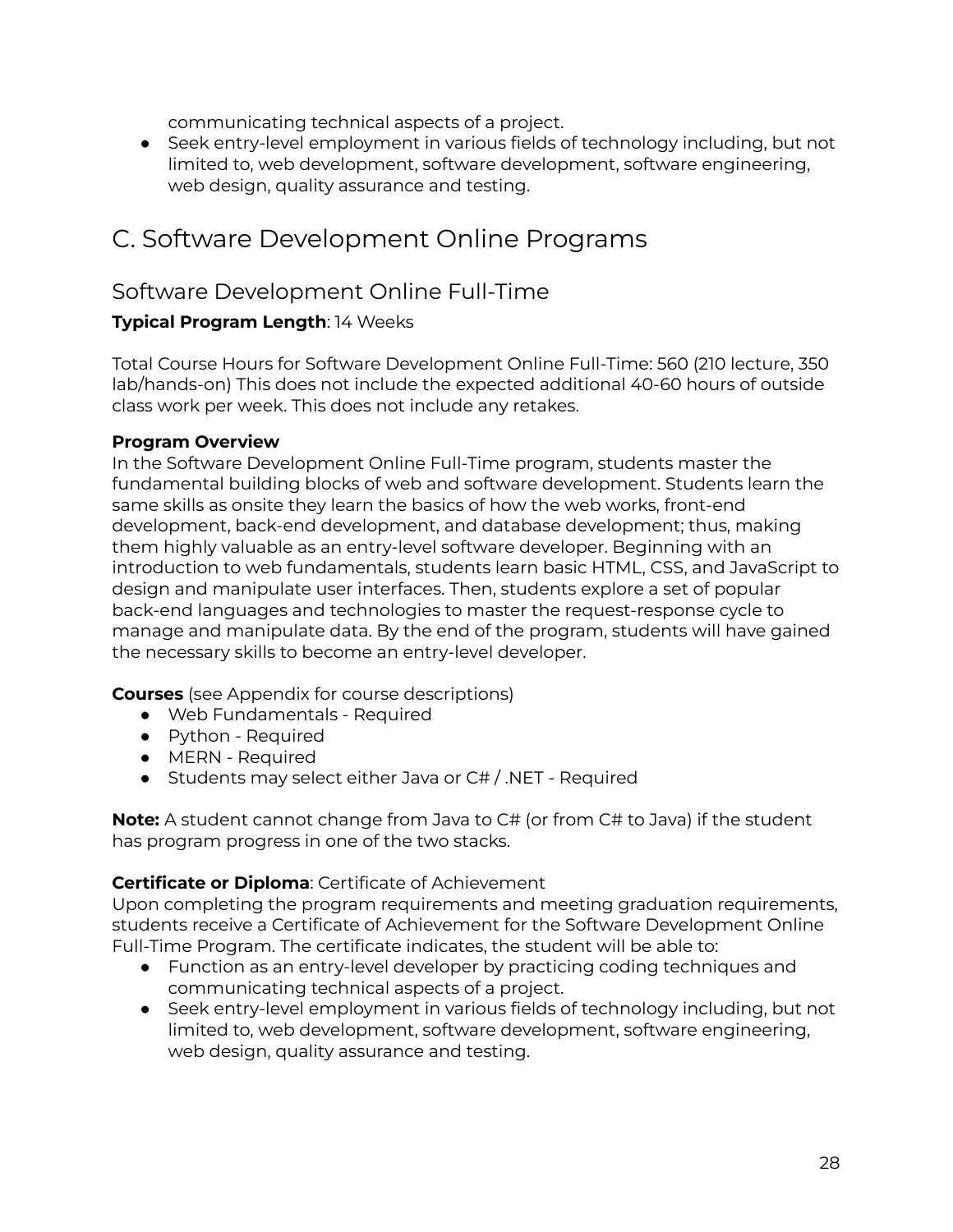## <span id="page-28-0"></span>Software Development Online Part-Time Accelerated

## **Typical Program Length**: 16 Weeks, 24 Weeks, or 32 Weeks

Option 1: Total Course Hours for Software Development Online Part-Time Accelerated 1 Stack bundle: 320 hrs (32 lecture, 288 lab). This does not include the expected additional few hours of outside class work per week.

Option 2: Total Course Hours for Software Development Online Part-Time Accelerated 2 Stack bundle: 480 hrs (48 lecture, 432 lab). This does not include the expected additional few hours of outside class work per week.

Option 3: Total Course Hours for Software Development Online Part-Time Accelerated 3 Stack bundle: 640 hrs (64 lecture, 576 lab). This does not include the expected additional few hours of outside class work per week.

#### **Notes:**

Should a student purchase the 1 or 2 stack option and decide to add onto their program, students have the option to purchase additional stacks. Additional stacks add \$4000 per stack to the cost of the program and are not eligible for scholarships or discounts. Students are encouraged to ask about bundling prior to the start of the Projects and Algorithms stack.

Students that purchased the 2 or 3 stack option may also choose to remove bundles from their program. Stacks may only be removed if the student has no attendance or activity in the stack and must be requested prior to the stack start date. Removed stacks will reduce the cost of the program and may result in a refund or third party adjustment.

#### **Program Overview**

In the Software Development Online Part-Time Accelerated program, students master the fundamental building blocks of web and software development. Students learn the basics of how the web works, front-end development, back-end development, and database development; thus, making them highly valuable as an entry-level software developer. Students select either one, two, or three stack bundles as their program of study. Beginning with an introduction to web fundamentals, students learn basic HTML, CSS, and JavaScript to design and manipulate user interfaces. Then, based on the number of stacks they selected, students explore one, two, or three popular back-end languages and technologies to master the request-response cycle to manage and manipulate data. By the end of the program, students will have gained the necessary skills to become an entry-level developer.

This program is Ideal for students interested in web development who cannot attend the onsite program.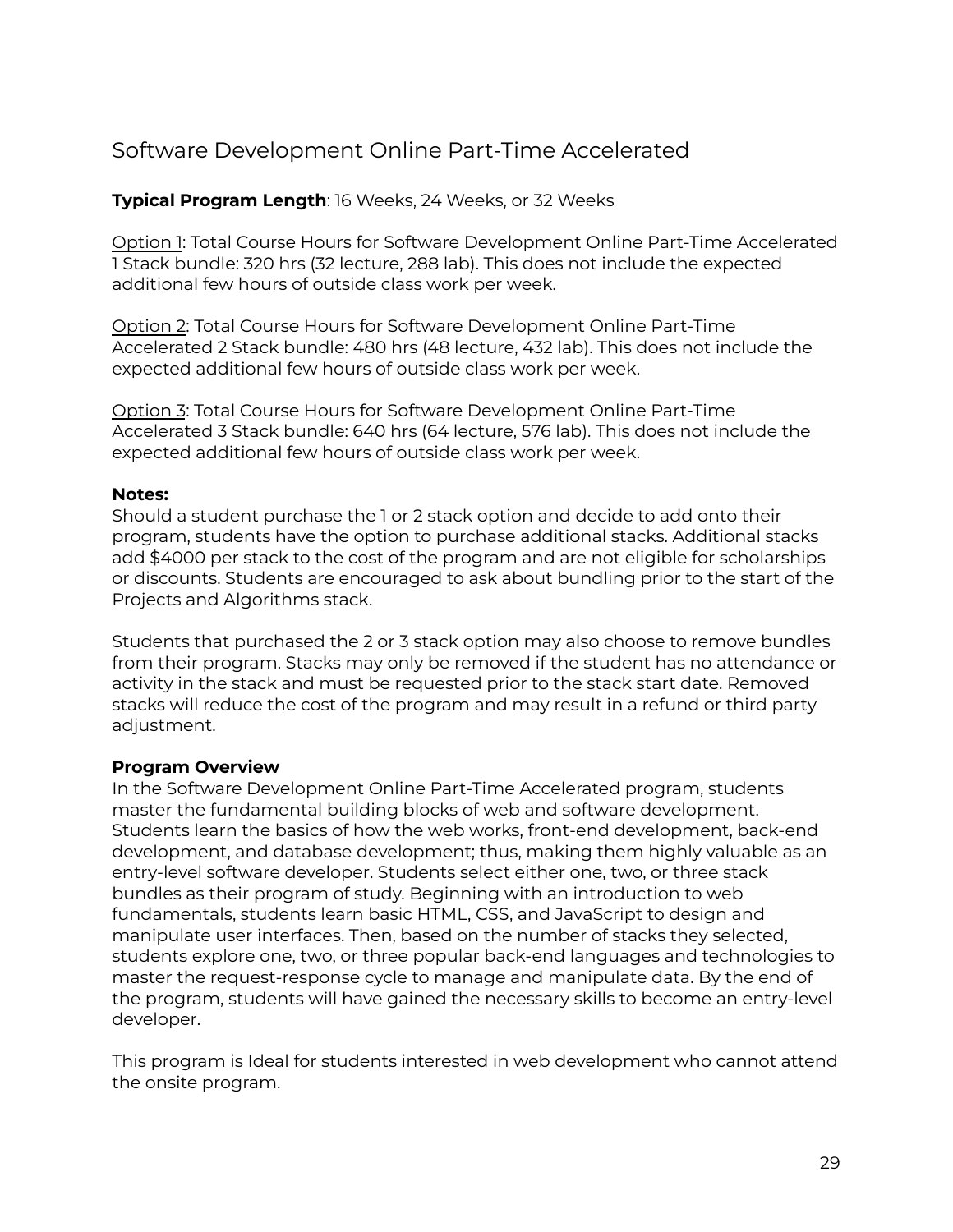**Courses** (see Appendix for course descriptions)

- Web Fundamentals Required
- A selection of the following based on stack bundle option (minimum 1 required)
	- Python
	- MERN
	- Java
- Projects and Algorithms Required

## **Certificate or Diploma**: Certificate of Achievement

Upon completing the program requirements and meeting graduation requirements, students receive a Certificate of Achievement for the Software Development Online Part-Time Accelerated Program. The certificate indicates, the student will be able to:

- Function as an entry-level developer by practicing coding techniques and communicating technical aspects of a project.
- Seek entry-level employment in various fields of technology including, but not limited to, web development, software development, software engineering, web design, quality assurance and testing.

## <span id="page-29-0"></span>Software Development Online Part-Time Flex

#### **Typical Program Length**: 28 Weeks

Total Course Hours for Software Development Part-Time Flex: 280 (28 lecture, 252 lab/hands-on). This does not include retakes.

## **Retake Policy:**

Due to program duration, students who prove competency prior to week nine of the 16-week stack may be allowed to begin their retake on week nine (9). Competency will be determined as follows:

- Maintaining "Satisfactory Progress" or "Good Standing" by keeping a minimum of 90% core assignment completion at all formal program status checks for weeks 1-8 (final check on Monday week 9).
- Instructor grading of the week 8 core assignment for proficiency in week 1 through week 8 content. This grading is based on the same grading scale as utilized for exams.

Attendance and assignment tracking for cases of "partial" retakes will resume on the first day of their retake. Attendance and assignment completion for the first 8 weeks will carry over and count towards the total graduation requirements for the 16 week stack.

## **Program Overview**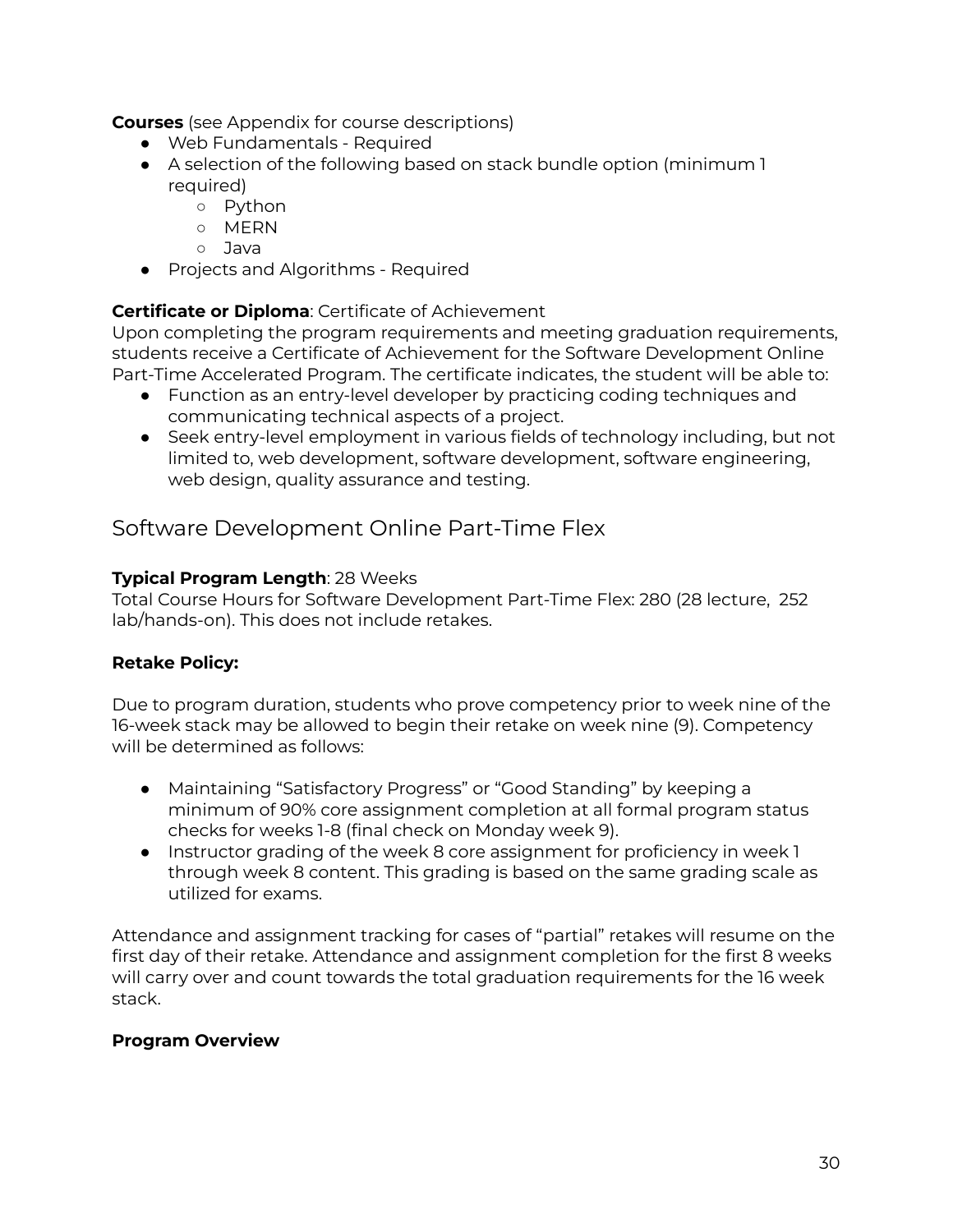The Software Development Online Part-Time Flex program is a flexible alternative that provides online access to Web Fundamentals, one full stack, and Projects and Algorithms.

In the Software Development Online Part-Time Flex program, students master the fundamental building blocks of web and software development. Students learn the basics of how the web works, front-end development, back-end development, and database development; thus, making them highly valuable as an entry-level software developer. Beginning with an introduction to web fundamentals, students learn basic HTML, CSS, and JavaScript to design and manipulate user interfaces. Then, students explore one popular back-end language and technology to master the request-response cycle to manage and manipulate data. By the end of the program, students will have gained the necessary skills to become an entry-level developer.

Ideal for students interested in web development who cannot attend the dedicated hours necessary for Full-Time or Part-Time Accelerated.

**Courses** (see Appendix for course descriptions)

- Web Fundamentals Required
- Python Required
- Projects and Algorithms Required

#### **Certificate or Diploma**: Certificate of Achievement

Upon completing the program requirements and meeting graduation requirements, students receive a Certificate of Achievement for the Software Development Online Part-Time Flex Program. The certificate indicates, the student will be able to:

- Function as an entry-level developer by practicing coding techniques and communicating technical aspects of a project.
- Seek entry-level employment in various fields of technology including, but not limited to, web development.

## <span id="page-30-0"></span>D. Specialist Online Programs

## <span id="page-30-1"></span>Data Science Online Part-Time

#### **Program Length**: 12 Weeks-16 Weeks

Total Course Hours for Data Science Online Part-Time 12 week program: 240 hrs (24 lecture, 216 lab/hands-on). This does not include retakes.

Total Course Hours for Data Science Online Part-Time 16 week program: 320 hrs (32 lecture, 288 lab/hands-on). This does not include retakes.

#### **Retake policy**:

Depending on the cohort availability or frequency retakes may not be available, instead there could be an opportunity for a restart or program pause until the next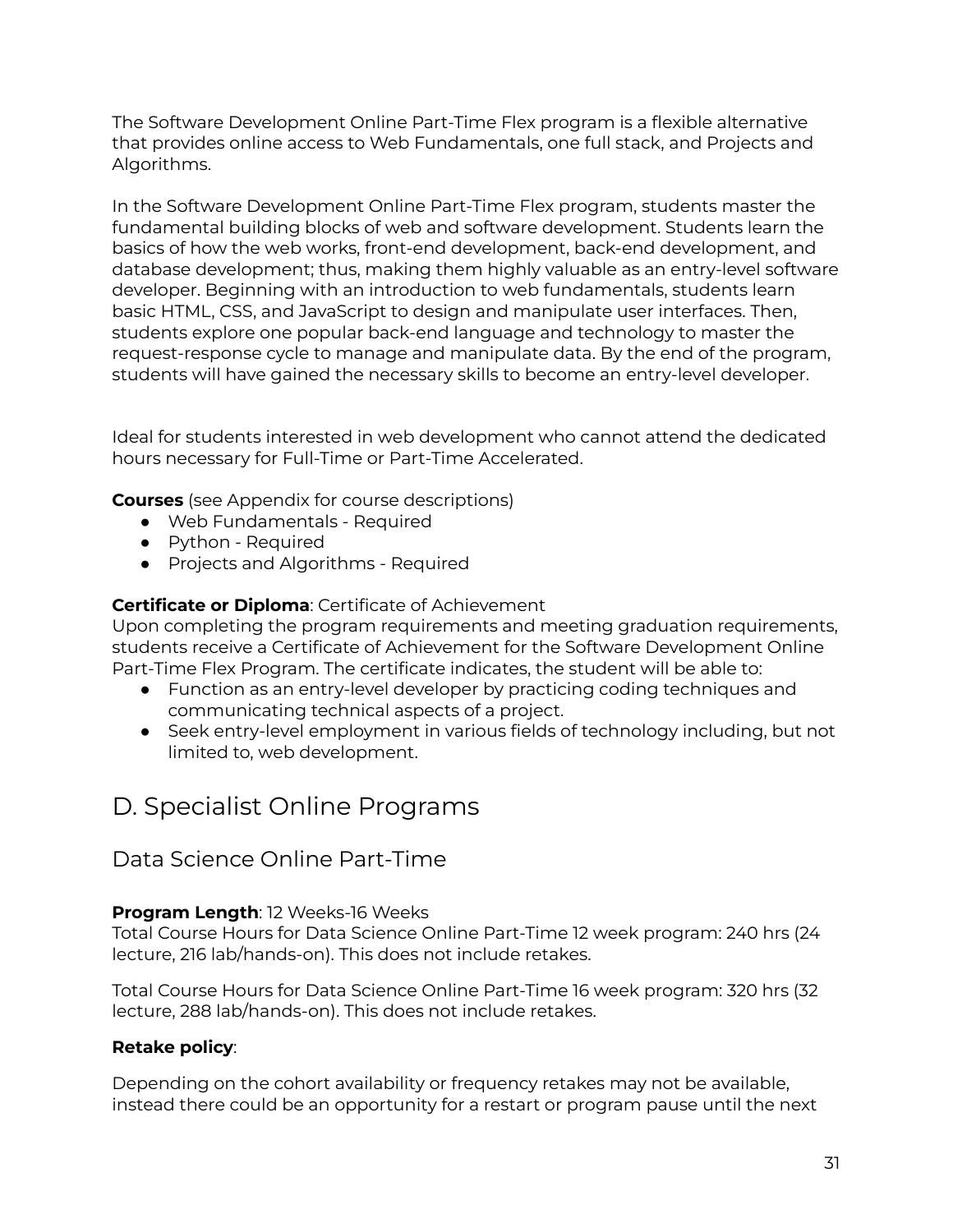available stack.

## **Program Overview**

The Data Science Online Part-Time program helps to turn data beginners into data pros by teaching a job-applicable balance between practice and theory. Coding Dojo's "Learn by Doing" training will give students hands-on experience in today's most in-demand Data Science technologies and methodologies, from data cleaning all the way to advanced machine learning concepts. Students may extend their program duration by 4 weeks through participation in Data Enrichment.

**Courses** (see Appendix for course descriptions)

- Data Science Fundamentals Required
- Machine Learning Required
- Advanced Machine Learning Required
- Data Enrichment (Required for 16 week program only)

## **Certificate or Diploma**: Certificate of Achievement

## **Attendance and Graduation:**

- 90% core assignment completion
- 80% attendance in each stack throughout the program
- Successful passing of all exams to graduate

Upon completing the program requirements and meeting graduation requirements, students receive a Certificate of Achievement for the Data Science Online Part-Time Program.

- Learn the end-to-end data science process including data prep, data analysis, visualization, as well as use cases for both machine learning and deep learning algorithms
- An understanding of the importance of machine learning and future growth of the industry
- Learn how to retrieve and manipulate data using Python and SQL
- A deep understanding of the strengths and weaknesses of different Machine Learning algorithms
- Walk away with a work-applicable understanding of the Data Science process and how to use the methodologies and tools to solve real-world problems in business and academia
- Walk away with a portfolio to showcase to prospective employers

## <span id="page-31-0"></span>Cybersecurity Online Part-Time

## **Program Length**: 24 Weeks

Total Course Hours for Cybersecurity Online Part-Time: 480 (96 lecture, 384 lab). This does not include the expected additional hours of outside class work per week.

## **Retake policy**: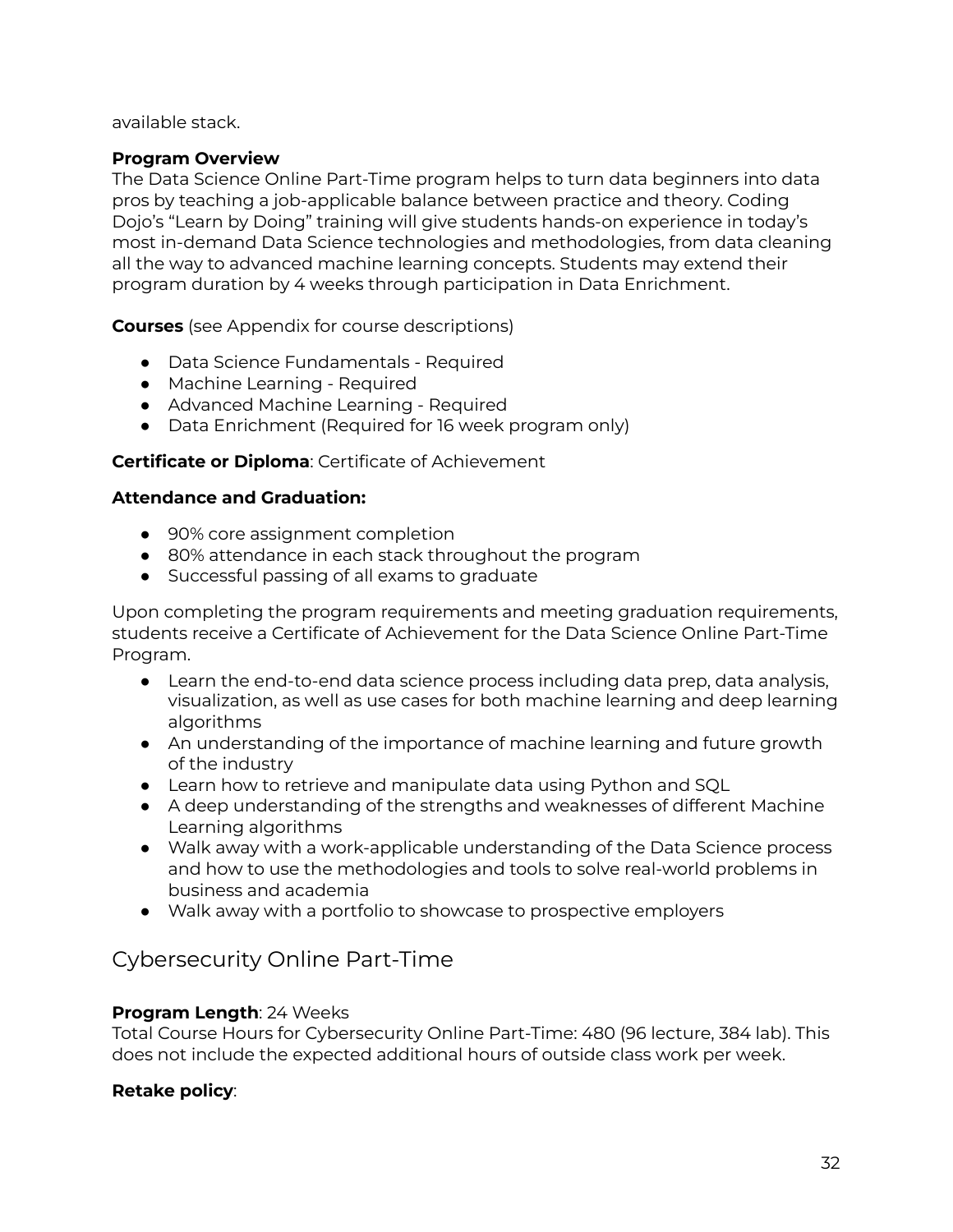Depending on the cohort availability or frequency retakes may not be available, instead there could be an opportunity for a restart or program pause until the next available stack.

## **Program Overview**

Within the Cybersecurity Online Part-Time program, students learn the skills necessary to assist in the identification, assessment, and reporting of technology and information security risks. The program also provides students with the knowledge necessary to determine information system vulnerabilities and residual risks based on the analysis of technical artifacts, interviews, and evaluations of IT systems.

The course covers the leading approaches to managing cybersecurity, including 'defense in depth' and the National Institute of Standards and Technology (NIST) Cybersecurity Framework. The Cybersecurity program includes instruction towards CompTIA Security+ and CySA+ certifications. Through labs with sandboxed virtual machines, the course provides hands-on training in CEH type scenarios, defensive and offensive cybersecurity, networking, systems, web technologies, and databases. Assignments span PC and server software, application, and code with a solid technical background in computer vulnerabilities, attack vectors, exploits, and mitigation controls.

To round out the program, students conduct event and incident investigations to include computer intrusions, infections, and unauthorized access or usage and provide reports to management and recommend sound remediation and mitigation.

Graduates will receive vouchers for two CompTIA certification exams, CompTIA Security+ + and CompTIA CySA+.

**Courses** (see Appendix for course descriptions)

- Cybersecurity Core Required
- Cybersecurity Intermediate Required
- Cybersecurity Professional Required

## **Attendance and Graduation:**

- 90% core assignment completion
- 80% attendance in each stack throughout the program
- Successful passing of all exams to graduate

## **Certificate or Diploma**:

Upon completing the program requirements and meeting graduation requirements, students receive a Certificate of Achievement for the Cybersecurity Online Part-Time Program.

● Assist in the identification, assessment, and reporting of technology and information security risks. Data analysis by students will produce meaningful, measured metrics from risk management programs.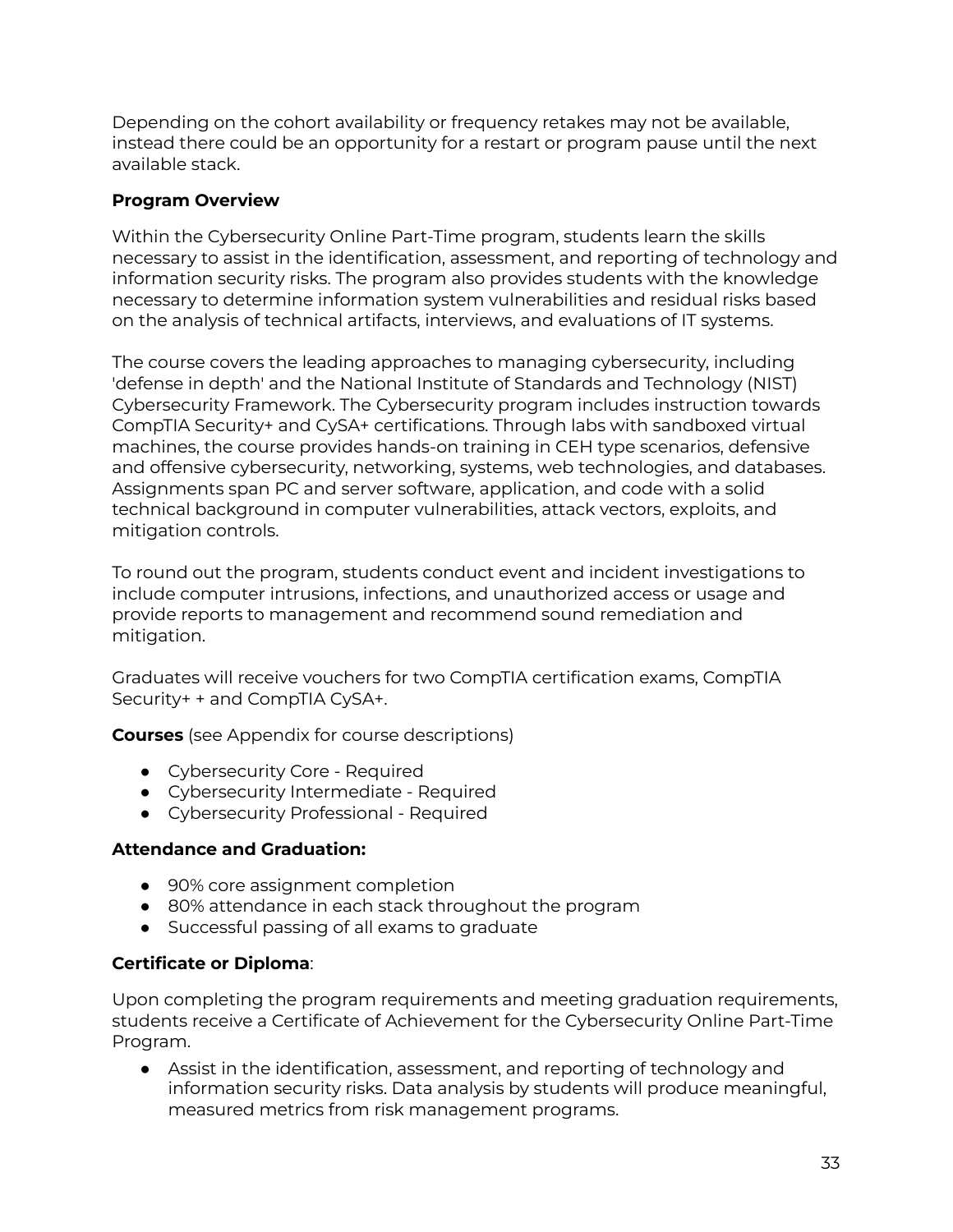- Understand leading approaches to managing cybersecurity, including 'defense in depth' and the National Institute of Standards and Technology (NIST) Cybersecurity Framework
- Hands-on training in CEH type scenarios, defensive and offensive cybersecurity, networking, systems, web technologies, and databases.
- Conduct technical analysis, suggest change control recommendations, and communicate with business customers.

## <span id="page-33-0"></span>UX/UI Design Online Part-Time

## **Program Length**: 24 Weeks

Total Course Hours for UX/UI Design Online Part-Time: 480 (96 lecture, 384 lab). This does not include the expected additional hours of outside class work per week.

## **Retake policy**:

Depending on the cohort availability or frequency retakes may not be available, instead there could be an opportunity for a restart or program pause until the next available stack.

## **Program Overview**

The UX/UI Design Online Part-Time program is a flexible, part-time program designed for working professionals who are looking to gain design skills to level up or change their career. The coursework is structured so students get comprehensive experience in both UX and UI design processes. Instruction emphasizes research and synthesis techniques for gathering and evaluating quantitative/qualitative data, creating concepts, wireframes and prototypes for live user testing, and crafting high fidelity screens and prototypes for final evaluative tests that are portfolio ready.

Students will graduate from the program with 2 solid portfolio pieces, including a live client project, which are what recruiters and hiring managers look for in new hires.

**Courses** (see Appendix for course descriptions)

- Design Proficiency Required
- Client Phase Required
- Career Phase Required

## **Attendance and Graduation:**

- 90% core assignment completion
- 80% attendance in each stack throughout the program
- Successful passing of all exams to graduate

## **Certificate or Diploma**:

Upon completing the program requirements and meeting graduation requirements, students receive a Certificate of Achievement for the UX/UI Design Online Part-Time Program.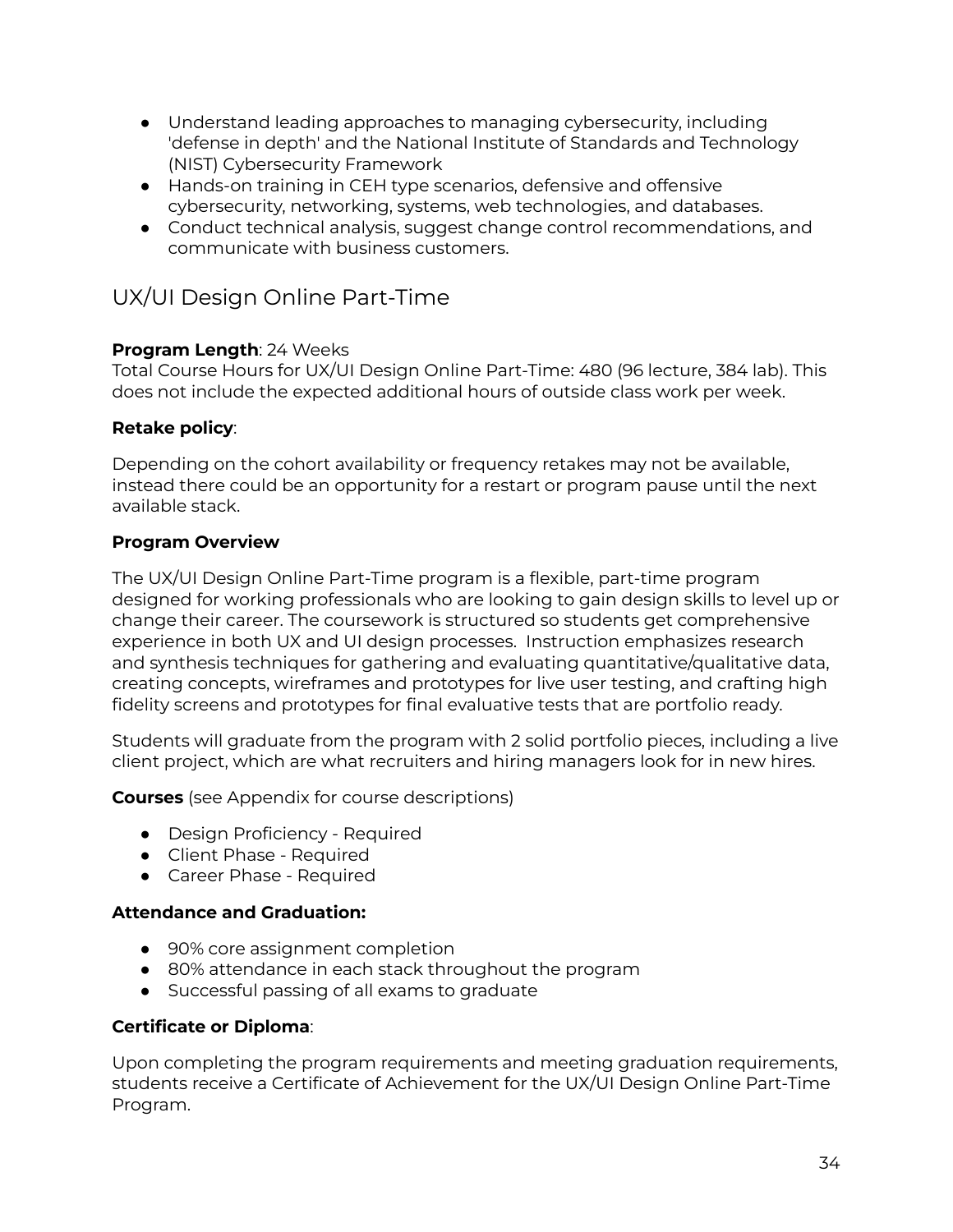- Learn best practices in User Experience, starting with research techniques and user interviews, through data synthesis, concept and prototype creation. Will also cover usability testing, MVP creation, wireframes and design handoffs.
- Further User Interface skills by creating moodboards, style tiles, mockups, and high fidelity screens and prototypes suitable for user testing. Create a design system for handoff that demonstrates the extensibility of final designs.
- Get the client-specific skills that are essential to working in any design environment including presenting and defending design decisions, working in a team, giving and iterating on feedback, and building design vocabulary and communication skills.
- Graduate with two solid portfolio pieces, based on real-world projects that demonstrate problem solving skills and critical thinking.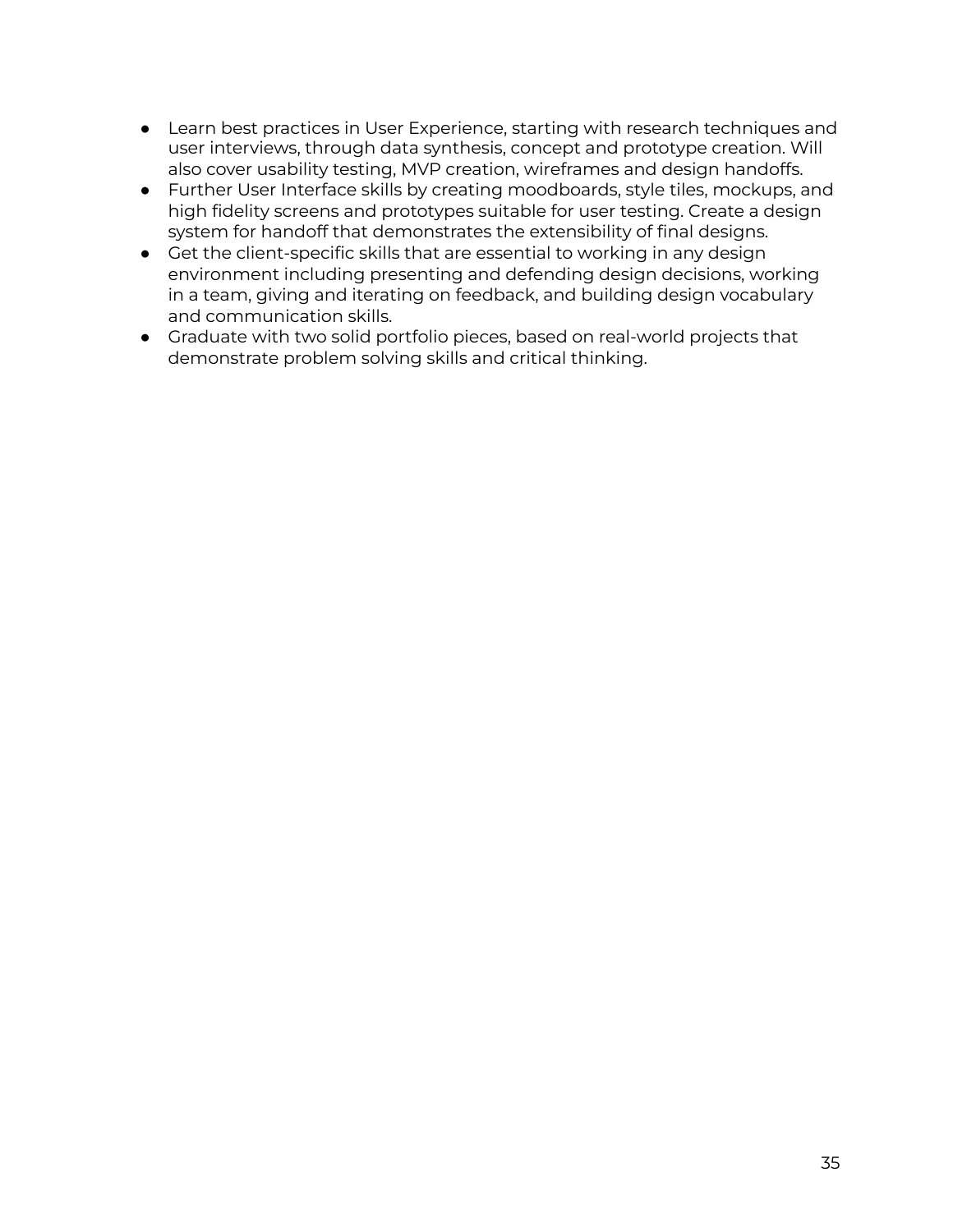# <span id="page-35-0"></span>7. Schedule

## <span id="page-35-1"></span>A. Onsite and Online Full-Time: Hours of Operation

The business office of the Onsite Full-Time program is open Monday - Friday, 8:30am – 5:30pm (except for holidays). Course lectures and supervised lab sessions are held Monday – Friday, 8:30am to 5:30pm (except for holidays). Students are encouraged to arrive early and/or stay late to work independently or in study groups.

Each campus is generally open from 8am to 6pm, Monday through Friday (except for holidays), with some campuses offering extended hours. Each student will have access either through a code, a key card, or some other form that protects entry or provides campus security. Students will receive more information on access during orientation for the program. Please consult with designated campus staff for more information for accessing the campus.

Coding Dojo prioritizes ensuring a safe and protected environment. However, Coding Dojo is not responsible for any personal property on or kept on the campus. Coding Dojo and staff are not liable for personal injury or for damage to or loss of personal property in or about the premises, regardless of the cause of such injury, loss, or damage, including but not limited to interruption of utilities or other casualty or failure of appliances.

Breaks (10 minutes or less) and mealtimes (one hour or less) are included in the daily schedule.

The Online Full-Time program follows the same schedule as the Onsite Full-Time program.

## <span id="page-35-2"></span>Morning Session

## **Algorithms**

Instruction will challenge the class to solve an algorithm in groups - drafting solutions and ideas - and present some solutions. Then, as a whole group, cohorts will collaborate and discuss. The difficulty of the algorithms will increase as students progress through the program.

Why algorithms? A strong foundation in algorithms is key to being a successful developer. Regardless of which week a student is in, algorithms will always be a core piece of the schedule. Drafting out solutions to complex algorithms in a small group setting is an essential part of daily life as a developer and a critical element of job interviews. Coding Dojo wants all students to be equipped for success.

## **Lectures and Discussion**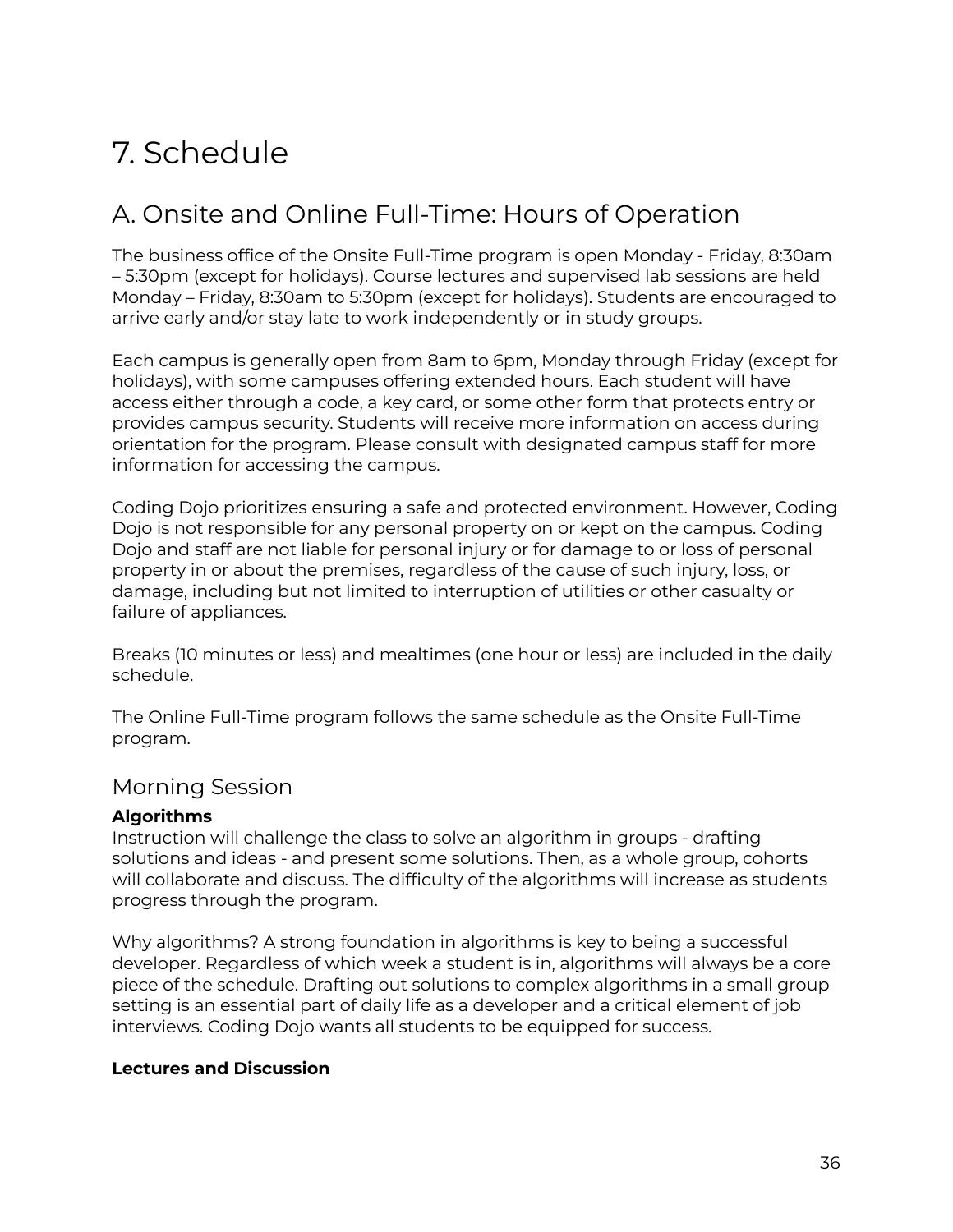Students are expected to review the discussion topics prior to the discussion session. Discussion sessions recap and clarify key learning objectives that will be implemented and solidified throughout the day. Discussion sessions typically last about 20-30 minutes and focus on heavily engaging student participation.

### **Student-Teacher Ratio**

Coding Dojo maintains a twenty-five (25) to one (1) ratio of students to instructional staff for Full-Time programs, and forty five (45) to one (1) for the part-time programs. Instructional staff include Lead Instructor, Associate Instructor, and/or Teaching Assistants.

### **Group Activities**

Some days start with an assignment to work on with classmates. The assignment will often cover a difficult aspect of the curriculum, to explore through collaboration and verbalization of concepts. Collaboration and the ability to communicate with other developers is also a key skill for any modern developer.

## Afternoon Session

### **Tech Talks**

Coding Dojo will occasionally host visitors from the local tech community to share their experience and career advice to students during the lunch hour. Visitors may include seasoned developers, hiring managers from tech companies, CTOs, startup founders, alumni, and more!

### **Special Sessions**

Based on an Instructor's evaluation of student needs, special sessions may be held to address problematic concepts in the curriculum for groups of students.

### **Lab Time**

Post-lecture lab hours are where most of a student's learning will take place (and most of the growing pains!). Afternoons are spent in supervised lab sessions working through course content, assignments, and projects on the new curriculum for the day. Instructional staff will be available for questions or issues as they come up.

## After Hours

### **24/7 Access to Course Materials**

Even with the instructional staff gone, students will still have full access to all the course content on the online learning platform. Without any interruptions, students can continue learning throughout the night and at home.

### **Online Chat Support**

Coding Dojo leverages an online chat service (e.g. Discord, Mattermost) to encourage students to collaborate at any time of the day from anywhere. This is also a typical tool used in the industry and is a good way for students to get exposed to industry life. Students and staff are expected to adhere to proper online communication etiquette (eg: safe for work postings, cordial language) when using these resources.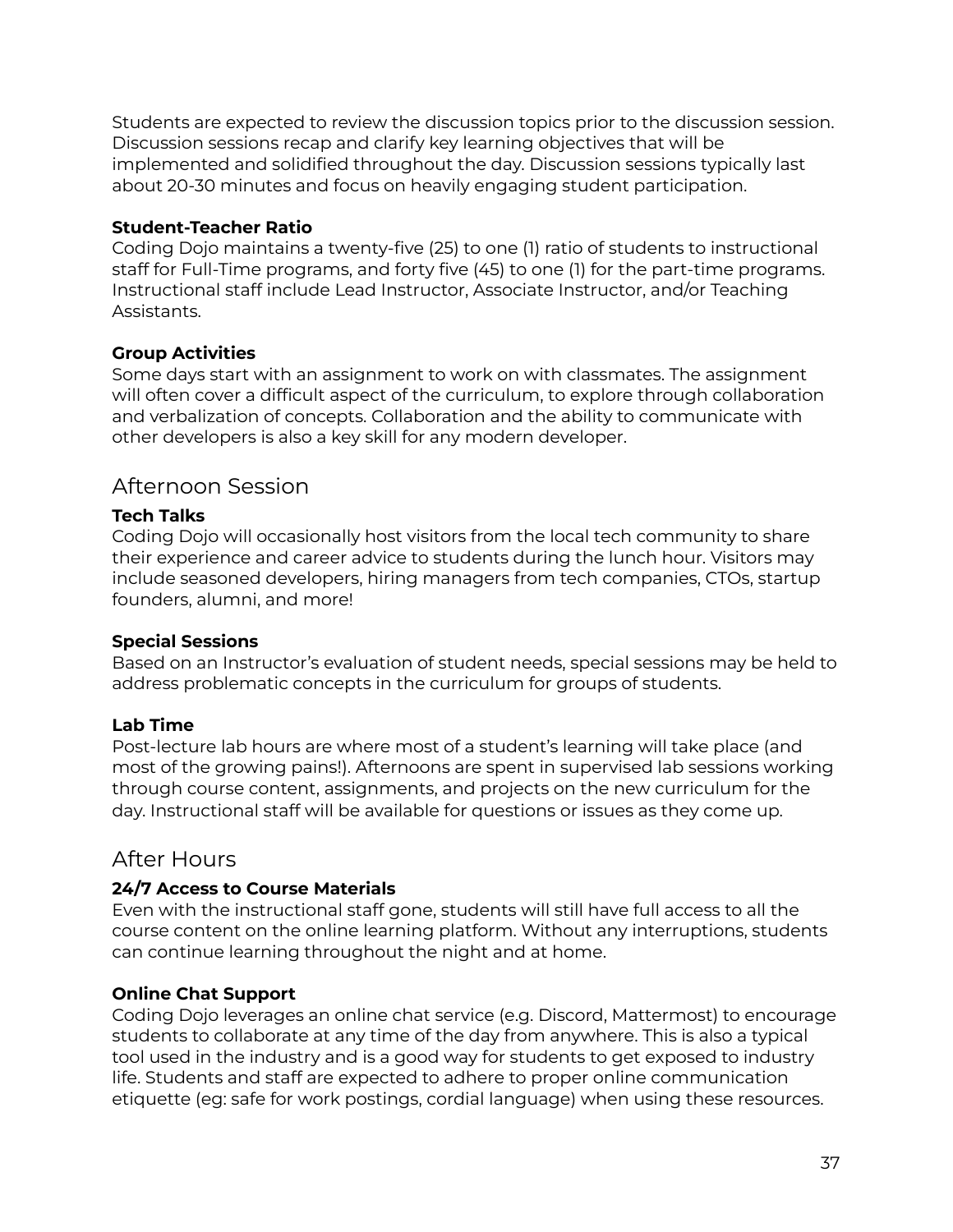Instruction teams work hard to keep these schedules, but please note that the Instructor has discretion to vary the time or order of the day in order to most effectively present material.

# B. Onsite Facilities and Equipment

The school's equipment complies with the applicable federal, state, and local ordinances and regulations, including those requirements as to fire safety, building and health. Coding Dojo's locations include accessible, safe, well-lighted and ventilated classrooms, men's and women's restrooms, and offices for the business team. Equipment in the classroom and student areas is owned by Coding Dojo and includes the following: projector, whiteboards, monitors, printers, couches, tables, TVs and chairs.

Coding Dojo provides a monitor workstation for each student, an immersive learning environment filled with like-minded students and alumni, a complimentary coffee/tea and snack bar, break areas with sofas and lounge chairs whenever possible, a kitchen to store meals, and high-speed internet.

Students are responsible for providing their own laptop and are expected to keep their equipment up-to-date and in working condition. Minimum requirements for laptops are listed above in the Computer Requirements section.

All instructional materials for coursework are provided to each student. Should additional learning materials be sought, students have access to volumes of video tutorials for studying through Coding Dojo's learning platform. Access to these materials is provided to each student upon enrollment and is available for use 24/7.

# C. Software Development Online Part-Time Schedule

Students in the Software Development Online Part-Time programs are given various mediums to learn software development subject matter.

Discussion topics are delivered 1 or 2 times per week on the learning platform which are meant to expand a student's learning by researching an applicable topic and responding in short-answer format.

Lectures are given once or twice a week, live over video-conferencing software. All lectures are recorded and deliver concepts the student will need to complete assignments. In any given week, a student will be responsible for completing various assignments on the current subject matter to help them reach familiarity through application building. Students are also equipped with a checklist, cohort communication tool, access to code reviews, and access to online teaching assistants in the evenings and weekends.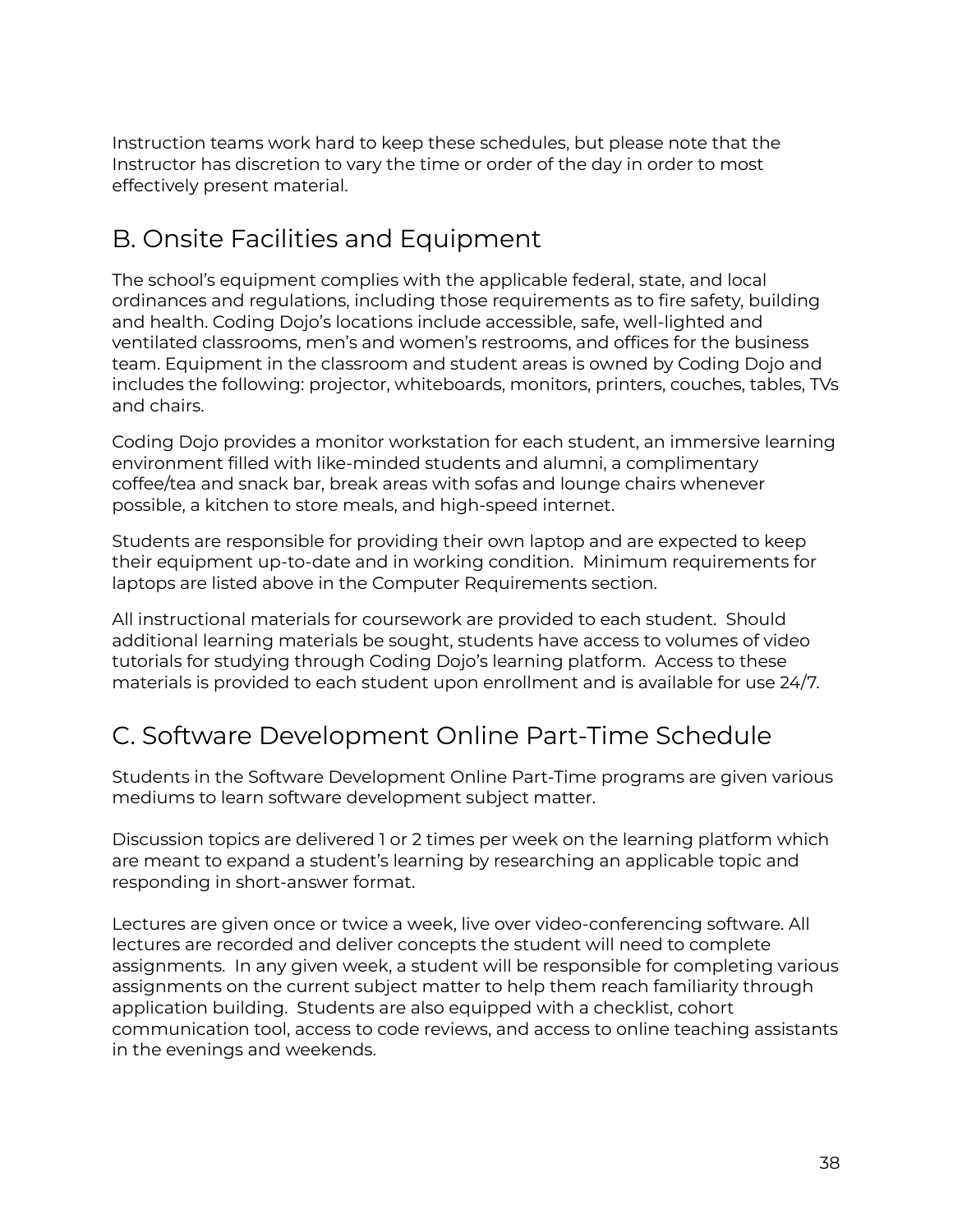# D. Specialist Online Programs Schedule

Students in the Specialist Online programs (Data Science, Cybersecurity, UX/UI Design) are given various mediums to learn the respective subject matter.

Students will be required to attend live lectures twice a week, held at 5:00pm PST on either a Monday/Wednesday or Tuesday/Thursday schedule. All lectures are live over video-conferencing software. Lectures are recorded and deliver concepts the student will need to complete assignments.

In any given week, a student will be responsible for completing various assignments on the current subject matter to help them reach familiarity through application building. Students are also equipped with a checklist, cohort communication tool, access to code reviews, and access to online teaching assistants in the evenings and weekends.

## E. TA Hours

Software Development Onsite and Online Full-Time Programs: Students are guaranteed available TA hours from 2pm to 7pm (Central and Pacific depending on region) from Monday through Friday when classes are in session.

Software Development Online Part-Time Programs: Students are guaranteed available TA hours from 11am to 8pm Pacific Time during weekdays when classes are in session. Students are also guaranteed available TA hours from 8am to 6pm Pacific Time on weekends when classes are in session.

Specialist Online Part-TimePrograms: Students are guaranteed available TA hours from 3pm to 8pm Pacific Time during weekdays when classes are in session. Students are also guaranteed available TA hours from 11am to 2pm Pacific Time on Saturdays and 3pm to 7pm Pacific Time on Sundays when classes are in session.

Additional hours may be available but not guaranteed.

# F. Holidays

The school observes and honors the following holidays:

- 1. New Year's Day (if this falls on a Saturday, holiday time off will be the Thursday before; if it falls on a Sunday, holiday time off will be the Monday after)
- 2. Martin Luther King Jr. Day (third Monday in January)
- 3. President's Day (third Monday in February)
- 4. Memorial Day (Last Monday in May)
- 5. Junteenth (June 19<sup>th</sup> or as observed federally for the calendar year)
- 6. Independence Day (July  $4<sup>th</sup>$  or as observed federally for the calendar year)
- 7. July 5<sup>th</sup>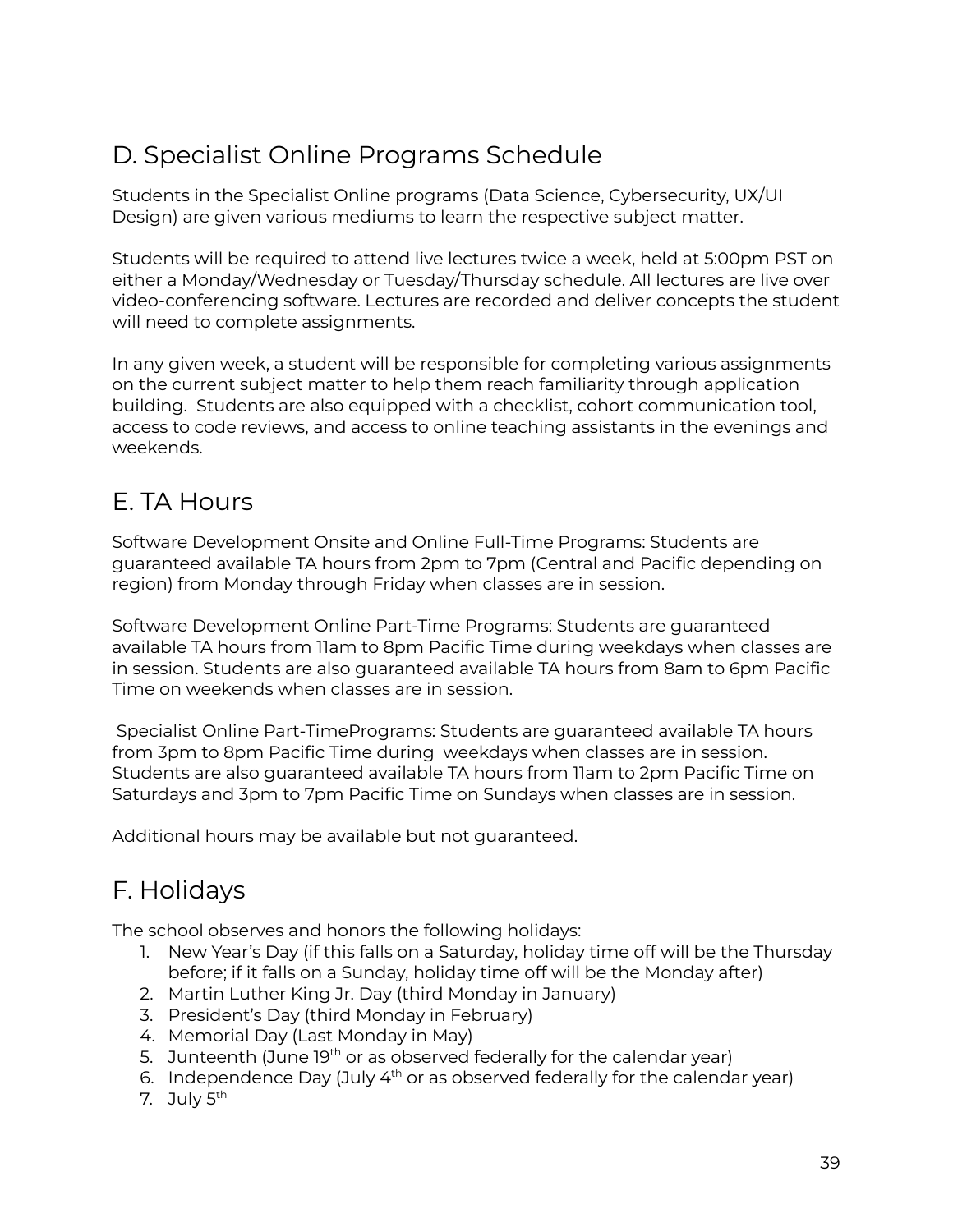- 8. Labor Day (First Monday in September)
- 9. Veteran's Day (November 11<sup>th</sup> or as observed federally for the calendar year)
- 10. Thanksgiving Day (Fourth Thursday in November)
- 11. Day after Thanksgiving
- 12. Christmas Eve
- 13. Christmas Day (if this falls on a Saturday, holiday time off will be the Thursday before; if it falls on a Sunday, holiday time off will be the Monday after)
- 14. New Year's Eve

These dates are taken into consideration prior to class starting, and any make up classes necessary are already incorporated into the schedule.

If a student observes additional holidays, please contact the campus or program staff and inform them prior to enrollment so that they may take reasonable steps to accommodate the schedule.

## G. Inclement Weather Policy

Campus staff or Instruction will notify students of campus closings during inclement weather. Generally, campuses follow state and local closures, but it is the responsibility of the student to confirm closures with campus staff. Instructors may choose to reschedule missed lectures with advance notice to students.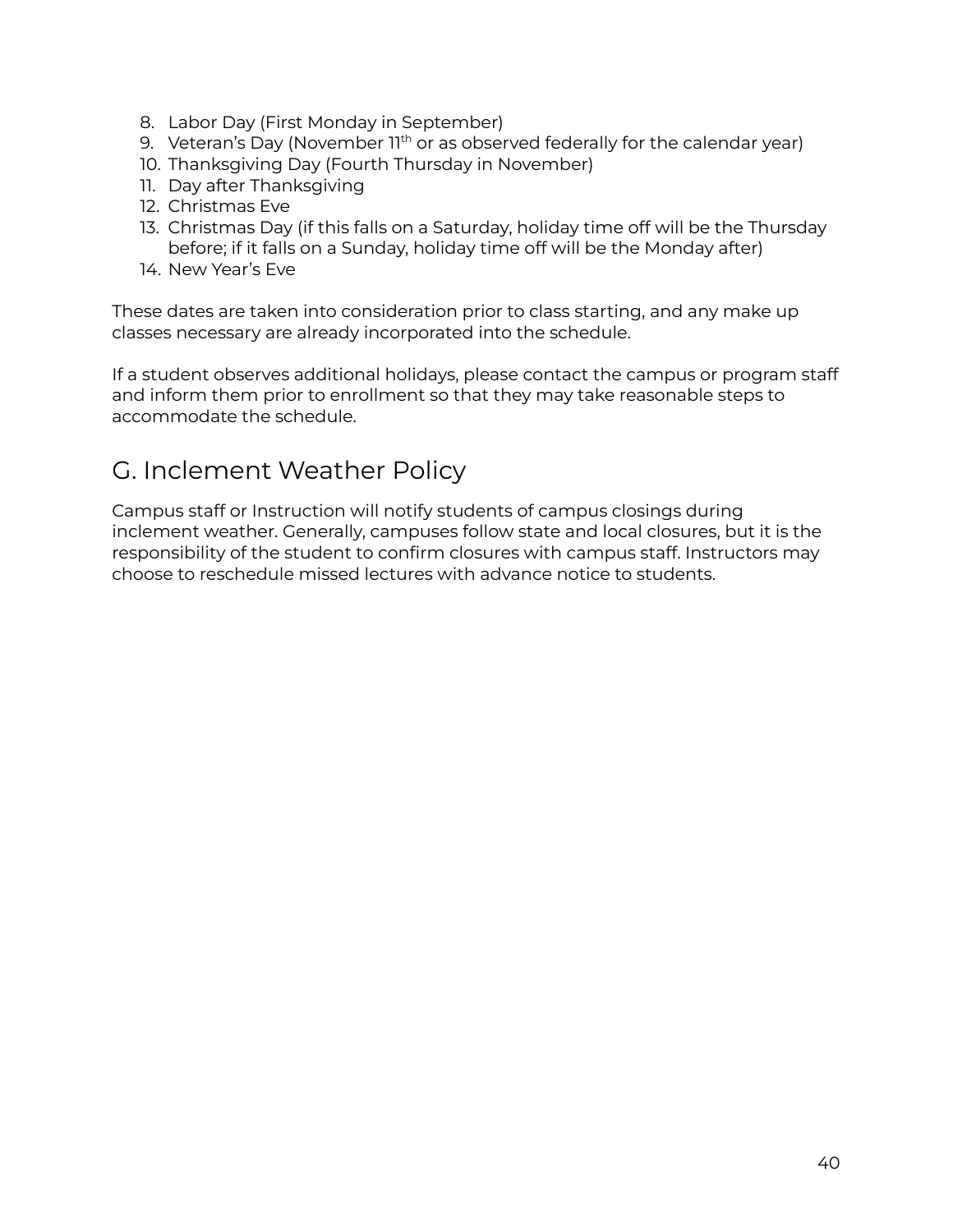# 8. Attendance Policies

## A. Software Development Onsite Full-Time Attendance **Policy**

Daily attendance is taken by Coding Dojo instructional staff. Students are required to be present for a **minimum of 80%** of class course hours for each stack. Excused absences are not counted against a student's attendance percentage, with prior approval and relevant documentation (see section C. Full-Time Excused Absence).

Any student who is absent for three (3) consecutive days without prior approval or excused absence, or absent more than 20% of each scheduled stack time at the end of the stack, whichever is less, will be withdrawn from the program.

- 2 week stack maximum of 2 days or 6 cumulative sessions unexcused
- 4 week stack maximum of 4 days or 12 cumulative sessions unexcused

Tardiness Policy:

- Physical Onsite Locations students who arrive late or leave early exceeding 20 minutes will be considered as 'Absent' for the day.
- Onsite Programs Temporarily Hosted Online students who arrive late or leave early exceeding 10 minutes will be considered as 'Absent' for the session.

## B. Software Development Online Full-Time Attendance **Policy**

Daily attendance is taken three times a day (sessions): once during morning algorithms, once following lecture, and once in the afternoon. Students are required to be present for a **minimum of 80%** of class course hours for each stack. Excused absences are not counted against a student's attendance percentage, with prior approval and relevant documentation (see section C. Full-Time Excused Absence).

Any student who is absent for three (3) consecutive days without prior approval or excused absence, or absent more than 20% of each scheduled stack time at the end of the stack, whichever is less, will be required to withdraw from the program.

- 2 week stack maximum of 2 days or 6 cumulative sessions unexcused
- 4 week stack maximum of 4 days or 12 cumulative sessions unexcused

Tardiness Policy:

● Students who arrive late or leave early exceeding 10 minutes will be considered as 'Absent' for the session.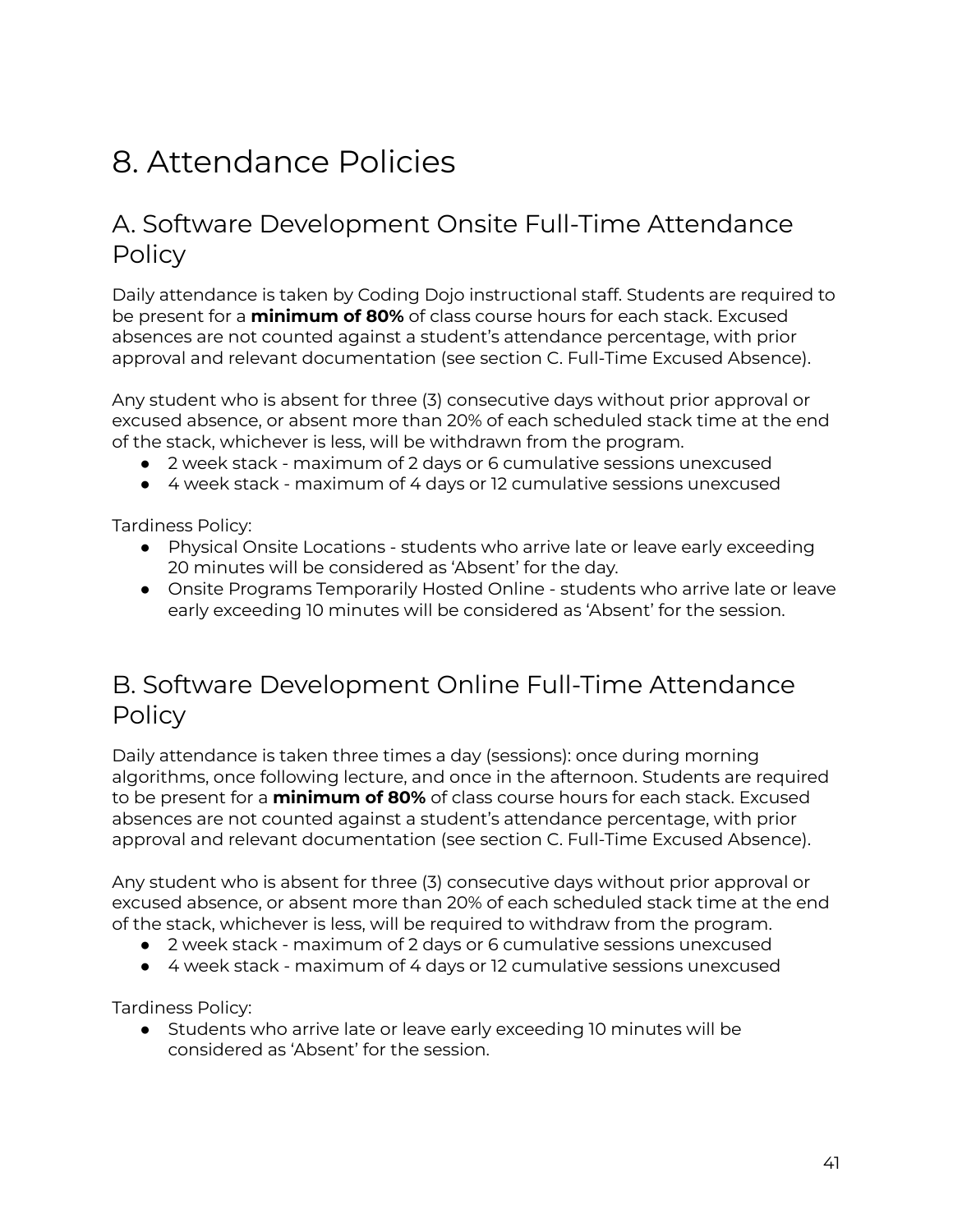# C. Software Development Full-Time Excused Absence **Policy**

Campus staff may **excuse up to 10%** of a student's attendance for special or mitigating circumstances outside the control of the student. In those cases, the circumstances must be provided, in writing, to campus staff as soon as possible. Below are acceptable forms of documentation for excused absences:

- Documentation of physical or mental health circumstances, signed by a licensed health professional
- Documentation of Force Majeure or Mitigating Circumstances, accepted as a signed document or signed written statement (see page 45)

Students may also request an excused absence in cases of illness, the death of a close relative, or when observing a religious holiday. Excused absences will be tracked by instructional staff. Students are permitted no more than the following excused absences based on the duration of the stack.

- 2 week stack 1 full day or 3 cumulative sessions excused
- 4 week stack 2 full days or 6 cumulative sessions excused

## D. Software Development Online Part-Time Attendance **Policy**

For the Software Development Online Part-Time programs, student attendance is monitored by participation on the Learn Platform by way of posting on discussion forums.

Every week, two discussion questions in the Part-Time Accelerated programs (one discussion question per week in Part-Time Flex) will be posted to the online forum. Students **must** log in and post to the Online Learning Platform and contribute to the online forum question in order to receive attendance credit for that question. Questions are open for one (1) week from Monday 12:00am PST through Sunday 11:59pm based on the Pacific Time zone.

Students are required to maintain a **minimum of 80%** attendance for each stack, as measured by the discussion participation. A student who has not logged on to the Online Learning Platform and posted on their assigned Discussion for more than five (5) consecutive assigned sessions, is considered **inactive**. In this instance, the student will face termination from the bootcamp if they are unable to be reached by Coding Dojo staff.

A student who has missed more than 20% of the required discussions (or more than the maximum discussions noted below) by the end of the stack will be required to withdraw from the program.

Part-Time Accelerated Programs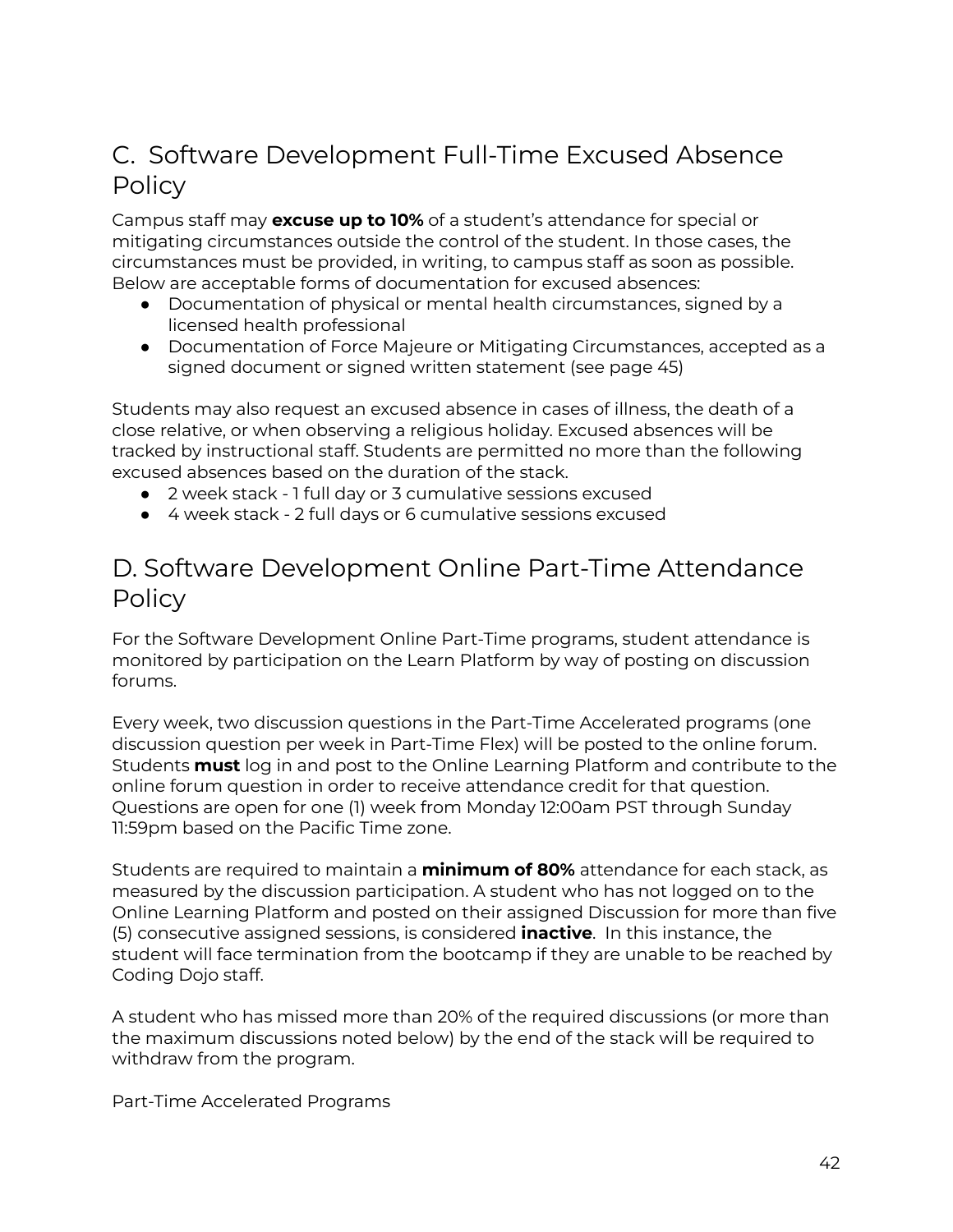- 4 week stack 2 maximum missed discussions
- 8 week stack 3 maximum missed discussions

Part-Time Flex Program

- 4 week stack 1 maximum missed discussions
- 8 week stack 2 maximum missed discussions
- 16 week stack 4 maximum missed discussions

## E. Software Development Online Part-Time Excused Discussions Policy

Campus staff may excuse up to 10% of a student's missed discussions for special or mitigating circumstances outside the control of the student. In those cases, the circumstances must be provided, in writing, to campus staff as soon as possible. Below are acceptable forms of documentation for excused absences:

- Documentation of physical or mental health circumstances, signed by a licensed health professional
- Documentation of Force Majeure or Mitigating Circumstances, accepted as a signed document or signed written statement (see page 45)

Students may also request an excused discussion in cases of illness, the death of a close relative, or when observing a religious holiday. Excused discussions will be tracked by instructional staff.

Part-Time Accelerated Programs

- 4 week stack 1 maximum excused discussions
- 8 week stack 2 maximum excused discussions

Part-Time Flex Program

- 4 week stack 1 maximum excused discussions
- 8 week stack 1 maximum excused discussions
- 16 week stack 2 maximum excused discussions

# F. Specialist Online Programs Attendance Policy

For the Specialist Online Programs (Data Science, Cybersecurity, UX/UI Design), student attendance is monitored by their participation in bi-weekly lessons conducted by the instructor. Students are required to be present for a **minimum of 80%** of class course hours for each stack. Excused absences are not counted against a student's attendance percentage, with prior approval and relevant documentation.

Any student who is absent for two (2) consecutive days (a full week of lessons) without prior approval **or** absent more than 20% of each scheduled stack time at the end of the stack may be subject to dismissal.

- 3 and 4 week stack maximum of 1 day unexcused
- 8 week stack maximum of 3 days unexcused
- 10 and 11 week stack maximum of 4 days unexcused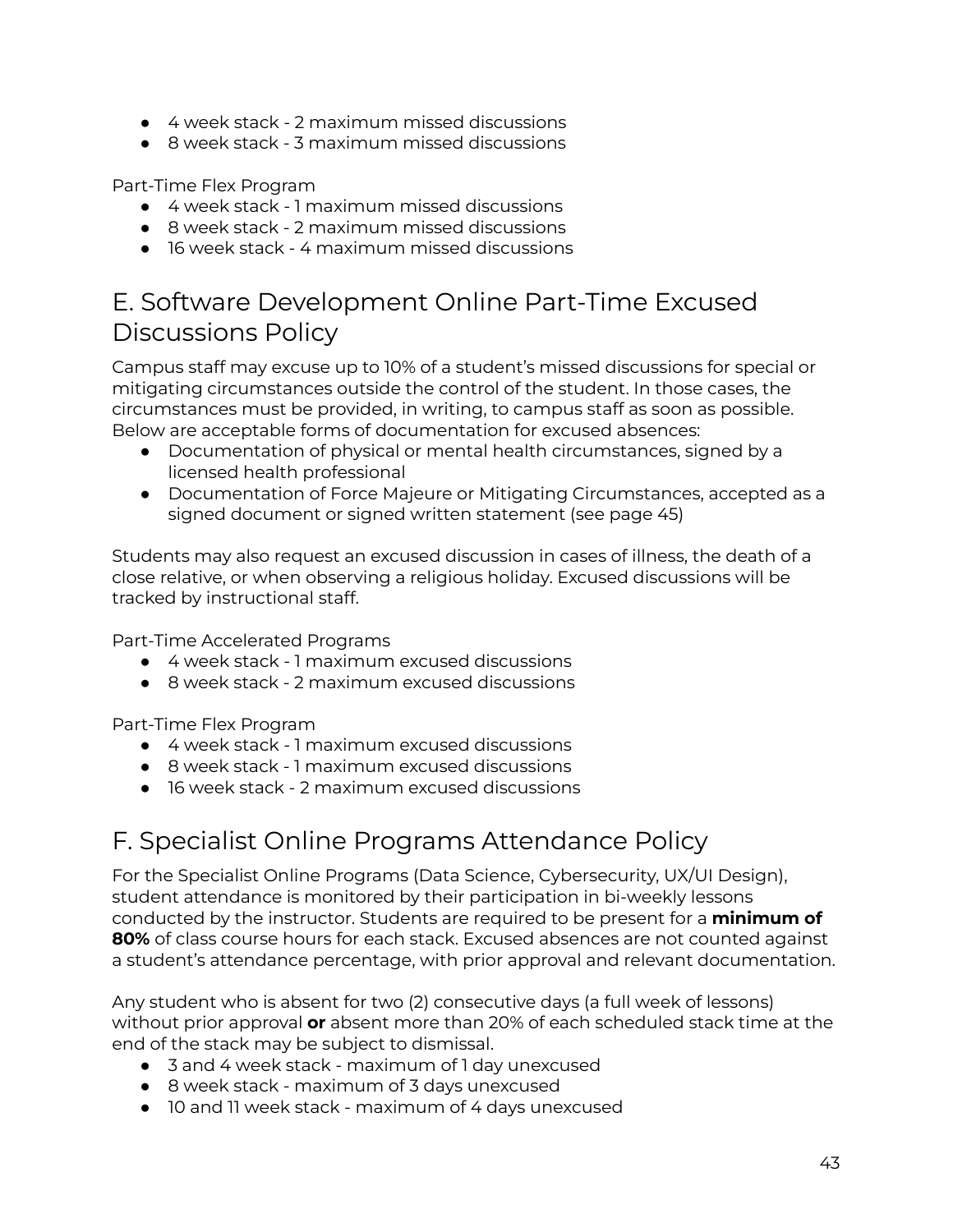# G. Specialist Online Programs Excused Absence Policy

Campus staff may excuse up to 10% of a student's attendance for special or mitigating circumstances outside the control of the student. In those cases, the circumstances must be provided, in writing, to campus staff as soon as possible. Below are acceptable forms of documentation for excused absences:

- Documentation of physical or mental health circumstances, signed by a licensed health professional
- Documentation of Force Majeure or Mitigating Circumstances, accepted as a signed document or signed written statement (see page 45)

Students may also request an excused absence in cases of illness, the death of a close relative, or when observing a religious holiday. Excused absences will be tracked by instructional staff. Students are permitted no more than the following excused absences based on the duration of the stack.

- 3 and 4 week stack 1 day excused
- 8, 10, and 11 week stack 2 days excused

# H. Holidays and Program Breaks

Coding Dojo observes US holidays and also holds scheduled breaks during the course of the year for internal purposes. Any holiday or break where instruction resumes in fewer than seven (7) days (including weekends) is included as part of a student's overall attendance.

● Holidays and breaks that fall in this timeframe are treated as excused absences. However, these do not count against a student's two (2) day excused absence policy, as class is not in session.

Holidays and breaks of one week or longer do not count towards attendance.

## I. Leave of Absence and Postponement

Due to the fast pace and short time span, extended leaves are disruptive to the curriculum style and can significantly hinder student success. Generally, if a student has a situation that requires them to miss more than the allotted absences, the student will be withdrawn from the program and any refunds will be processed. If the student decides to come back later and was previously in good standing, the student can enroll in the next available cohort. However, there are circumstances where a temporary leave from the program may be considered.

Communication is of utmost importance - please talk with campus staff regarding options before making any decisions to temporarily leave the program. If a student falls under an abrupt change in circumstances, it is expected that the student will make a reasonable attempt to contact staff to at least notify of ongoing concerns, ideally within 72 hours of the change in circumstances if possible (email or phone call). Failure to communicate with staff may result in the student's dismissal from the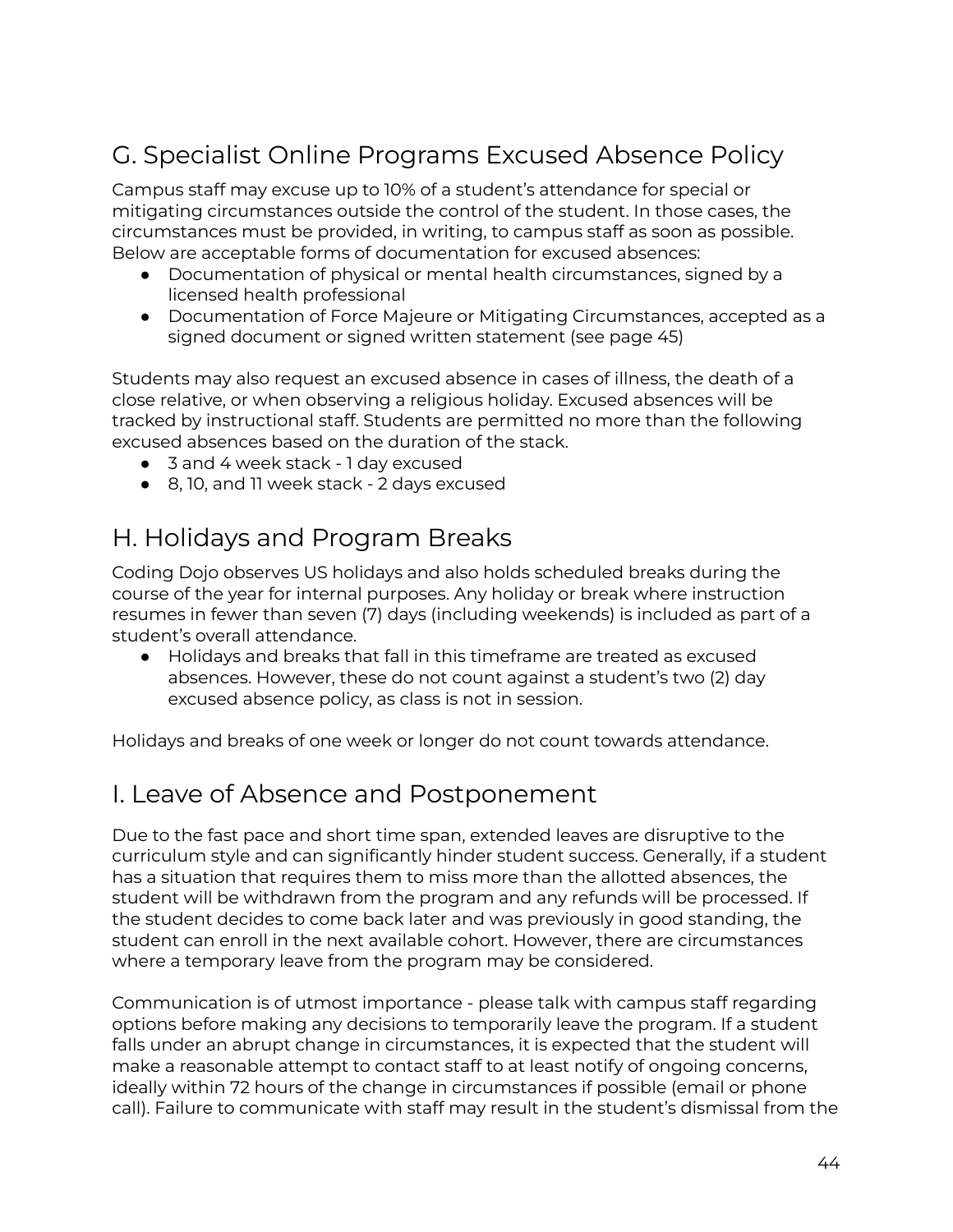program due to falling out of compliance with the attendance policy.

Leave of Absence requests and Postponement requests may be made through the Special Request Form located on the student's Learn Platform or by emailing [support@codingdojo.com](mailto:support@codingdojo.com) for assistance. Students are permitted one Leave of Absence and one Postponement per program.

### **Leave of Absence**

Students with proper supplementing documentation for extreme mitigating circumstances are permitted a leave of absence (LOA) period of up to eight (8) weeks. A student may utilize a leave of absence once per program. The LOA will extend from the date of request until the next start date of either the same stack or the next stack in sequence. Examples of circumstances that constitute a valid leave of absence request include but are not limited to:

- written documentation of an emergency situation
- documentation signed by a licensed health professional to account for medical circumstances for the student or individual in the primary care of the student
- Notice of death (certificate or obituary) for a close friend or relative
- Active duty military deployment or Reserve/National Guard Mobilization (see appendix E, section H)

### **Postponement**

A student may postpone once per program for up to four (4) weeks and will need documentation for Force Majeure or Mitigating Circumstances, accepted as a signed document or signed written statement from the student. The postponement will extend from the date of request until the next start date of either the same stack or the next stack in sequence.

Mitigating circumstances are defined as any serious circumstances beyond a student's control which may have adversely affected academic performance. Examples include but are not limited to:

- serious illness or sudden deterioration of chronic illness for the student
- serious illness of a close friend or relative
- death of a close friend or relative
- extreme family situations leading to stress
- extreme financial circumstances leading to stress
- US Visa problems or change in immigration status
- Technical difficulties (e.g. broken computer)

Examples that do **not** constitute as mitigating circumstances include but are not limited to:

- Moving house (unless the student is evicted)
- Vacations, weddings, or other planned events or appointments (see excused absence policy)
- Common illnesses such as colds, flus, stomach bugs that normally would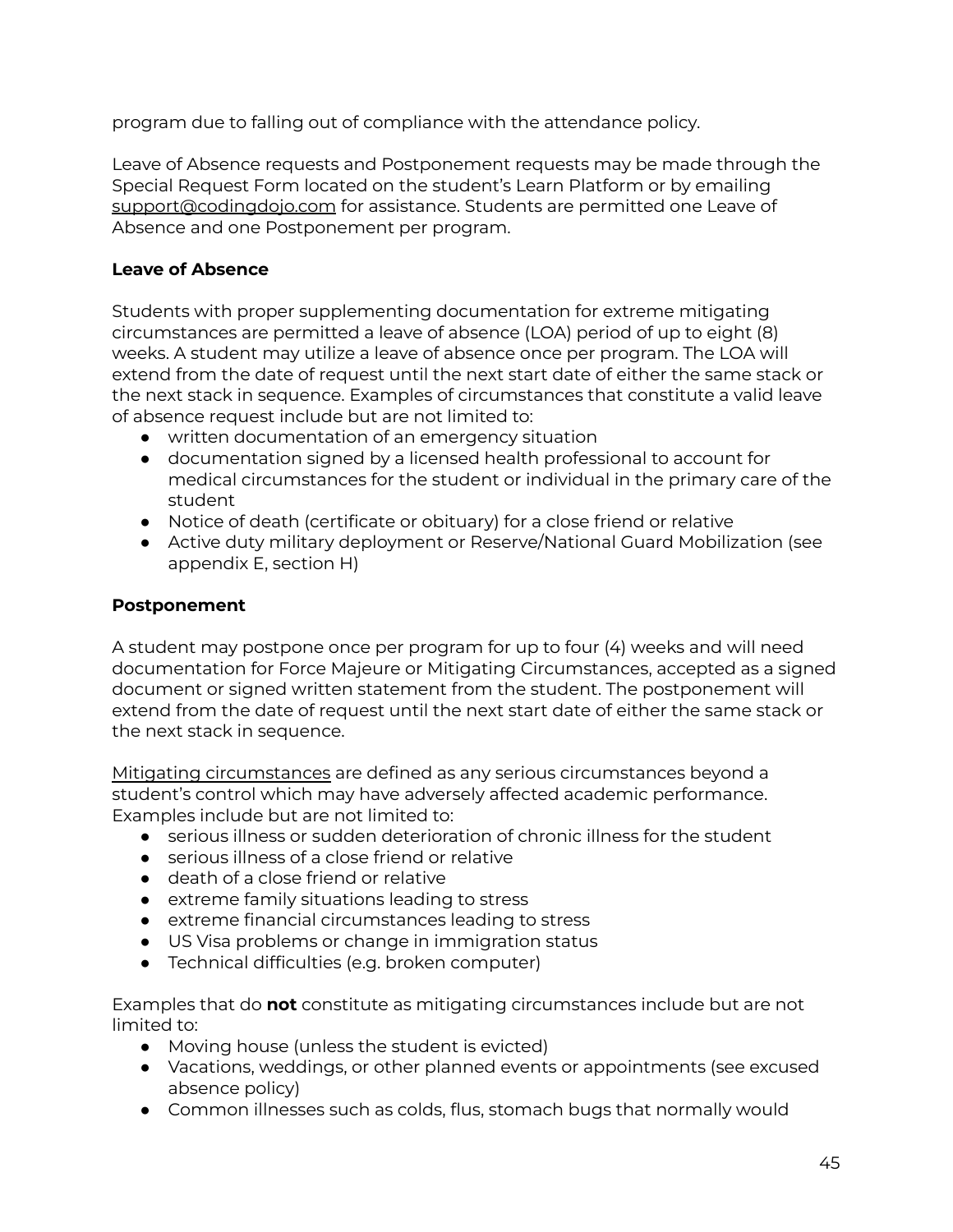- fall under the absence threshold
- Poor practice (e.g. no back up of electronic documents)
- Criminal conviction
- Being unaware of the dates/ times of submission deadlines or examination(s)
- Not being aware of the Attendance Policy, Academic Policy, or Code of Conduct

If the affected stack meets all the requirements to be voided, students going on a leave of absence or a postponement will have the affected stack automatically voided unless explicitly requested otherwise.

# J. Program Pause

A student's program is considered to be "paused" if the student is available to attend classes, but the specific class or stack is not available from Coding Dojo. This includes but is not be limited to

- gaps in cohort availability
- student's return date from postponement or leave of absence falls in-between stack start dates
- the closest available stack for a retake has a lecture cadence that cannot be accommodated by the student (pertaining to Part-Time programs and Specialist programs only)
- other circumstances that are on the side of Coding Dojo and out of the student's control

Paused status will not apply to personal preference or to program limitations accepted by a student during enrollment (eg: a student's program cannot be paused to take stacks in a certain order of preference). Paused status also cannot be used to excuse students from meeting attendance or academic requirements should the student request to retake in the middle of an ongoing stack. Students are expected to maintain attendance and academic participation until the end of the current stack or the start of the retake, whichever is less, unless the student has mitigating circumstances requiring a leave of absence or postponement.

All instances of program pauses will be reviewed by Student Support prior to clearance. In the event that the student needs a specific lecture cadence, the student will be required to provide proof of that need in order to be considered paused, such as a copy of a work schedule. The student will only be on pause until the agreed upon stack start date. Further extension may require postponement or leave of absence.

# K. Student Housing

Coding Dojo does not assume responsibility for student housing, does not have dormitory facilities under its control, and does not offer student housing assistance.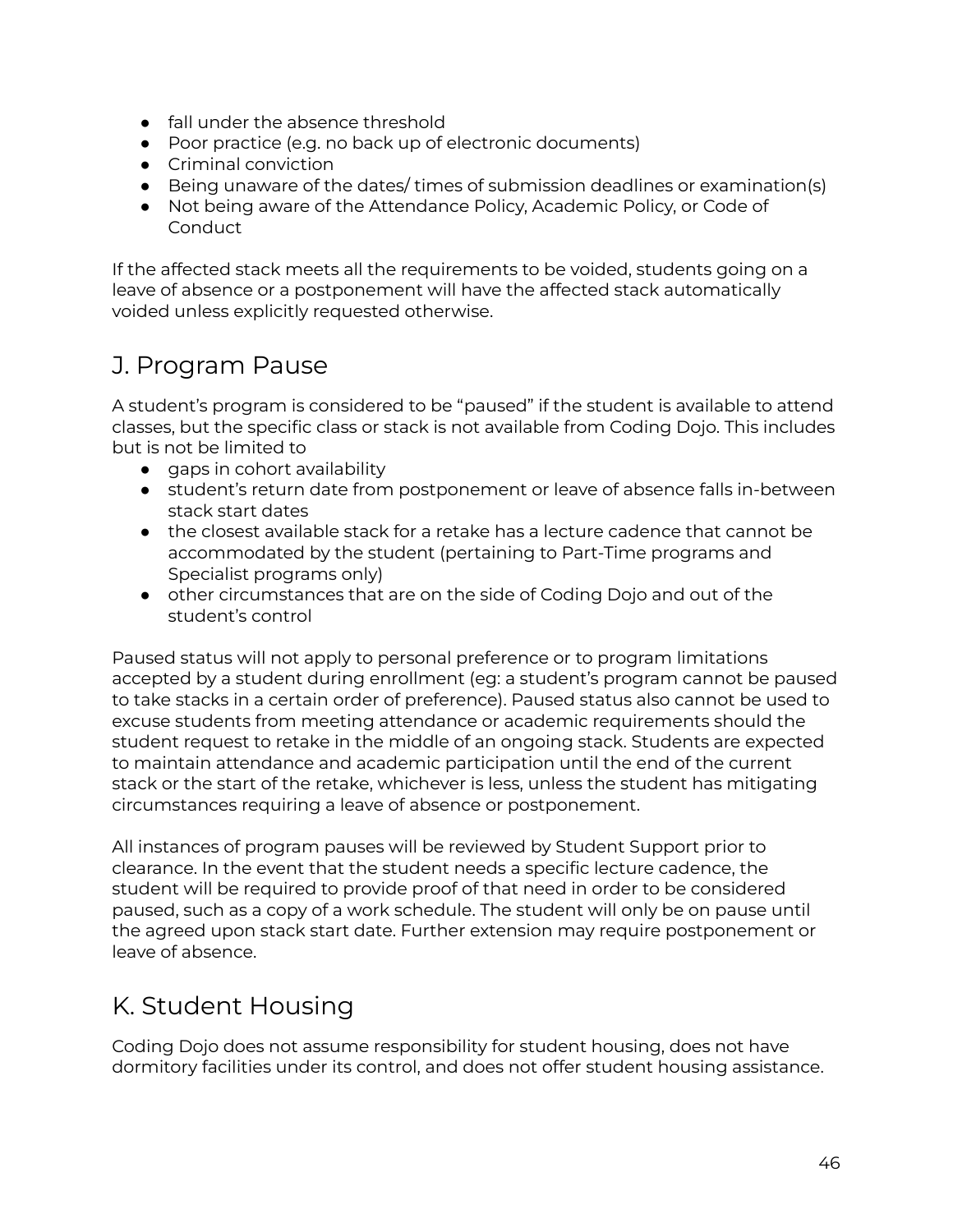# 9. Academic Policies

# A. Academic Status Cadence

Onsite and Full-Time Online Software Development Programs - Student progress will be reviewed each Monday of a stack, with the exception of the first Monday of the stack, and at the completion of the stack.

Online Part-Time Software Development Programs - Student progress will be reviewed starting on the third Monday (or the start of the third week) of each stack and continuing on each alternating Monday in the stack (checks every two weeks), and at the completion of the stack.

Online Part-Time Specialist Programs - Data Science student progress will be reviewed each Tuesday of a stack, with the exception of the first Tuesday of the stack, and at the completion of the stack. Cybersecurity and UX/UI Design student progress will be reviewed starting on the third Tuesday (or the start of the third week) of each stack and continuing on each alternating Tuesday in the stack (checks every two weeks), and at the completion of the stack.

## B. Student Standing

Each progress check will result in one of the following student standings outlined below.

A student is making **Satisfactory Progress** if the student is at or above 90% of core assignments at each progress checkpoint and/or at the end of each stack.

● If missing one assignment would result in the student dropping below 90%, Satisfactory Progress is defined at the end of stack check only as completion of all core assignments less one (1) core assignment (e.g. a student completing a stack with 8 core assignments will be considered in good standing if 7 of 8 core assignments are completed by end of stack)

Assignments for each progress checkpoint must be completed by 11:59pm PST on the day before the cadence check to be counted (e.g. Monday checkpoints based on assignments completed through Sunday). Assignments turned in day-of will count towards the next checkpoint.

Assignment completion for the end of stack check must be completed by 12pm PST on the last day of the stack, to allow time for finalization of retakes.

A student is making **Marginal Progress** if the student is between 60% and 89% of core assignments at each progress checkpoint and/or at the end of each stack.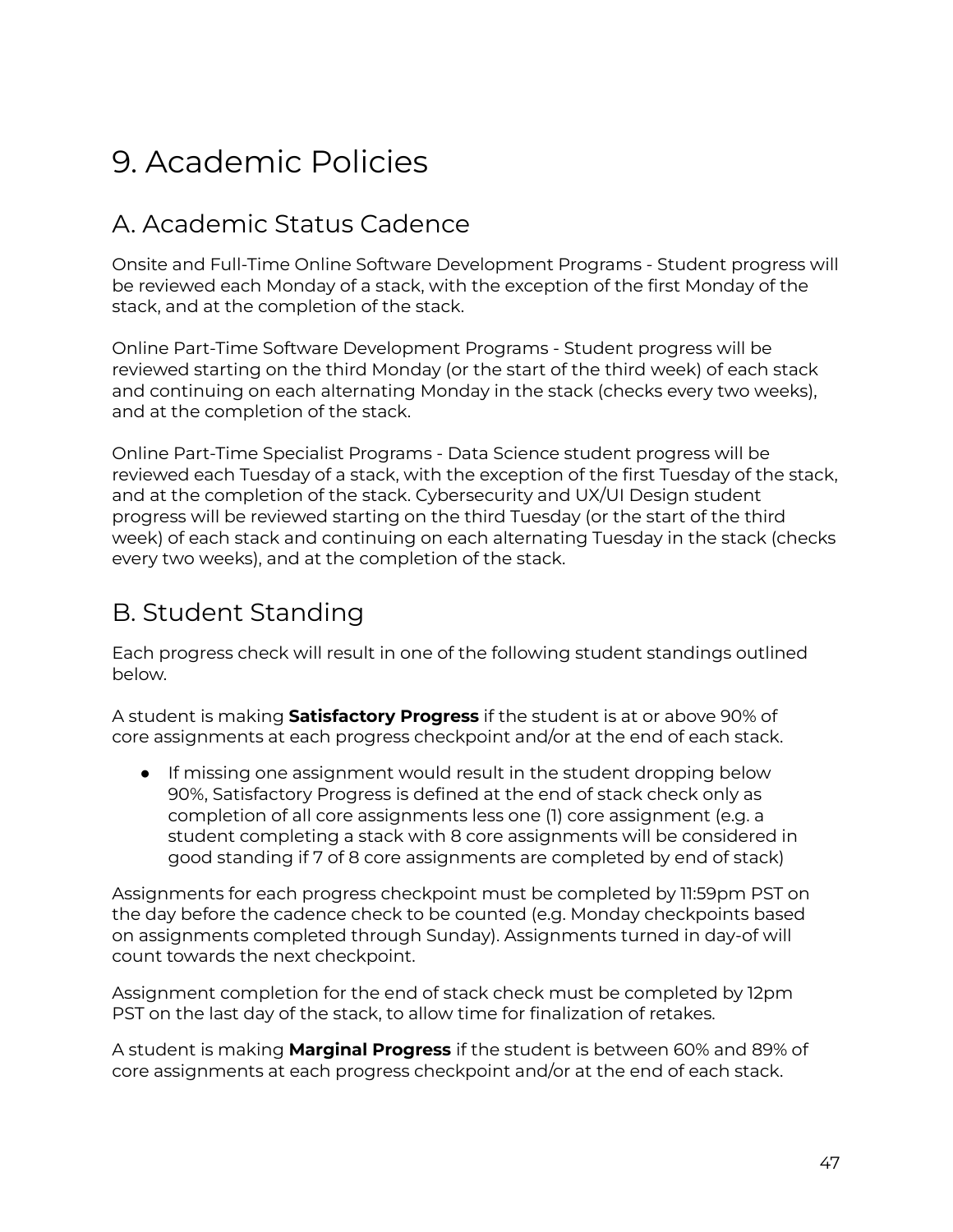● Students at this standing are placed on an Academic Improvement Plan.

A student is making **Unsatisfactory Progress** if the student falls at or below 59% of core assignments at each progress checkpoint and/or at the end of each stack.

● Students at this standing are placed on Academic Probation and an Academic Improvement Plan.

A final progress check will occur at the end of the student's program to confirm that the student has met all requirements for graduation. Students who are found to not meet graduation requirements will be informed and have their alumni status revoked until resolved.

# C. Make-up Policy

Students are required to meet 90% core assignments (or all core assignments less 1) during each stack throughout the program. This is independent of student attendance or excused absences within a stack.

A student may not make up assignments once a stack has concluded. Any retakes that result from not meeting the 90% core assignment minimum will require students to redo and resubmit previous work during the retake, as each stack attempt is independently reviewed for program progress. Only the most recent attempt in a stack is counted towards graduation requirements. (Note that partial retakes for the Part-Time Flex program is the only exception, see Section 6C).

Voided stacks do not count towards either attendance or academic completion for the student. Any associated academic probations with a voided stack are also voided and do not count towards the student's three (3) probation limit.

Completed stacks that are carried over as part of a Program Transfer will satisfy the attendance and academic requirements for that equivalent stack in the Desired Program - all percent completions in assignments, attendance, and applicable exams will be applied to the Desired Program.

# D. Academic Improvement Plan

A student may be determined to be placed on an Academic Improvement Plan given any of the following:

- Falling below 90% core assignment completion, as determined through regular review of student progress.
- Submission of invalid assignments, including but not limited to:
	- Empty assignment submissions
	- Completely unrelated submissions (eg: Cat Pictures)
	- Assignments that are missing greater than 50% of required elements (eg: HTML/CSS assignment without CSS)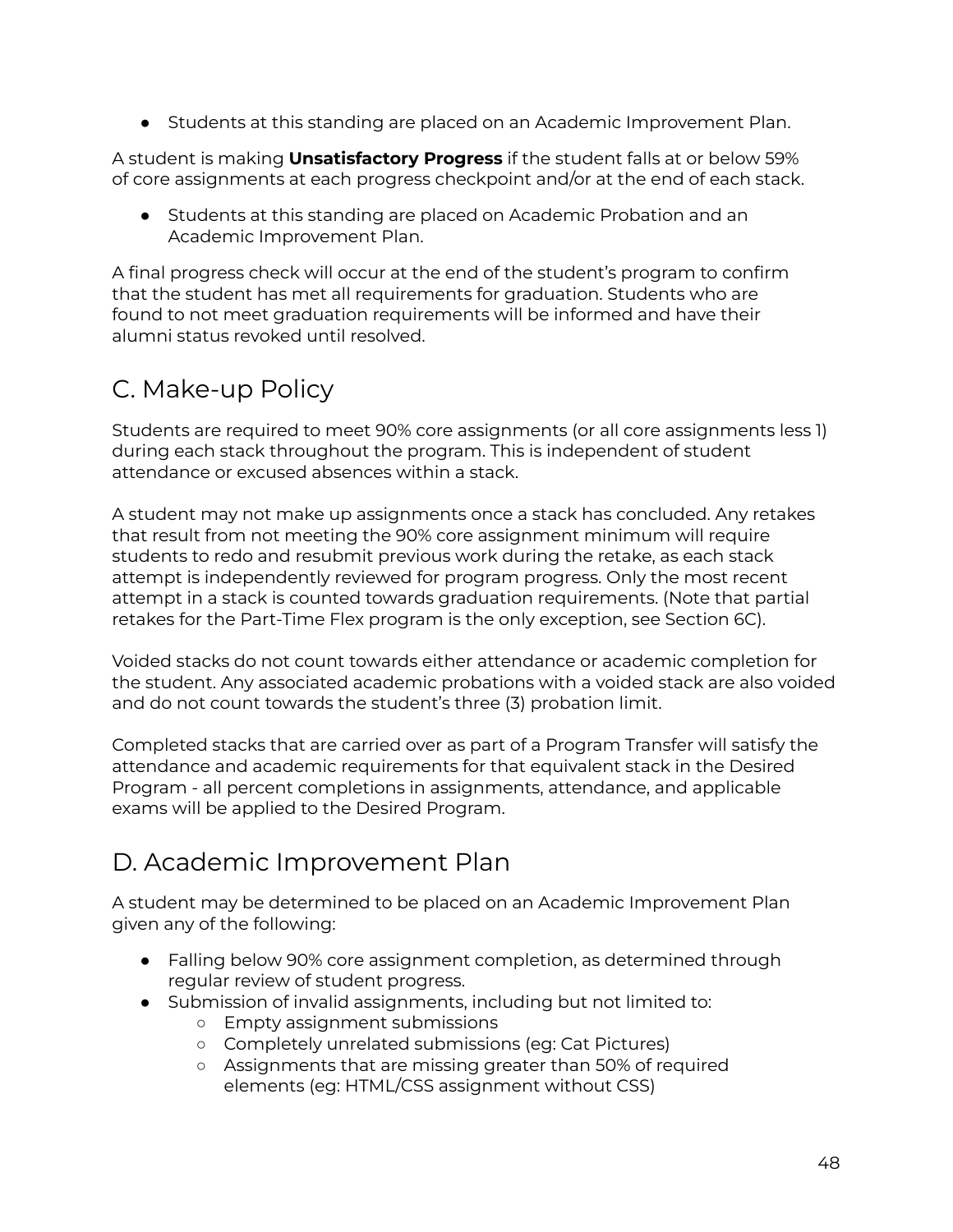Students who are placed on an academic improvement plan are recommended to do the following until the student is determined to be making satisfactory progress:

- Schedule a 1:1 with the instructor to review progress and understanding of course material.
- Attend all scheduled appointments with Coding Dojo staff, including any additional mandatory Code Reviews.

Students who fail to meet all academic improvement plan requirements and/or fail to meet progression standards will remain on an academic improvement plan at the following progression check during the stack. Students who fail to reach satisfactory progress by the end of the stack will be placed under academic review to determine the course of action, which may include:

- Retake of stack
- Withdrawal from program
- Program transfer

# E. Academic Probation

A student may be determined to be under Academic Probation given any of the following:

- Falling below 60% of core assignment completion, as determined through regular review of student progress.
- Academic Dishonesty on assignments of any sort, including but not limited to:
	- Submission of previous assignments, presented as current assignments.
	- Plagiarized assignments
	- Repeat offence of empty or completely unrelated submissions
- Missing a code review without prior notification or a valid excusable reason

Students who are placed under academic probation are required to do the following until the student is determined to be making Marginal Progress:

- Contact their Student Support Manager and current instructor to schedule regular updates on their academic progress.
- Schedule a 1:1 with the instructor to review progress and understanding of course material.
- Attend all scheduled appointments with Coding Dojo staff, including any additional mandatory Code Reviews.
- Participate in required algorithms, lectures and discussions

A student's status of Academic Probation may be lifted once the student returns to Marginal Progress standing (defined above) at minimum or is excused. Students may request to waive an academic probation as long as the stack in which the probation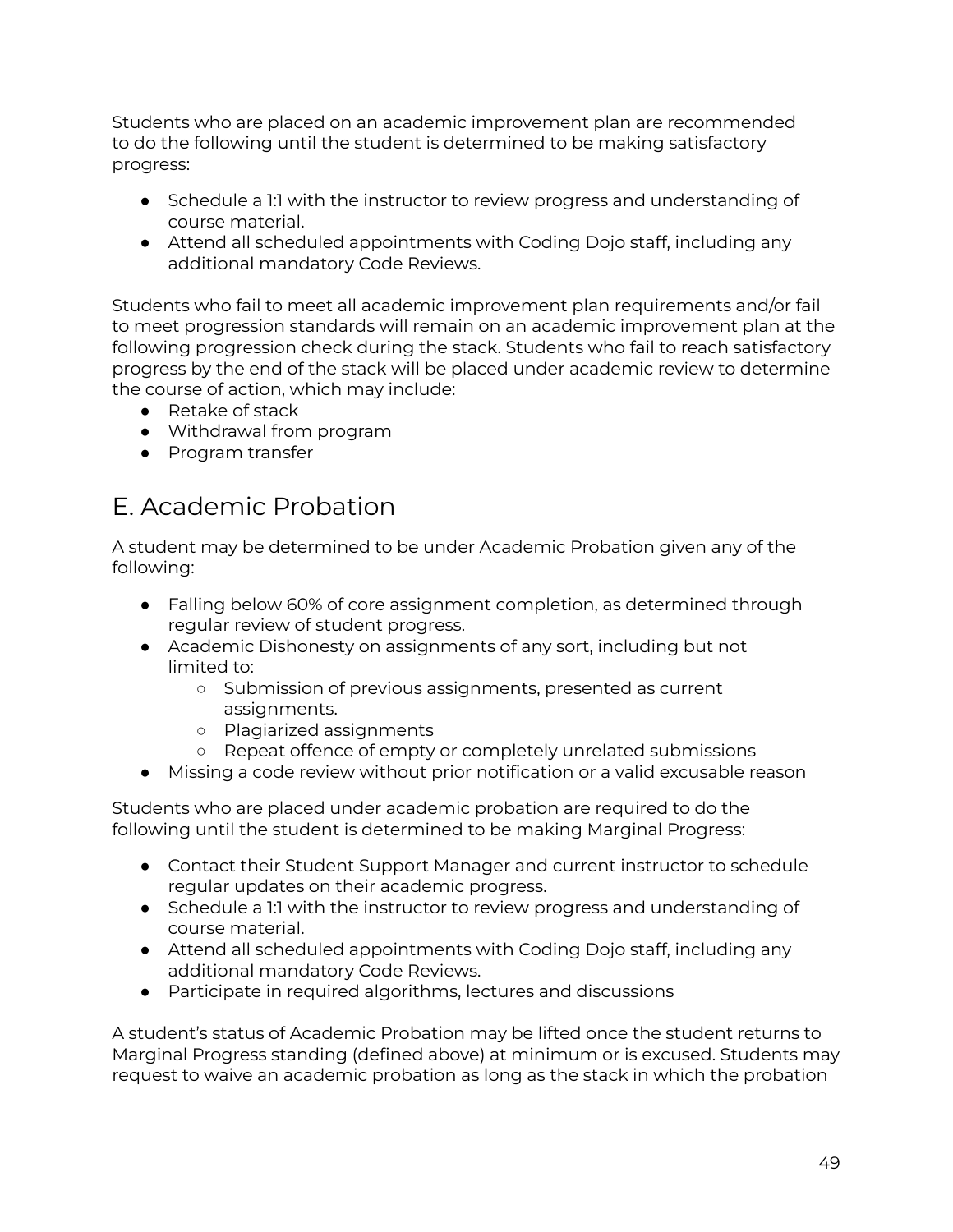was obtained is currently active; retroactive requests for past stacks will not be considered. Probations associated with voided stacks are automatically voided.

A student is allowed one (1) excused academic probation per stack. An instance of academic probation may be excused with one of the following:

- Documentation of physical or mental health circumstances, signed by a licensed health professional
- Documentation of Force Majeure or Mitigating Circumstances, accepted as a signed document or signed written statement

Students who meet all academic probation requirements and/or fail to meet progression standards will be placed on a second instance of academic probation at the following progression check during the stack. Students who fail to reach good standing by the end of the stack will be placed under academic review to determine

- Retake of stack
- Withdrawal from program
- Program transfer

Three or more instances of unexcused academic probation on a student's record will be grounds for academic dismissal from the program.

## F. Academic Dismissal and Expulsion

The following criteria will result in immediate review for Academic Dismissal:

- Three or more times on Academic Probation for any reason, including but not limited to Academic Dishonesty
- Following two retakes during the program, provided the student does not meet graduation requirements

The following criteria will result in immediate expulsion review:

- Harassment or discrimination of any kind against staff or fellow students, or other violation(s) of the student's Code of Conduct
- Academic Dishonesty on exam
- Two or more times on Academic Probation due to Academic Dishonesty on assignments
- Any substance abuse policy violation (see pg 60)

A student will be notified via email of our need for a meeting regarding any potential review of academic dismissal or expulsion. This meeting will be the opportunity to discuss the findings with the student and for the student to discuss the circumstances and any requests for leniency.

Following this meeting, regardless of whether or not the student attends, Coding Dojo will make a determination on the provided evidence for academic dismissal or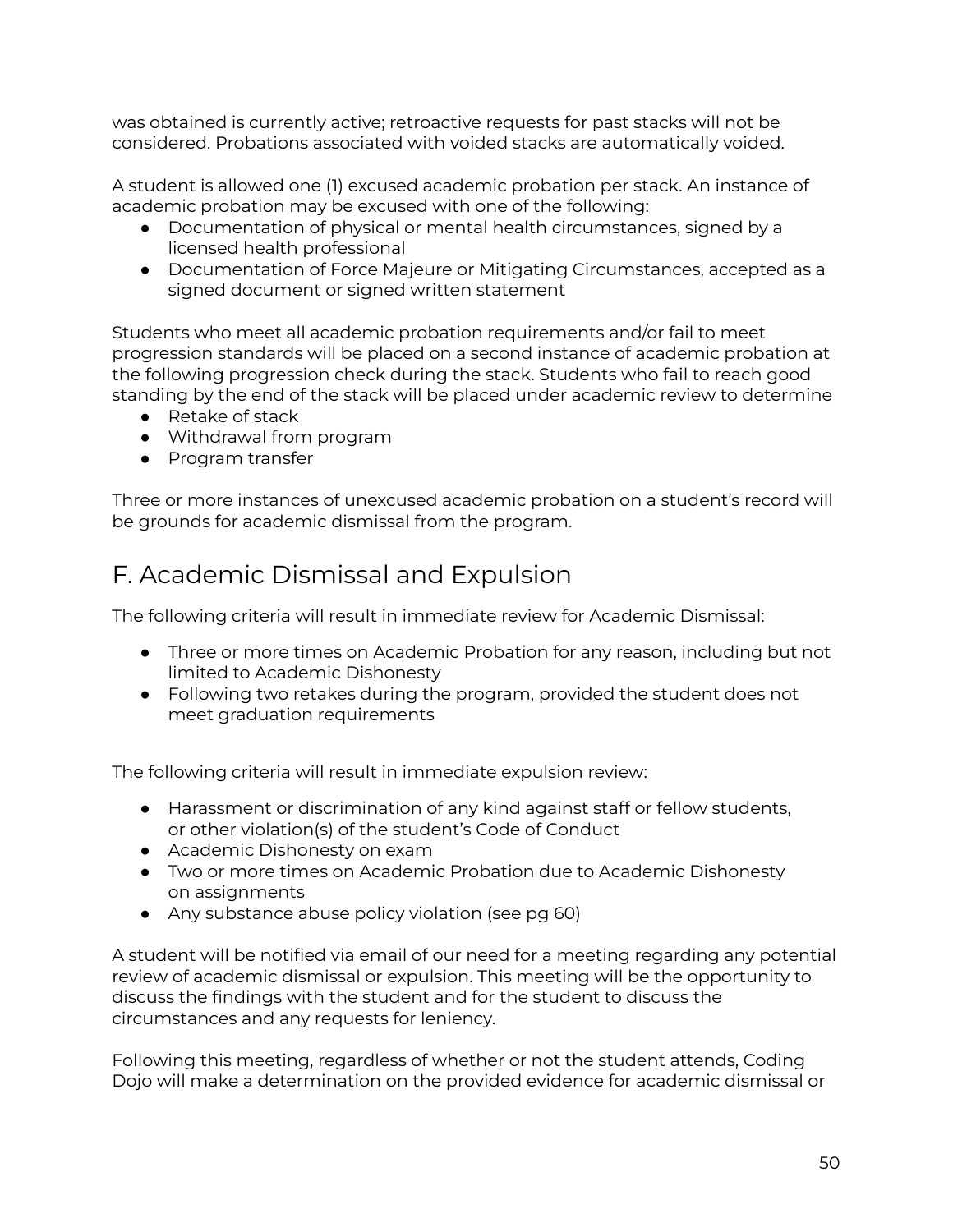expulsion and notify the student in a follow-up email of their program status and next steps.

Students who are withdrawn via an Academic Dismissal are treated as a standard withdrawal and are eligible for standard refund and prorate policies based on their state's laws and their program enrollment agreement.

Students who are expelled are not eligible for a refund. Coding Dojo reserves the right to keep 100% of all tuition paid or due on the program when students are expelled from a program. Furthermore, students who are expelled are not eligible to reapply for a new or different program with Coding Dojo.

## G. Withdrawal

A student may be deemed to have withdrawn from a program of instruction when any of the following occurs:

- 1. The student notifies the institution, in writing and formally sent to local campus staff via mail or email, of the student's intent to withdraw.
	- a. A review of the student's concerns will be conducted prior to any student requested withdrawal.
- 2. The institution terminates the student's enrollment for any of the following:
	- a. Failure to maintain progress standards (see Academic Policies)
	- b. Failure to abide by the rules and regulations of the school
	- c. Absences in excess of maximum set forth by the school
	- d. Failure to meet financial obligations to the school

The date of withdrawal will be determined by the student's last date of attendance or assignment completion.

A student may appeal a decision to terminate by sending a written request to the school via Student Support at support@codingdojo.com. The school will conduct an internal review of the decision and will determine whether the student should be readmitted. Should mitigating circumstances be noted as reason for appeal, supplementing documentation from the student will be required with the submission.

# H. Readmission

Students who have been withdrawn from a program may request re-entry into a later program, unless the reason for the previous withdrawal was a code of conduct violation or other form of expulsion. A re-entry request will be considered when the reasons which caused the withdrawal have been rectified. Students may join the next available cohort start date and will be charged at the current published tuition rates.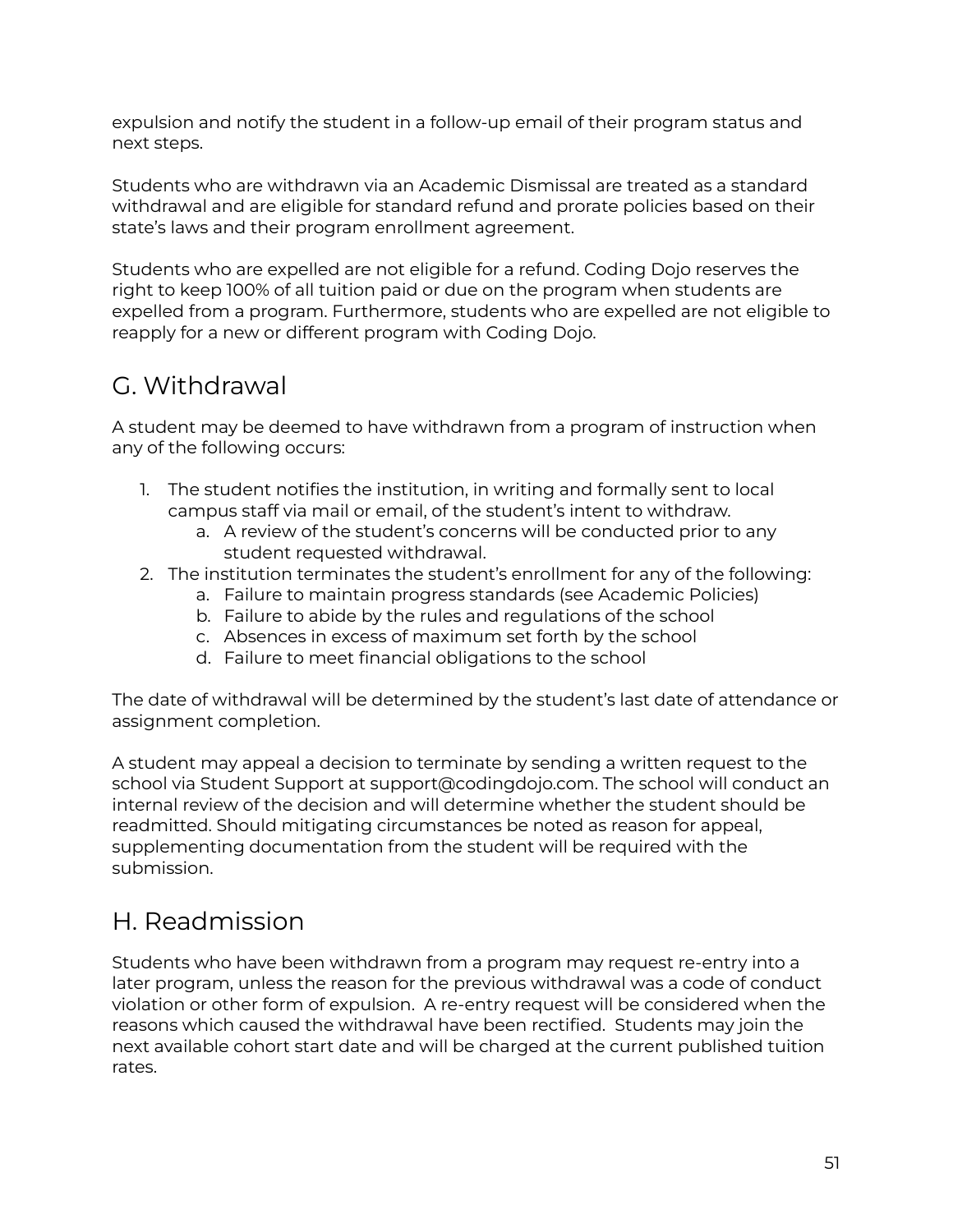# 10. Graduation Requirements

# A. Grading and Marking System

## Belt Exams

Belt exams are used to assess a student's progress during the program. These exams are timed in order to assess if a student is able to build an application within the allotted time frame.

Grades provided for belt exams are between 1-10. Grading system:

10.0 - Perfect (100%) 9.5 - Near Perfect (95%) 9.0 - Very Good (90%) 8.5 – Good (85%) 8.0 - Pretty Good (80%) Below 8.0 – Fail

The following Belt exams are administered, depending on the course:

- Yellow Belt (Web Fundamentals) HTML, CSS, and JavaScript comprehension
- Orange Belt (Online-only) Build an application with the following features or concepts: Basic CRUD operations using an MVC framework, backend validations and deploy to AWS (applies to Python, MERN, MEAN, Java, or C#/.NET Core)
- Red Belt [Must get 8.0+ to receive] Build an application with the following features or concepts: Basic CRUD operations using an MVC framework, backend validations, database integration and use (applies to Python, MERN, MEAN, Java, or C#/.NET Core)
- Black Belt [Must get 9.5+ to receive] All Red Belt features and concepts, in addition to advanced topics that could potentially include, but are not limited to, deployment, AJAX, Advanced SQL, and other technology-specific advanced topics.

## Criteria for Grading Belt Exams

- 1. Required functionalities rendered on the application. Requirements are specified per exam.
- 2. Completion of requirements aside from the application (e.g. database).
- 3. Exam completed within the specified timeframe.
- 4. Exam must be based on the methods and processes taught in the program outside methods not approved by instruction will be considered invalid.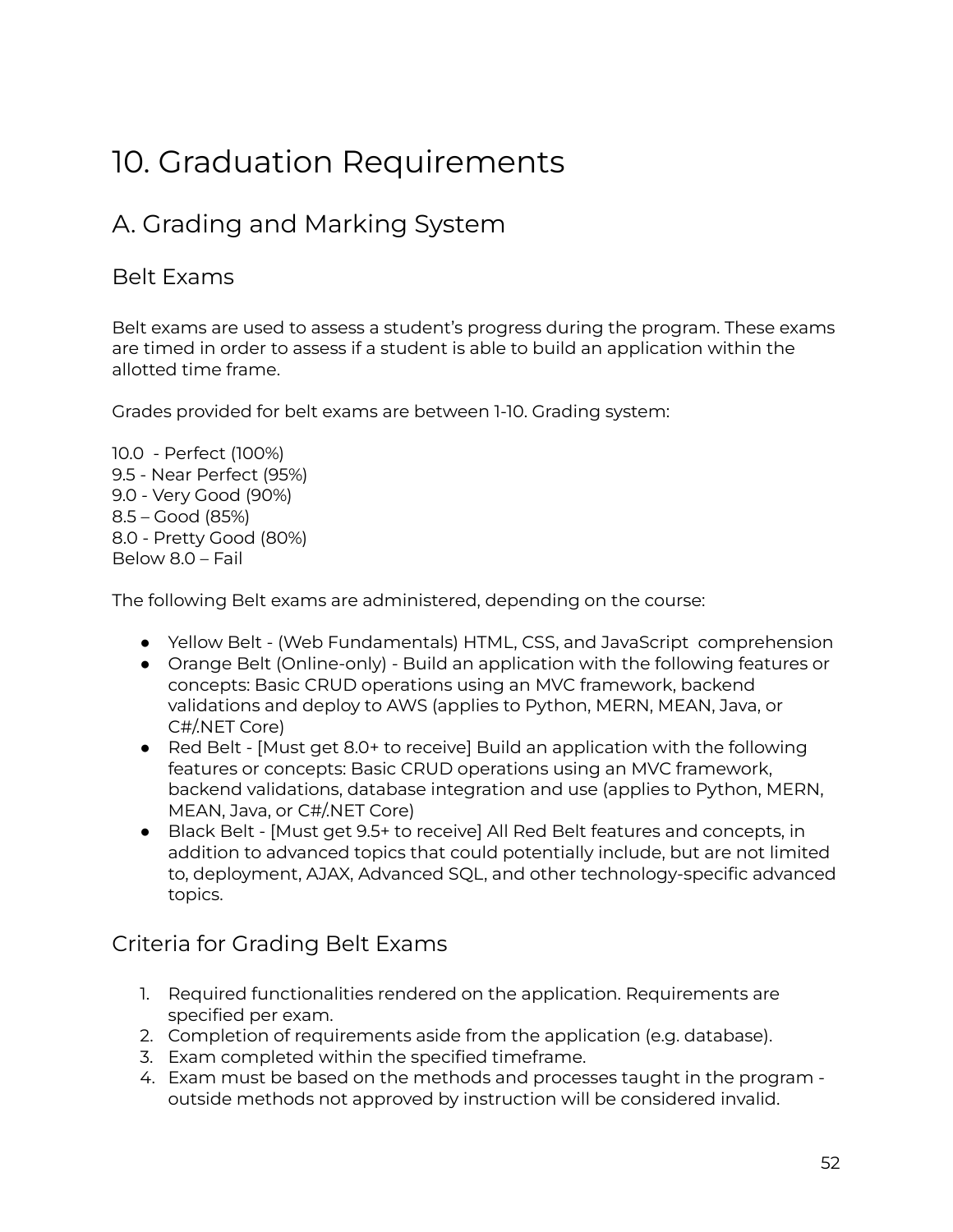Belt exams are mandatory for each student to assess the level of skills they have acquired during the program.

#### **Students are allowed to retake the belt exam up to two (2) times if they fail on their initial attempt, prior to the start of the next course.**

## Assignments and Projects

Weekly, instructors assess the student's progress on the learning outcomes via a Code Review, wherein the instructor hosts a small group discussion where students present and explain their application of learning outcomes on a specific key assignment. Instructors use rubrics to provide feedback to students on their learning, as well as real-time commentary to help students develop their skills.

## Completion and Credentials

Successful completion of the program results in the award of a Certificate of Achievement.

Grades are based on Belt Exam scores and completion of assignments.

Belt exams

- Students must get an 8.0 (or 80%) or higher on the stack's belt exam to progress to the next stack.
- Students are permitted to retake an exam specific to their stack up to two (2) times by stack evaluation date.

Completion of Assignments

- Students must complete at least 90% or more of the stack's core assignments
- Students must upload their assignments through the online learning platform.
- Assignments will be given a grade of either "Pass" or "Fail".
- Incomplete assignments will be given a "Fail" grade

#### **Important Note:**

Students will have an opportunity to retake Belt Exams (up to two (2) more times) prior to the end of the stack should they not pass on the initial take, but please note that should a student not pass by the time the stack is ready to move on the student will either be withdrawn, or subject to a \$500 fee for a retake of the stack. Not all stacks are offered monthly, therefore it is necessary to schedule the retake with campus staff in advance.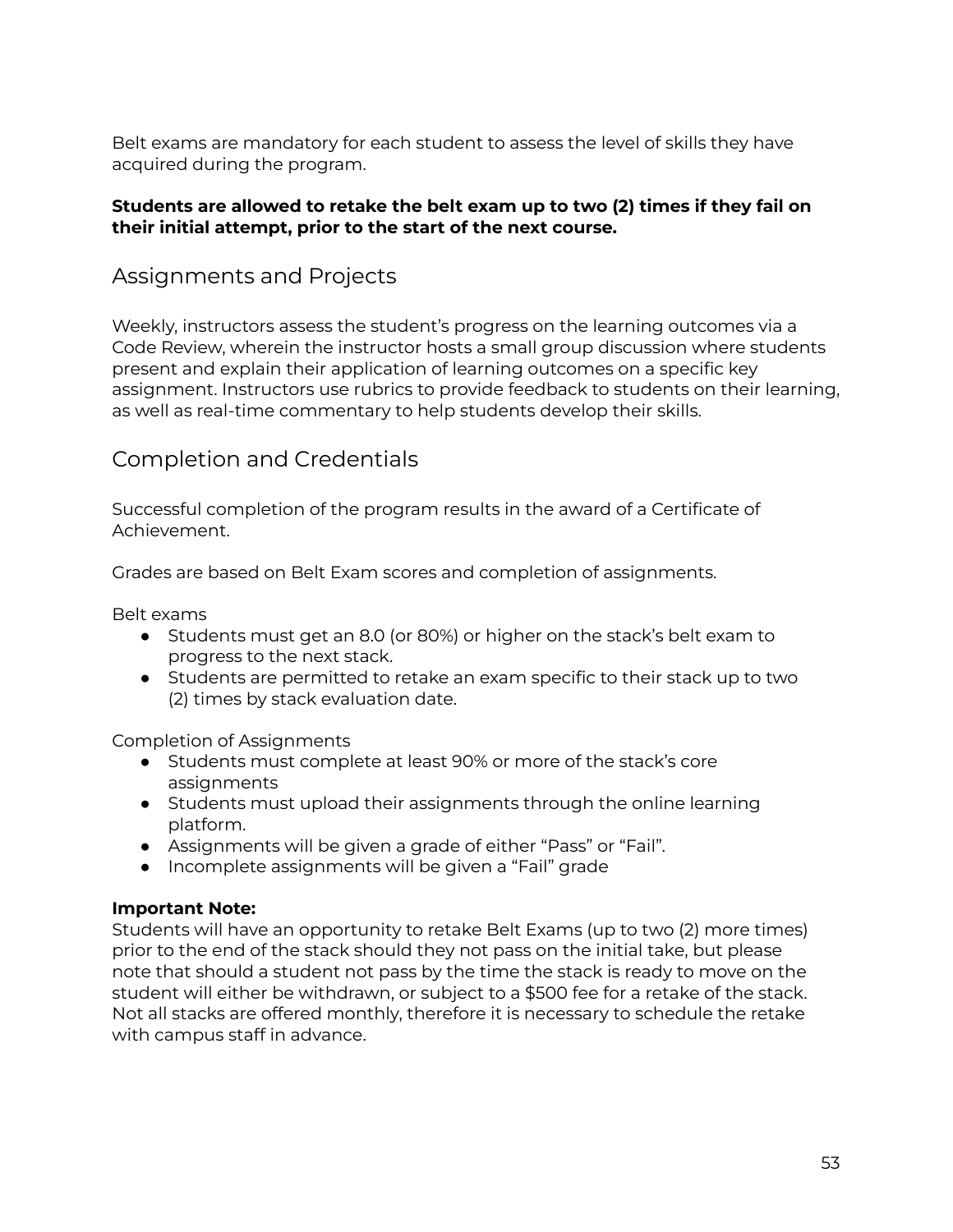# B. Evaluation for Graduation Eligibility

### **Students will receive regular progress reports that communicate** their

attendance and progress in each stack of the program under the Academic Policies previously outlined. A final review of the student's program progress will be completed at the end of the program to determine that the student is eligible for graduation.

To qualify for graduation, students must meet the following criteria:

Software Development Onsite Full-Time Program

- Tuition paid in full or validated coverage by third party\*
- Meet the following Completion criteria:
	- Complete 90% or more of core assignments in each stack\*\*
	- At or greater than 80% attendance in each stack\*\*
	- Excused absences are not counted against a student's attendance percentage, with prior approval and relevant documentation (see section C. Full-Time Excused Absence), a maximum of 10% excused absences is allotted.
- Receive a Yellow Belt in Web Fundamentals
- Receive a Red Belt (or better) in Python
- Receive a Red Belt or better in at least 1 additional stack and meet completion requirements in the other stack.

Software Development Online Full-Time Program

- Tuition paid in full or validated coverage by third party\*
- Meet the following criteria:
	- Complete 90% or more of core assignments in each stack\*\*
	- At or greater than 80% attendance in each stack\*\*
	- Excused absences are not counted against a student's attendance percentage, with prior approval and relevant documentation (see section C. Full-Time Excused Absence), a maximum of 10% excused absences is allotted.
- Receive a Yellow Belt in Web Fundamentals
- Receive a Red Belt (or better) in Python
- Receive a Red Belt or better in at least 1 additional stack and meet completion requirements in the other stack.

Software Development Online Part-Time Accelerated Program

- Tuition paid in full or validated coverage by third party\*
- Meet the following Completion criteria:
	- Complete 90% or more of core assignments in each stack\*\*
	- At or greater than 80% discussion questions in each stack\*\*
	- Excused absences are not counted against a student's attendance percentage, with prior approval and relevant documentation (see section E. Part-Time Excused Absence), a maximum of 10% excused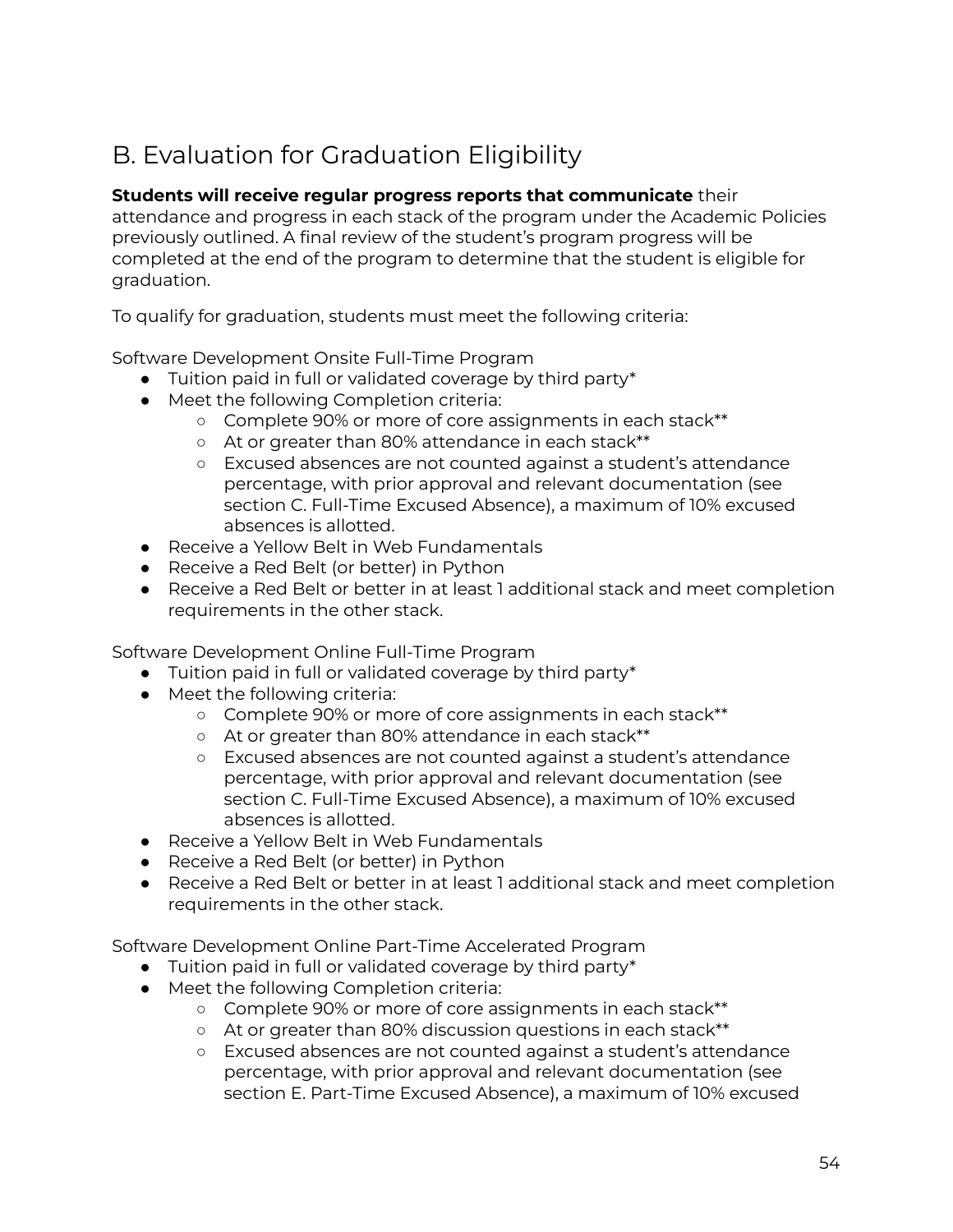absences is allotted.

- Receive a Yellow Belt in Web Fundamentals
- Receive a Orange Belt (or better) in First Full Stack
- Meet Completion criteria in any bundled stacks
- Completion of Projects & Algorithms

Software Development Online Part-Time Flex Program

- Tuition paid in full or validated coverage by third party\*
- Meet the following Completion criteria:
	- Complete 90% or more of core assignments in each stack\*\*
	- At or greater than 80% discussion questions in each stack\*\*
	- Excused absences are not counted against a student's attendance percentage, with prior approval and relevant documentation (see section E. Part-Time Excused Absence), a maximum of 10% excused absences is allotted.
- Receive a Yellow Belt in Web Fundamentals
- Receive a Orange Belt (or better) in Python
- Completion of Projects & Algorithms

Specialist Online Part-Time Programs (Data Science, Cybersecurity, UX/UI Design)

- Tuition paid in full or validated coverage by third party\*
- Meet the following Completion criteria:
	- Complete 90% or more of core assignments in each stack\*\*
	- At or greater than 80% attendance in each stack\*\*
	- Excused absences are not counted against a student's attendance percentage, with prior approval and relevant documentation (see section G. Specialist Excused Absence); a maximum of 10% excused absences is allotted.
- Grade of 8.0 or higher on all program exams or projects

\* Graduation status will be revoked if the student fails to pay tuition in full within 6 months post-graduation date as expressed in section 4.B. Late Payments, or determined by an agreed upon payment schedule. Status will be reinstated upon full payment of missing tuition.

\*\*Eligible program stack is a stack that counts toward the program's completion. If a stack is retaken, only the most recent attempt at the stack is counted toward graduation requirements. If missing one assignment would result in the student dropping below 90%, Satisfactory Progress is defined as completion of all core assignments less one (1) core assignment.

Upon successful graduation, students receive a Certificate of Achievement.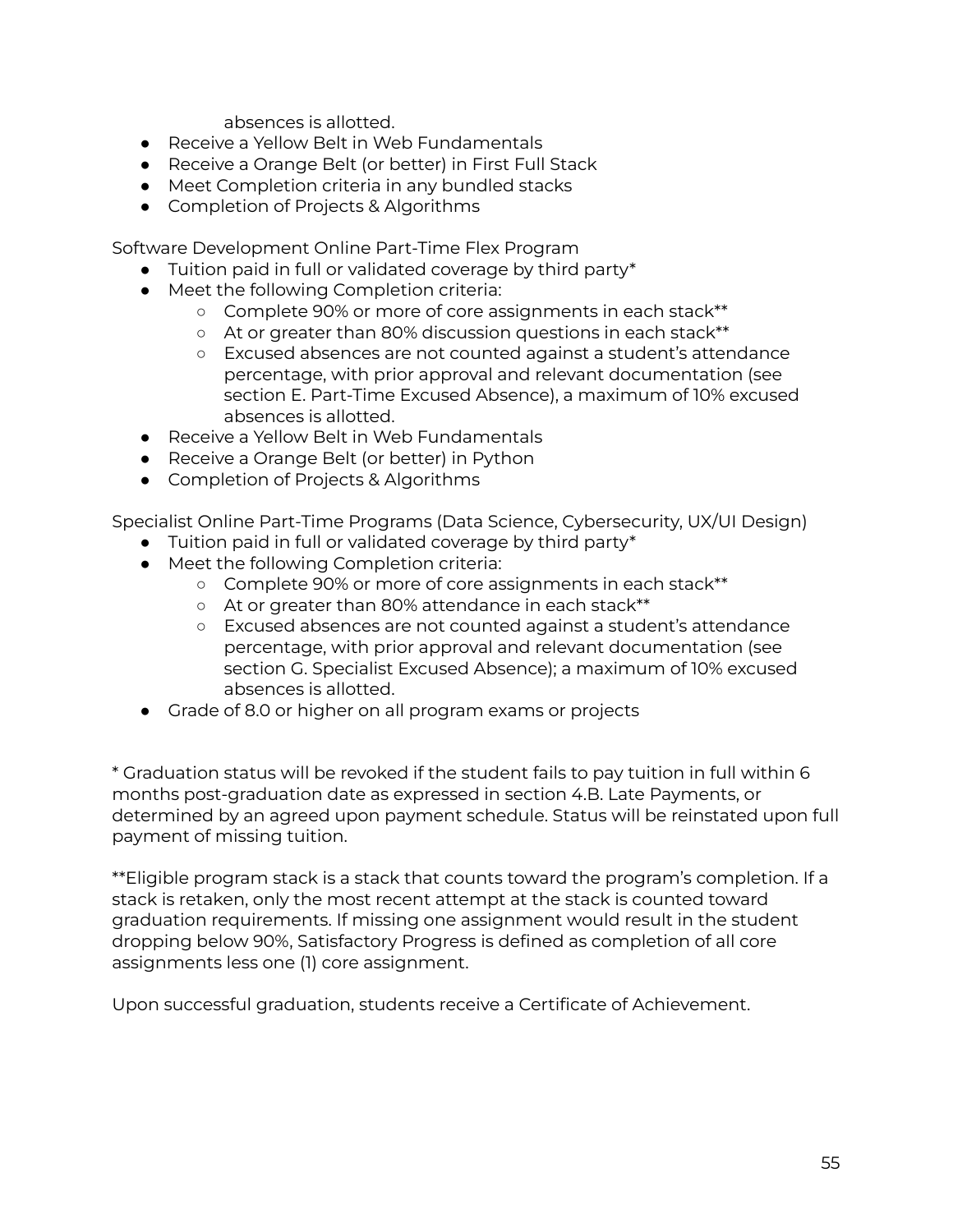# 11. Career Services

Career Services is dedicated to supporting students and helping them achieve success throughout their journey at Coding Dojo. Coding Dojo isn't just training engineers - it is about shaping people to be the best version of themselves each and every day. Coding Dojo wants students to graduate confident in their abilities, knowledgeable about the industry, and career-ready.

The Career Services team is here to help students navigate the tech industry. Throughout the program studies, the team will be working with students on all aspects of a job search, including how to search for a job, interviewing and networking skills, resume reviews, LinkedIn tips, Github, and more.

Although Coding Dojo has a great track record of helping students find jobs, **Coding Dojo makes no guarantee of employment**.

Coding Dojo's Software Development Program is designed to prepare students for employment in occupations such as the following:

Full-Stack web developer, Front-End developer, Back-End developer, Web designer, Junior Software Engineer, Javascript developer, Junior web developer, Python developer, Ruby on Rails developer, Java developer, C# developer, Consulting, Project Management, Support Engineer, Systems Engineer, Quality Assurance Engineer, and more.

Coding Dojo's Data Science Program is designed to prepare students for employment in occupations such as the following: Entry-level data scientist, entry-level data analyst.

Coding Dojo's Cybersecurity Program is designed to prepare students for employment in occupations such as the following: Cybersecurity analyst, Security analyst, SOC analyst, Penetration Tester, Red Team Engineer, Blue Team Engineer, IT Security Advisor, Information Security Engineer, Incident Response Engineer.

Coding Dojo's UX/UI Design Program is designed to prepare students for employment in occupations such as the following: UI Designer, UX Designer, Front-End Developer, Web Designer.

## A. Requirements to Qualify for Career Services.

During enrollment, students will have the option to OPT-In or OPT-Out of Career Services. Students that initially Opt-Out will be directed to sign an OPT-Out contract agreement. There are potential opportunities for these opted out students to opt back in during their training in case they change their minds, however, it will be reviewed on a case by case basis, and final decisions are at the discretion of the Career Services Department.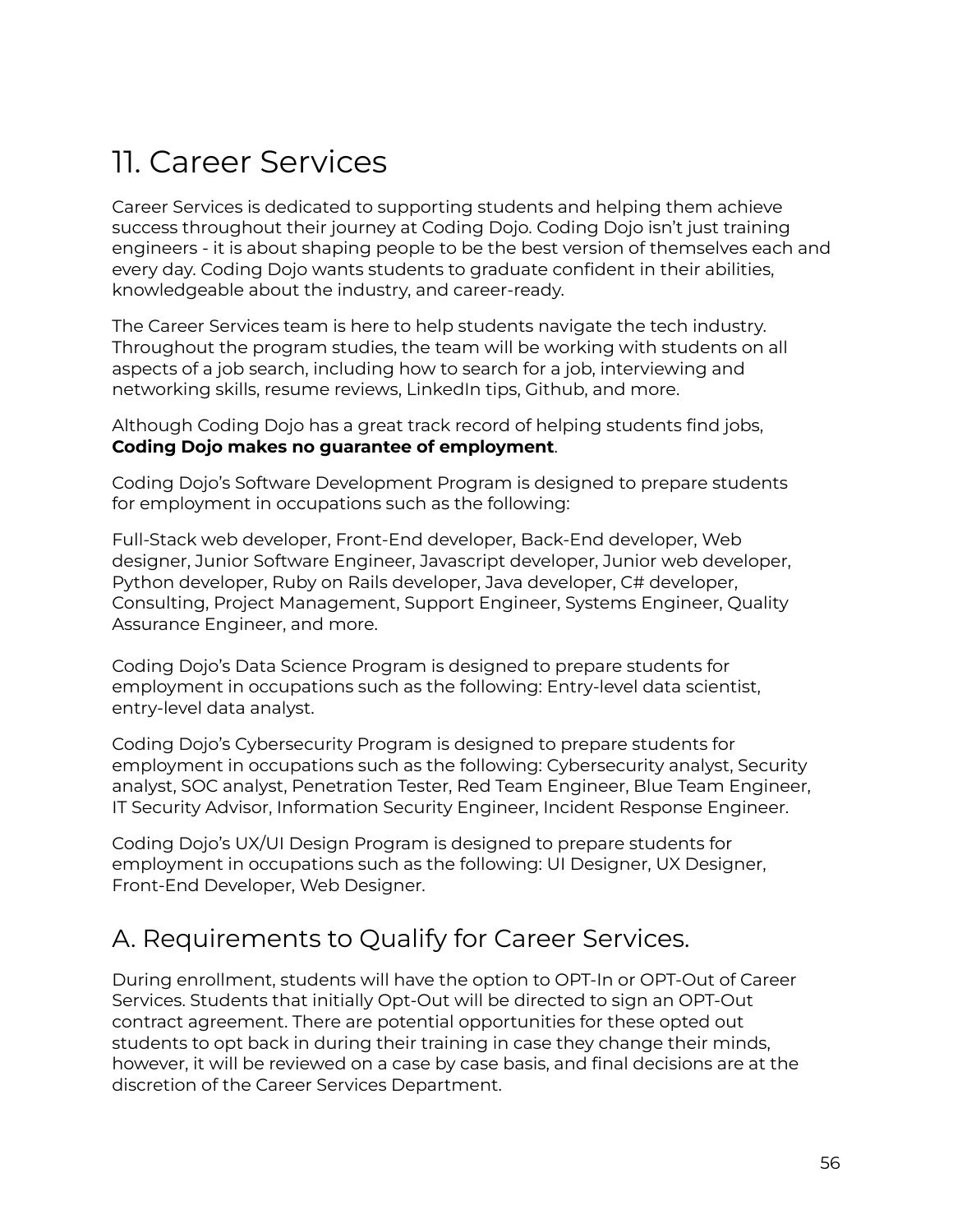Students that Opt-In into Career Services will need to complete the following:

- Participate in all career services curriculum required, including any lectures and assignments. Absences, communicated in advance, should be discussed with the Career Services team to make accommodations for making up any missed assignments.
- Complete all the required assignments from the Career Services team to be able to move forward throughout each milestone. Students will get a list of milestones/assignments from Career Services throughout their training and post-graduation. Any necessary revisions requested by a Career Service Manager must be completed by the assigned due date.
- Remain active in their job search once their local Career Services team communicates that their LinkedIn, resume, GitHub profile and portfolio are approved for use, actively applying to at least 10 new positions every day. This does not include jobs supplied through representation by a recruitment firm, but direct applications sent to prospective employers.
- Be involved in networking events focusing on tech, get themselves out there, and be proactive and reach out to the Career Services team for additional support and advice.

Students are recommended to regularly communicate with their Career Services Manager regarding their job applications, interviews and updated status. The Career Services team has an open-door policy where students are welcome to utilize the Career Services Managers as much or as little as they desire.

These assignments are designed to help students achieve their career goals. Failure to complete these assignments will not impact program grades or ability to graduate with a Certificate of Achievement.

By opting into Career Services, Students acknowledge all requirements for participation in Career Services, and agree that termination of their participation in Career Services is up to the discretion of the Career Services Department should the above requirements cease to be fulfilled.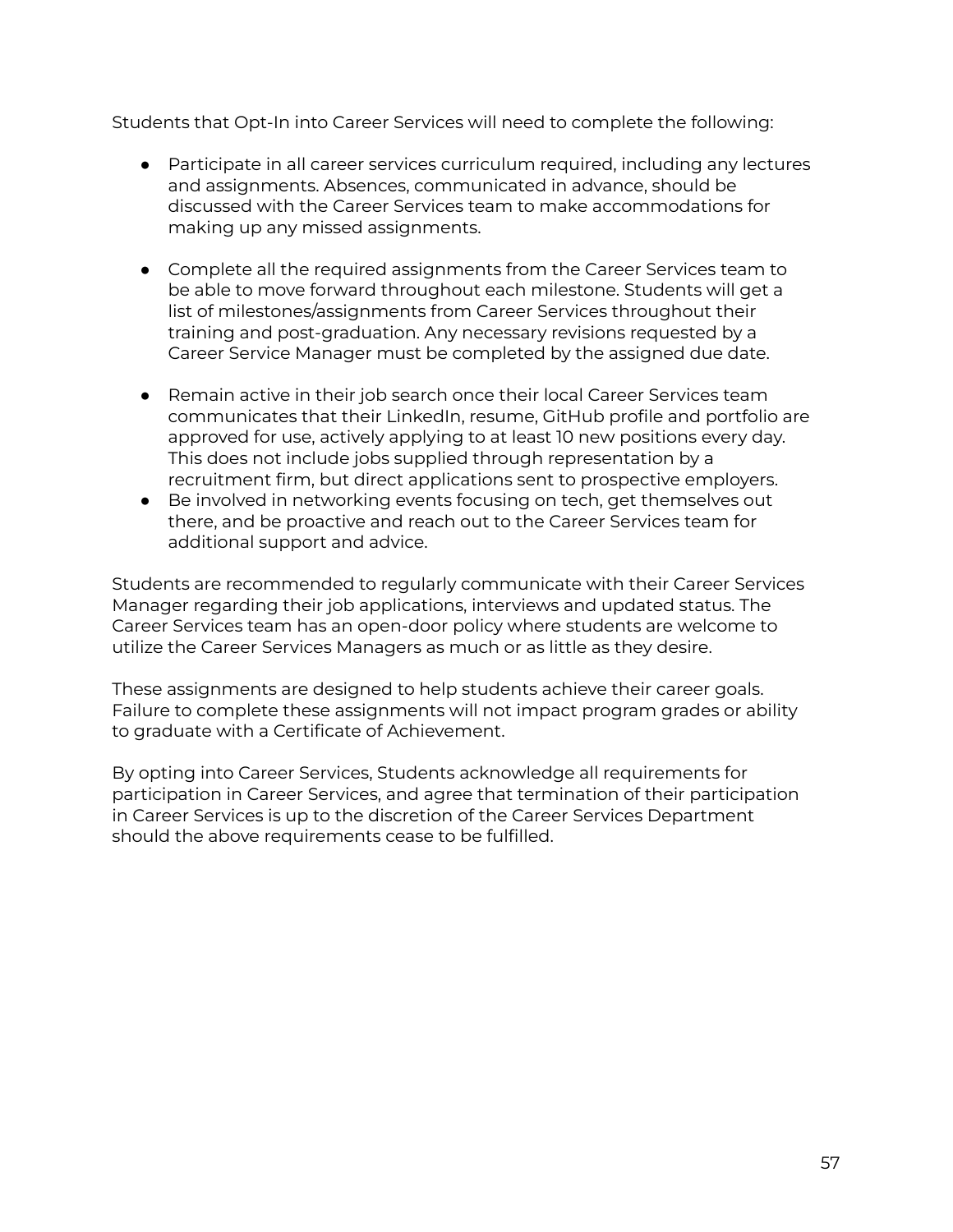# 12. Record Retention and Transcript Request

Student records will be maintained electronically and onsite at the administrative site for a minimum of five (5) years from the last date of attendance. Transcripts are maintained permanently.

An electronic PDF copy of a student's transcript and Certificate of Achievement is available to be emailed directly to the student upon request, free of charge. Requests should be sent to the Support Office and Custodian of Records at Support@codingdojo.com.

Transcript copies may not be requested by anyone other than the Student unless Coding Dojo first receives written authorization from the Student. Students must be in good financial standing with Coding Dojo to request transcripts and certificates.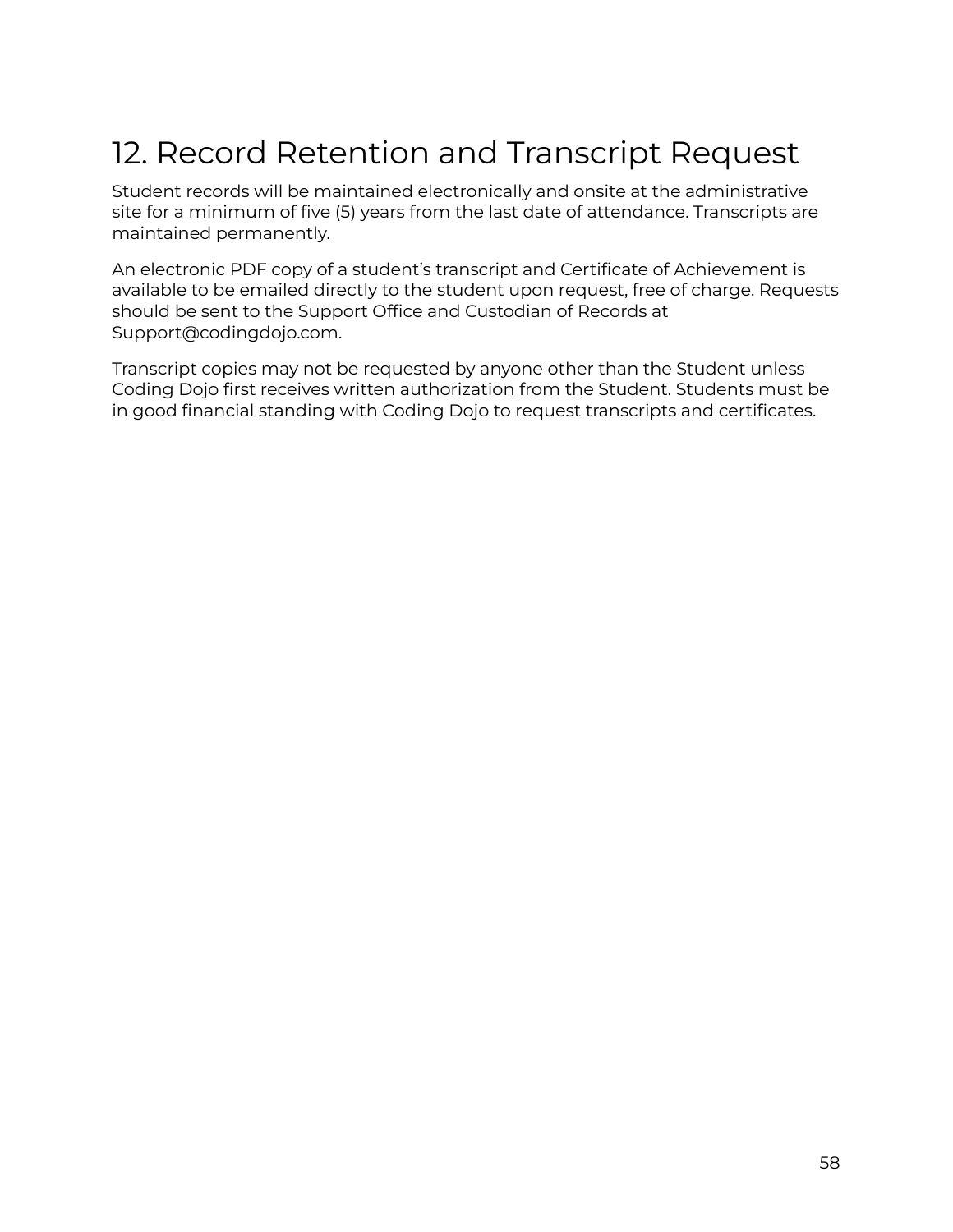# 13. Legal Notices

# A. Cancellation and Refund Policy

If a student has not yet started their program, or if the student has no active progress in their program, then the student may request a cancellation by reaching out to their admissions advisor or by emailing [onboarding@codingdojo.com](mailto:onboarding@codingdojo.com). The student will be required to sign a Cancellation Form, which records important information and explains the refund policies. The form will be emailed to the student by a staff member, and can be returned electronically.

If a student electively wishes to withdraw from the program for any reason, the student must fill out a Special Request Form to initiate the withdrawal process with staff. This form can be found on the student's Learn Platform, or the student can email [support@codingdojo.com](mailto:support@codingdojo.com) for assistance. Any student that withdraws or is dismissed from the program will be required to sign a Withdrawal Form, which records important information and explains the refund policies. The form will be emailed to the student by a staff member, and can be returned electronically.

Should a student desire to contest the prorate or refund calculated during the withdrawal process, the student has 30 days from the date the withdrawal form was provided to the student to inform [support@codingdojo.com](mailto:support@codingdojo.com) and complete the requested documentation of the refund or prorate contest.

Please refer to Appendix C for the state specific cancellation and refund policy. Online programs follow Washington state's refund policy unless the student's specific state policy is otherwise noted in the enrollment agreement. Please reach out to an admissions advisor or [support@codingdojo.com](mailto:support@codingdojo.com) for any questions about the refund policy.

## B. Student Code of Conduct

Coding Dojo is dedicated to providing a harassment-free educational experience for everyone, regardless of gender, sexual orientation, disability, physical appearance, body size, race, or religion.

Coding Dojo does not tolerate harassment of students or staff in any form.

Coding Dojo views harassment to include, but is not limited to, offensive verbal or written comments related to gender, sexual orientation, disability, physical appearance, body size, race, religion, sexual images in public spaces, deliberate intimidation, stalking, following, harassing photography or recording, sustained disruption of lectures or other events, inappropriate physical contact, and unwelcome sexual attention. Students asked to stop any harassing or disruptive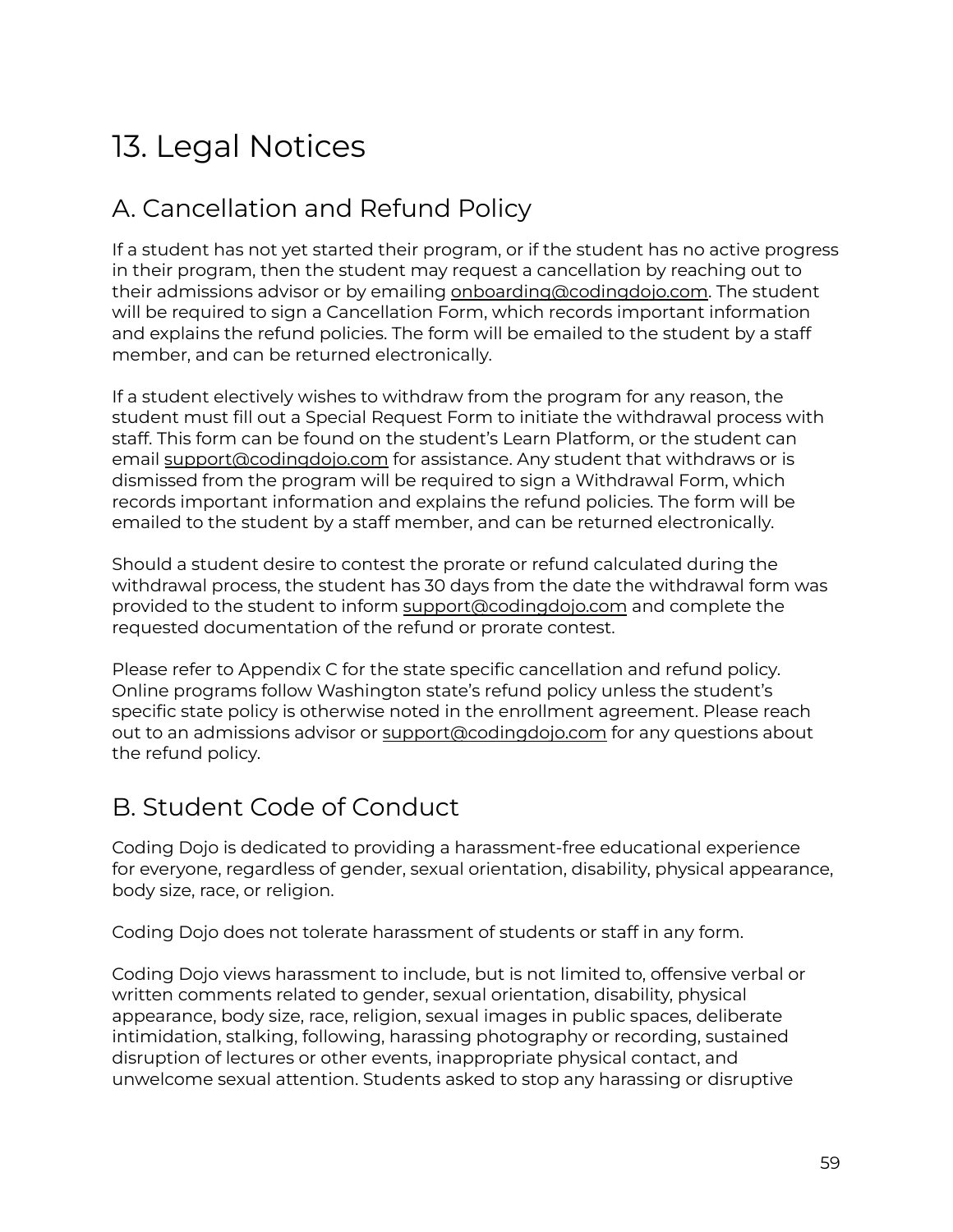behavior are expected to comply immediately. If the behavior continues, the student may be asked to leave the program.

Disruptive behavior includes, but is not limited to, aggression or threats towards other students, instructors, or staff; illegal activities conducted on campus; the failure to observe classroom or campus conduct standards set forth by instructors or staff, or other behavior identified as disruptive to the learning environment of other students by instructors or staff. Students may also be asked to leave for academic violations, per the policy below.

Students who exhibit academic dishonesty; including any form of plagiarism, cheating, falsification of records, or collaboration with others to defraud may be expelled from the program immediately.

Students found willfully destroying school property; or exhibiting disruptive, insubordinate, boisterous, obscene, vulgar, or disrespectful behavior may be dismissed and prohibited from re-enrollment in another program. Students dismissed due to academic dishonesty, disruptive and/or disrespectful conduct will not be readmitted to Coding Dojo in any future programs.

If a student is being harassed, notices that someone else is being harassed, or has any other concerns, please contact a member of the staff immediately or email [support@codingdojo.com](mailto:support@codingdojo.com)

#### Substance Abuse Policy

Coding Dojo has a zero-tolerance policy regarding the use of alcohol, drugs, or controlled substances as it affects the environment. Use of these substances, whether on or off campus can adversely affect performance, efficiency, absenteeism and health and safety and therefore seriously impair the contribution to our school. The use, possession, or sale of illegal or controlled substances by any person on campus, including virtual campus platforms for online students, is prohibited. It is expected that everyone arrives on time, fit to perform all applicable duties and responsibilities. Anyone who is unfit to perform their duties fully and satisfactorily may create safety hazards for themselves and others. Employees and students who use, sell or are in possession of or under the influence of non-prescribed or unlawful drugs or controlled substances or alcohol while on campus or online platforms, will be subject to disciplinary action that could include immediate termination.

Everyone must comply with this policy. Should anyone be convicted of a drug-related crime they must notify the President within five days of the conviction. Appropriate action, including possible discipline and/or participation in a drug abuse assistance or rehabilitation program, may result after notice of the conviction is received. Use of physician-prescribed medications is allowed, provided that the use of such drugs does not adversely affect performance or the safety of others.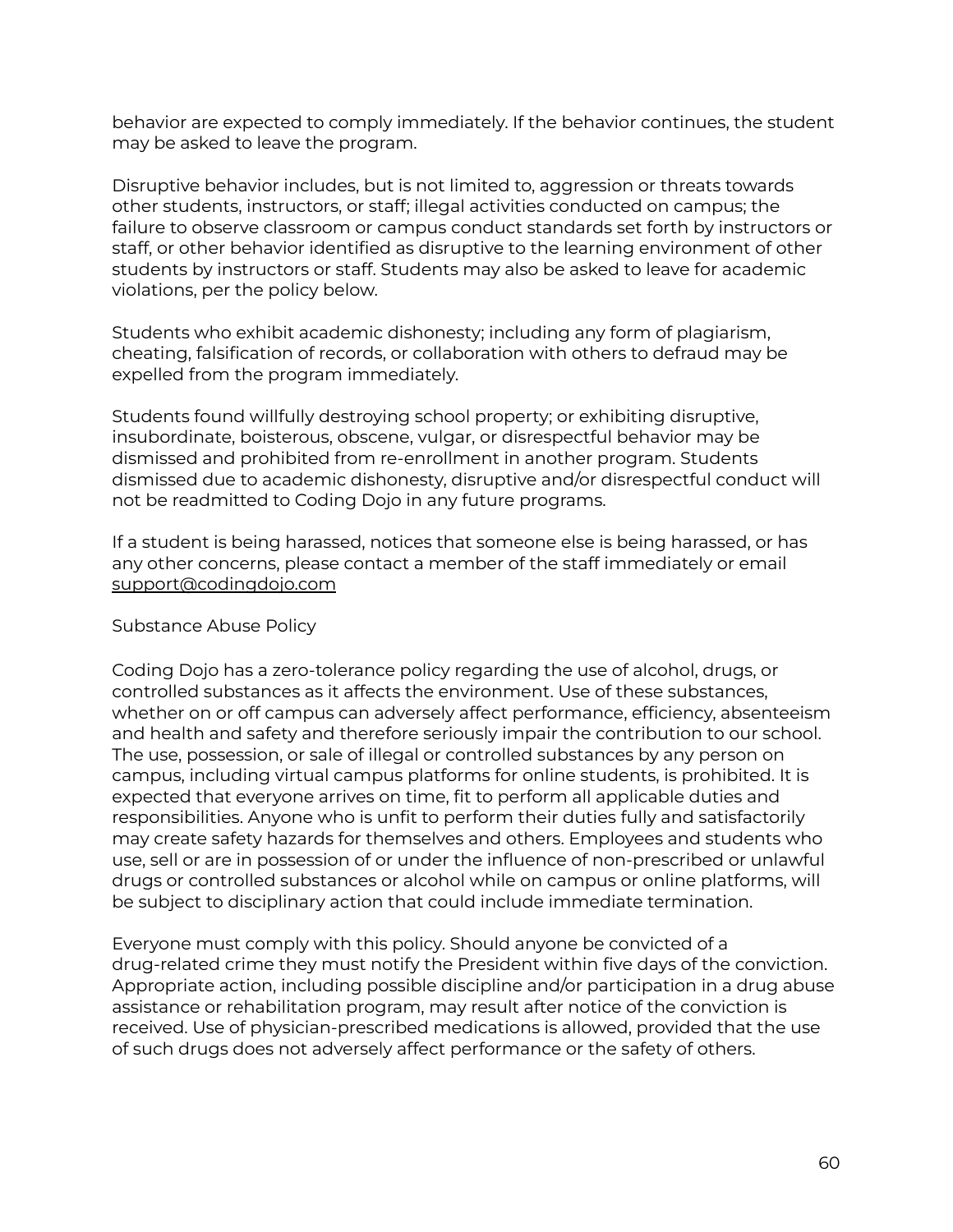*Note: Being under the influence of alcohol, or drugs, including marijuana is prohibited while attending Coding Dojo or any off-site activity associated with the school. Federal laws classify marijuana as an illegal drug, regardless of if you may have a medical marijuana card or the substance being legal within your state.*

## Expulsion

The following criteria will result in immediate expulsion review:

- Harassment or discrimination of any kind against staff or fellow students, or other violation(s) of the student's Code of Conduct
- Academic Dishonesty on exam
- Two or more times on Academic Probation due to Academic Dishonesty on assignments
- Any substance abuse policy violation

# C. ADA Compliance and Accommodations

Coding Dojo is committed to providing a welcoming environment for all potential students. Students who seek accommodations related to a disability should contact admissions prior to enrollment. All of Coding Dojo's campuses and facilities meet the Americans With Disabilities Act ("ADA") accessibility standards. All campuses are equipped with dedicated classrooms, student lounge space, private conference rooms for group work and 1:1 meetings with instructional staff, on-floor restrooms, daytime storage for student belongings, and kitchen access.

Equipment at each campus includes, but is not limited to: Desks, chairs, tables, projectors, projector screens, white boards, couches and Wi-Fi.

Reasonable accommodations will be made on exams and other educational activities based upon approval and/or recommendation from a qualified licensed practitioner upon enrollment.

# D. Equal Opportunity

Coding Dojo is an equal opportunity organization and does not discriminate based on sex, race, color, religion, ancestry, national origin, disability, medical condition, marital status, sexual orientation, or other categories protected by law of the states in which Coding Dojo operates. Coding Dojo strictly prohibits and does not tolerate sexual harassment or other unlawful harassment (including verbal, physical, or visual conduct) based on protected status. Coding Dojo will conduct its courses, services and activities consistent with applicable federal, state and local laws and regulations.414. Student Grievances

Should a complaint/grievance arise, the following steps can be taken. If at any point the student is not satisfied with the result, proceed to the next step in the following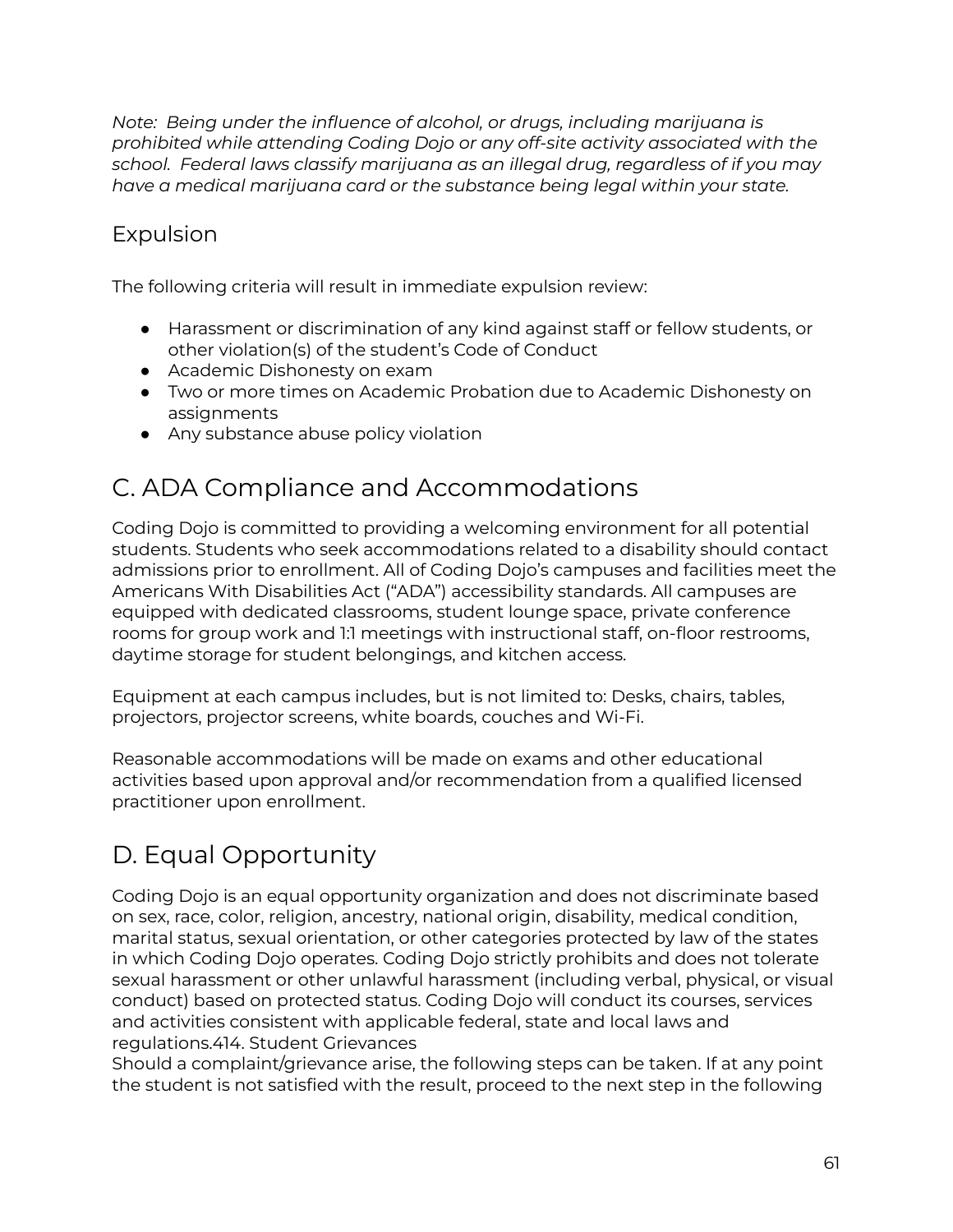order:

- 1. Make an appointment to discuss the matter with the Instructor.
- 2. If the matter cannot be resolved between the student and instructor, the student should document the concern in writing and make an appointment to discuss the matter with the Lead Instructor or Student Support Manager by emailing [support@codingdojo.com.](mailto:support@codingdojo.com)
	- a. The formal written concern must state the issue and desired outcome, and should include any documentation that supports the concern.
- 3. Coding Dojo will review the written statement and any supporting documentation, gather facts, and endeavor to provide a written response to the student within fourteen (14) business days; this decision is final.

A student has the option at any time to submit a complaint to the appropriate state regulatory agency for their state. Please see Appendix C for state specific grievance procedures that apply to a specific campus.

# 14. Change of Student's Personal Information

Any change of name, address, telephone number, email or other pertinent information must be reported to Instruction or Campus Staff as soon as possible.

# 15. Notices

Coding Dojo, Inc, and all of the programs it offers, are not approved by a federal accrediting agency or by the United States Department of Education. Coding Dojo, Inc does not receive Title IV federal funds for participating schools.

Coding Dojo, Inc, is a Delaware C Corp, managed by Richard Wang and registered to do business in Texas, Virginia, Oklahoma, California, Illinois, Idaho, and Washington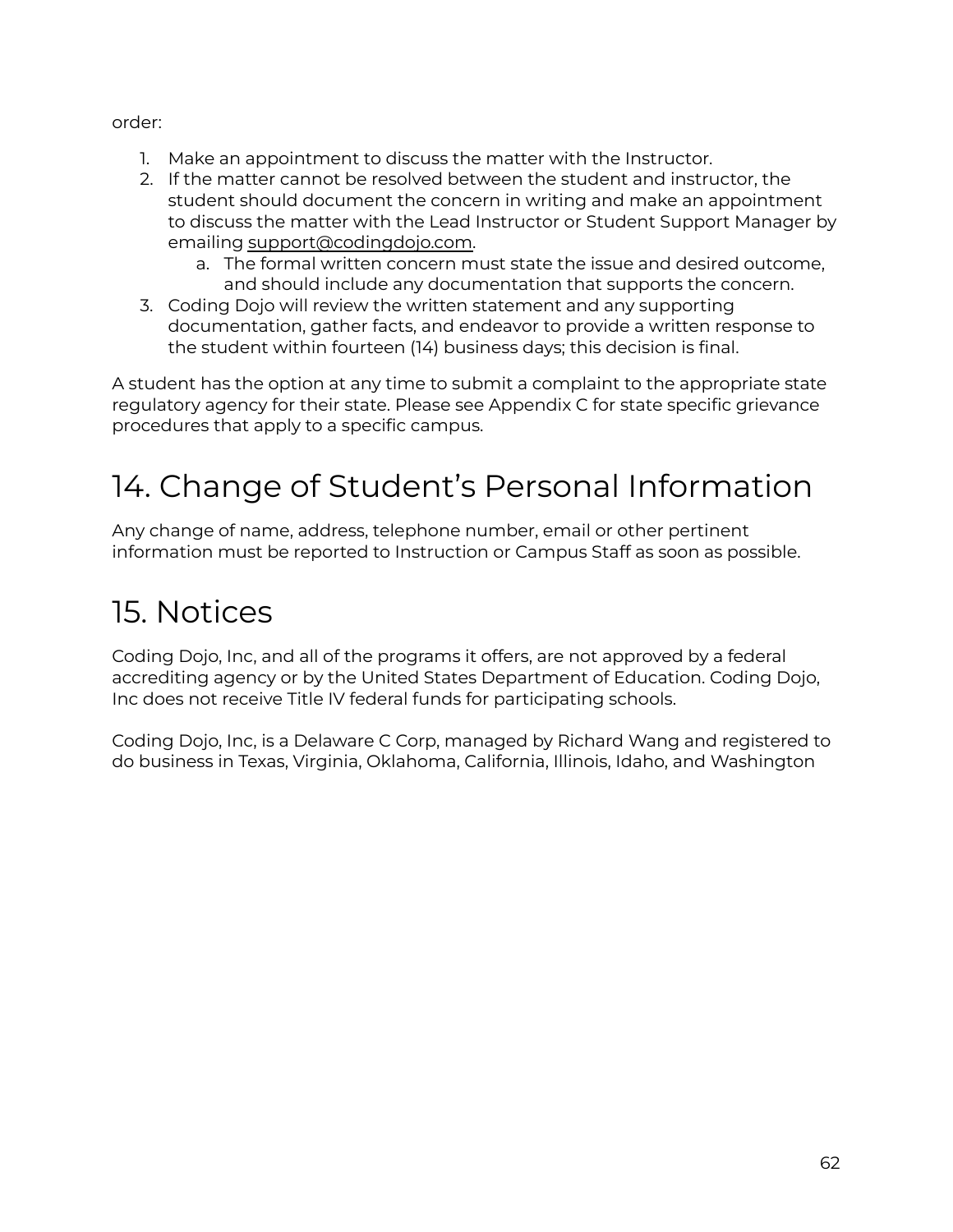# Appendix A - Governance

Coding Dojo, Inc, is a Delaware corporation, registered to do business in Texas, Virginia, Oklahoma, California, Illinois, Idaho, and Washington.

#### **Board of Directors**

Michael Choi, Member Clint Korver, Member Richard Wang, Member

CEO - Richard Wang VP Operations - Christopher Chung President - Kiana Pan VP Marketing & Sales - Stephen Sinco VP Content & Curriculum - Todd Enders VP Instruction- Speros Misirlakis VP of Learning Experience & Instructional Design - Jessi Chartier Director of PR & Communications - Luke Lappala Director of Admissions - DaReasha Gesling Director of HR, People & Performance - Carrie Filori Head of Data Analytics - Rajan Selvan Head of Performance Marketing - Brandon Kinney Controller - Scott Gibson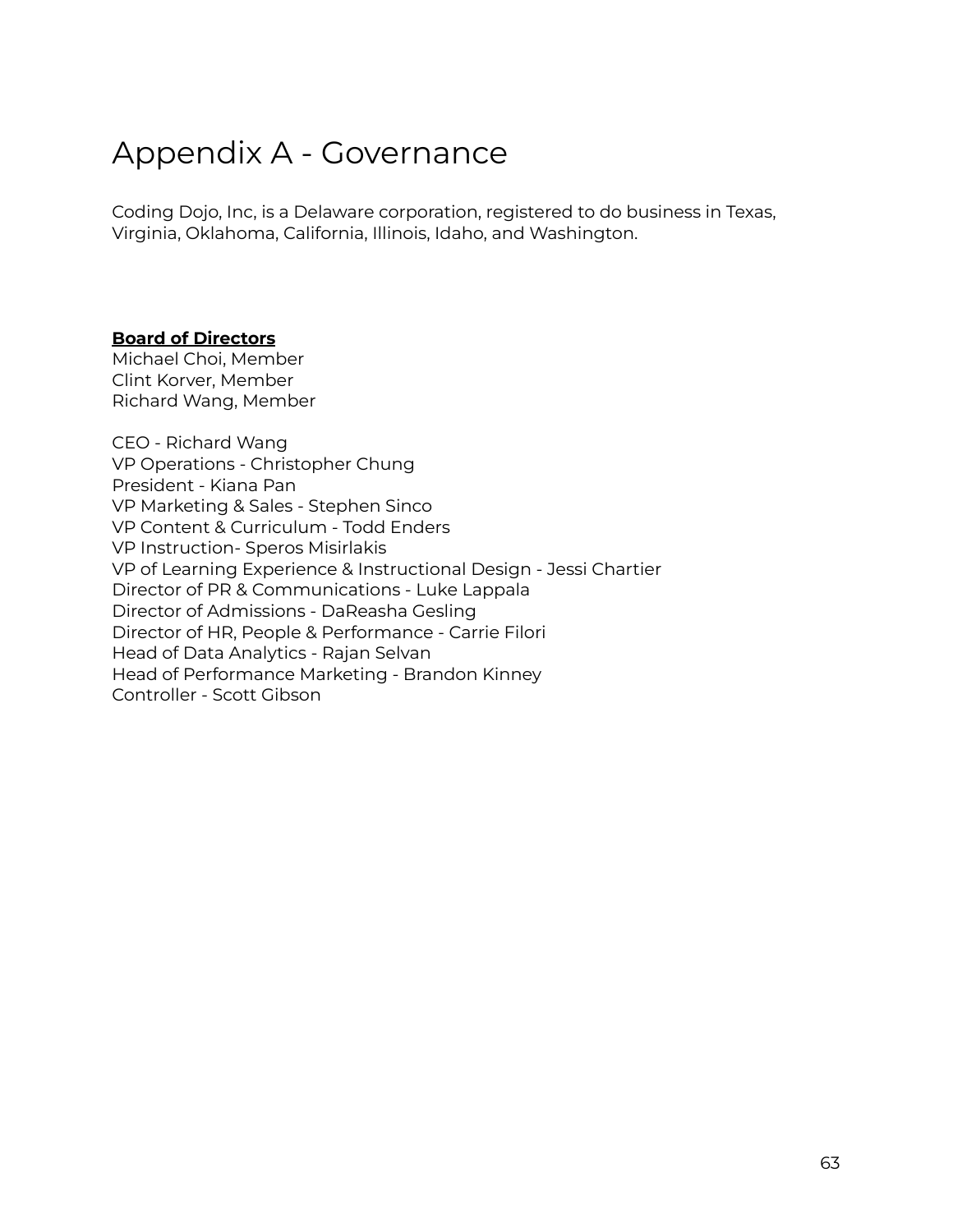# Appendix B - Program Descriptions

## A. Software Development Onsite Full-Time Course Descriptions and Objectives

| <b>Course Title</b>                                                  | Length   | Lecture<br><b>Hours</b> | <b>Lab Hours</b> | <b>Total</b><br><b>Course</b><br><b>Hours</b> | <b>Expected</b><br><b>Outside</b><br><b>Hours</b> |
|----------------------------------------------------------------------|----------|-------------------------|------------------|-----------------------------------------------|---------------------------------------------------|
| Programming<br><b>Basics</b><br>(optional)                           | 2 weeks  | 30                      | 50               | 80                                            | 60                                                |
| <b>Required courses (stacks)</b>                                     |          |                         |                  |                                               |                                                   |
| Web<br>Fundamentals                                                  | 2 weeks  | 30                      | 50               | 80                                            | 60                                                |
| Python                                                               | 4 weeks  | 60                      | 100              | 160                                           | 120a                                              |
| Two of the following courses (stacks), depending on campus location: |          |                         |                  |                                               |                                                   |
| <b>MERN</b>                                                          | 4 weeks  | 60                      | 100              | 160                                           | 120                                               |
| <b>MEAN</b>                                                          | 4 weeks  | 60                      | 100              | 160                                           | 120                                               |
| Ruby on Rails                                                        | 4 weeks  | 60                      | 100              | 160                                           | 120                                               |
| Java                                                                 | 4 weeks  | 60                      | 100              | 160                                           | 120                                               |
| C#/NET Core                                                          | 4 weeks  | 60                      | 100              | 160                                           | 120                                               |
| <b>Total Required</b>                                                | 14 weeks | 210                     | 350              | 560                                           | 420                                               |

\*Please note that not all courses are available at all locations. Please check the course listing on the website to see which courses are being offered for a specific location.

The Software Development Onsite Full-Time Program is 14 weeks

With express pre-approval from campus staff, and subject to the retake policy, students have a maximum time of 22 active weeks to complete the program, not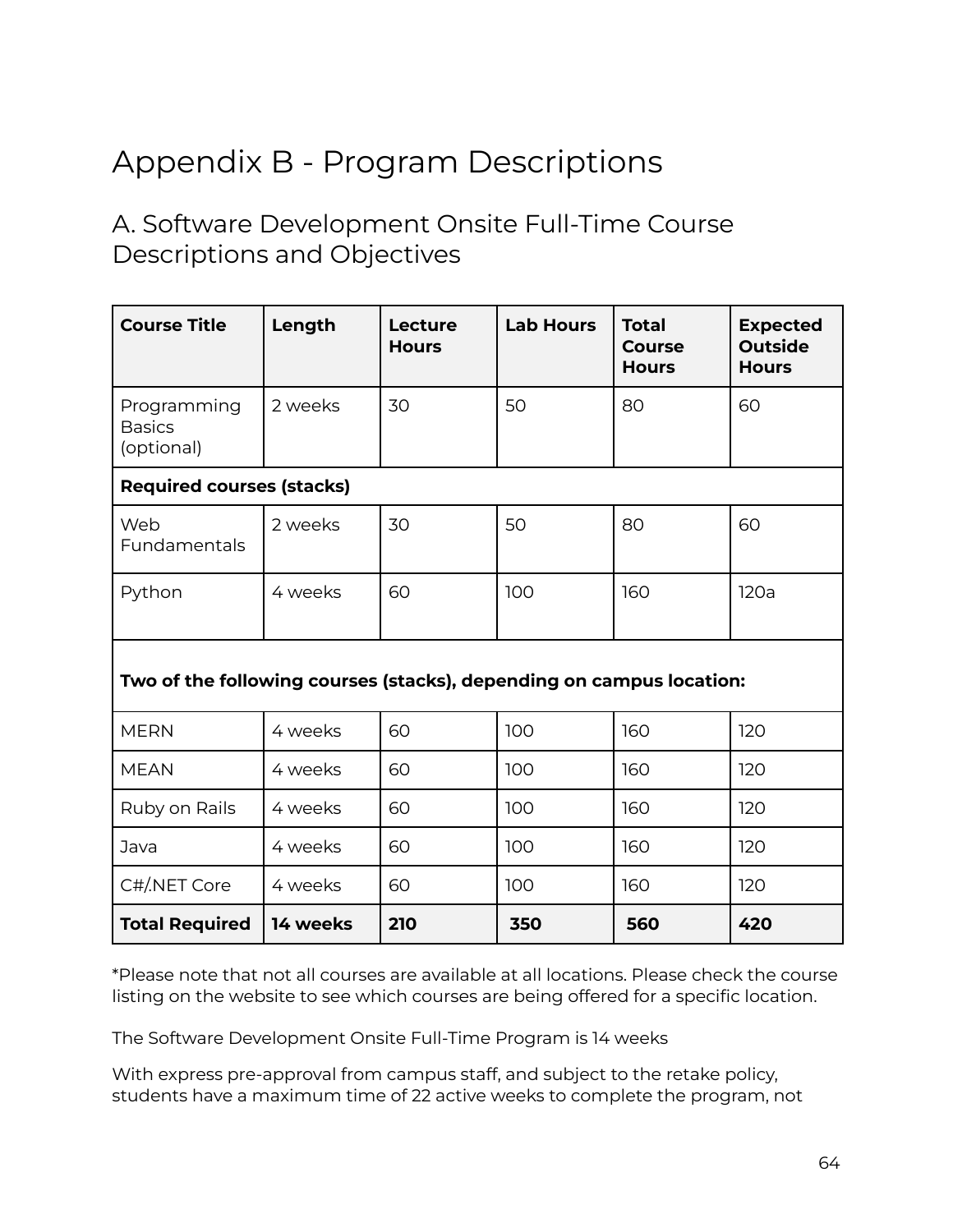including valid leave of absence or postponement. If a student is unable to complete the program within 22 active weeks of enrollment, the student will be placed in review for Academic Dismissal. A student who is withdrawn under such circumstances must re-enroll to receive a Certificate of Achievement.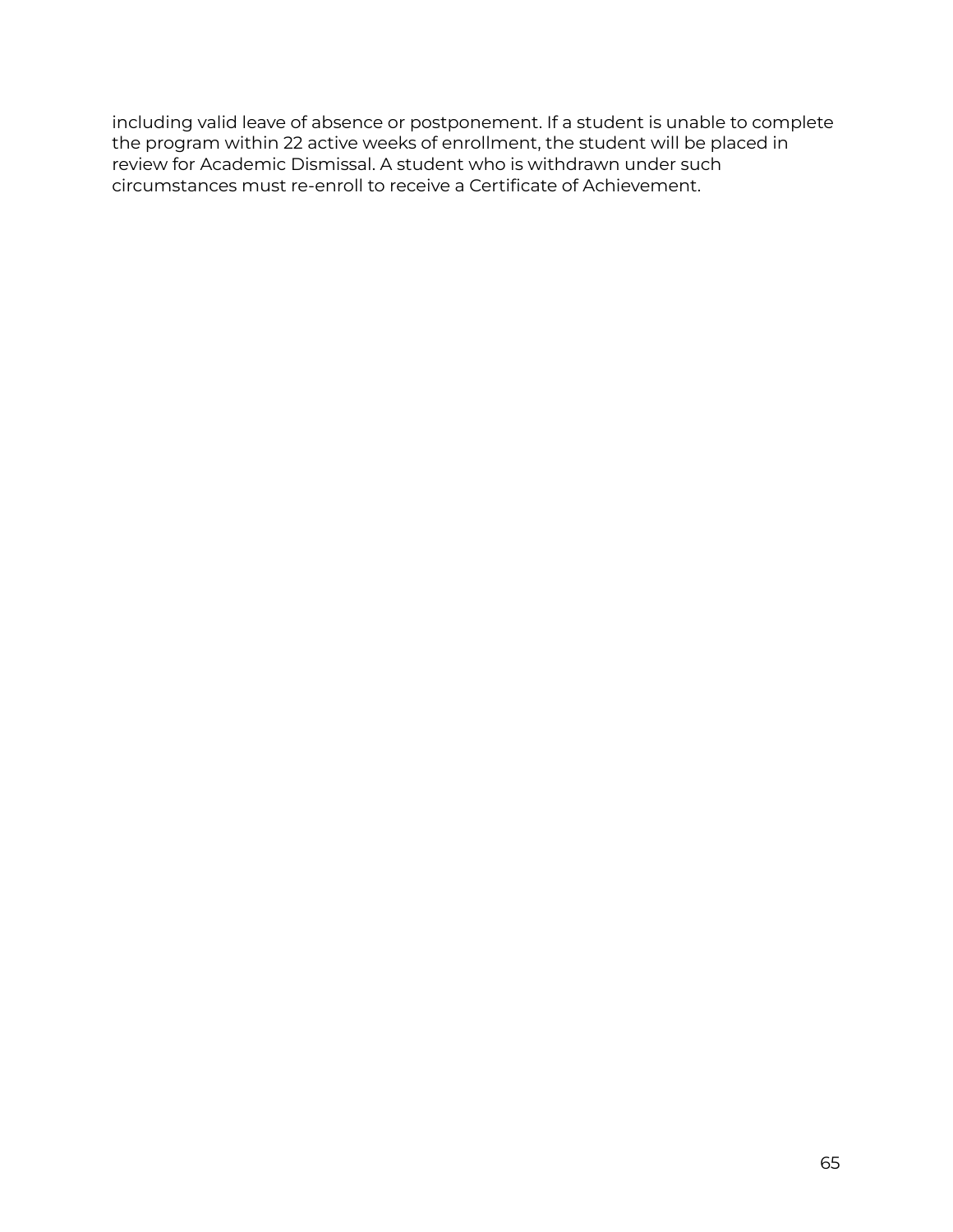## Programming Basics (optional)

Length: 2 weeks 80 Course Hours (30 Lecture, 50 Lab)

Prerequisite: None

#### Course Description

The Programming Basics course is designed to help students gain the skills necessary to be comfortable working in the fast-paced learning environment of a coding bootcamp. During this course, students learn basic computer literacy skills, such as how to install and navigate basic programming tools. Students apply algorithmic thinking to make predictions of common programming skills, such as variables, arrays, conditionals, functions, and loops. Additionally, students experience the rigor and intensity of the bootcamp, strengthening their cognitive processing stamina, resiliency, and other behavioral skills necessary for a bootcamp. By the end of the course, students will walk away with the basic computer literacy, algorithmic foundations, and learning stamina needed to find success in a bootcamp.

Performance Objectives

- Complete basic computer tasks, such as zipping a file, installing software, joining an online meeting, etc.
- Make outcome predictions that use the following programming concepts: conditionals, functions, loops.
- Use diagrammatic thinking, such as a t-diagram, to solve prediction problems.
- Explain the most common data concepts in programming, such as variables and arrays.
- Explain the most common HTML elements such as tags, lists, divs, and forms.
- Explain the basics of CSS such as selectors, properties, and values.
- Leverage cognitive tools to employ resilience, situational coping skills, and autonomy.
- Employ time management tools to dedicate necessary time and effort.
- Employ problem solving skills to identify root causes of error and define what questions to ask.
- Find, evaluate, and select reliable sources of information for autonomous learning.

**Technologies** 

- Basic HTML and CSS
- Basic JavaScript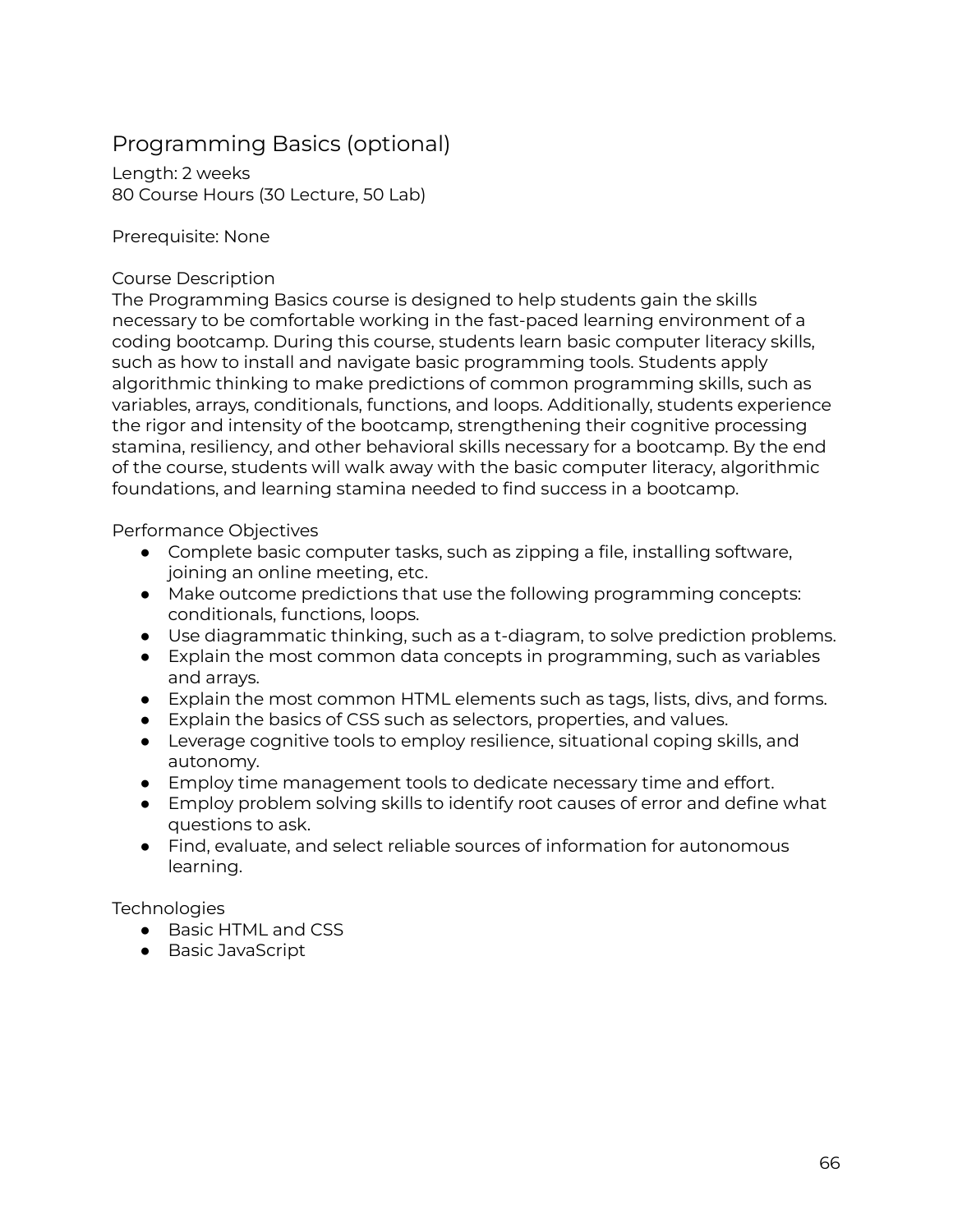## Web Fundamentals

Length: 2 weeks 80 Course Hours (30 Lecture, 50 Lab)

Prerequisite: None

Course Description:

Students in the Web Fundamentals course learn the basics of front-end development. This introduces students to HTML, CSS, and JavaScript. Additionally, students learn common tools of the industry, such as terminal and a common integrated development environment (i.e. IDE, such as Visual Studio code). Upon completion of this course, students will be able to build out basic static web pages with JavaScript interactivity.

Performance Objectives:

- Analysis and recreation of web page layouts in HTML and CSS.
- Separation of web page assets into separate files/directories for HTML, CSS, JS and static files (images, etc).
- Enabling webpage interactivity through incorporation of JS-based libraries such as jQuery, Bootstrap and others.
- Interact with External APIs using JavaScript and jQuery
- Rudimentary source control mechanics.
- Basics of computer algorithms in JavaScript.

Technologies / Languages / Frameworks / Libraries:

- HTML and HTML5
- CSS and CSS3
- Twitter Bootstrap
- HTTP Request Response
- Git/GitHub
- JavaScript

- Basic Algorithms
- Responsive Web Design
- Code Version Control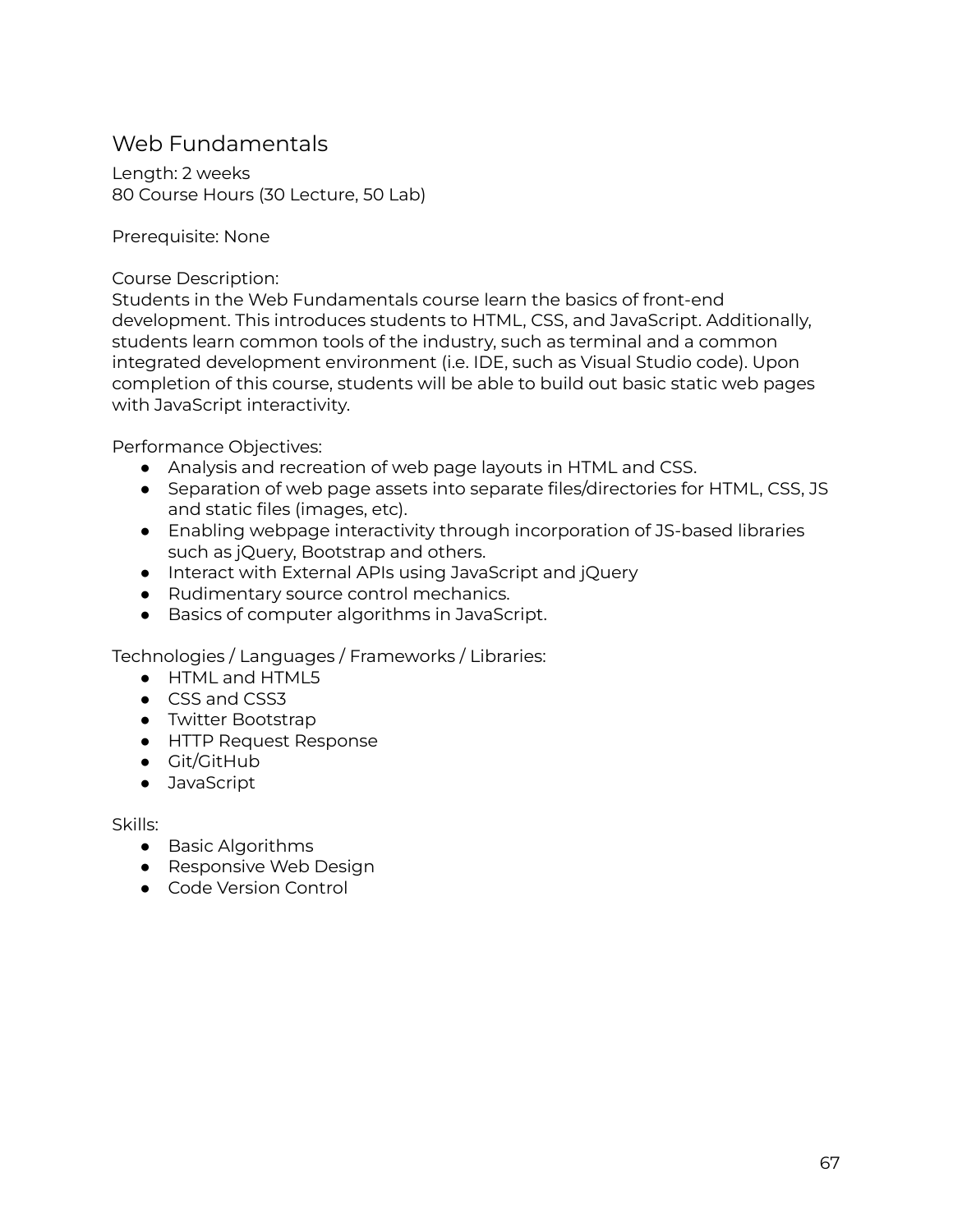## Python

Length: 4 weeks 160 Course Hours (60 Lecture, 100 Lab)

Prerequisite: Web Fundamentals

### Course Description:

This course introduces students to Python full-stack programming and associated technologies. Upon completion of this subject, students will have Python Language Familiarity, OOP knowledge, the request/response cycle using a modern framework (e.g. Flask) and know how to structure and manipulate a database. They will also have a foundational understanding of MVC architecture.

Performance Objectives:

- Basics of procedural Python.
- Object-oriented programming in Python.
- Creation of a model-view-controller framework using a microframework.
- Creation of a login/registration system in Python.
- Creation of multi-view web applications for create/read/update/delete scenarios such as eCommerce sites.
- Beginning computer algorithms.
- Analysis of basic data requirements and construction of Entity Relationship Diagrams (ERDs).
- Creation of databases with MySQL and the basics of querying SQL databases.

Technologies / Languages / Frameworks / Libraries:

- Python
- MySQL
- Flask
- Django

- OOP & MVC Framework
- ERD/Database Design
- Web Security (basics)
- Object Relational Mapper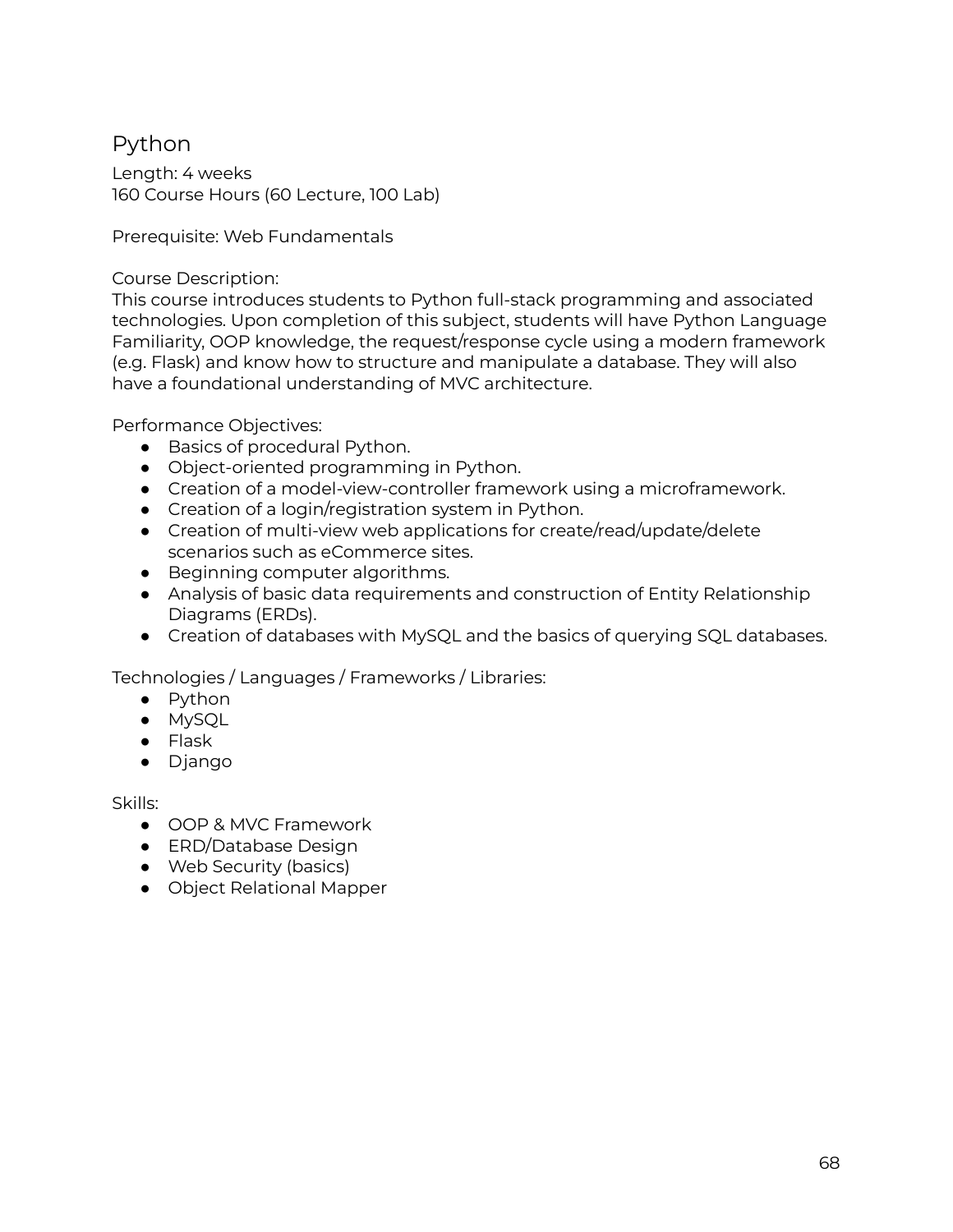## MERN

Length: 4 weeks 160 Course Hours (60 Lecture, 100 Lab)

Prerequisite: Web Fundamentals AND Python

#### Course Description

This course introduces students to JavaScript full-stack programming and associated technologies. Upon completion of this subject, students will obtain JavaScript language familiarity and be able to build web applications using common industry technologies, including a JavaScript-based database (e.g. MongoDB), a back-end framework (e.g. Express), a front-end framework (e.g React), and a server (e.g NodeJS).

Note: the specificity of database, back-end frameworks, front-end framework, and server may change based on industry needs of the location.

Performance Objectives:

- Basics of procedural JavaScript.
- Advanced object-oriented, prototype, and closure concepts in JavaScript.
- Recreation of a model-view-controller paradigm using the Express framework.
- Usage of Socket.IO to connect clients to servers, enabling push notifications.
- Usage of MongoDB and interface with node servers using Mongoose.
- Componentizing the UI layer of applications with a front-end framework.
- Creating real-time apps with socket.io, NodeJS, Front-End Framework and MongoDB.
- Advanced computer algorithms, in JavaScript.

Technologies / Languages / Frameworks / Libraries:

- Advanced JavaScript
- MongoDB
- Express
- React
- Node.js
- Socket.IO

- OOP & MVC Framework
- Closures & Prototypes
- Creating Custom JS Libraries
- Web sockets
- NoSQL Database
- Building Real-time apps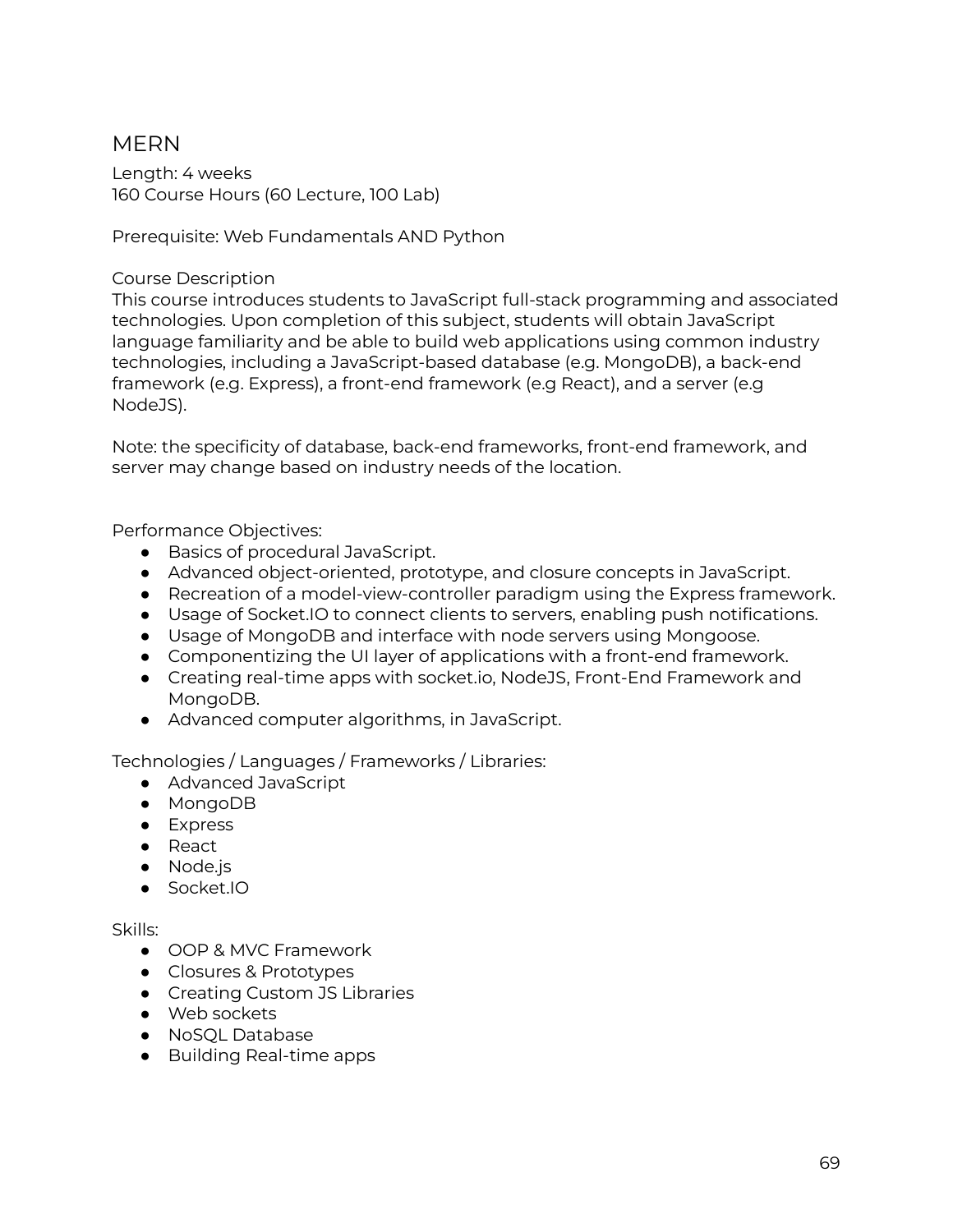## MEAN

Length: 4 weeks 160 Course Hours (60 Lecture, 100 Lab)

Prerequisite: Web Fundamentals AND Python

### Course Description

This course introduces students to JavaScript full-stack programming and associated technologies. Upon completion of this subject, students will obtain JavaScript language familiarity and be able to build web applications using common industry technologies, including a JavaScript-based database (e.g. MongoDB), a back-end framework (e.g. Express), a front-end framework (e.g Angular), and a server (e.g NodeJS).

Note: the specificity of database, back-end frameworks, front-end framework, and server may change based on industry needs of the location.

Performance Objectives:

- Basics of procedural JavaScript.
- Advanced object-oriented, prototype, and closure concepts in JavaScript.
- Recreation of a model-view-controller paradigm using the Express framework.
- Usage of Socket.IO to connect clients to servers, enabling push notifications.
- Usage of MongoDB and interface with node servers using Mongoose.
- Componentizing the UI layer of applications with a front-end framework.
- Creating real-time apps with socket.io, NodeJS, Front-End Framework and MongoDB.
- Advanced computer algorithms, in JavaScript.

Technologies / Languages / Frameworks / Libraries:

- Advanced JavaScript
- MongoDB
- Express
- Angular
- Node.js
- Socket.IO

- OOP & MVC Framework
- Closures & Prototypes
- Creating Custom JS Libraries
- Web sockets
- NoSQL Database
- Building Real-time apps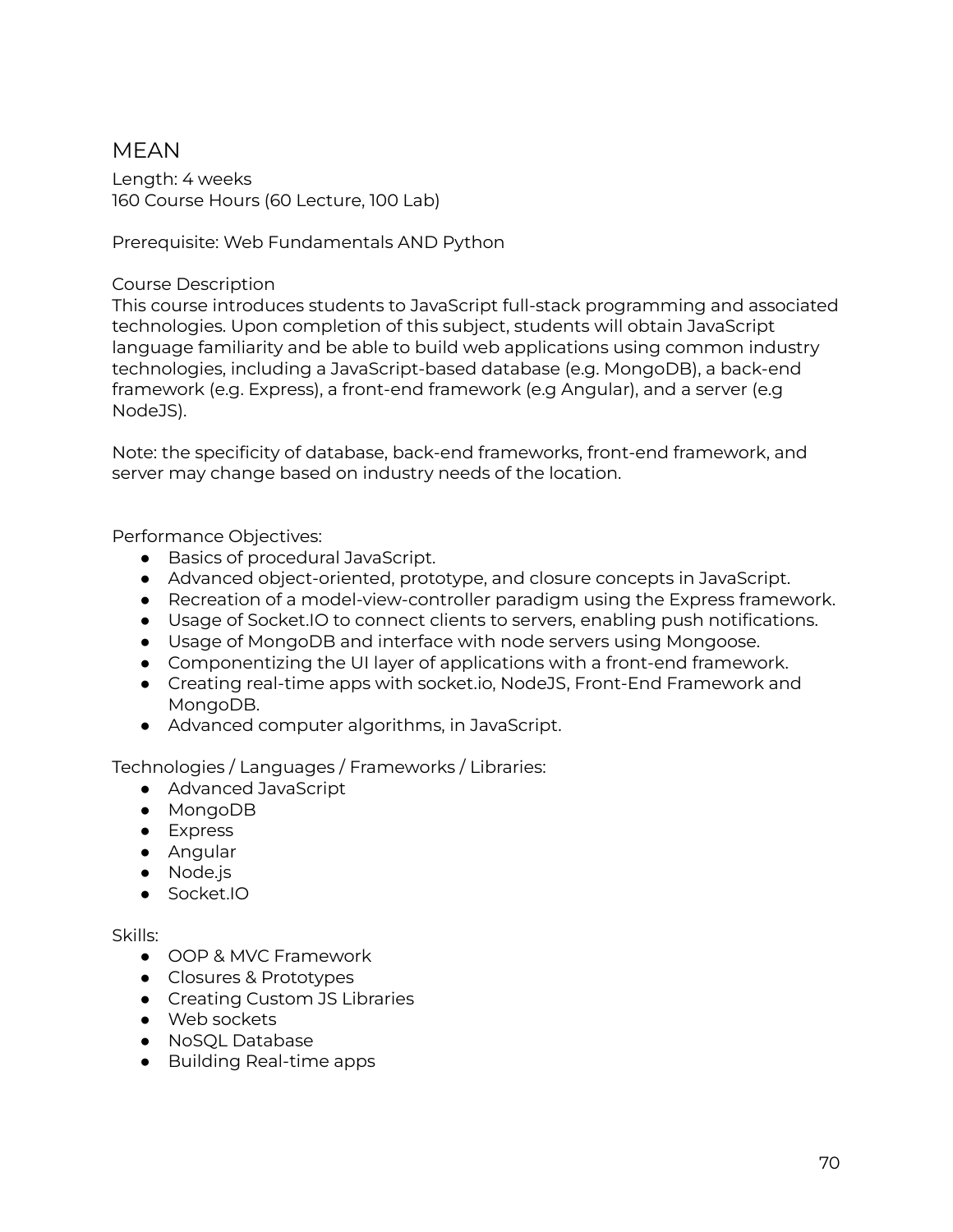## Ruby on Rails

Length: 4 weeks 160 Course Hours (60 Lecture, 100 Lab)

Prerequisite: Web Fundamentals AND Python

### Course Description:

The Ruby on Rails course provides students with a base of knowledge in procedural programming in Ruby, relational databases, object-oriented programming, the model-view-controller paradigm, the REST design pattern, and test-driven development.

Performance Objectives:

- Basics of procedural Ruby.
- Test-driven development, using RSpec.
- Object-oriented programming concepts in Ruby.
- Usage of a model-view-controller paradigm using the Rails framework.
- Creation of a login/registration system in Rails, using BCrypt and PostgreSQL.

Technologies / Languages / Frameworks / Libraries:

- Ruby
- Rails
- RSpec
- Active Record
- Capybara

- MVC Framework
- Object Relational Mapper
- **•** Test Driven Deployment
- RESTful Routes
- Authentication/Authorization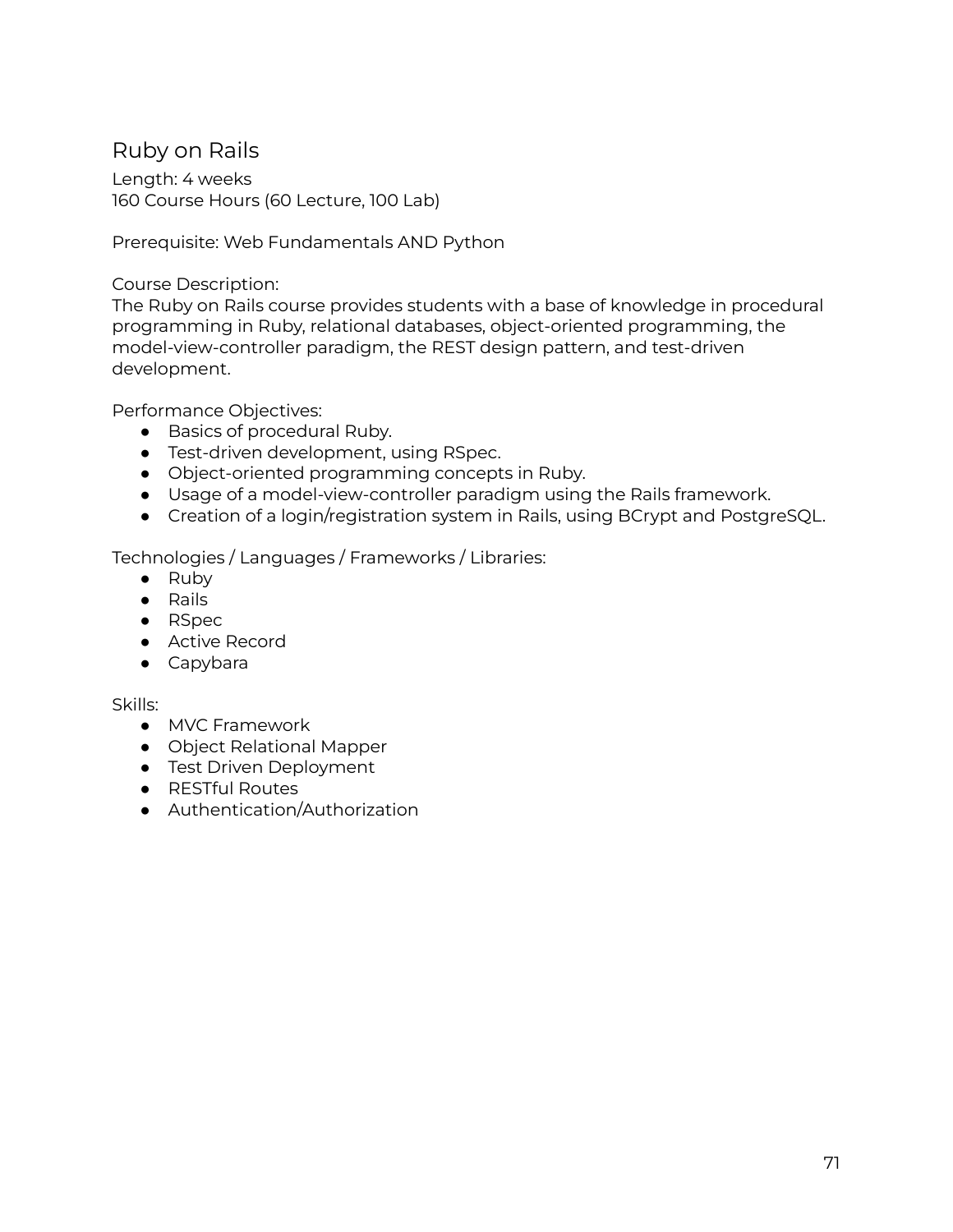## Java

Length: 4 weeks 160 Course Hours (60 Lecture, 100 Lab)

Prerequisite: Web Fundamentals AND Python

### Course Description:

This course provides students with a base knowledge in procedural programming in Java, object-oriented programming, and MVC patterns using popular Java frameworks, and build and manipulate databases (e.g. MySQL).

Performance Objectives:

- Basics of Java
- Object Oriented Programming with Java
- Usage of JSPs
- MVC Design Pattern
- Usage of Spring Data JPA to store and retrieve data
- Usage of MySQL as the database management system

### Technologies / Languages / Framework / Libraries:

- Java 8
- JSP
- Spring MVC
- Spring Boot
- Spring Security
- MySQL
- (JPA) Hibernate
- ThymeLeaf
- Tomcat
- JVM

- OOP in Java
- MVC
- ORM
- Dependency Injection and Inversion of Control
- Authentication and Authorization
- SQL
- Application Deployment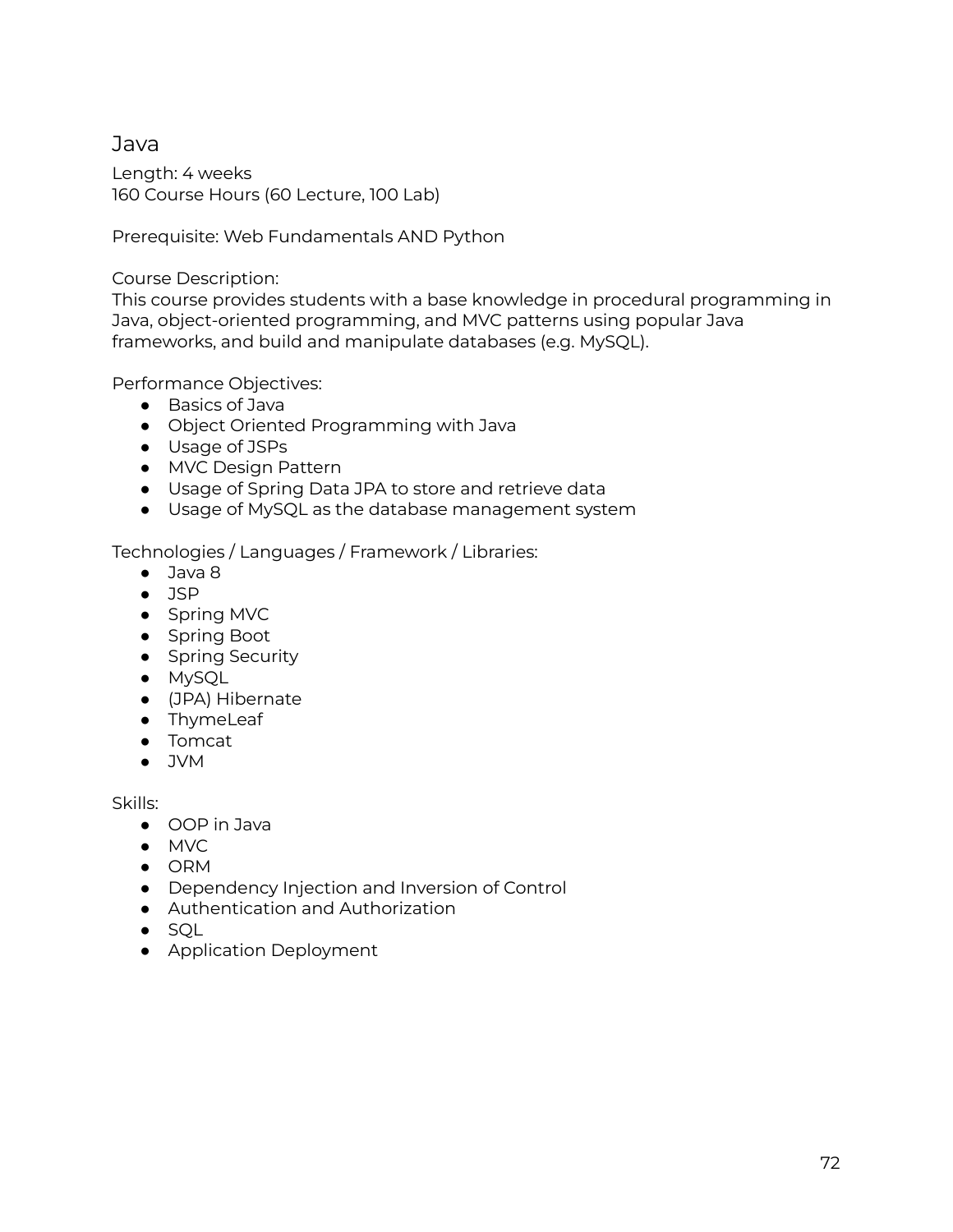# C#/.NET Core

Length: 4 weeks 160 Course Hours (60 Lecture, 100 Lab)

Prerequisite: Web Fundamentals AND Python

#### Course Description:

This course provides students with a base knowledge in the MVC framework .NET Core, object-oriented programming, fundamentals with C#, and build and manipulate databases (e.g. MySQL).

Performance Objectives:

- Basics of C#/strongly-typed compiled languages
- Basics of the .NET Core runtime
- C# OOP
- MVC Pattern
- SQL DB design
- A Fundamental Understanding of ORMs
- Applied OOP Concepts to make the most out of an MVC framework

Technologies / Languages / Framework / Libraries:

- $\bullet$  C#
- .NET Core
- LINQ
- ASP.NET Core MVC
- MySQL
- Dapper
- Entity Framework Core
- Azure and AWS
- Identity Framework

- Using Visual Studio Code
- Compilation and Debugging
- OOP in C#
- CRUD Operations
- MVC Framework and Design Patterns
- Web Security Basics
- Application Deployment (Azure, AWS)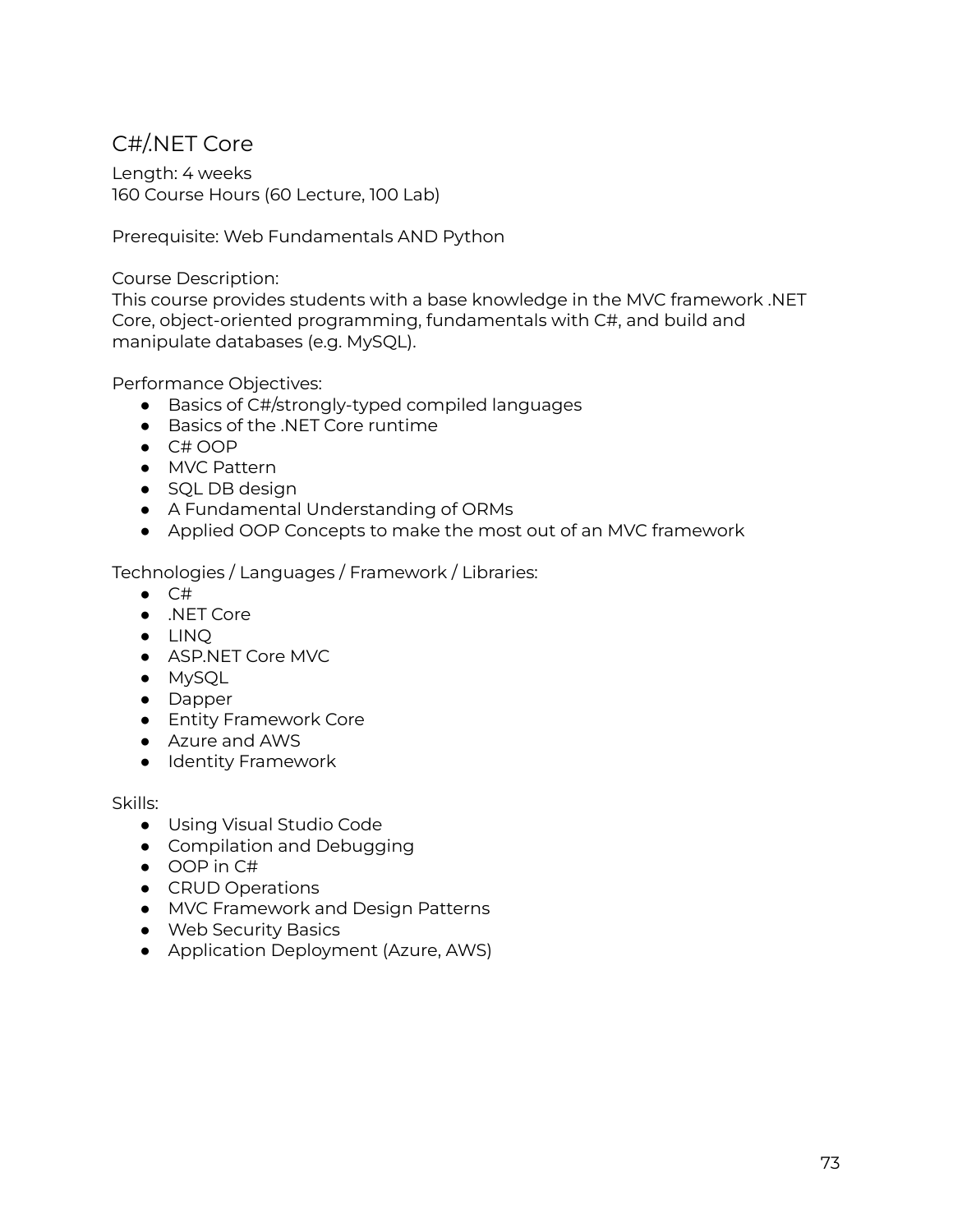# B. Software Development Online Full-Time Course Descriptions and Objectives

| <b>Course Title</b>                        | Length   | <b>Lecture</b><br><b>Hours</b> | <b>Lab Hours</b> | <b>Total</b><br><b>Course</b><br><b>Hours</b> | <b>Expected</b><br><b>Outside</b><br><b>Hours</b> |
|--------------------------------------------|----------|--------------------------------|------------------|-----------------------------------------------|---------------------------------------------------|
| Programming<br><b>Basics</b><br>(optional) | 2 weeks  | 30                             | 50               | 80                                            | 60                                                |
| <b>Required courses (stacks)</b>           |          |                                |                  |                                               |                                                   |
| Web<br>Fundamentals                        | 2 weeks  | 30                             | 50               | 80                                            | 60                                                |
| Python                                     | 4 weeks  | 60                             | 100              | 160                                           | 120                                               |
| <b>MERN</b>                                | 4 weeks  | 60                             | 100              | 160                                           | 120                                               |
| Java or<br>C# / .NET                       | 4 weeks  | 60                             | 100              | 160                                           | 120                                               |
| <b>Total Required</b>                      | 14 weeks | 210                            | 350              | 560                                           | 420                                               |

\*Please note that not all courses are available at all locations. Please check the course listing on the website to see which courses are being offered for a specific location.

The Software Development Online Full-Time Program is 14 weeks

With express pre-approval from campus staff, and subject to the retake policy, students have a maximum time of 22 active weeks to complete the program, not including valid leave of absence or postponement. If a student is unable to complete the program within 22 active weeks of enrollment, the student will be placed in review for Academic Dismissal. A student who is withdrawn under such circumstances must re-enroll to receive a Certificate of Achievement.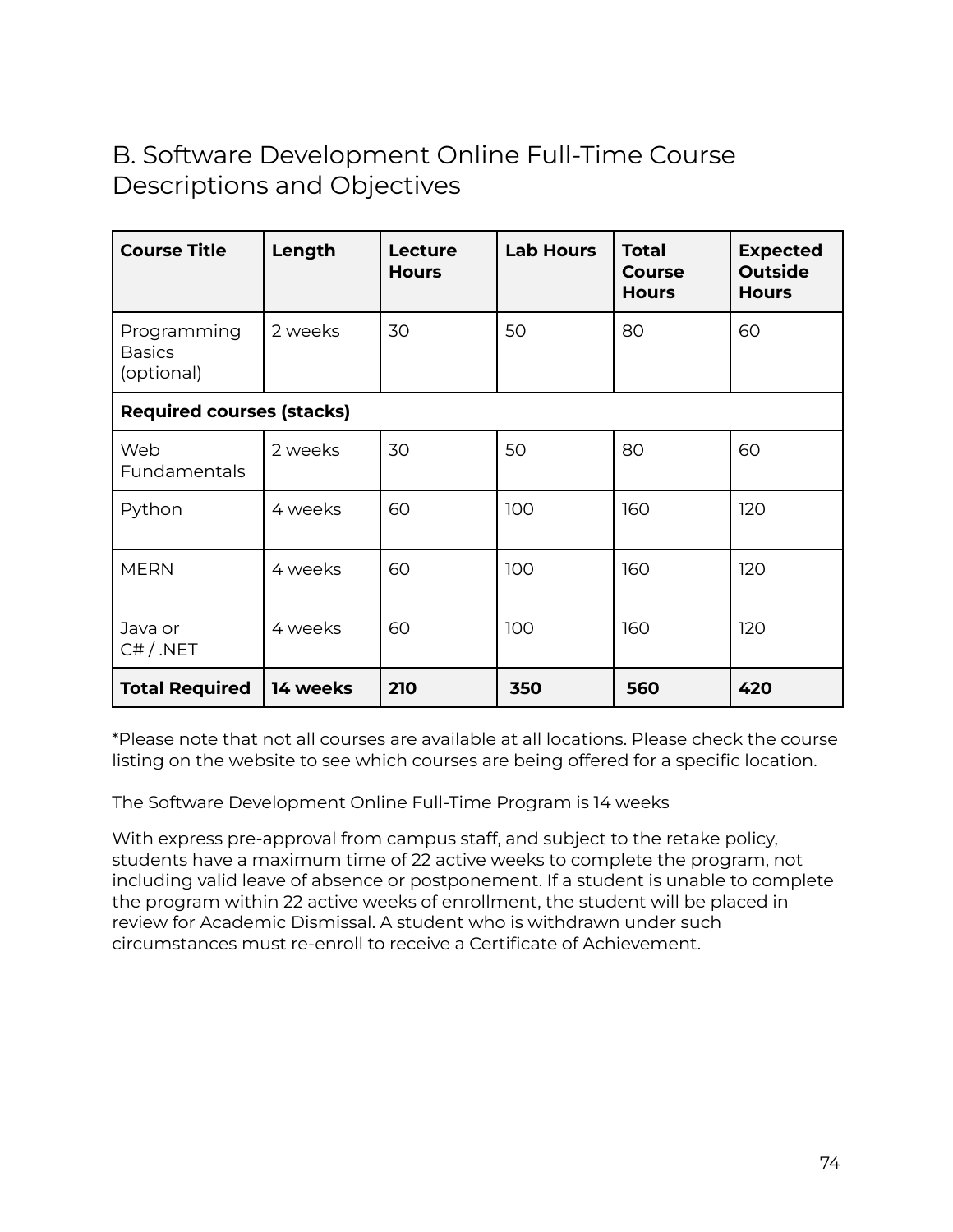# Programming Basics (optional)

Length: 2 weeks 80 Course Hours (30 Lecture, 50 Lab)

Prerequisite: None

#### Course Description

The Programming Basics course is designed to help students gain the skills necessary to be comfortable working in the fast-paced learning environment of a coding bootcamp. During this course, students learn basic computer literacy skills, such as how to install and navigate basic programming tools. Students apply algorithmic thinking to make predictions of common programming skills, such as variables, arrays, conditionals, functions, and loops. Additionally, students experience the rigor and intensity of the bootcamp, strengthening their cognitive processing stamina, resiliency, and other behavioral skills necessary for a bootcamp. By the end of the course, students will walk away with the basic computer literacy, algorithmic foundations, and learning stamina needed to find success in a bootcamp.

Performance Objectives

- Complete basic computer tasks, such as zipping a file, installing software, joining an online meeting, etc.
- Make outcome predictions that use the following programming concepts: conditionals, functions, loops.
- Use diagrammatic thinking, such as a t-diagram, to solve prediction problems.
- Explain the most common data concepts in programming, such as variables and arrays.
- Explain the most common HTML elements such as tags, lists, divs, and forms.
- Explain the basics of CSS such as selectors, properties, and values.
- Leverage cognitive tools to employ resilience, situational coping skills, and autonomy.
- Employ time management tools to dedicate necessary time and effort.
- Employ problem solving skills to identify root causes of error and define what questions to ask.
- Find, evaluate, and select reliable sources of information for autonomous learning.

**Technologies** 

- Basic HTML and CSS
- Basic JavaScript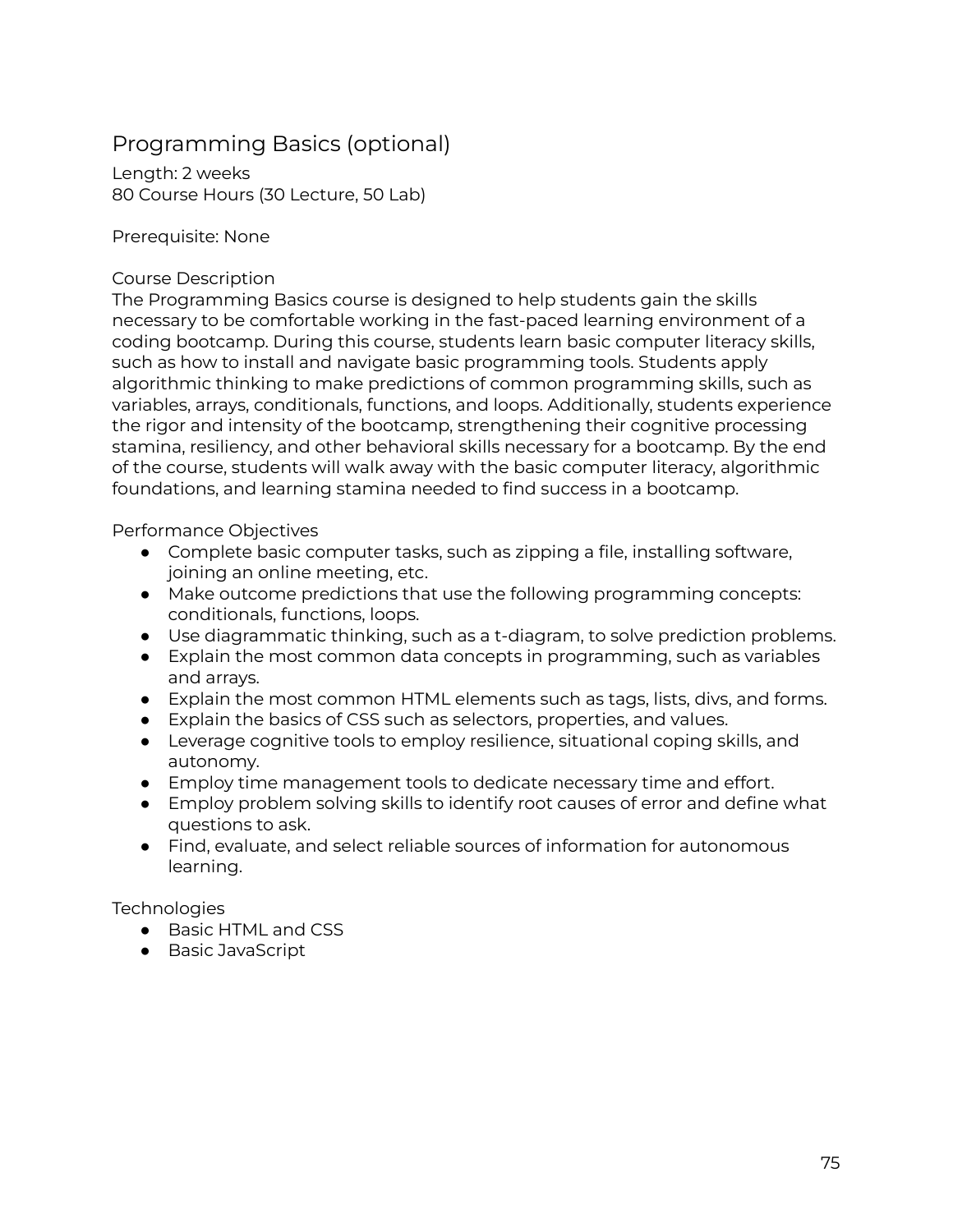## Web Fundamentals

Length: 2 weeks 80 Course Hours (30 Lecture, 50 Lab)

Prerequisite: None

Course Description:

Students in the Web Fundamentals course learn the basics of front-end development. This introduces students to HTML, CSS, and JavaScript. Additionally, students learn common tools of the industry, such as terminal and a common integrated development environment (i.e. IDE, such as Visual Studio code). Upon completion of this course, students will be able to build out basic static web pages with JavaScript interactivity.

Performance Objectives:

- Analysis and recreation of web page layouts in HTML and CSS.
- Separation of web page assets into separate files/directories for HTML, CSS, JS and static files (images, etc).
- Enabling webpage interactivity through incorporation of JS-based libraries such as jQuery, Bootstrap and others.
- Interact with External APIs using JavaScript and jQuery
- Rudimentary source control mechanics.
- Basics of computer algorithms in JavaScript.

Technologies / Languages / Frameworks / Libraries:

- HTML and HTML5
- CSS and CSS3
- Twitter Bootstrap
- HTTP Request Response
- Git/GitHub
- JavaScript

- Basic Algorithms
- Responsive Web Design
- Code Version Control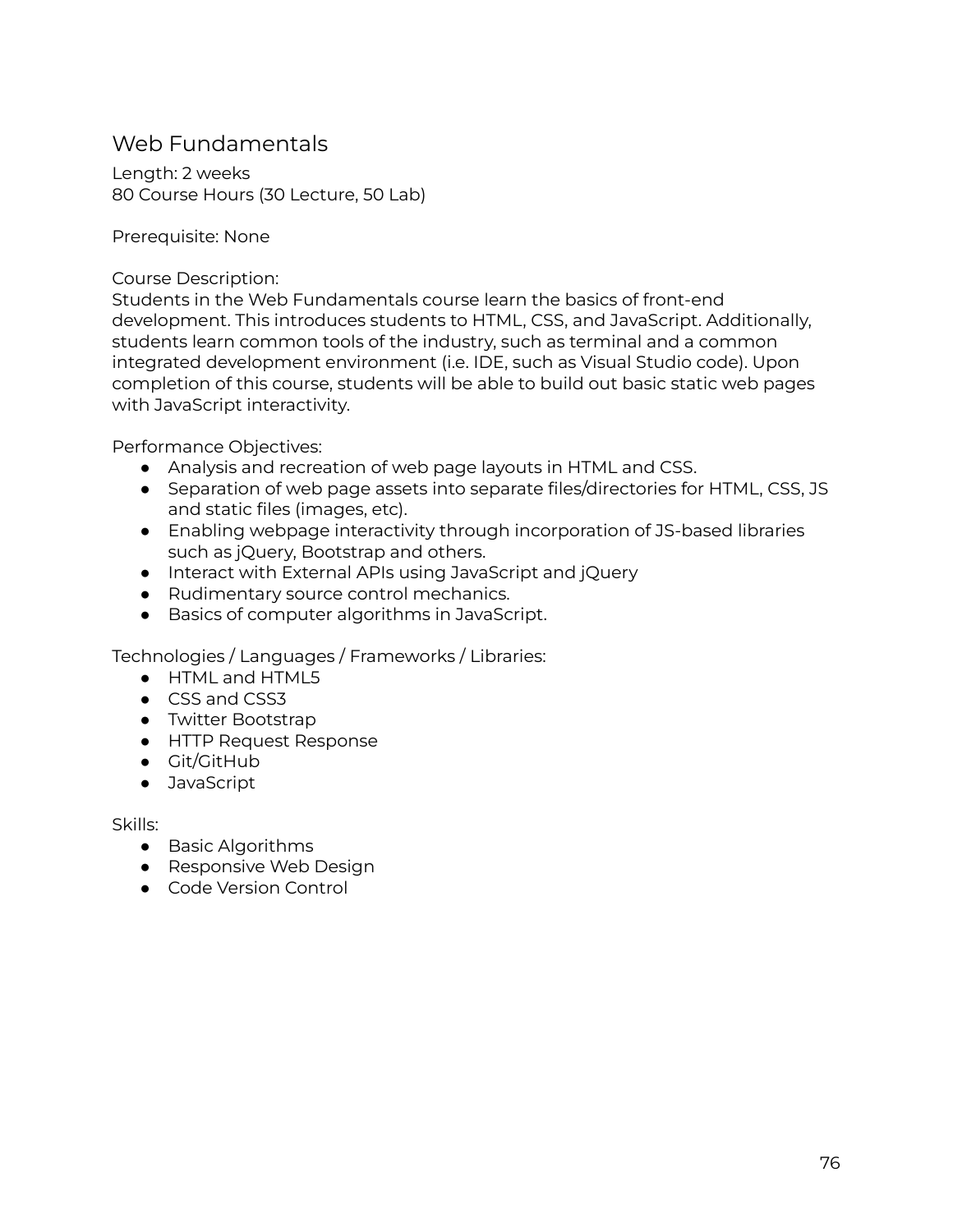# Python

Length: 4 weeks 160 Course Hours (60 Lecture, 100 Lab)

Prerequisite: Web Fundamentals

### Course Description:

This course introduces students to Python full-stack programming and associated technologies. Upon completion of this subject, students will have Python Language Familiarity, OOP knowledge, the request/response cycle using a modern framework (e.g. Flask) and know how to structure and manipulate a database. They will also have a foundational understanding of MVC architecture.

Performance Objectives:

- Basics of procedural Python.
- Object-oriented programming in Python.
- Creation of a model-view-controller framework using a microframework.
- Creation of a login/registration system in Python.
- Creation of multi-view web applications for create/read/update/delete scenarios such as eCommerce sites.
- Beginning computer algorithms.
- Analysis of basic data requirements and construction of Entity Relationship Diagrams (ERDs).
- Creation of databases with MySQL and the basics of querying SQL databases.

Technologies / Languages / Frameworks / Libraries:

- Python
- MySQL
- Flask
- Django

- OOP & MVC Framework
- ERD/Database Design
- Web Security (basics)
- Object Relational Mapper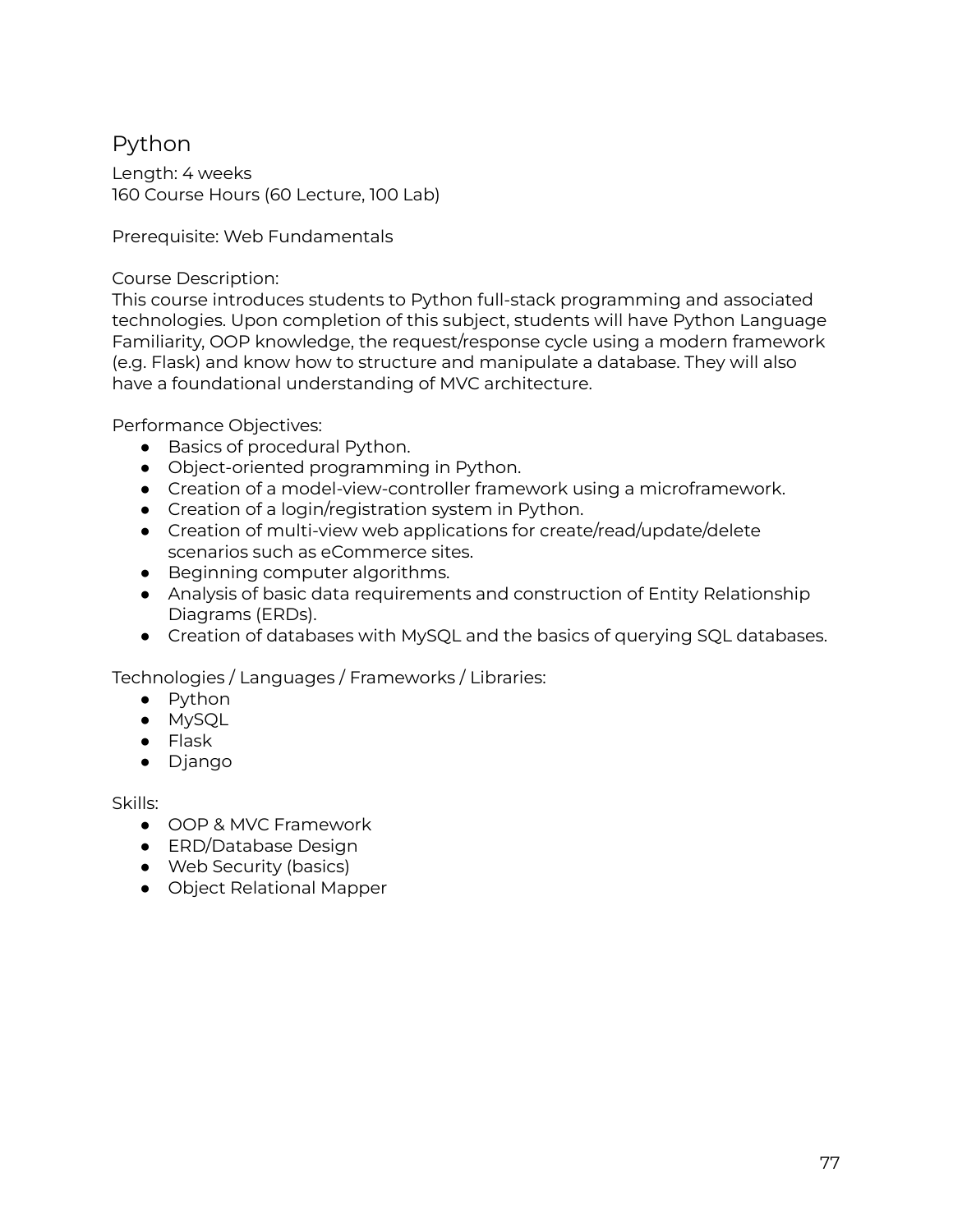## MERN

Length: 4 weeks 160 Course Hours (60 Lecture, 100 Lab)

Prerequisite: Web Fundamentals AND Python

#### Course Description

This course introduces students to JavaScript full-stack programming and associated technologies. Upon completion of this subject, students will obtain JavaScript language familiarity and be able to build web applications using common industry technologies, including a JavaScript-based database (e.g. MongoDB), a back-end framework (e.g. Express), a front-end framework (e.g React), and a server (e.g NodeJS).

Note: the specificity of database, back-end frameworks, front-end framework, and server may change based on industry needs of the location.

Performance Objectives:

- Basics of procedural JavaScript.
- Advanced object-oriented, prototype, and closure concepts in JavaScript.
- Recreation of a model-view-controller paradigm using the Express framework.
- Usage of Socket.IO to connect clients to servers, enabling push notifications.
- Usage of MongoDB and interface with node servers using Mongoose.
- Componentizing the UI layer of applications with a front-end framework.
- Creating real-time apps with socket.io, NodeJS, Front-End Framework and MongoDB.
- Advanced computer algorithms, in JavaScript.

Technologies / Languages / Frameworks / Libraries:

- Advanced JavaScript
- MongoDB
- Express
- React
- Node.js
- Socket.IO

- OOP & MVC Framework
- Closures & Prototypes
- Creating Custom JS Libraries
- Web sockets
- NoSQL Database
- Building Real-time apps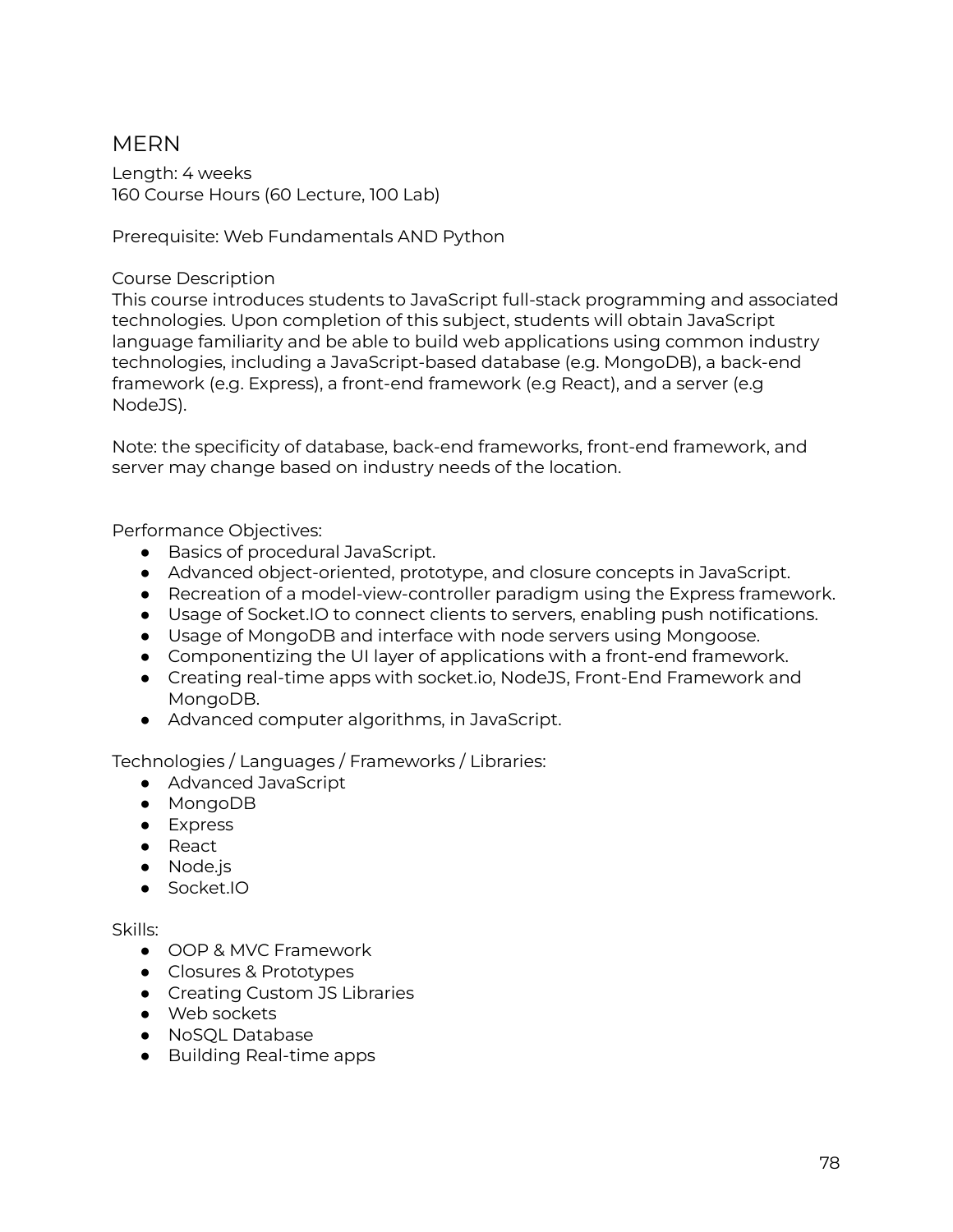### Java

Length: 4 weeks 160 Course Hours (60 Lecture, 100 Lab)

Prerequisite: Web Fundamentals AND Python

### Course Description:

This course provides students with a base knowledge in procedural programming in Java, object-oriented programming, and MVC patterns using popular Java frameworks, and build and manipulate databases (e.g. MySQL).

Performance Objectives:

- Basics of Java
- Object Oriented Programming with Java
- Usage of JSPs
- MVC Design Pattern
- Usage of Spring Data JPA to store and retrieve data
- Usage of MySQL as the database management system

Technologies / Languages / Framework / Libraries:

- Java 8
- JSP
- Spring MVC
- Spring Boot
- Spring Security
- MySQL
- (JPA) Hibernate
- ThymeLeaf
- Tomcat
- $\bullet$  JVM

- OOP in Java
- MVC
- ORM
- Dependency Injection and Inversion of Control
- Authentication and Authorization
- SQL
- Application Deployment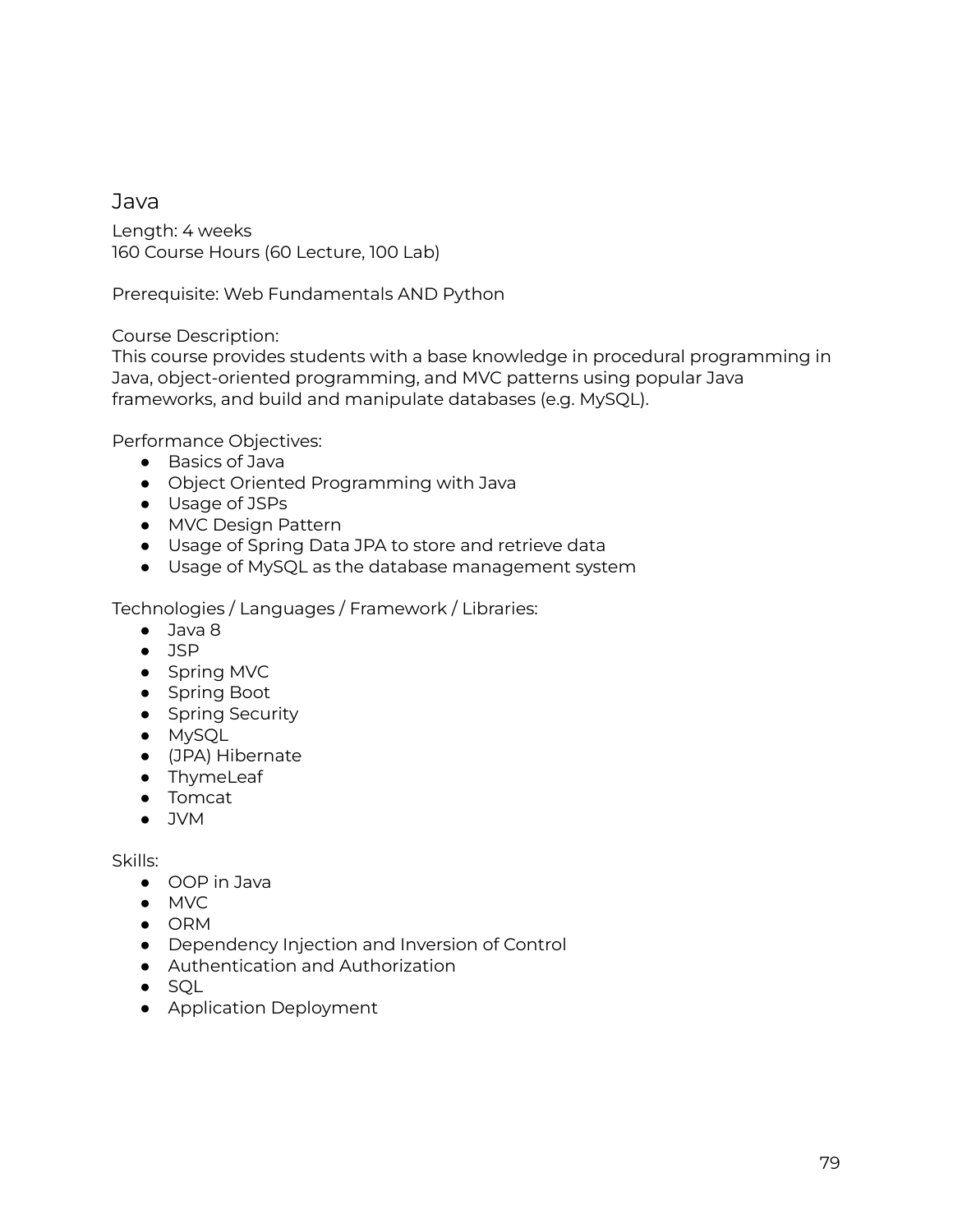## C#/.NET Core

Length: 4 weeks 160 Course Hours (60 Lecture, 100 Lab)

Prerequisite: Web Fundamentals AND Python

#### Course Description:

This course provides students with a base knowledge in the MVC framework .NET Core, object-oriented programming, fundamentals with C#, and build and manipulate databases (e.g. MySQL).

Performance Objectives:

- Basics of C#/strongly-typed compiled languages
- Basics of the .NFT Core runtime
- C# OOP
- MVC Pattern
- SQL DB design
- A Fundamental Understanding of ORMs
- Applied OOP Concepts to make the most out of an MVC framework

Technologies / Languages / Framework / Libraries:

- C#
- .NET Core
- LINQ
- ASP.NET Core MVC
- MySQL
- Dapper
- Entity Framework Core
- Azure and AWS
- Identity Framework

- Using Visual Studio Code
- Compilation and Debugging
- OOP in C#
- CRUD Operations
- MVC Framework and Design Patterns
- Web Security Basics
- Application Deployment (Azure, AWS)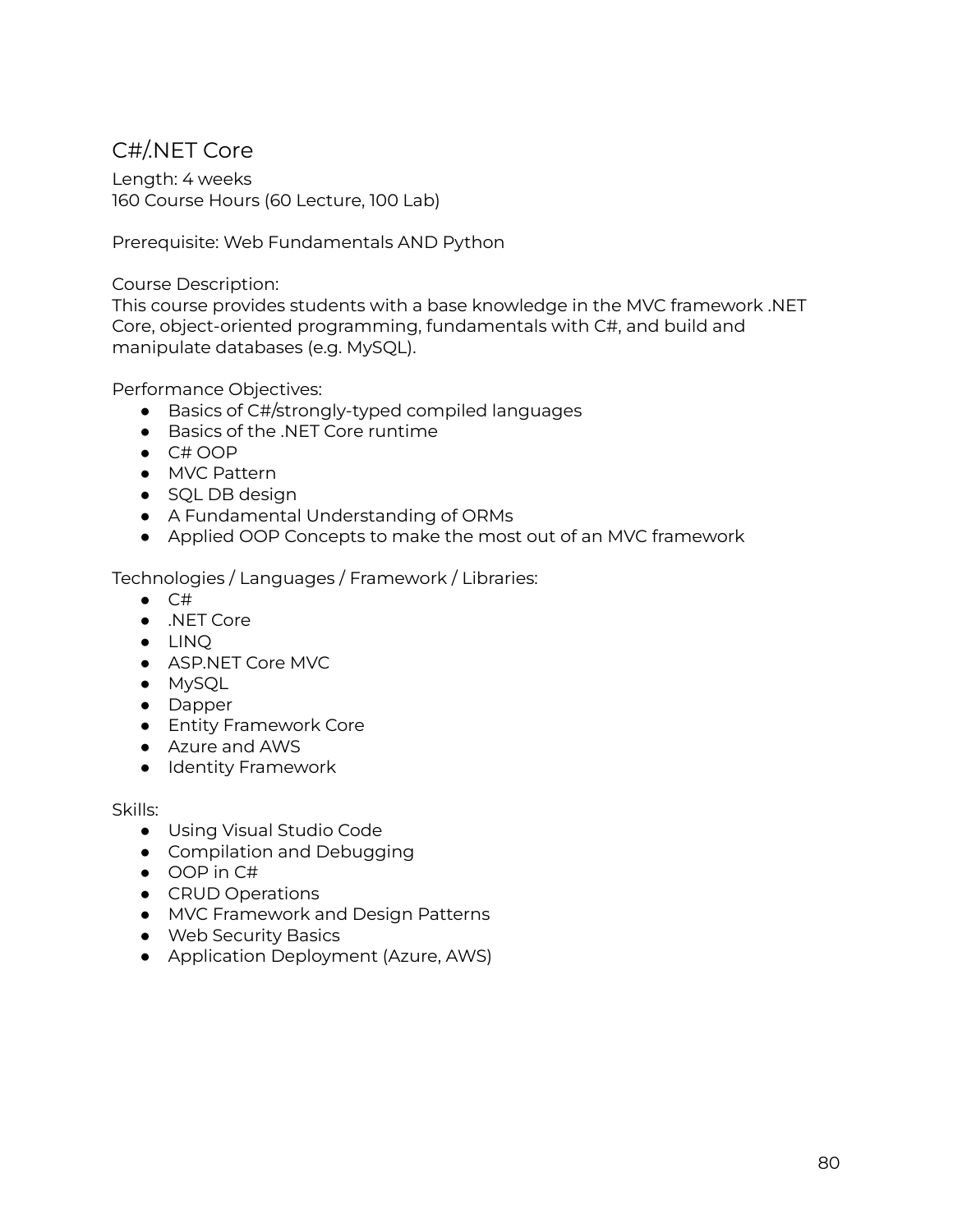# C. Software Development Online Part-Time Accelerated Course Descriptions and Objectives

| <b>Course Title</b>                                                                | Length   | Lecture<br><b>Hours</b> | <b>Lab Hours</b> | <b>Total</b><br><b>Course</b><br><b>Hours</b> | <b>Expected</b><br><b>Outside</b><br><b>Hours</b> |
|------------------------------------------------------------------------------------|----------|-------------------------|------------------|-----------------------------------------------|---------------------------------------------------|
| <b>Required courses (stacks)</b>                                                   |          |                         |                  |                                               |                                                   |
| Web<br>Fundamentals                                                                | 4 weeks  | 8                       | 72               | 80                                            | 20                                                |
| Python                                                                             | 8 weeks  | 16                      | 144              | 160                                           | 60                                                |
| Projects &<br>Algorithms                                                           | 4 weeks  | 8                       | 72               | 80                                            | 20                                                |
| <b>Total</b>                                                                       | 16 weeks | 32                      | 288              | 320                                           | <b>100</b>                                        |
| Based on stack bundle selected, students can add the following courses<br>(stacks) |          |                         |                  |                                               |                                                   |
| <b>MERN</b>                                                                        | 8 weeks  | 16                      | 144              | 160                                           | 60                                                |
| Java                                                                               | 8 weeks  | 16                      | 144              | 160                                           | 60                                                |

\*Online Part-Time has the same program and course objectives, just over a longer period of time to allow for students to work at a more flexible pace.

\*Please note that specific course offerings are subject to change due to industry demand, however the course offerings *will* be chosen from the listed stacks.

The Software Development Online Part-Time Accelerated Program is 16 to 32 weeks, depending on the number of bundled stacks.

With express pre-approval from campus staff, and subject to the retake policy, students have a maximum time to complete the program, not including valid leave of absence or postponement. See below for a breakdown based on bundling options.

- One stack 32 active weeks
- $\bullet$  Two stacks 40 active weeks
- Three stacks 48 active weeks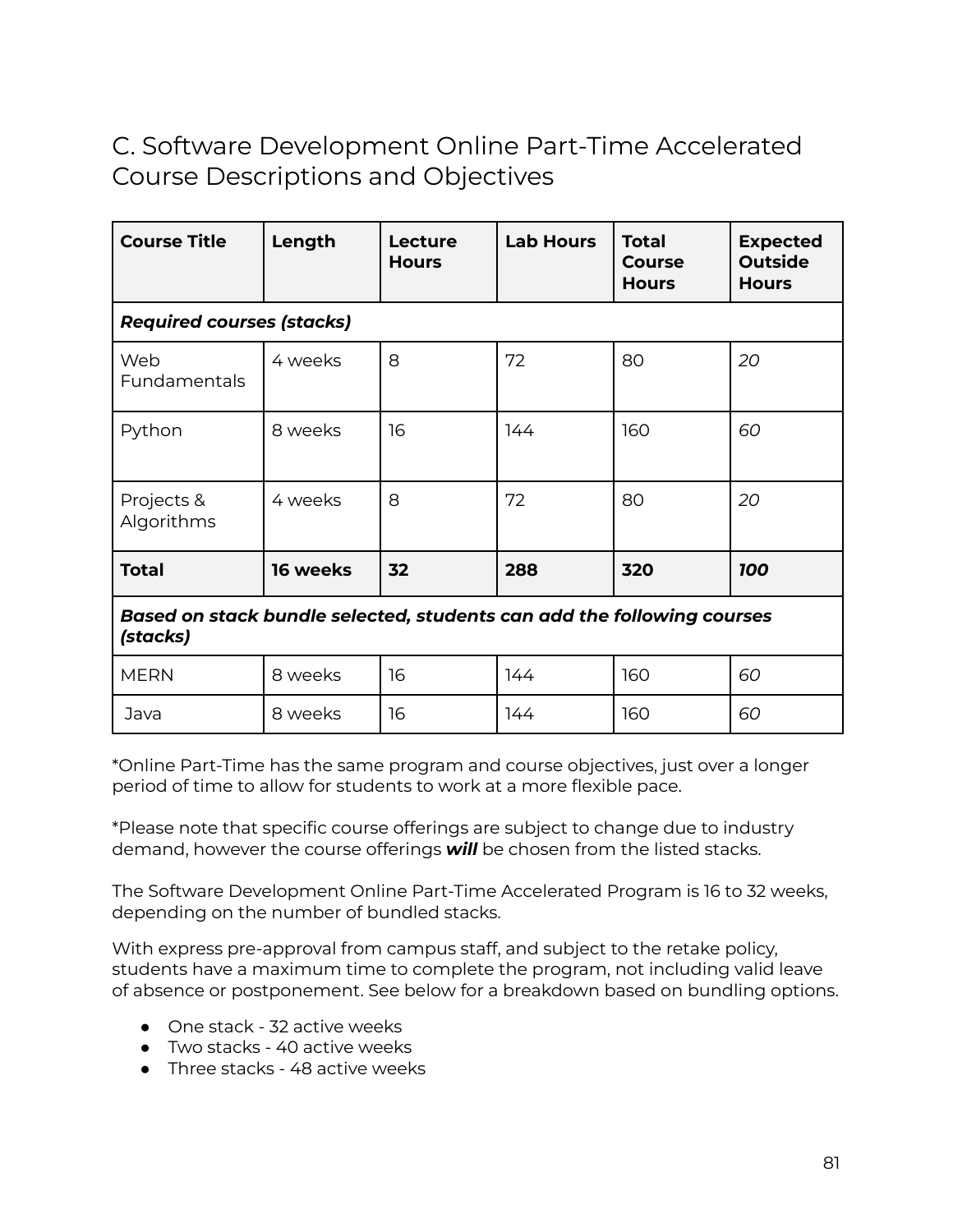A student may use up both retakes before hitting the maximum number of weeks permitted in the list above. If a student is unable to complete the program within the aforementioned active weeks of enrollment, the student will be placed in review for Academic Dismissal. A student who is withdrawn under such circumstances must

re-enroll to receive a Certificate of Achievement.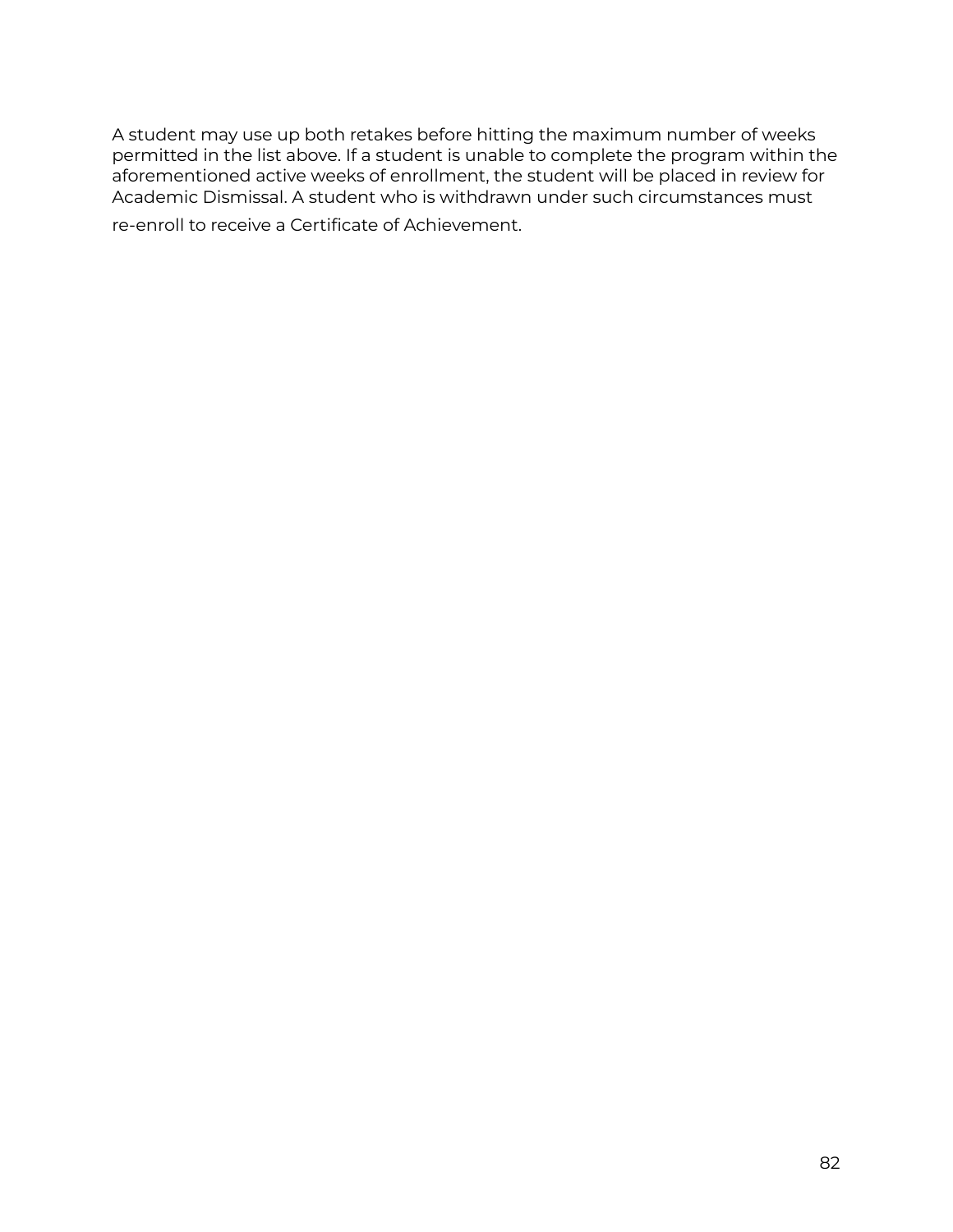## Web Fundamentals

Length: 4 weeks Course Hours: 84 (8 lecture, 76 lab)

Prerequisite: None

Course Description:

Students in the Web Fundamentals course learn the basics of front-end development. This introduces students to HTML, CSS, and JavaScript. Additionally, students learn common tools of the industry, such as terminal and a common integrated development environment (i.e. IDE, such as Visual Studio code). Upon completion of this course, students will be able to build out basic static web pages with JavaScript interactivity.

Performance Objectives:

- Analysis and recreation of web page layouts in HTML and CSS.
- Separation of web page assets into separate files/directories for HTML, CSS, JS and static files (images, etc).
- Enabling webpage interactivity through incorporation of JS-based libraries such as jQuery, Bootstrap and others.
- Interact with External APIs using JavaScript and jQuery
- Rudimentary source control mechanics.
- Basics of computer algorithms in JavaScript.

Technologies / Languages / Frameworks / Libraries:

- HTML and HTML5
- CSS and CSS3
- Twitter Bootstrap
- HTTP Request Response
- Git/GitHub
- JavaScript

- Basic Algorithms
- Responsive Web Design
- Code Version Control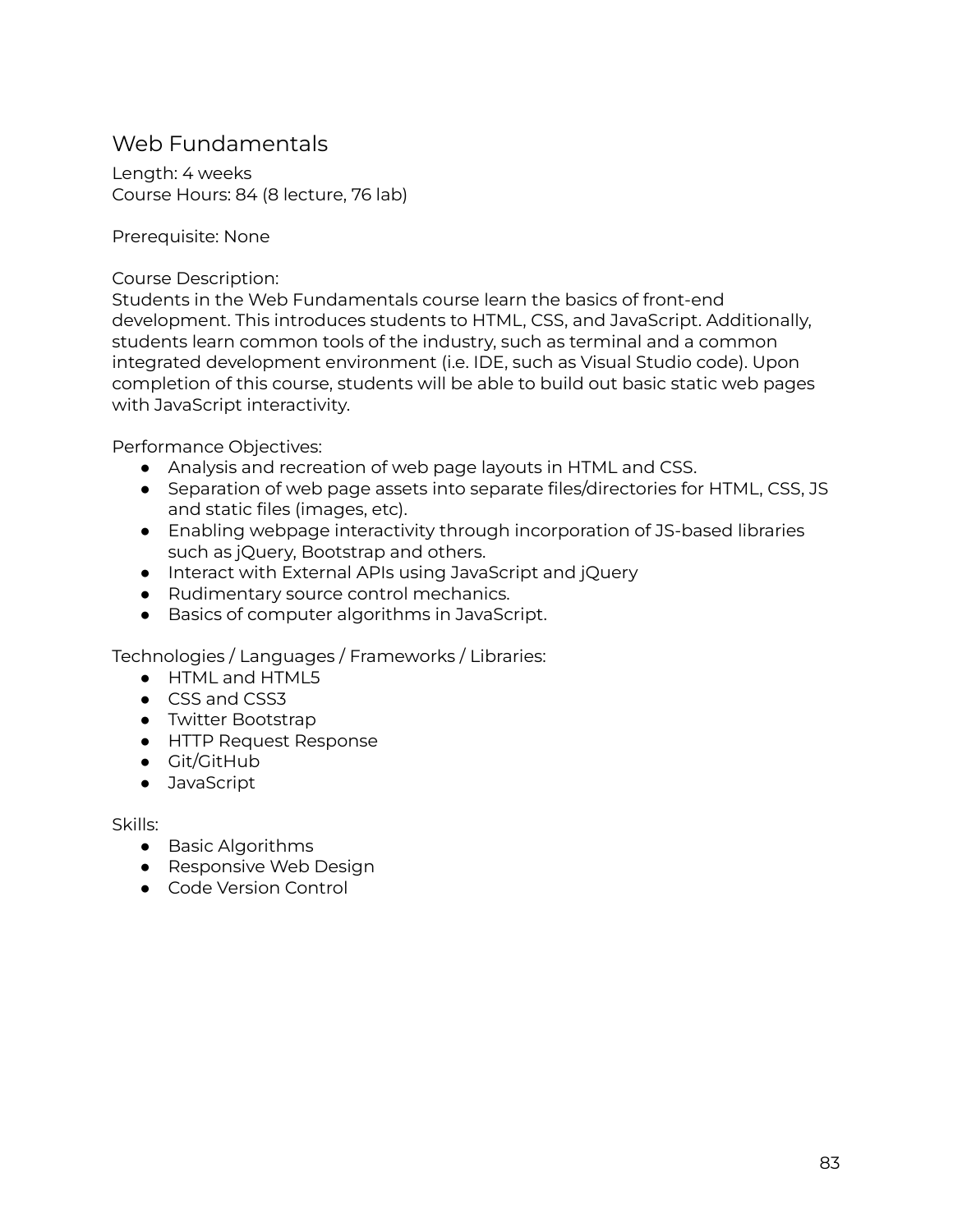## Python

Length: 8 Weeks Course Hours: 168 hours (16 lecture, 152 lab)

Prerequisite: Web Fundamentals

### Course Description:

This subject introduces students to Python full-stack programming and associated technologies. Upon completion of this subject, students will have Python Language Familiarity, OOP knowledge, and know how to operate MySQL. They will also have experience with Test Driven Development, and popular frameworks such as Django and/or Flask.

Performance Objectives:

- Basics of procedural Python, and creation of command line utilities.
- Object-oriented programming concepts, and OOP in Python.
- Creation of a model-view-controller framework using the Flask microframework.
- Creation of a login/registration system in Python, using SQLAlchemy.
- Creation of multi-view web applications for create/read/update/delete scenarios such as eCommerce sites.
- Beginning computer algorithms, in JavaScript.
- Analysis of basic data requirements and construction of Entity Relationship Diagrams (ERDs).
- Creation of databases with MySQL and the basics of querying SQL databases.

Technologies / Languages / Frameworks / Libraries:

- Python
- MySQL
- PostgreSQL
- Flask
- Django

- OOP & MVC Framework
- ERD/Database Design
- Web Security (basics)
- Object Relational Mapper
- Scaling Web Apps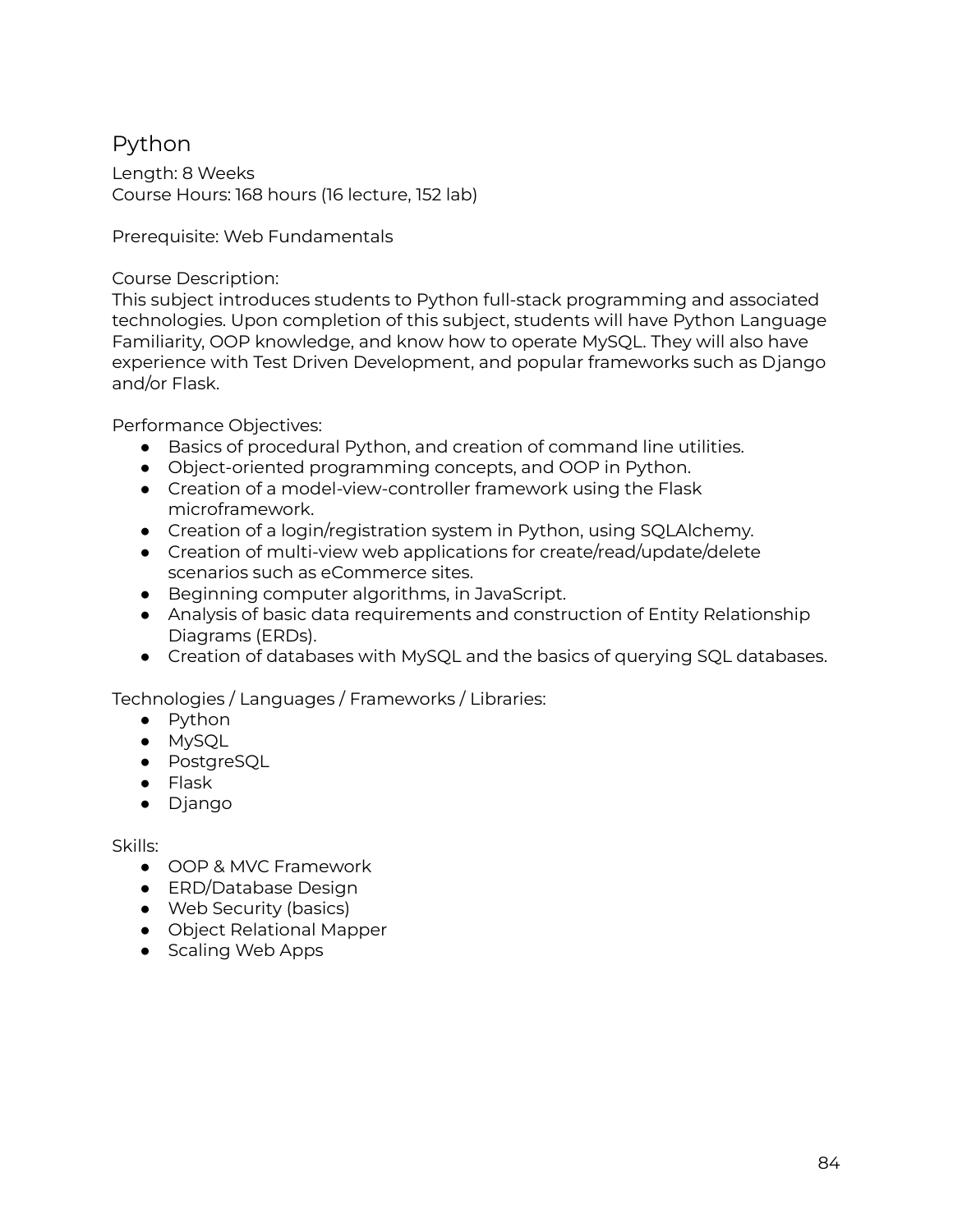## MERN

Length: 8 Weeks Course Hours: 168 hours (16 lecture, 152 lab)

Prerequisite: Web Fundamentals AND Python

Course Description: This subject introduces students to Javascript full-stack programming and associated technologies. Upon completion of this subject, students will have Javascript language familiarity, and be able to build webapps using MongoDB, Express, React, and NodeJS.

Performance Objectives:

- Basics of procedural JavaScript.
- Advanced object-oriented, prototype, and closure concepts in JavaScript.
- Recreation of a model-view-controller paradigm using the Express framework.
- Usage of Socket.IO to connect clients to servers, enabling push notifications.
- Usage of MongoDB and interface with node servers using Mongoose.
- Componentizing the UI layer of applications with a front-end framework.
- Creating real-time apps with socket.io, NodeJS, Front-End Framework and MongoDB.
- Advanced computer algorithms, in JavaScript.

Technologies / Languages / Frameworks / Libraries:

- Advanced JavaScript
- MongoDB
- Express
- React
- Node.js
- Socket.IO

- OOP & MVC Framework
- Closures & Prototypes
- Creating Custom JS Libraries
- Web sockets
- NoSQL Database
- Building Real-time apps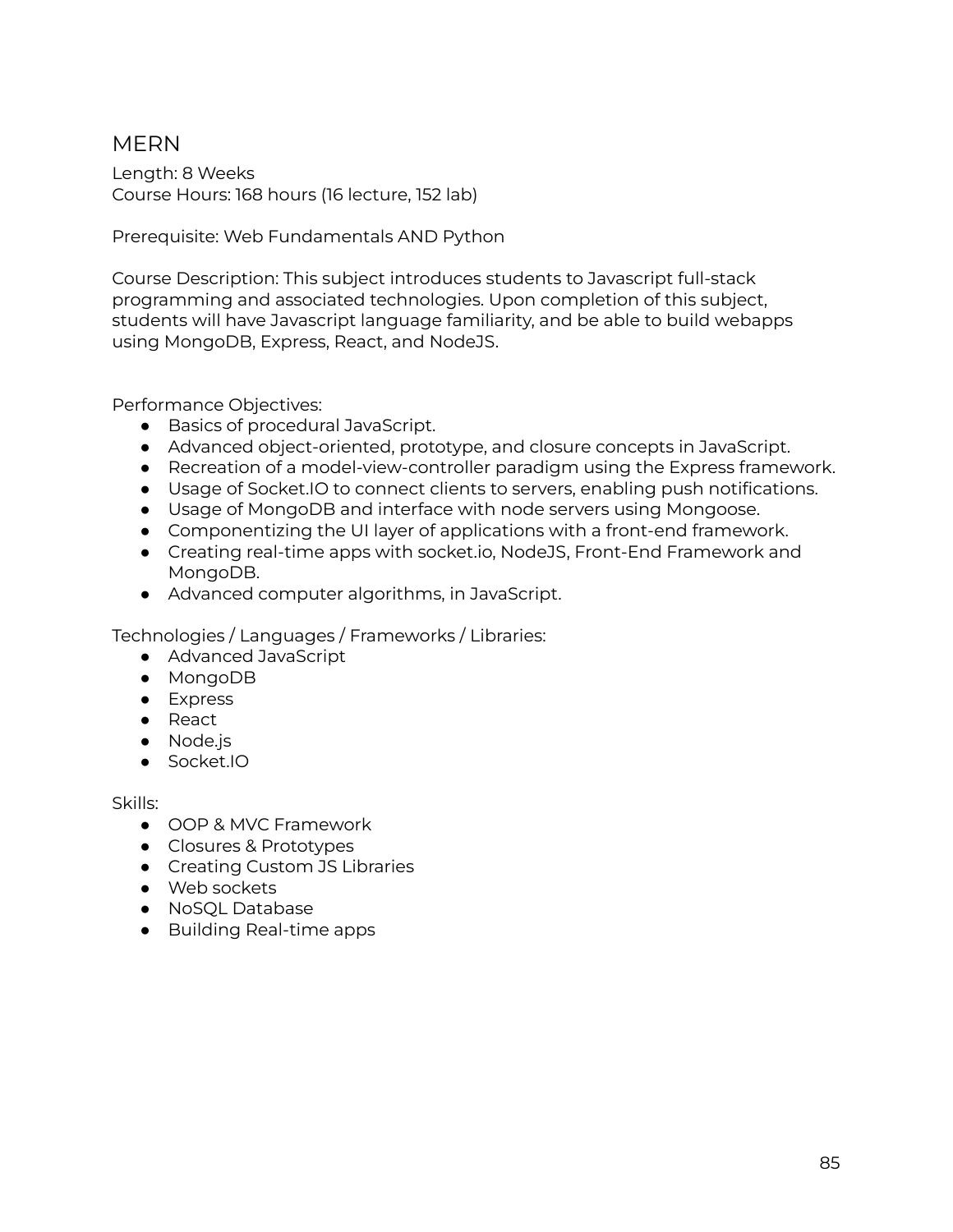### Java

Length: 8 Weeks Course Hours: 168 hours (16 lecture, 152 lab)

Prerequisite: Web Fundamentals AND Python

### Course Description:

This course provides intermediate students with a base knowledge in procedural programming in Java, object-oriented programming, and further MVC patterns using popular Java frameworks . Java is a statically-typed, high-level programming language that revolutionized the way languages have been developed since its release. It did this by providing complete support for cross-platform execution through its JVM system. Due to this, it has been widely adopted by a majority of companies and institutions in the industry going strong for 20+ years.

Performance Objectives:

- Basics of Java
- Object Oriented Programming with Java
- Usage of Servlets and JSPs
- MVC Design Pattern
- Usage of Spring Data JPA to store and retrieve data
- Usage of MySQL as the database management system

Technologies / Languages / Framework / Libraries:

- Java 8
- JSP
- Spring MVC
- Spring Boot
- Spring Security
- MySQL
- (JPA) Hibernate
- ThymeLeaf
- Tomcat
- JVM

- OOP in Java
- MVC
- ORM
- Dependency Injection and Inversion of Control
- Authentication and Authorization
- SQL
- Application Deployment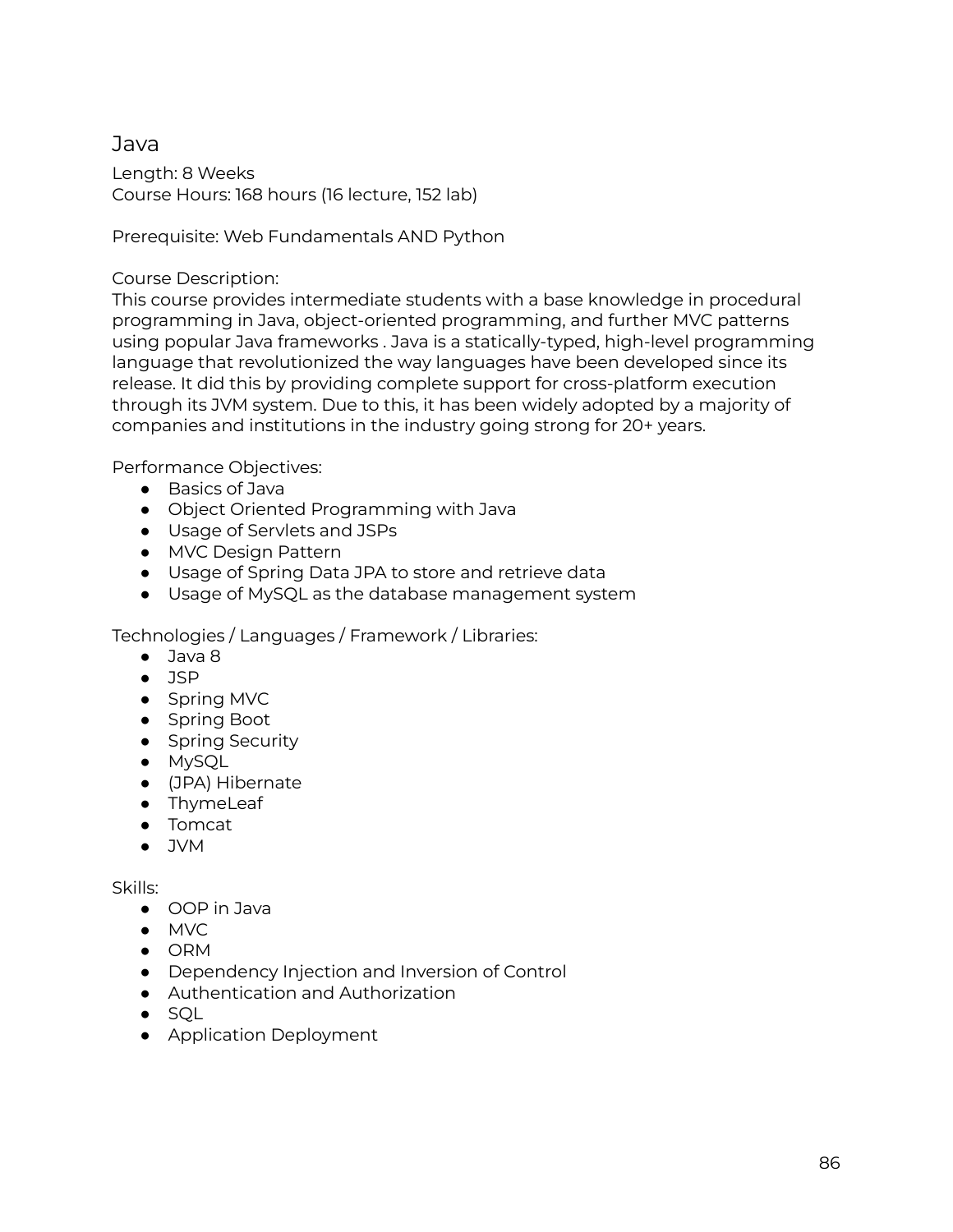## Projects & Algorithms

Length: 4 Weeks Course Hours: 84 hours (8 lecture, 76 lab)

#### Course Description:

Specifically for the Online Part-Time programs, this course is designed to showcase a student's skills gained from the prior bootcamp courses, by facilitating two capstone projects: one solo project and one group project. Lecture time will be dedicated to guiding students through the process of designing/planning their projects using Agile development principles, as well as an emphasis on Git and GitHub. Additionally, students in this course will be guided through a series of Algorithm and Data Structure challenges to best prepare them for technical interviewing as well as to provide them with a fundamental understanding of programming and problem solving principles.

Performance Objectives:

- Applied git and GitHub skills geared towards collaboration
- API integration
- Algorithm/Data Structure series:
	- Arrays
	- String
	- Singly Linked Lists
	- Recursion
	- Binary Search Trees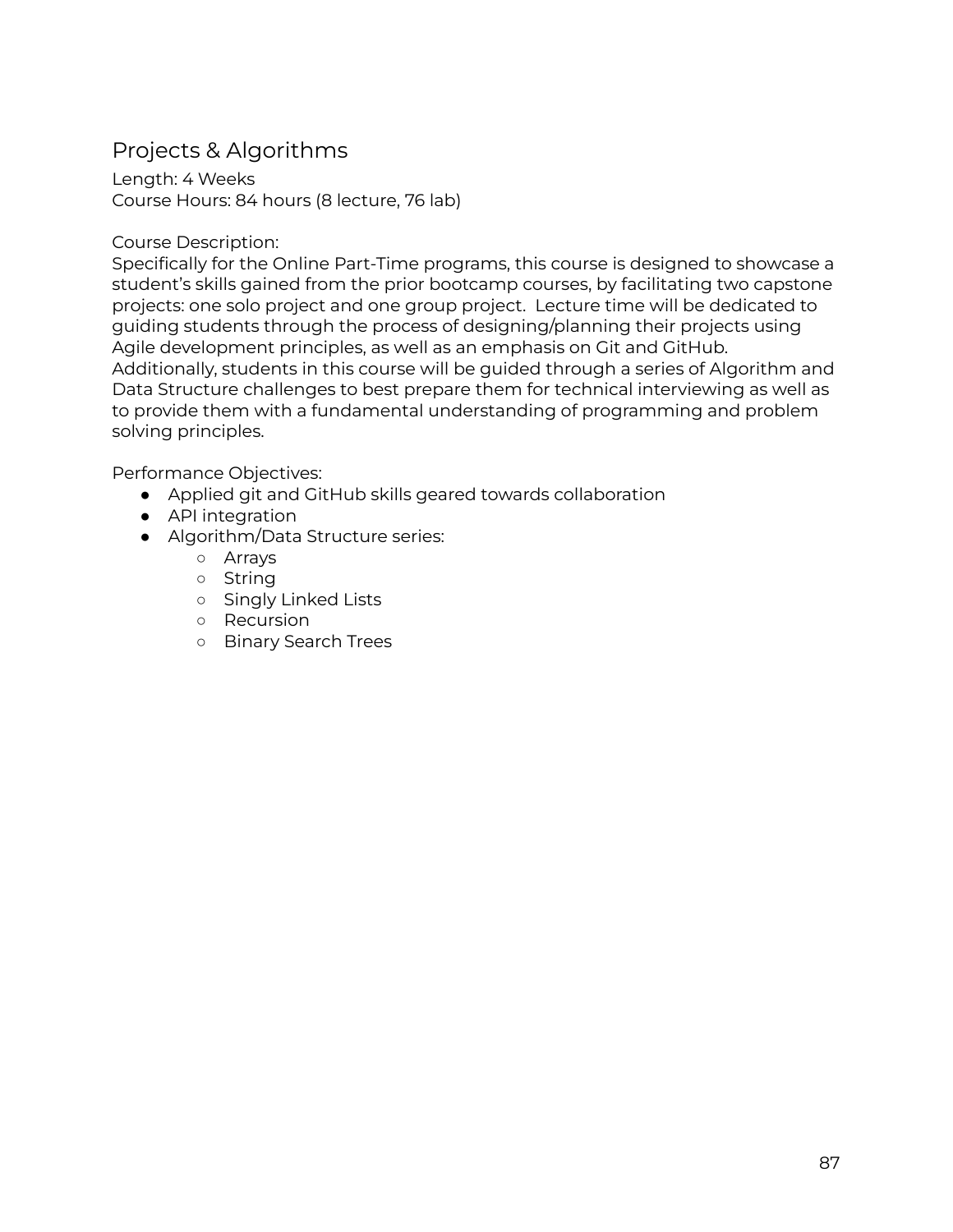# D. Software Development Online Part-Time Flex Course Descriptions and Objectives

| <b>Course Title</b>              | Length   | <b>Lecture</b><br><b>Hours</b> | <b>Lab Hours</b> | <b>Total</b><br><b>Course</b><br><b>Hours</b> | <b>Expected</b><br><b>Outside</b><br><b>Hours</b> |
|----------------------------------|----------|--------------------------------|------------------|-----------------------------------------------|---------------------------------------------------|
| <b>Required courses (stacks)</b> |          |                                |                  |                                               |                                                   |
| Web<br><b>Fundamentals</b>       | 8 weeks  | 8                              | 72               | 80                                            | 40                                                |
| Python                           | 16 weeks | 16                             | 144              | 160                                           | 80                                                |
| Projects &<br>Algorithms         | 4 weeks  | 4                              | 36               | 40                                            | 20                                                |
| Total                            | 28 weeks | 28                             | 252              | 280                                           | 140                                               |

\*Online Flex has an abbreviated curriculum over a longer period of time to allow for students to work at a more flexible pace.

\*Please note that specific course offerings are subject to change due to industry demand, however the course offerings *will* be chosen from the listed stacks.

The Software Development Online Part-Time Flex Program is 28 weeks.

With express pre-approval from campus staff, and subject to the retake policy, students have a maximum time of 60 active weeks to complete the program, not including valid leave of absence or postponement. A student may use up both retakes before hitting the 60 weeks permitted. If a student is unable to complete the program within the 60 active weeks of enrollment, the student will be placed in review for Academic Dismissal. A student who is withdrawn under such circumstances must re-enroll to receive a Certificate of Achievement.

Due to program duration, students who prove competency prior to week nine of the 16-week stack may be allowed to begin their retake on week nine (9). Competency will be determined as follows:

● Maintaining "Satisfactory Progress" or "Good Standing" by keeping a minimum of 90% core assignment completion at all formal program status checks for weeks 1-8 (final check on Monday week 9).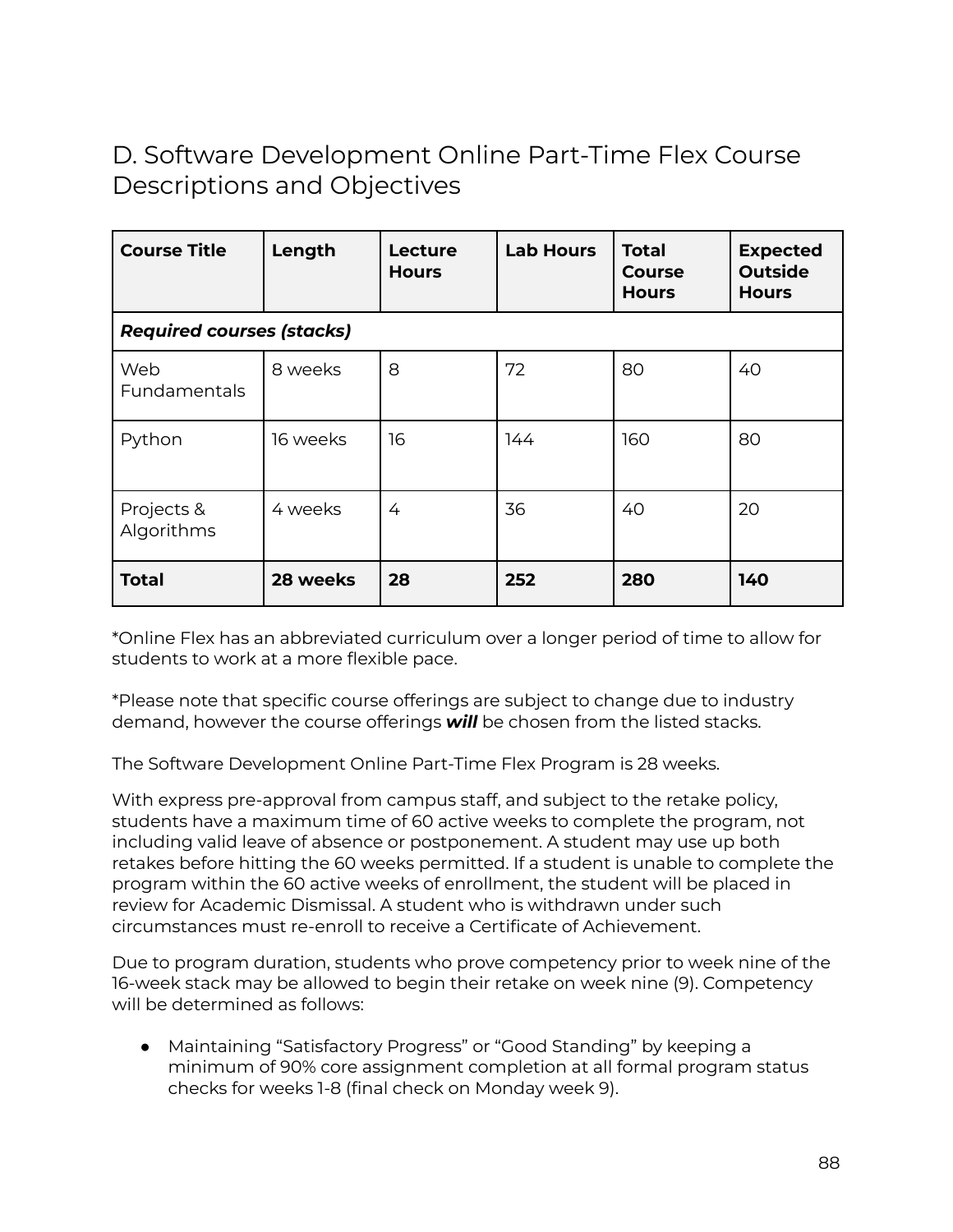● Instructor grading of the week 8 core assignment for proficiency in week 1 through week 8 content.

Attendance and assignment tracking for cases of "partial" retakes will resume on the first day of their retake. Attendance and assignment completion for the first 8 weeks will carry over and count towards the total graduation requirements for the 16 week stack.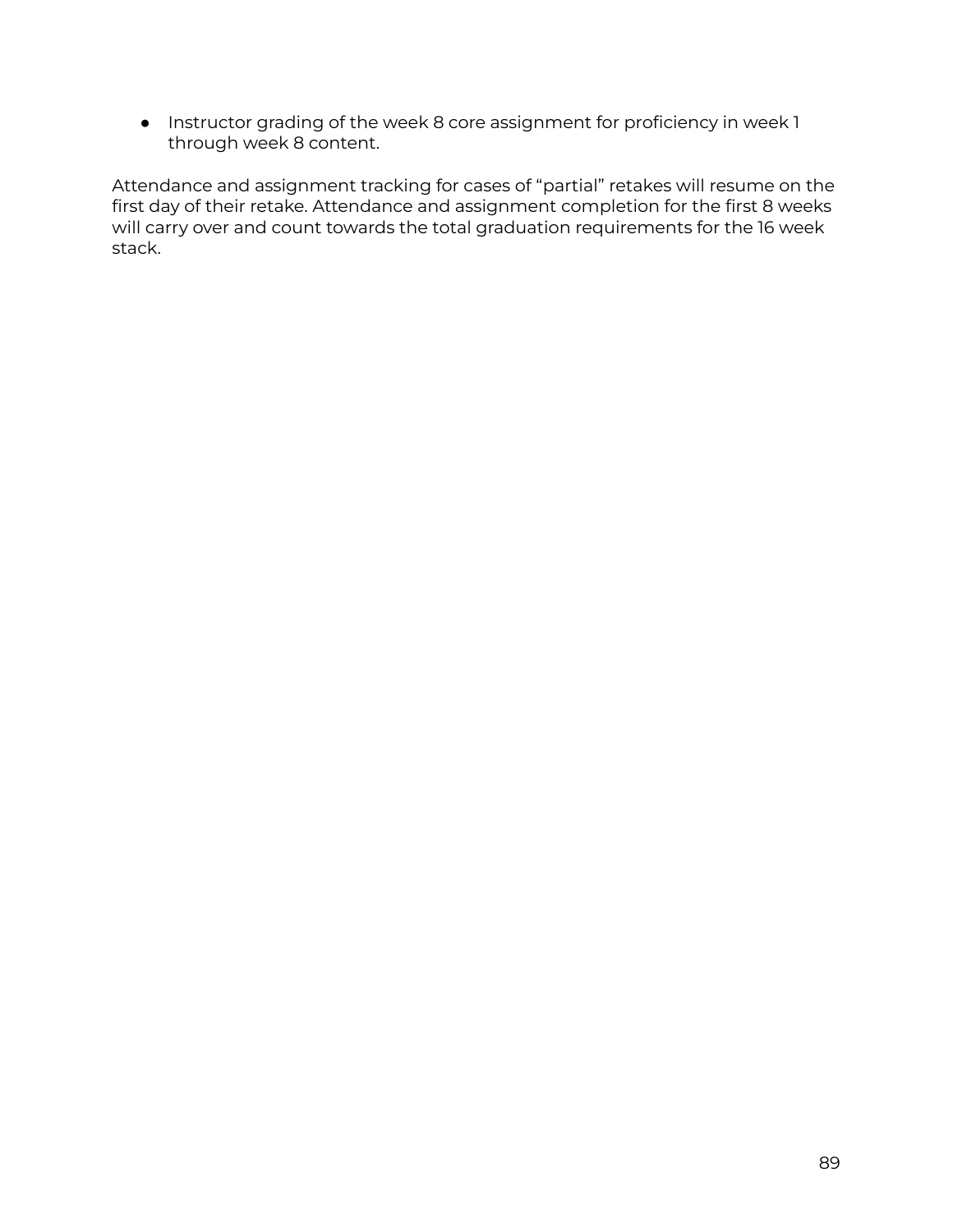## Web Fundamentals

Length: 8 weeks Course Hours: 80 hours (8 lecture, 72 lab)

Prerequisite: None

Course Description:

Students in the Web Fundamentals course learn the basics of front-end development. This introduces students to HTML, CSS, and JavaScript. Additionally, students learn common tools of the industry, such as terminal and a common integrated development environment (i.e. IDE, such as Visual Studio code). Upon completion of this course, students will be able to build out basic static web pages with JavaScript interactivity.

Performance Objectives:

- Analysis and recreation of web page layouts in HTML and CSS.
- Separation of web page assets into separate files/directories for HTML, CSS, JS and static files (images, etc).
- Enabling webpage interactivity through incorporation of JS-based libraries such as jQuery, Bootstrap and others.
- Interact with External APIs using JavaScript and jQuery
- Rudimentary source control mechanics.
- Basics of computer algorithms in JavaScript.

Technologies / Languages / Frameworks / Libraries:

- HTML and HTML5
- CSS and CSS3
- Twitter Bootstrap
- HTTP Request Response
- Git/GitHub
- JavaScript

- Basic Algorithms
- Responsive Web Design
- Code Version Control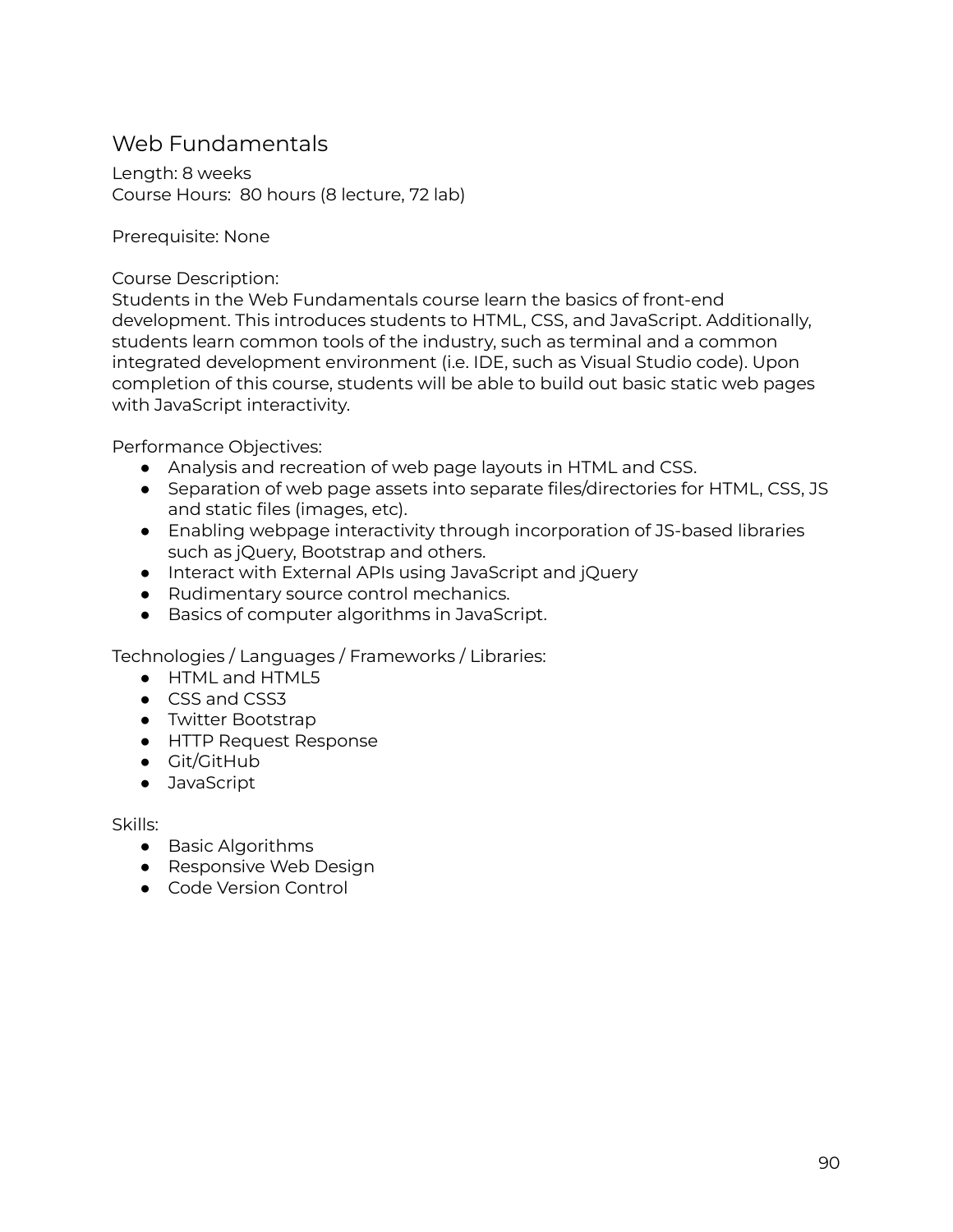## Python

Length: 16 weeks Course Hours: 160 hrs (16 lecture, 144 lab)

Prerequisite: Web Fundamentals

Course Description:

This subject introduces students to Python full-stack programming and associated technologies. Upon completion of this subject, students will have Python Language Familiarity, OOP knowledge, and know how to operate MySQL. They will also have experience with Test Driven Development, and popular frameworks such as Django and/or Flask.

Performance Objectives:

- Basics of procedural Python, and creation of command line utilities.
- Object-oriented programming concepts, and OOP in Python.
- Creation of a model-view-controller framework using the Flask microframework.
- Creation of a login/registration system in Python, using SQLAlchemy.
- Creation of multi-view web applications for create/read/update/delete scenarios such as eCommerce sites.
- Beginning computer algorithms, in JavaScript.
- Analysis of basic data requirements and construction of Entity Relationship Diagrams (ERDs).
- Creation of databases with MySQL and the basics of querying SQL databases.

Technologies / Languages / Frameworks / Libraries:

- Python
- MySQL
- PostgreSQL
- Flask
- Django

- OOP & MVC Framework
- ERD/Database Design
- Web Security (basics)
- Object Relational Mapper
- Scaling Web Apps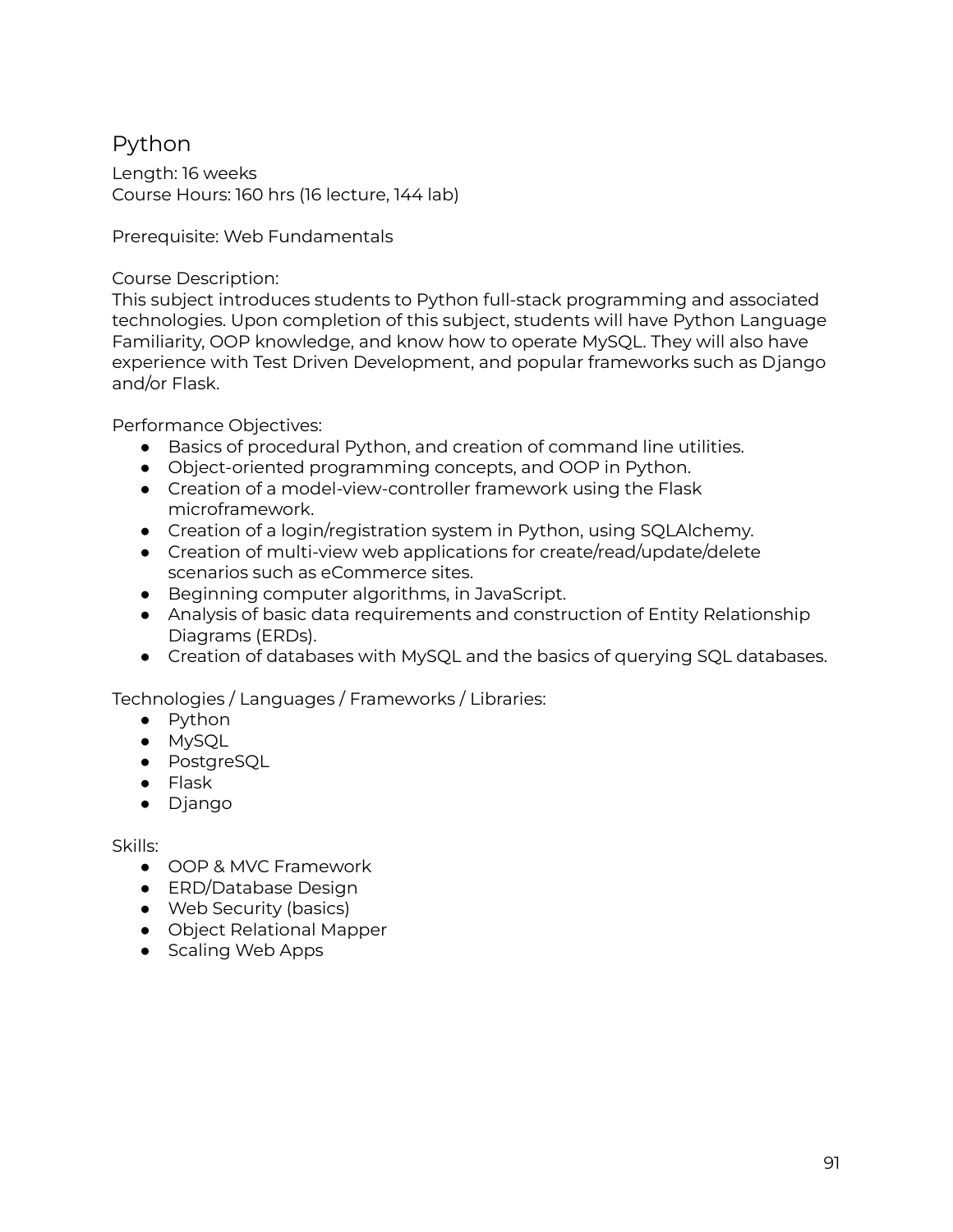# Projects & Algorithms

Length: 4 Weeks Course Hours: 40 hours (4 lecture, 36 lab)

#### Course Description:

Specifically for the Online Part-Time programs, this course is designed to showcase a student's skills gained from the prior bootcamp courses, by facilitating two capstone projects: one solo project and one group project. Lecture time will be dedicated to guiding students through the process of designing/planning their projects using Agile development principles, as well as an emphasis on Git and GitHub. Additionally, students in this course will be guided through a series of Algorithm and Data Structure challenges to best prepare them for technical interviewing as well as to provide them with a fundamental understanding of programming and problem solving principles.

Performance Objectives:

- Applied git and GitHub skills geared towards collaboration
- API integration
- Algorithm/Data Structure series:
	- Arrays
	- Strings
	- Singly Linked Lists
	- Recursion
	- Binary Search Trees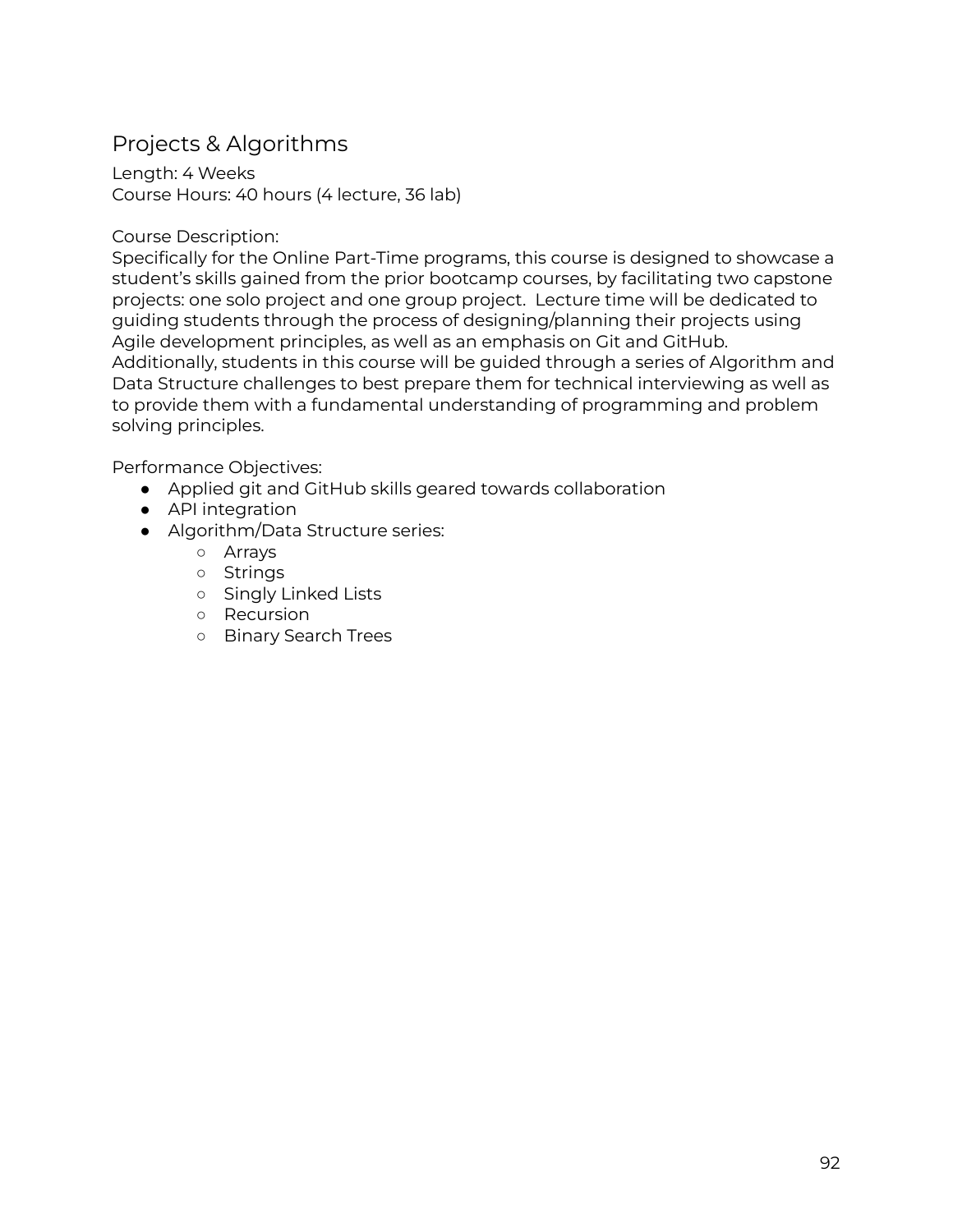# E. Data Science Online Part-Time Course Descriptions and **Objectives**

| <b>Course Title</b>                                              | Length   | Lecture<br><b>Hours</b> | <b>Lab Hours</b> | <b>Total</b><br><b>Course</b><br><b>Hours</b> | <b>Expected</b><br><b>Outside</b><br><b>Hours</b> |
|------------------------------------------------------------------|----------|-------------------------|------------------|-----------------------------------------------|---------------------------------------------------|
| Python Basics<br>(optional)                                      | 2 weeks  | 4                       | 36               | 40                                            | n/a                                               |
| <b>Required courses (stacks)</b>                                 |          |                         |                  |                                               |                                                   |
| Data Science<br>Fundamentals                                     | 4 weeks  | 8                       | 72               | 80                                            | n/a                                               |
| Machine<br>Learning                                              | 4 weeks  | 8                       | 72               | 80                                            | n/a                                               |
| Advanced<br>Machine<br>Learning                                  | 4 weeks  | 8                       | 72               | 80                                            | n/a                                               |
| <b>Total</b>                                                     | 12 weeks | 24                      | 216              | 240                                           | n/a                                               |
| <b>Optionally, students can add the following course (stack)</b> |          |                         |                  |                                               |                                                   |
| Data<br>Enrichment                                               | 4 weeks  | 8                       | 72               | 80                                            | n/a                                               |

12 week program: 240 Course Hours (24 Lecture, 216 Lab) 16 week program: 320 Course Hours (32 Lecture, 288 Lab) Prerequisite: None

### Course Description:

This bootcamp is a deep dive into the fundamentals of data science and machine learning in Python. Throughout the course, students will gain a comprehensive understanding of the entire data science process from end-to-end, including data prep, data analysis and visualization, as well as how to properly apply machine learning algorithms to various situations or tasks. Students will also walk away with a portfolio of projects showcasing data science acumen to prospective employers.

With express pre-approval from campus staff, and subject to the retake policy, students have a maximum time to complete the program, not including valid leave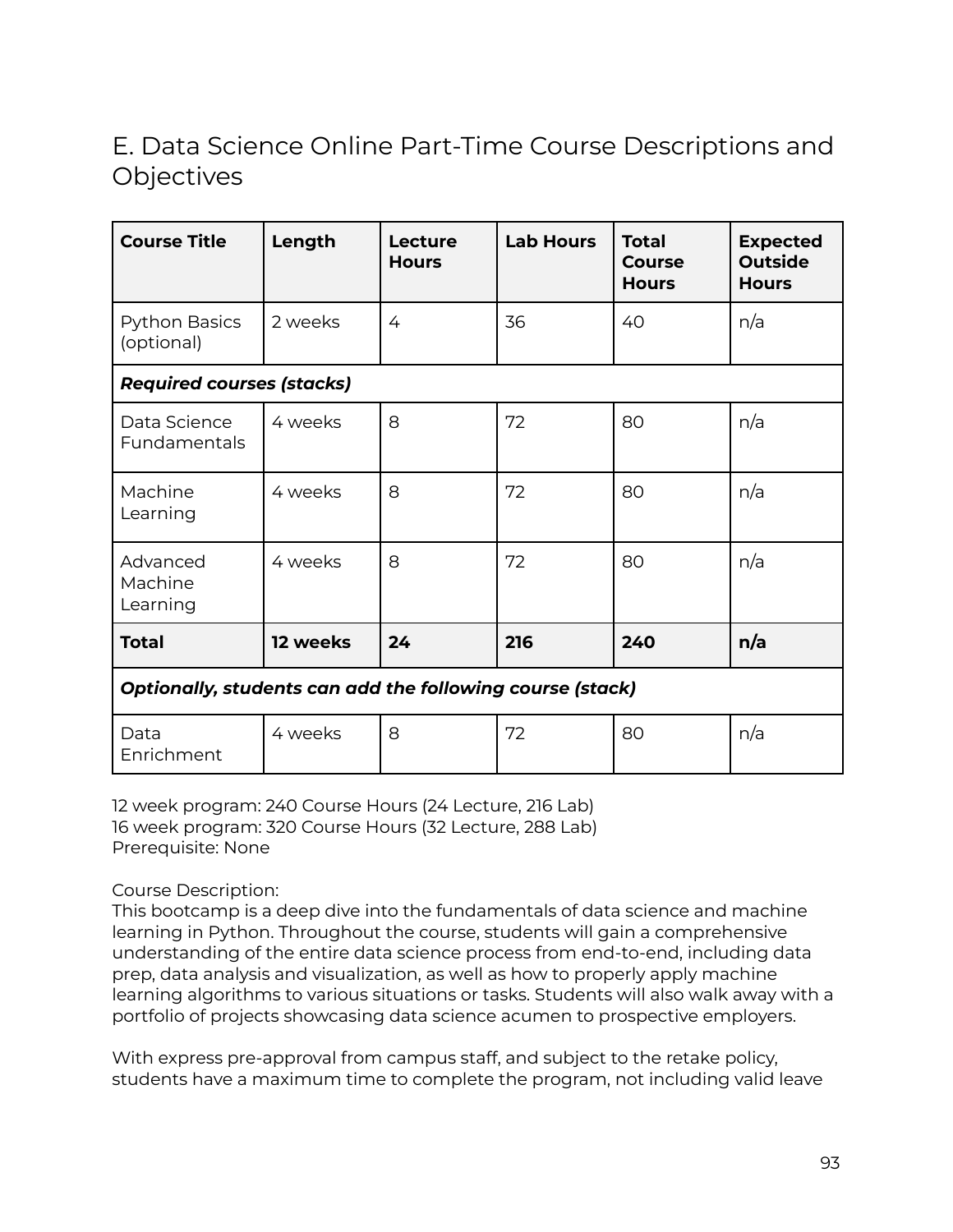of absence or postponement, as noted below.

- 12 week program 20 active weeks
- 16 week program 24 active weeks

A student may use up both retakes before hitting the active weeks permitted. If a student is unable to complete the program within the set active weeks of enrollment, the student will be placed in review for Academic Dismissal. A student who is withdrawn under such circumstances must re-enroll to receive a Certificate of Achievement. Retake availability is dependent on future course offerings within the active weeks permitted.

Performance Objectives:

- Learn the end-to-end data science process including data prep, data analysis, visualization, as well as use cases for both machine learning and deep learning algorithms
- An understanding the importance of machine learning and future growth of the industry
- Learn how to retrieve and manipulate data using Python and SQL
- A deep understanding of the strengths and weaknesses of different Machine Learning algorithms
- A work applicable understanding of the Data Science process and how to use the methodologies and tools to solve real-world problems in business and academia
- Walk away with a portfolio to showcase to prospective employers

Technologies / Languages / Frameworks / Libraries:

- Python
- SQL
- NumPy
- Pandas
- Folium
- Matplotlib
- Seaborn
- Google Colaboratory
- SciPy
- Scikit-Learn
- XGBoost
- LightGBM
- SQL
- SQLAlchemy
- SQLite
- Keras
- Tensor Flow

- Load, clean, manipulate data in Python
- Statistics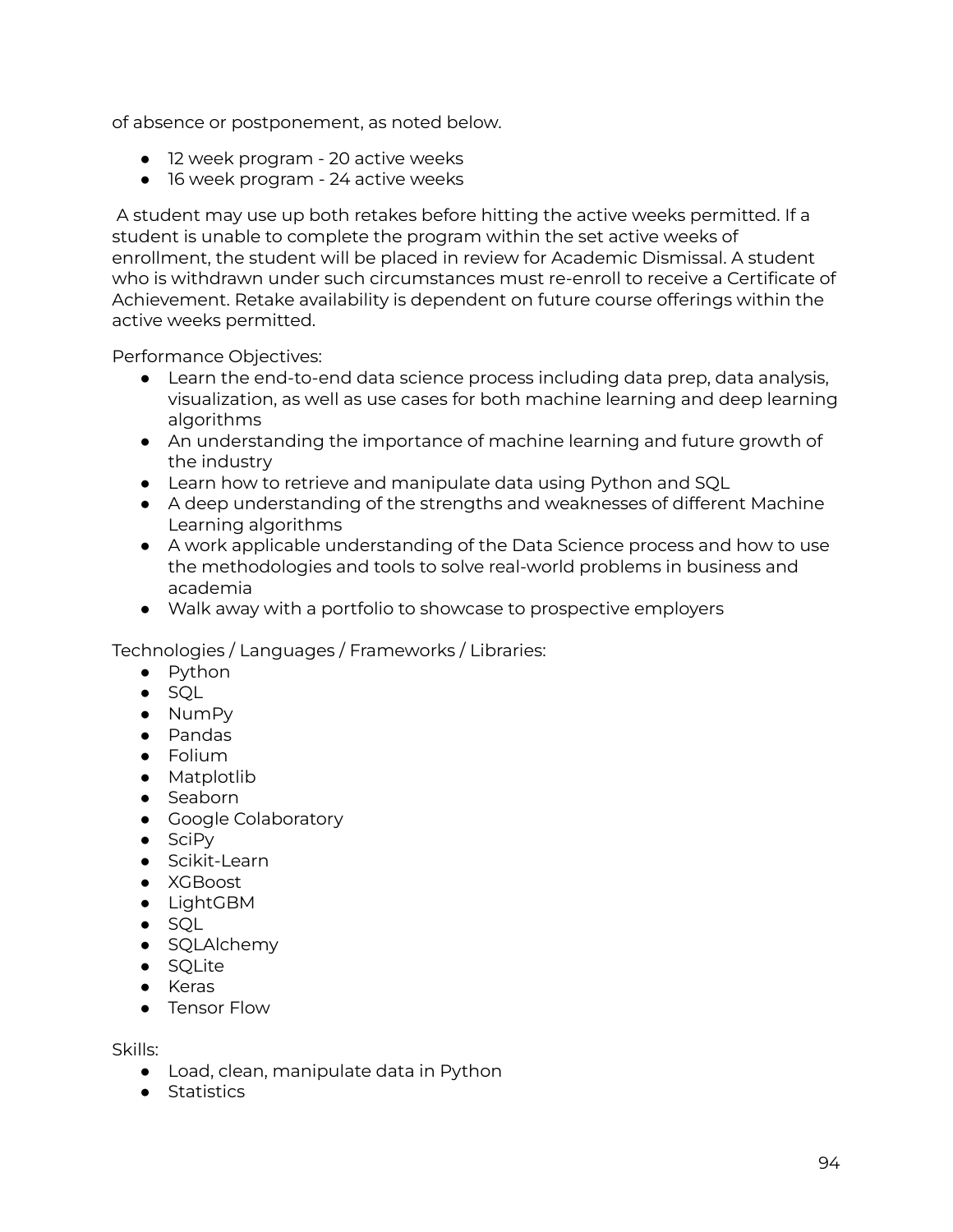- Understanding of Machine Learning
- Training algorithms
- Logistic regression algorithms
- Unsupervised learning
- Clustering
- Dimensionality Reduction
- Gradient boosting algorithms
- Kaggle competitions
- Database use
- Deep learning frameworks (neural networks)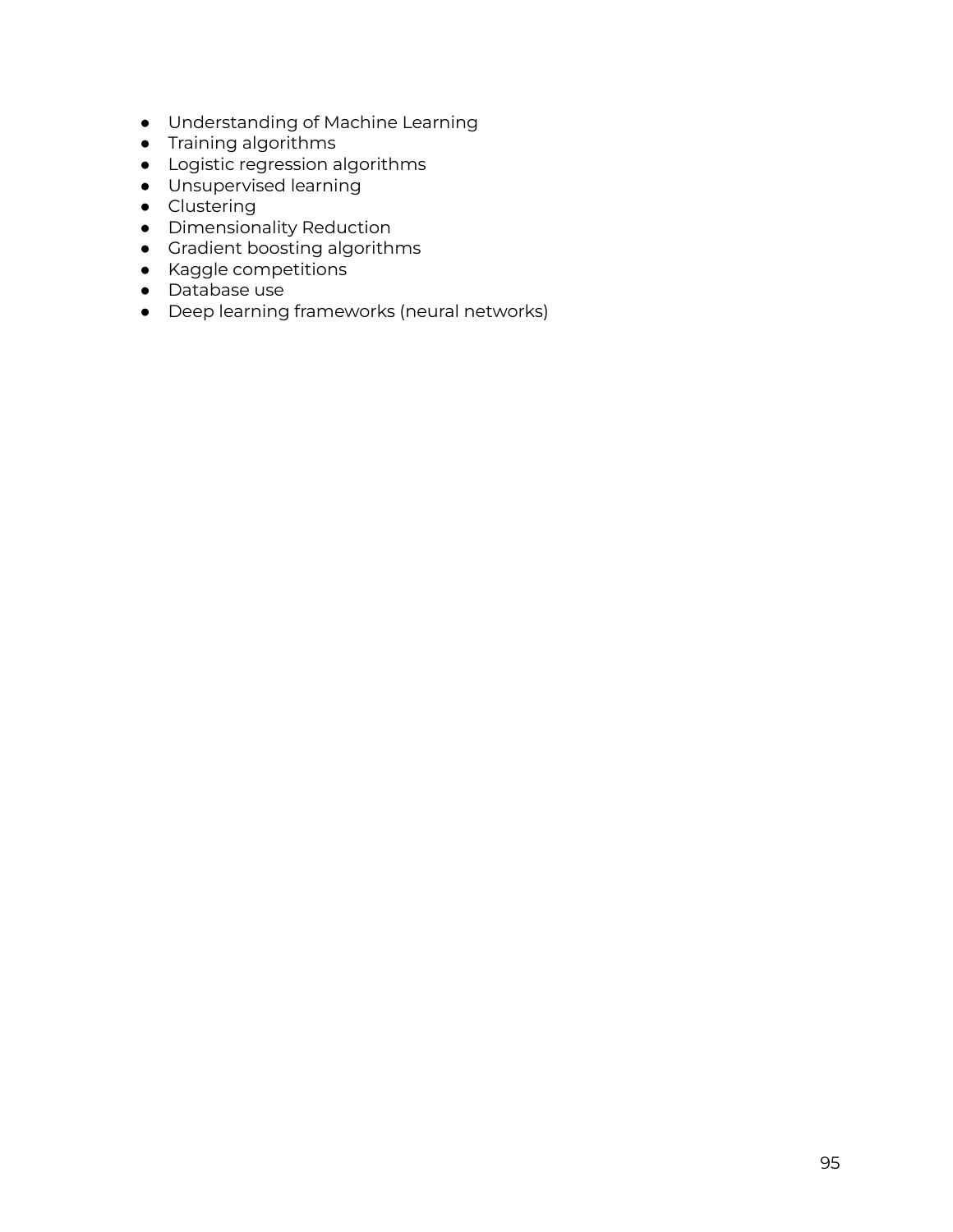# F. Cybersecurity Online Part-Time Course Descriptions and Objectives

| <b>Course Title</b>              | Length   | Lecture<br><b>Hours</b> | <b>Lab Hours</b> | Total<br>Course<br><b>Hours</b> | <b>Expected</b><br><b>Outside</b><br><b>Hours</b> |
|----------------------------------|----------|-------------------------|------------------|---------------------------------|---------------------------------------------------|
| <b>Required courses (stacks)</b> |          |                         |                  |                                 |                                                   |
| Cybersecurity<br>Core            | 8 weeks  | 32                      | 128              | 160                             | n/a                                               |
| Cybersecurity<br>Intermediate    | 8 weeks  | 32                      | 128              | 160                             | n/a                                               |
| Cybersecurity<br>Professional    | 8 weeks  | 32                      | 128              | 160                             | n/a                                               |
| Total                            | 24 weeks | 96                      | 384              | 480                             | n/a                                               |

### 480 Course Hours (96 Lecture, 384 Lab)

Prerequisites: Knowledge of Python; 1-3 years of IT experience recommended but not required. Entrance exam for admittance no longer required for the 11/30/21 cohort and forward.

### Course Description:

Within the Cybersecurity program, students will learn the skills necessary to assist in the identification, assessment, and reporting of technology and information security risks. The program will also provide students with the knowledge necessary to determine information system vulnerabilities and residual risks based on the analysis of technical artifacts, interviews, and evaluations of IT systems.

The course will also cover the leading approaches to managing cybersecurity, including 'defense in depth' and the National Institute of Standards and Technology (NIST) Cybersecurity Framework. The Cybersecurity program includes instruction towards CompTIA Security+ and CySA+ certifications. Through labs with sandboxed virtual machines, the course provides hands-on training in CEH type scenarios, defensive and offensive cybersecurity, networking, systems, web technologies, and databases. Assignments will span PC and server software, application, and code with a solid technical background in computer vulnerabilities, attack vectors, exploits, and mitigation controls.

To round out the program, students will conduct event and incident investigations to include computer intrusions, infections, and unauthorized access or usage and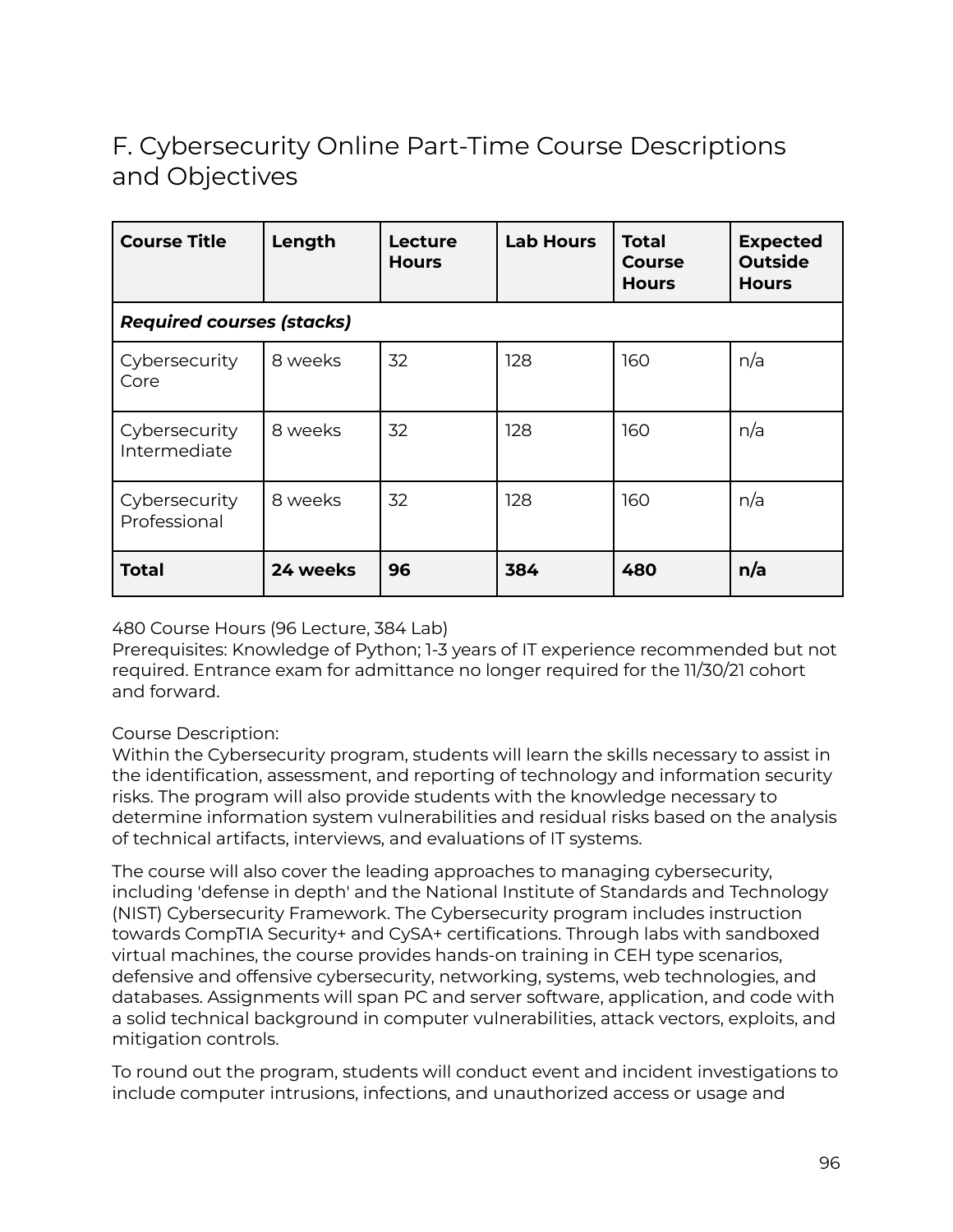provide reports to management and recommend sound remediation and mitigation.

With express pre-approval from campus staff, and subject to the retake policy, students have a maximum time of 40 active weeks to complete the program, not including valid leave of absence or postponement. A student may use up both retakes before hitting the 40 weeks permitted. If a student is unable to complete the program within the 40 active weeks of enrollment, the student will be placed in review for Academic Dismissal. A student who is withdrawn under such circumstances must re-enroll to receive a Certificate of Achievement. Retake availability is dependent on future course offerings within the 40 weeks permitted.

Performance Objectives:

- Assist in the identification, assessment, and reporting of technology and information security risks. Data analysis by students will produce meaningful, measured metrics from risk management programs.
- Understand leading approaches to managing cybersecurity, including 'defense in depth' and the National Institute of Standards and Technology (NIST) Cybersecurity Framework
- Hands-on training in CEH type scenarios, defensive and offensive cybersecurity, networking, systems, web technologies, and databases.
- Conduct technical analysis, suggest change control recommendations, and communicate with business customers

Technologies / Languages / Frameworks / Libraries:

- Linux
- Kali Linux
- Windows
- $\bullet$  VPN
- SSH Server
- VMs
- Metasploit
- Windows Active Directory
- SOHO Networks
- Nmap
- Wireshark
- Powershell
- $\bullet$  IPv4
- Cloud Access Security Broker
- TCP/IP
- SIEM Principles
- String search
- Script
- Attack Vectors
- Security Content Automation Protocol (SCAP)
- tcpdump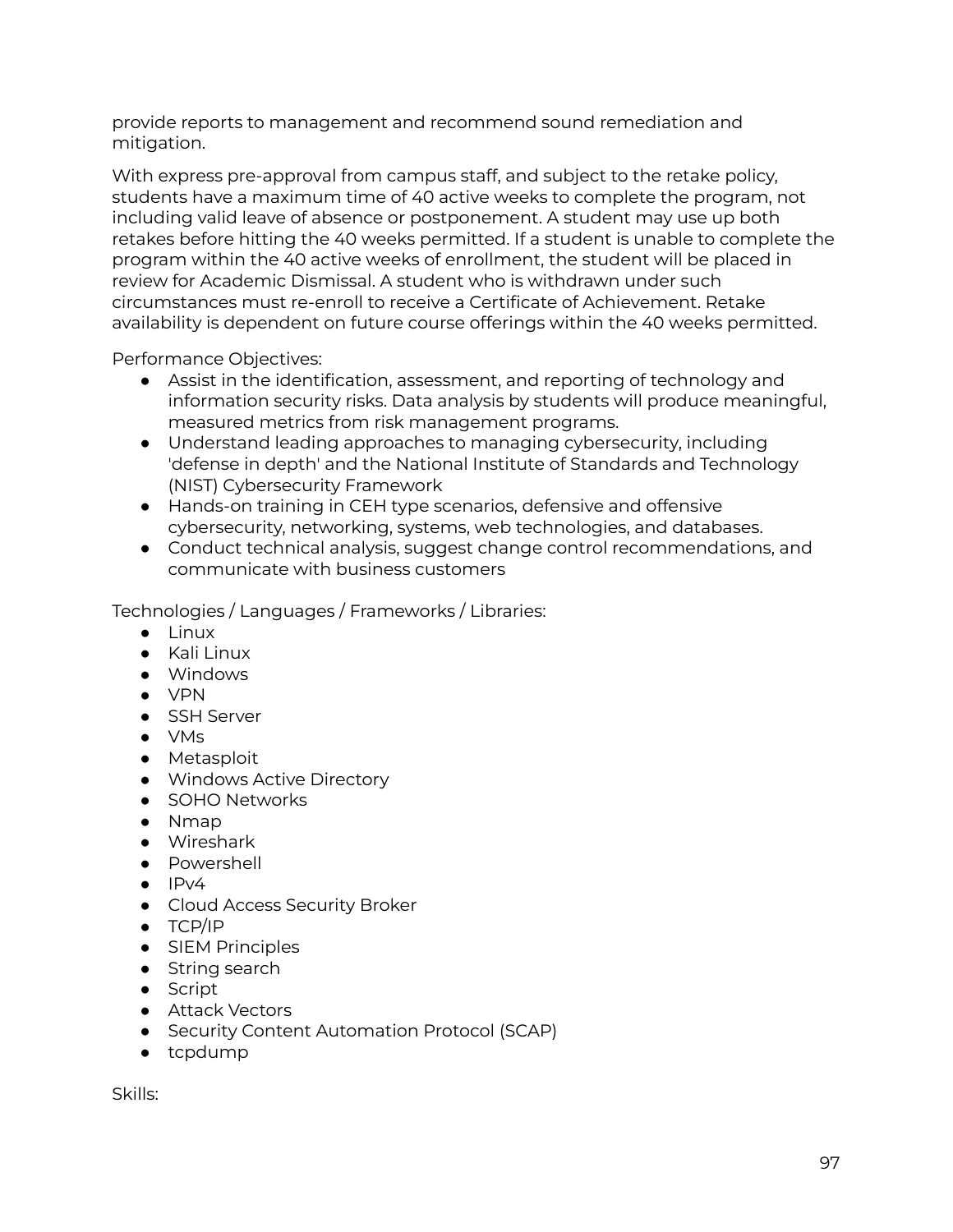- Hardware security
- Operating system security
- Network configuration
- Data Security
- Linux
- Identify threats and vulnerabilities, network risks, application attacks
- Firewall configuration
- Secure network design
- Intrusion detection
- Endpoint protection
- Identify network risks
- Mitigation & Recovery
- Vulnerability Management
- Cloud Infrastructure
- DoS attacks
- Honeypot solutions
- Impact analysis
- Incident response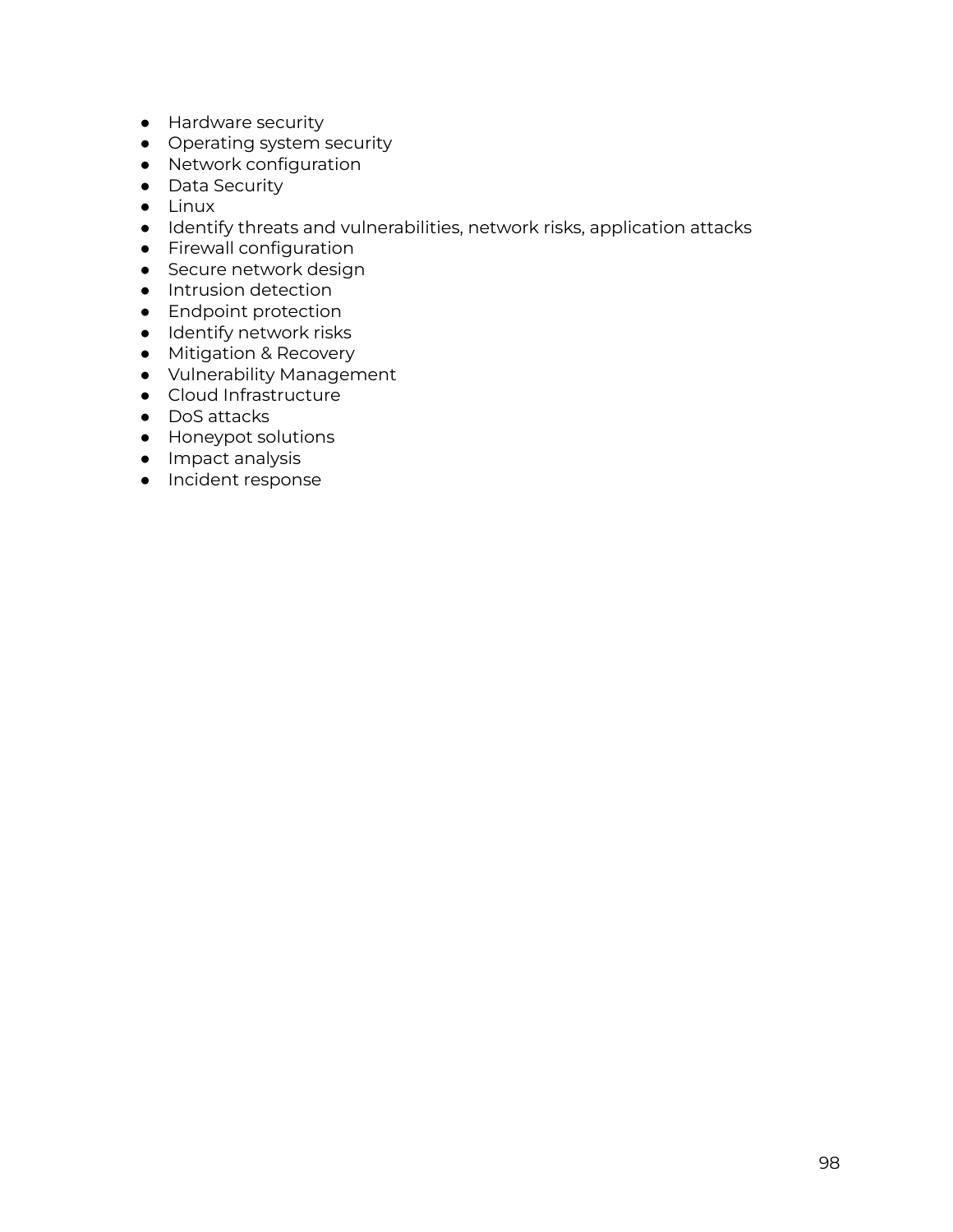# G. UX/UI Design Online Part-Time Course Descriptions and Objectives

| <b>Course Title</b>              | Length      | Lecture<br><b>Hours</b> | <b>Lab Hours</b> | <b>Total</b><br><b>Course</b><br><b>Hours</b> | <b>Expected</b><br><b>Outside</b><br><b>Hours</b> |
|----------------------------------|-------------|-------------------------|------------------|-----------------------------------------------|---------------------------------------------------|
| <b>Required courses (stacks)</b> |             |                         |                  |                                               |                                                   |
| Design<br>Proficiency            | 11 weeks    | 44                      | 176              | 220                                           | n/a                                               |
| Client Phase                     | weeks<br>10 | 40                      | 160              | 200                                           | n/a                                               |
| Career Phase                     | 3 weeks     | 12                      | 48               | 60                                            | n/a                                               |
| <b>Total</b>                     | 24 weeks    | 96                      | 384              | 480                                           | n/a                                               |

480 Course Hours (48 Lecture, 432 Lab) Prerequisites: None

### Course Description:

The UX/UI Design Online Part-Time bootcamp is a flexible, part-time program designed for working professionals who are looking to gain design skills to level up or change their career. The coursework is structured so students get comprehensive experience in both UX and UI design processes. Instruction emphasizes research and synthesis techniques for gathering and evaluating quantitative/qualitative data, creating concepts, wireframes and prototypes for live user testing, and crafting high fidelity screens and prototypes for final evaluative tests that are portfolio ready.

Students will graduate from the program with 2 portfolio pieces, including a live client project, which are what recruiters and hiring managers look for in new hires.

With express pre-approval from campus staff, and subject to the retake policy, students have a maximum time of 46 active weeks to complete the program, not including valid leave of absence or postponement. A student may use up both retakes before hitting the 46 weeks permitted. If a student is unable to complete the program within the 46 active weeks of enrollment, the student will be placed in review for Academic Dismissal. A student who is withdrawn under such circumstances must re-enroll to receive a Certificate of Achievement. Retake availability is dependent on future course offerings within the 46 weeks permitted.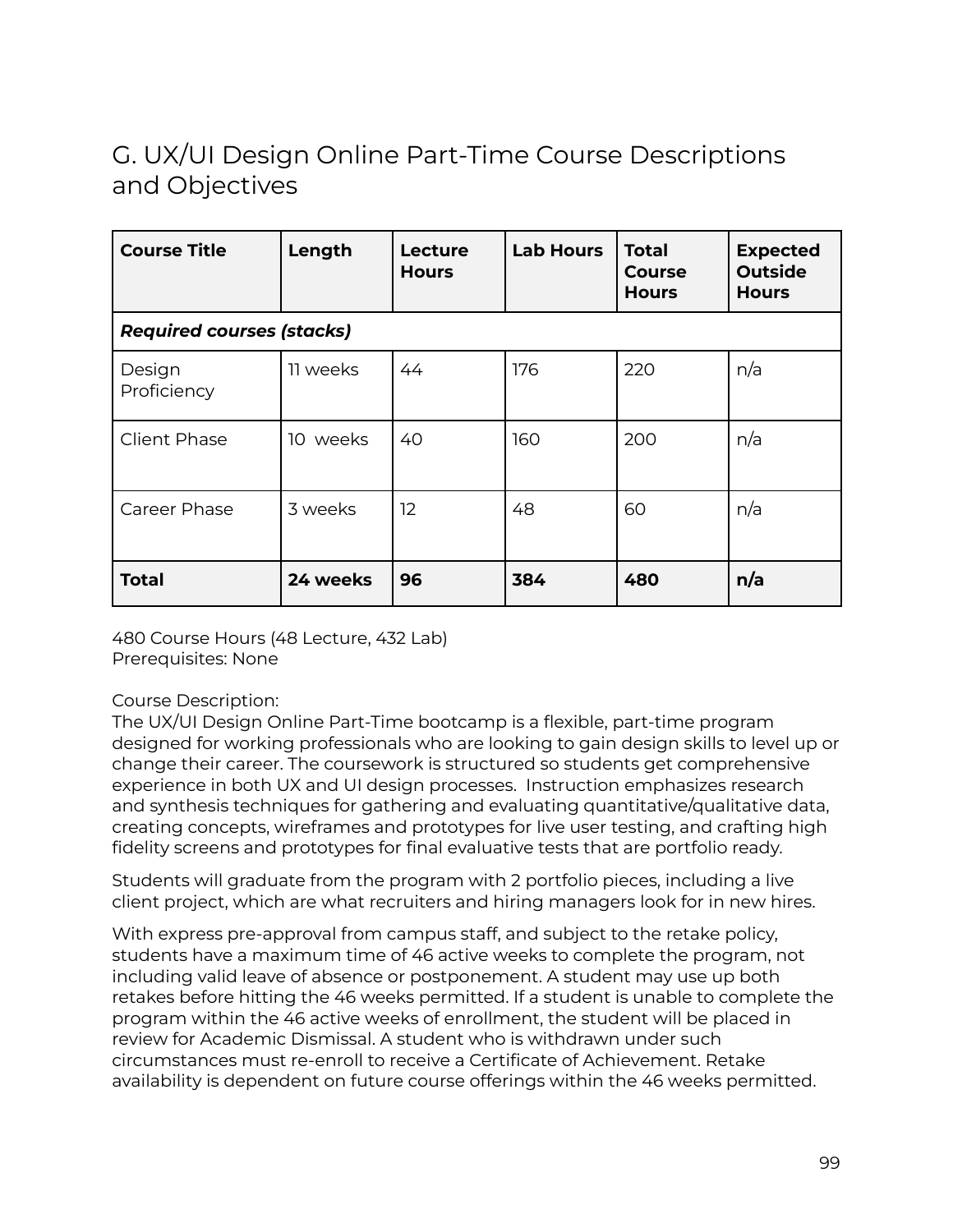Performance Objectives:

- Learn best practices in User Experience, starting with research techniques and user interviews, through data synthesis, concept and prototype creation. Will also cover usability testing, MVP creation, wireframes and design handoffs.
- Further User Interface skills by creating moodboards, style tiles, mockups, and high fidelity screens and prototypes suitable for user testing. Create a design system for handoff that demonstrates the extensibility of final designs.
- Get the client-specific skills that are essential to working in any design environment including presenting and defending design decisions, working in a team, giving and iterating on feedback, and building design vocabulary and communication skills.
- Graduate with two solid portfolio pieces, based on real-world projects that demonstrate problem solving skills and critical thinking.

Technologies / Languages / Frameworks / Libraries:

- GDocs
- Miro
- Figma
- Sketch/Invision
- Otter
- Plugins
- ZeroHeight
- Keynote
- Trello
- Adobe CC (optional)

- Design Thinking
- Research Planning
- Domain/Competitive Analysis
- Usability Testing
- Task Flows
- Feature/Value matrix
- Remote user testing
- Color
- Type
- Layout and Grids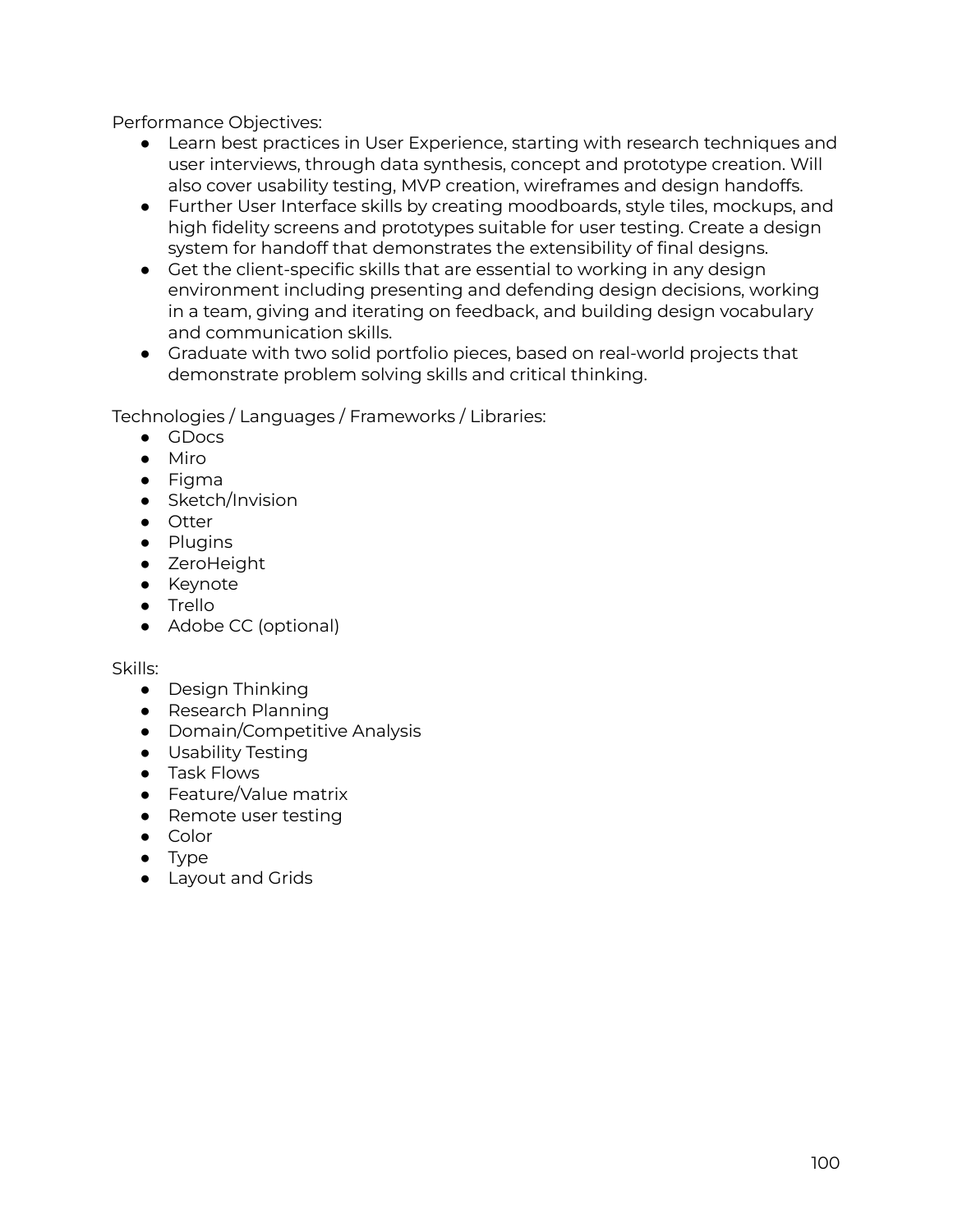# Appendix C - State Specific Policies and Procedures

# A. California

# Approved Programs (CIP: 11.0201)

Software Development Onsite Full-Time (SOC Code: 15-1252, 15-1254) Software Development Online Full-Time (SOC Code: 15-1252, 15-1254) Software Development Online Part-Time Accelerated (SOC Code: 15-1252, 15-1254) Software Development Online Part-Time Flex (SOC Code: 15-1252, 15-1254) Data Science Online Part-Time (SOC Code: 15-2050) Cybersecurity Online Part-Time (SOC Code: 15-1212) UX/UI Design Online Part-Time (SOC Code: 15-1255)

Campus Locations:

San Jose 440 N. Wolfe Rd. Sunnyvale, CA 94085

Oakland 426 17th St., 4th Floor Oakland, CA 946121

Burbank 175 East Olive Ave, 3rd Floor Burbank, CA 91502

Orange County 3335 Susan Street, Suite 200 Costa Mesa, CA 92626

Telephone: 844-446-3656 or 844-892-3463 Website: [www.codingdojo.com](http://www.codingdojo.com) Email: info@codingdojo.com

Onsite Tuition: \$16,495 (Oakland, Burbank, Orange County, San Jose) Online Full-Time Tuition: \$16,495 Online Part-Time Accelerated Tuition:

- 1 Stack: \$8,995
- 2 Stacks: \$12,745
- 3 Stacks: \$16,495 Online Part-Time Flex Tuition: \$8,995 Online Part-Time Data Science Tuition: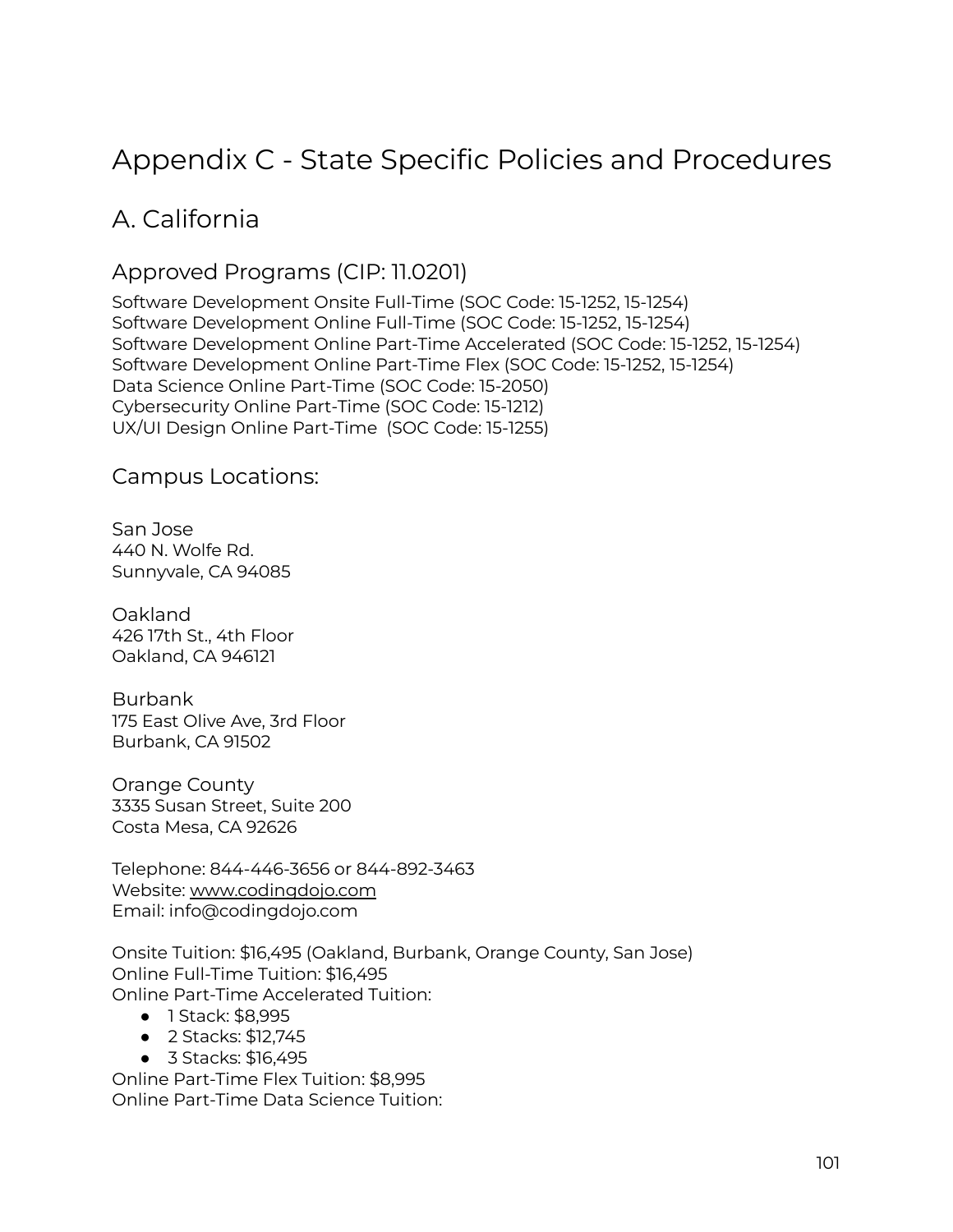- 12 week program \$8,995
- $\bullet$  16 week program \$10,995

Cybersecurity Online Part-Time Tuition: \$16,495 Online Part-Time UX/UI Design Tuition: \$12,745

## Cancellation and Refund Policy

### STUDENT'S RIGHT TO CANCEL

- 1. Students have the right to cancel their agreement for a program of instruction, without any penalty or obligations, through attendance at the first class session or the seventh calendar day after enrollment, whichever is later.
- 2. Cancellation may occur when the student provides a written notice of cancellation via email to student support: support@codingdojo.com
- 3. The written notice of cancellation need not take any particular form and, however expressed, it is effective if it shows that the student no longer wishes to be bound by the Enrollment Agreement.
- 4. If the Enrollment Agreement is cancelled, the school will refund the student any money they paid, less the registration fee not to exceed \$250.00, if charged, within 45 days after the notice of cancellation is received.

Students may withdraw from the school at any time after the cancellation period (described above) and receive a pro rata refund if they have completed 60 percent or less of the scheduled days in their current program through the last day of attendance. If the student has completed more than 60% of the period of attendance for which the student was charged, the tuition is considered earned and the student will receive no refund.

For the purpose of determining a refund under this section, a student may be deemed to have withdrawn from a program of instruction when any of the following occurs:

- The student notifies the institution of the student's intent to withdraw.
- The institution terminates the student's enrollment for failure to maintain satisfactory progress; failure to abide by the rules and regulations of the institution; absences in excess of maximum set forth by the institution; and/or failure to meet financial obligations to the school.

For the purpose of determining the amount of the refund, the date of the student's withdrawal shall be deemed the last date of recorded attendance. The amount owed equals the prorate for the program - total institutional charge, minus discounts or scholarships, multiplied by the total days up through the last date of attendance (excluding retakes, divided by the total standard program days - prior to withdrawal.

If any portion of the tuition was paid from the proceeds of a loan or third party, the refund shall be sent to the lender, third party or, if appropriate, to the state or federal agency that guaranteed or reinsured the loan. The student will have to repay the full amount of the loan plus interest, less the amount of any refund. Any amount of the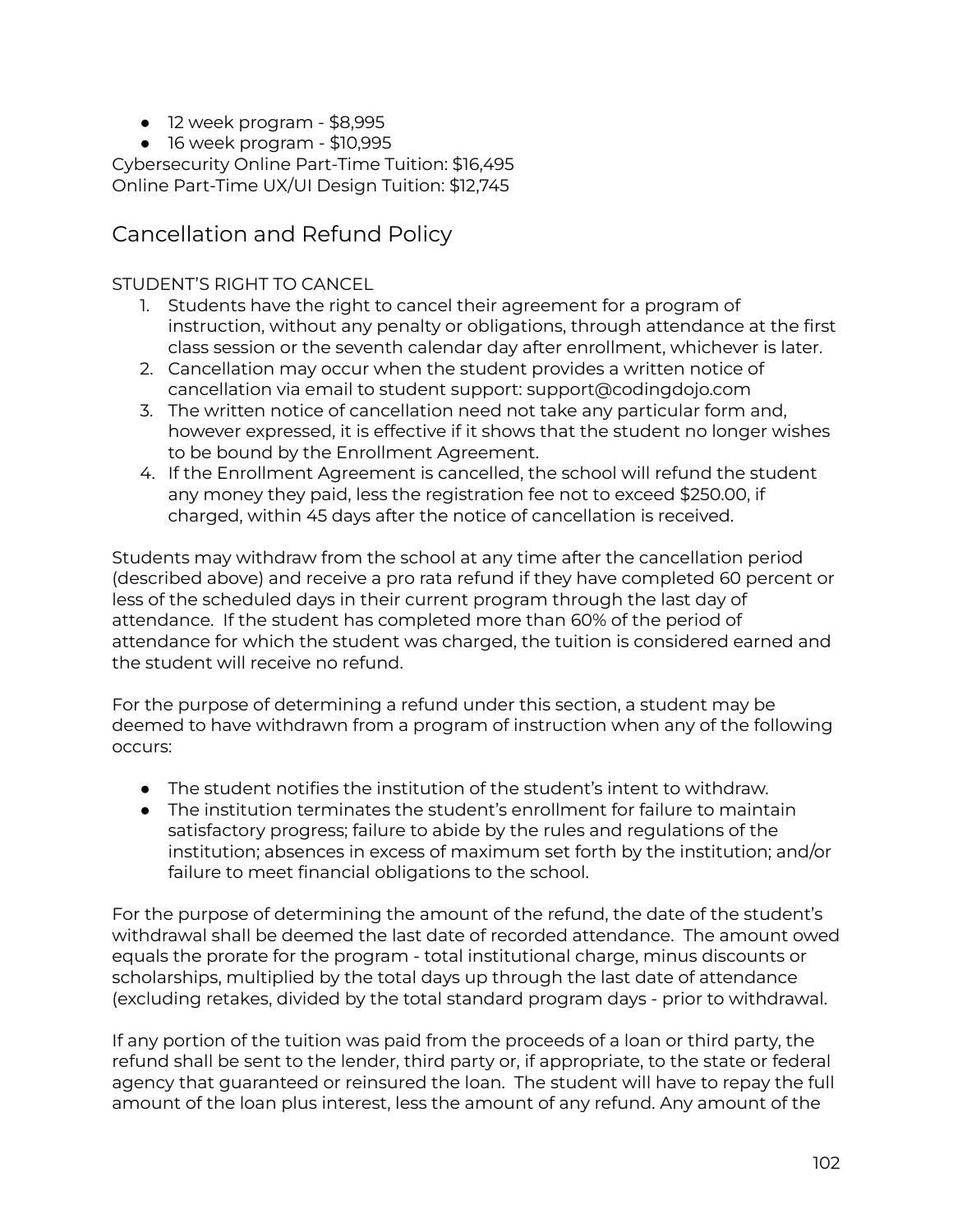refund in excess of the unpaid balance of the loan shall be first used to repay any student financial aid programs from which the student received benefits, in proportion to the amount of the benefits received, and any remaining amount shall be paid to the student. If the student has received federal student financial aid funds, the student is entitled to a refund of monies not paid from federal student financial aid program funds.

## Student Grievances

A student or any member of the public may file a complaint about this institution with the Bureau for Private Postsecondary Education by calling 888.370.7589 toll-free or by completing a complaint form, which can be obtained on the bureau's Internet Web site, [www.bppe.ca.gov](http://www.bppe.ca.gov).

Any questions a student may have regarding this catalog that have not been satisfactorily answered by the institution may be directed to the Bureau for Private Postsecondary Education at:

Bureau for Private Postsecondary Education (BPPE) Mailing Address: P.O. Box 980818 West Sacramento, CA 95798-0818 Physical Address: 1747 N. Market Blvd. Ste 225, Sacramento, CA 95834 Phone Number: (916) 574-8900 Fax Number: (916) 263-1897 Toll Free: (888) 370-7589

## Student Housing

Coding Dojo does not assume responsibility for student housing, does not have dormitory facilities under its control, and does not provide student housing assistance.

Housing is available in the general area of our campuses. The average rental costs around Coding Dojo campuses are as follow:

- San Jose (Santa Clara County) \$2,686
- Burbank (Los Angeles County) \$2,518
- Oakland (Alameda County) \$2,572
- Costa Mesa (Orange County) \$2,322

### Notices

### **STATE OF CALIFORNIA CONSUMER INFORMATION**

As a prospective student, you are encouraged to review this catalog prior to signing an enrollment agreement. You are also encouraged to review the School Performance Fact Sheet, which must be provided to you prior to signing an enrollment agreement.

Coding Dojo is a private institution approved to operate by the California Bureau for Private Postsecondary Education. Approval to operate means the institution is compliant with the minimum standards contained in the California Private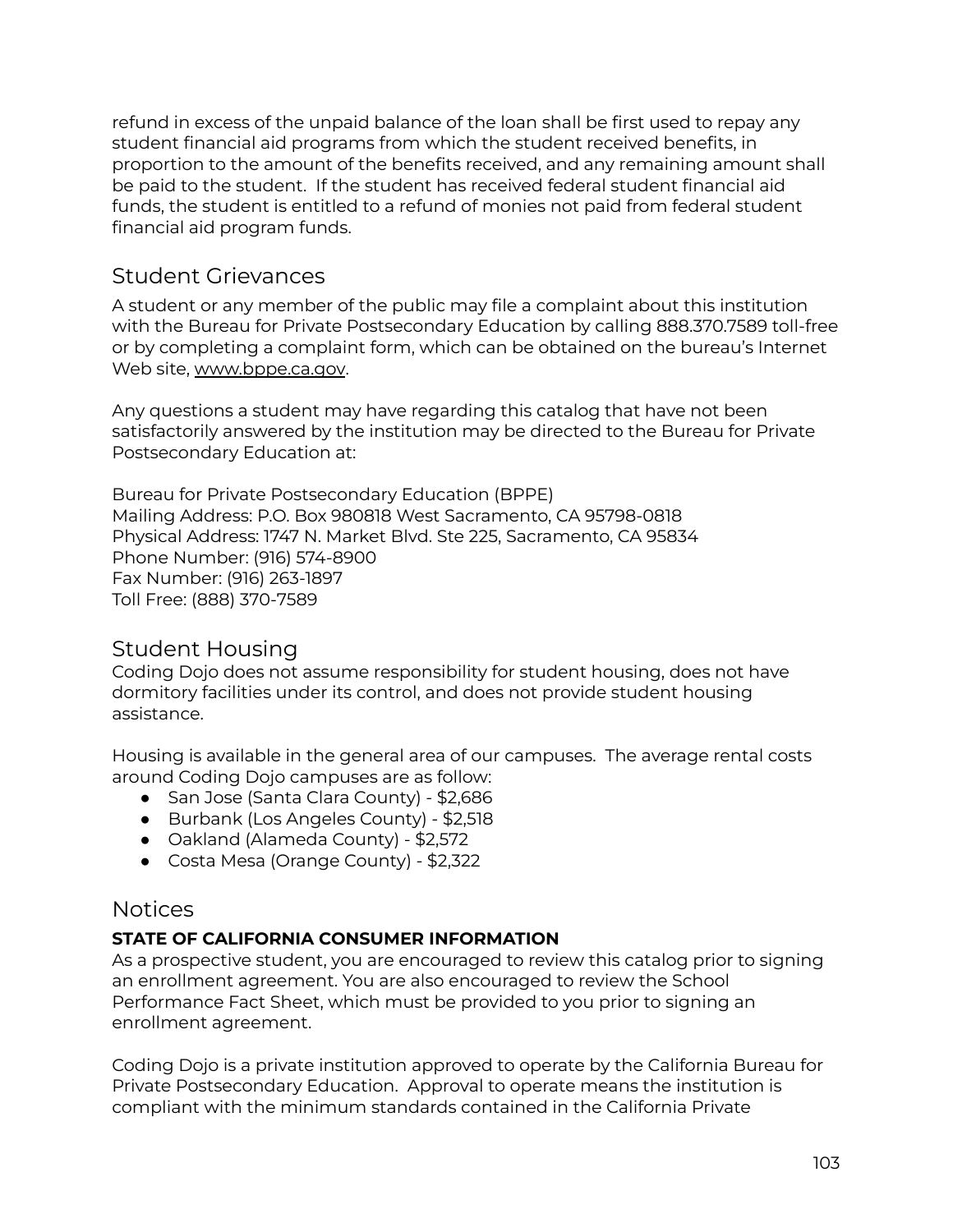Postsecondary Education Act of 2009 (as amended) and Division 7.5 of Title 5 of the California Code of Regulations.

### **NOTICE CONCERNING TRANSFERABILITY OF CREDITS AND CREDENTIALS EARNED AT OUR INSTITUTION**

The transferability of credits you earn at Coding Dojo is at the complete discretion of an institution to which you may seek to transfer. Acceptance of the certificate you earn in the educational program is also at the complete discretion of the institution to which you may seek to transfer. If the certificate that you earn at this institution is not accepted at the institution to which you seek to transfer, you may be required to repeat some or all of your coursework at that institution. For this reason, you should make certain that your attendance at this institution will meet your educational goals. This may include contacting an institution to which you may seek to transfer after attending Coding Dojo to determine if your certificate will transfer.

Note: Coding Dojo has not entered into any articulation or transfer agreement with any other institutions.

### **Bankruptcy**

Coding Dojo does not have any pending petitions in bankruptcy, is not operating as a debtor in possession, has not filed a petition within the preceding five years, and has not had a petition in bankruptcy filed against it within the preceding five years that resulted in reorganization under Chapter 11 of the United States Bankruptcy Code (11 U.S.C. Sec. 1101 et seq.).

#### **Accreditation**

Coding Dojo is not, nor are any of its programs, accredited by an agency recognized by the United States Department of Education (USDE) and students are not eligible for federal financial aid programs.

#### **Retention of Records**

Student financial records, including a signed completed enrollment agreement, student contracts, and payment record, will be kept for three years. Catalogs, catalog supplements, and errata sheets will be kept for one year from their respective dates of publication. For California Students, Coding Dojo shall maintain requisite student records, in accordance with California Code 5 CCR § 71920 and 71930, for a five (5) year period.

### **Building Management**

Coding Dojo management understands and recognizes that by law, it is their responsibility to be aware of and to ensure that no violations of Health and Safety Codes occur in the building and/or its premises, as specifically stated within the laws of California, CPR section 73710 and CEC section 94915.

### **STUDENT TUITION RECOVERY FUND**

The State of California established the Student Tuition Recovery Fund (STRF) to relieve or mitigate economic loss suffered by a student in an educational program at a qualifying institution, who is or was a California resident while enrolled, or was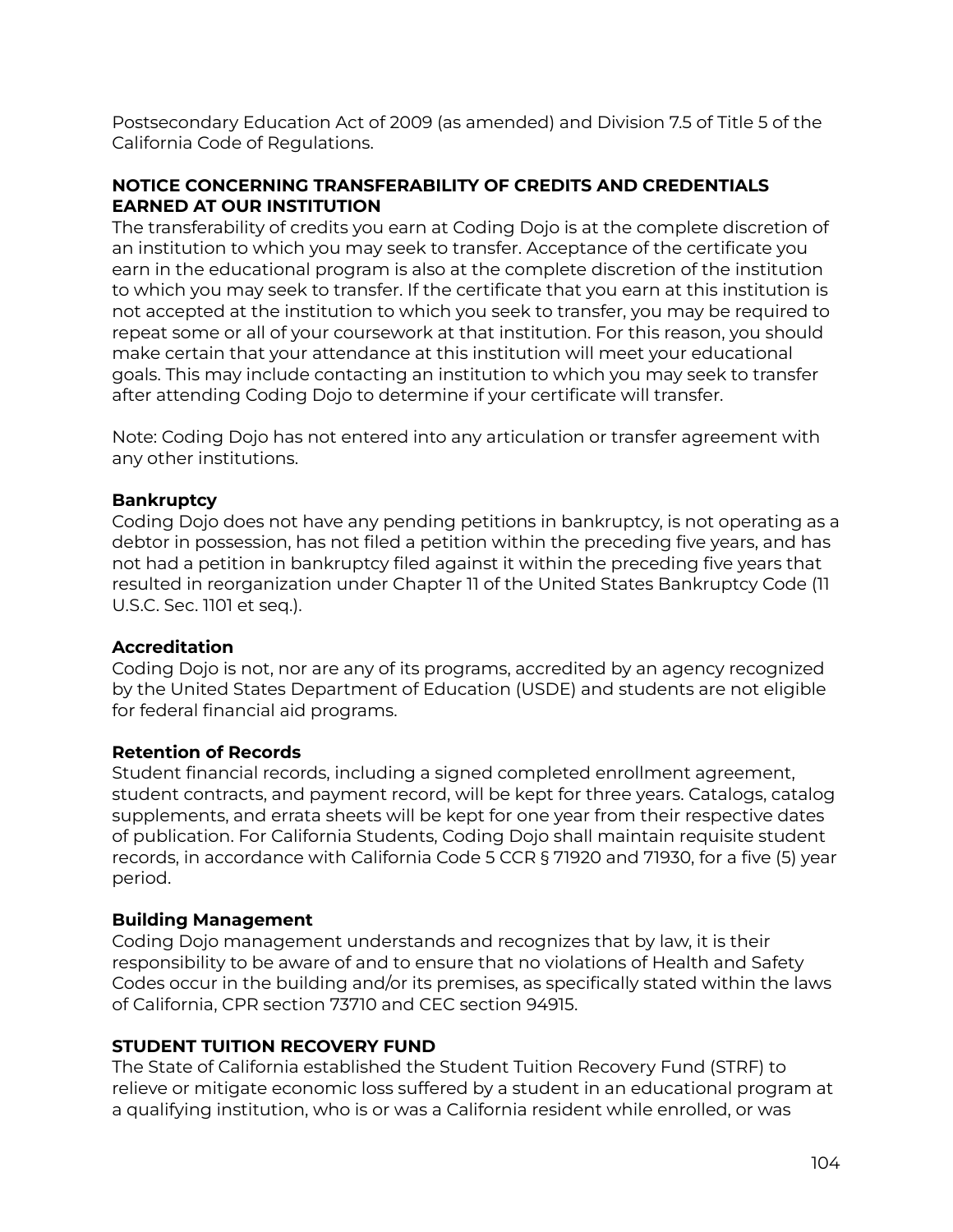enrolled in a residency program, if the student enrolled in the institution, prepaid tuition, and suffered an economic loss. Unless relieved of the obligation to do so, you must pay the state-imposed assessment for the STRF, or it must be paid on your behalf, if you are a student in an educational program, who is a California resident, or are enrolled in a residency program, and prepay all or part of your tuition.

You are not eligible for protection from the STRF and you are not required to pay the STRF assessment, if you are not a California resident, or are not enrolled in a residency program.

It is important that you keep copies of your enrollment agreement, financial aid documents, receipts, or any other information that documents the amount paid to the school. Questions regarding the STRF may be directed to the Bureau for Private Postsecondary Education, 1747 N. Market Blvd. Ste 225, Sacramento, CA 95834, (916) 574-8900 or (888) 370-7589.

To be eligible for STRF, you must be a California resident or are enrolled in a residency program, prepaid tuition, paid or deemed to have paid the STRF assessment, and suffered an economic loss as a result of any of the following:

1. The institution, a location of the institution, or an educational program offered by the institution was closed or discontinued, and you did not choose to participate in a teach-out plan approved by the Bureau or did not complete a chosen teach-out plan approved by the Bureau.

2. You were enrolled at an institution or a location of the institution within the 120 day period before the closure of the institution or location of the institution, or were enrolled in an educational program within the 120 day period before the program was discontinued.

3. You were enrolled at an institution or a location of the institution more than 120 days before the closure of the institution or location of the institution, in an educational program offered by the institution as to which the Bureau determined there was a significant decline in the quality or value of the program more than 120 days before closure.

4. The institution has been ordered to pay a refund by the Bureau but has failed to do so.

5. The institution has failed to pay or reimburse loan proceeds under a federal student loan program as required by law, or has failed to pay or reimburse proceeds received by the institution in excess of tuition and other costs.

6. You have been awarded restitution, a refund, or other monetary award by an arbitrator or court, based on a violation of this chapter by an institution or representative of an institution, but have been unable to collect the award from the institution.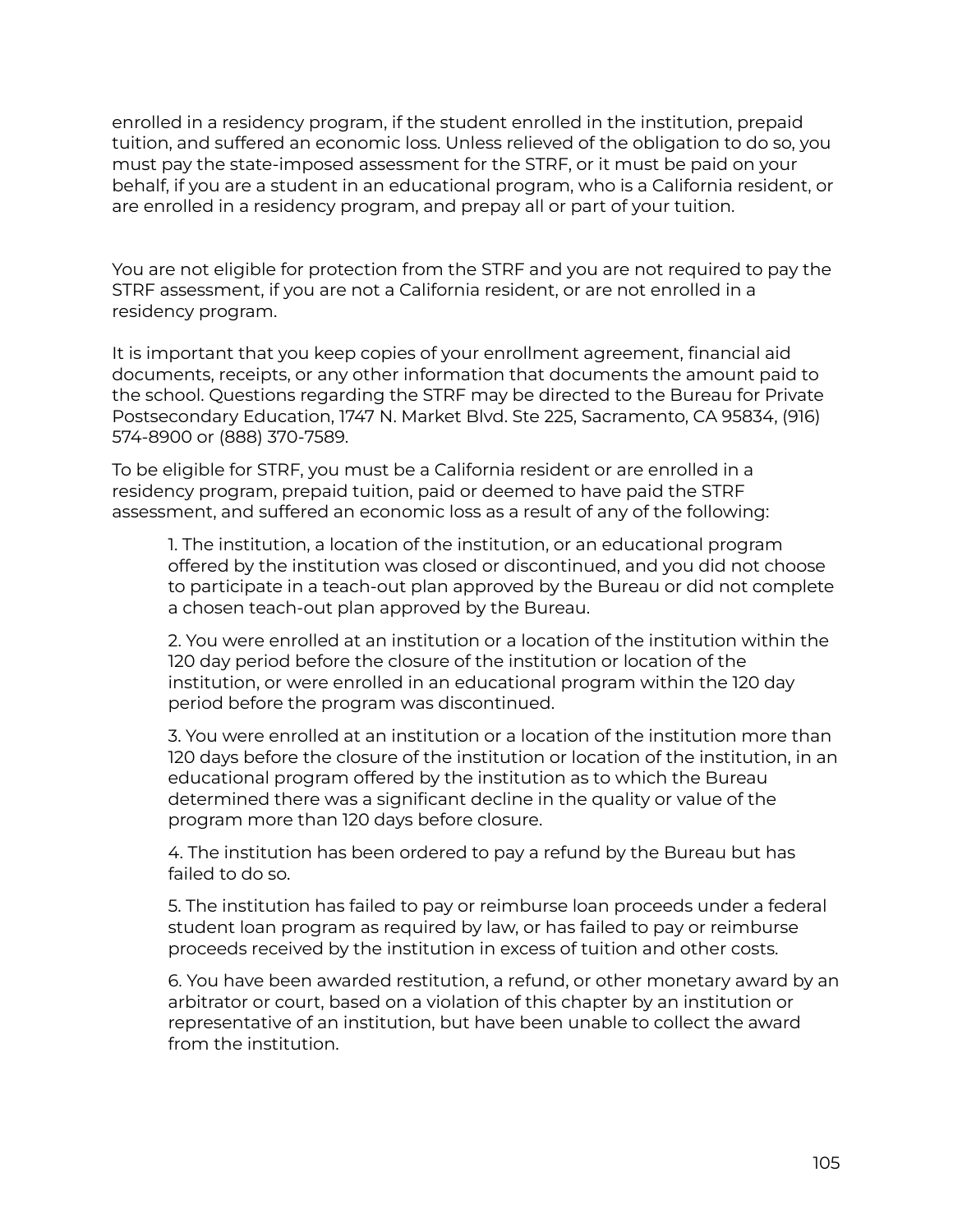7. You sought legal counsel that resulted in the cancellation of one or more of your student loans and have an invoice for services rendered and evidence of the cancellation of the student loan or loans.

To qualify for STRF reimbursement, the application must be received within four (4) years from the date of the action or event that made the student eligible for recovery from STRF.

A student whose loan is revived by a loan holder or debt collector after a period of non-collection may, at any time, file a written application for recovery from STRF for the debt that would have otherwise been eligible for recovery. If it has been more than four (4) years since the action or event that made the student eligible, the student must have filed a written application for recovery within the original four (4) year period, unless the period has been extended by another act of law.

However, no claim can be paid to any student without a social security number or a taxpayer identification number.

**Amount of STRF Assessment.** (a) Each qualifying institution shall collect an assessment of fifty cents (\$0.50) per one thousand dollars (\$1,000) of institutional charges, rounded to the nearest thousand dollars, from each student in an educational program who is a California resident or is enrolled in a residency program. For institutional charges of one thousand dollars (\$1,000) or less, the assessment is zero dollars (\$0).

### **CATALOG CHANGES**

Information about Coding Dojo is published in this catalog, which contains a description of policies, procedures, and other information about the School. Coding Dojo reserves the right to change any provision of the catalog at any time. Notice of changes will be communicated in a revised catalog, an addendum or supplement to the catalog, or other written format with an effective date. Students are expected to read and be familiar with the information contained in the catalog, in any revisions, supplements and addenda to the catalog, and with all school policies. By enrolling in Coding Dojo, the student agrees to abide by the terms stated in the catalog and all school policies.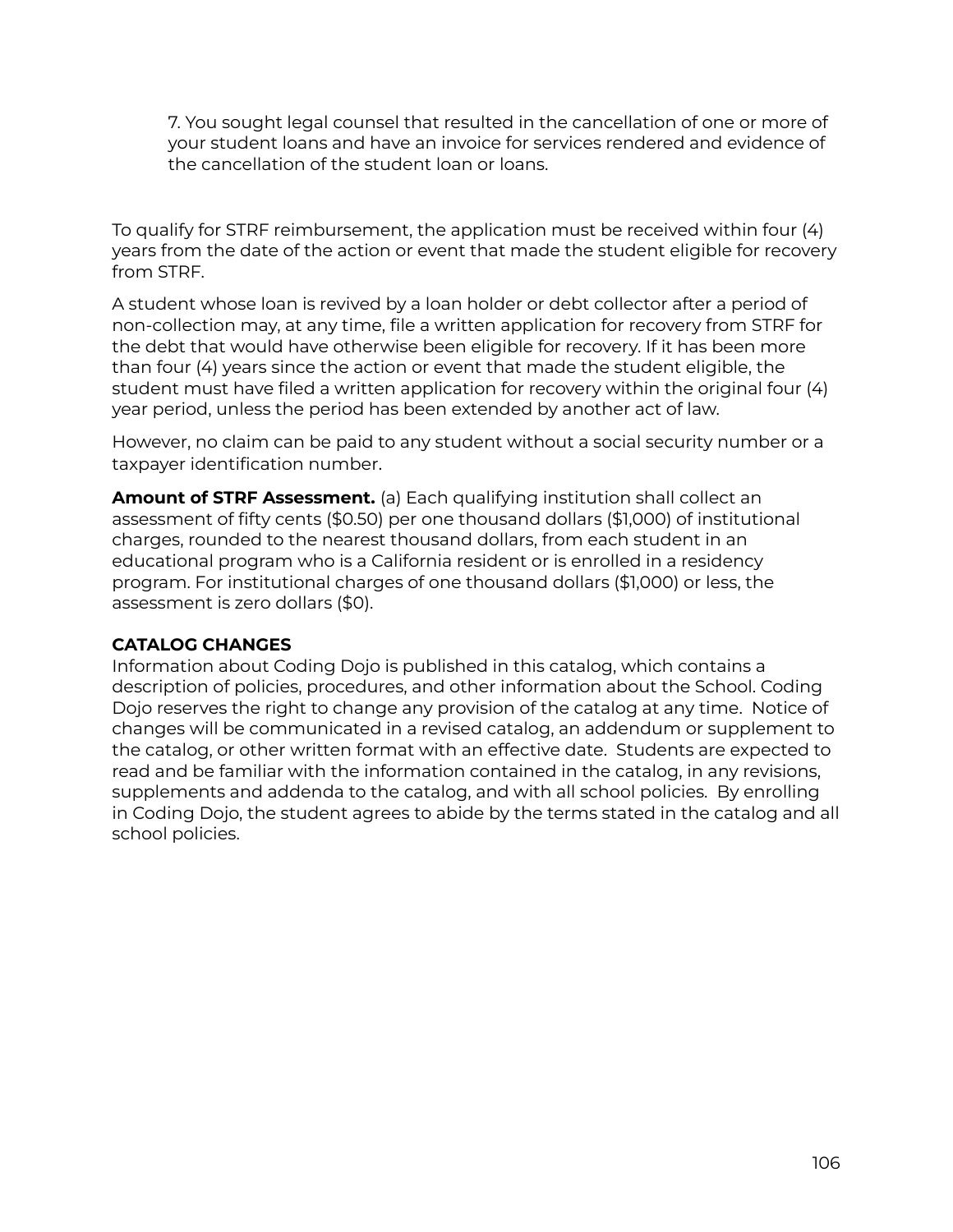# B. Idaho

### Offered Programs

Software Development Onsite Full-Time Software Development Online Full-Time Software Development Online Part-Time Accelerated Software Development Online Part-Time Flex Data Science Online Part-Time Cybersecurity Online Part-Time UX/UI Design Online Part-Time

### Campus Locations

404 S. 8th St. #204 Boise, Idaho 83702 (844) 446-3656

[www.codingdojo.com](http://www.codingdojo.com) [info@codingdojo.com](mailto:info@codingdojo.com)

The Boise location is located at the hip Trailhead North Co-working space. Trailhead North provides dedicated desks, conference rooms and integrated space for entrepreneurs. Located in the 8th Street Marketplace in the heart of BoDo and Boise's tech corridor. Trailhead is the place where business starts in Boise. A community of like no other that is made up of people from all over the Treasure Valley. It's a place to find resources, explore new ideas, and to create something deliberate and real. Meet like minded people excited about the game of business. From accessible and connected co-working space to workshops and training, Coding Dojo is dedicated to giving entrepreneurs access to the tools and connections they need to build something with impact.

The school's facility is located on the second floor of the Eighth Street Mercantile building in downtown Boise. The building is equipped with elevators.

## Cancellation and Refund Policy

- 1. The school must refund all monies paid if the applicant is not accepted. This includes instances where a starting class is cancelled by the school.
- 2. The school must refund all monies paid if the applicant **cancels within three (3) business days** (excluding Sundays and holidays) **after the day the contract is signed and an initial payment is made.**
- 3. The school may retain an established registration fee of one hundred dollars if the applicant cancels, or school terminates enrollment, past the third business day after signing the contract or making an initial payment. A registration fee is any fee charged by a school to process student applications and establish a student record system.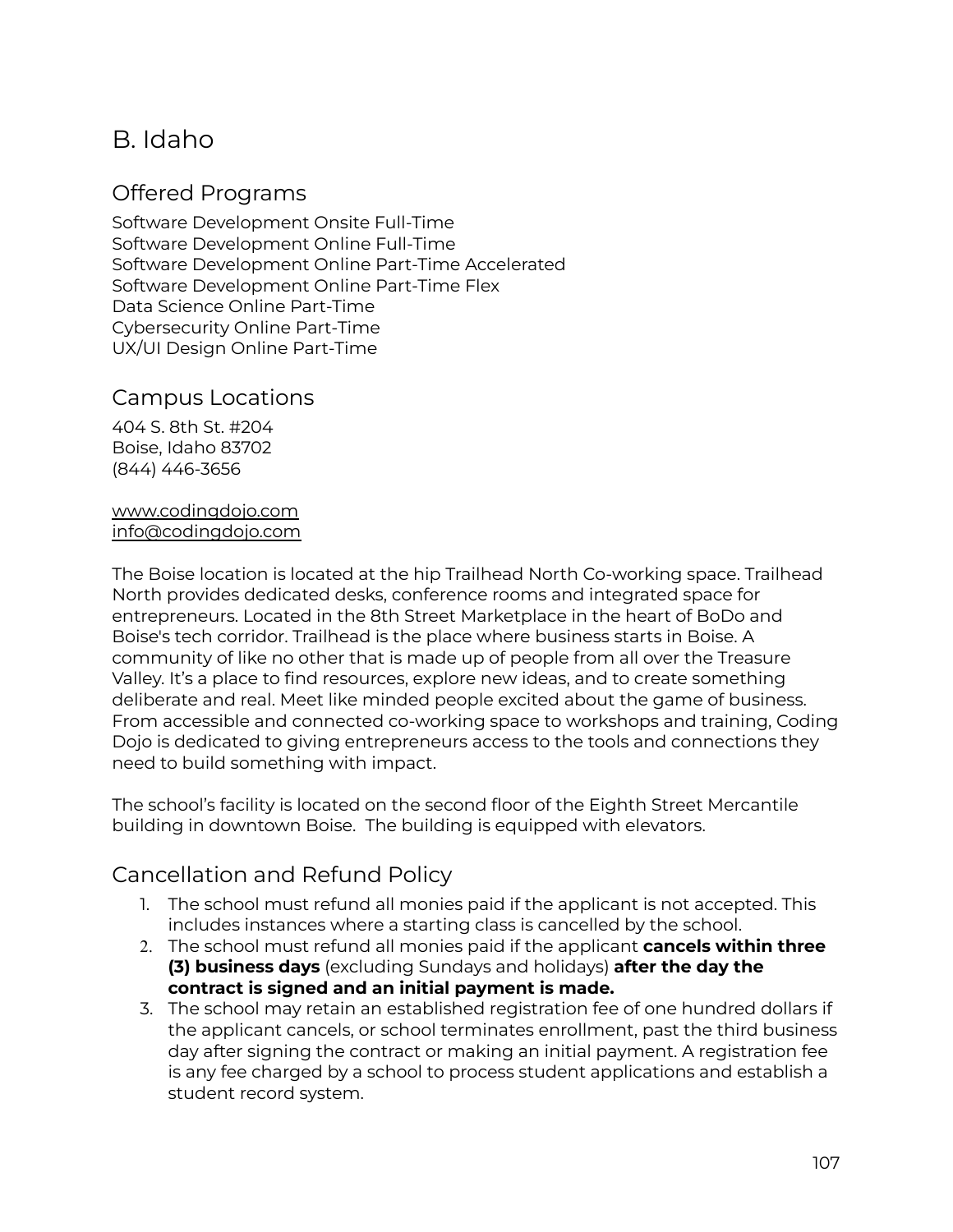4. If training is terminated after the student enters classes, the school may retain the registration fee established under (3) of this subsection, plus a prorated percentage of the total tuition as described in the following table:

| If the student completes this amount<br>of training:        | <b>Coding Dojo may keep this</b><br>percentage of tuition: |  |
|-------------------------------------------------------------|------------------------------------------------------------|--|
| Five (5) program days (one week) or up<br>to 25% of program | No more than 25%                                           |  |
| More than 25% through 50%                                   | No more than 50%                                           |  |
| More than 50%                                               | 100%                                                       |  |

- 5. The Cancellation and Refund Policy applies to student-driven actions [or, "withdrawals"] and to school-determined endings of enrollment [or, "terminations"].
- 6. When calculating refunds, the official date of a student's termination is the date any of the following occur:
	- a. When the school receives written (electronic or hardcopy) notice of the student's intention to discontinue the training program; or,
	- b. When the student is terminated for a violation of a published school policy which provides for termination; or,
	- c. When a student, without notice, fails to attend classes for ten calendar days.
- 7. All refunds must be paid within forty-five (45) calendar days of the student's official termination date.
- 8. Special circumstances. In cases of prolonged illness or accident, death in the family, or other circumstances the school may, within its reasonable and fair discretion, make a settlement with the student for a different refund amount.

## Student Grievances

Students are encouraged to make an appointment with their Instructor or Student Support Manager and follow the grievances process outlined on page 60 of this catalog.

If after completion of that process the issues have not been resolved, students may file a complaint with the appropriate agency. State complaint procedures are available on the State Board of Education website:

https://boardofed.idaho.gov/higher-education-private/proprietary-schools-non-degre e-granting/ or call 208-332-1587.

## Notices

By signing an appropriate Enrollment Agreement with Coding Dojo, Student agrees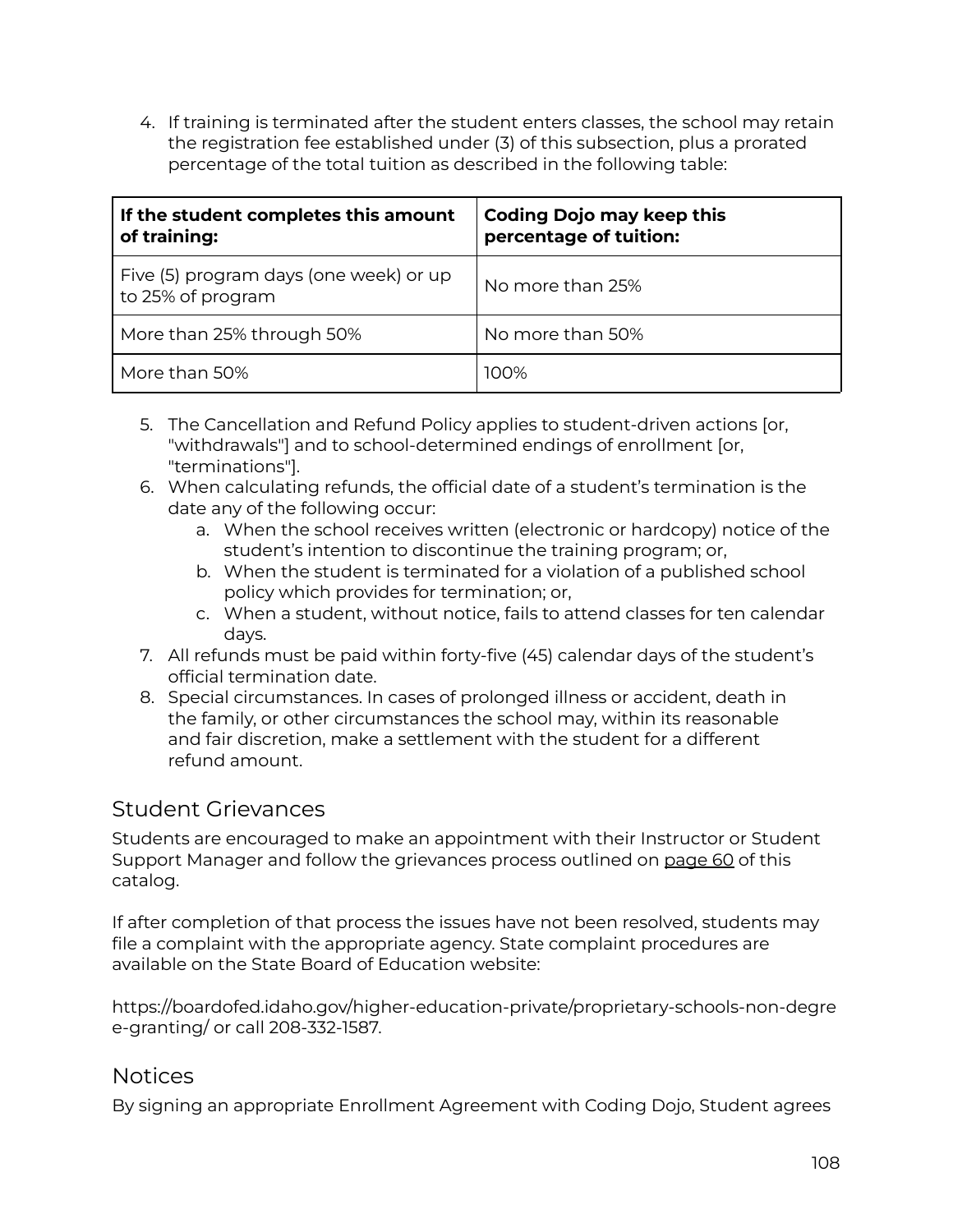and acknowledges that, "I understand that Coding Dojo is registered with the State Board of Education in accordance with Section 33-2403, Idaho Code. I also understand that the State Board of Education has not accredited or endorsed any course of study being offered by Coding Dojo, and that these courses may not be accepted for transfer into any Idaho public postsecondary institution."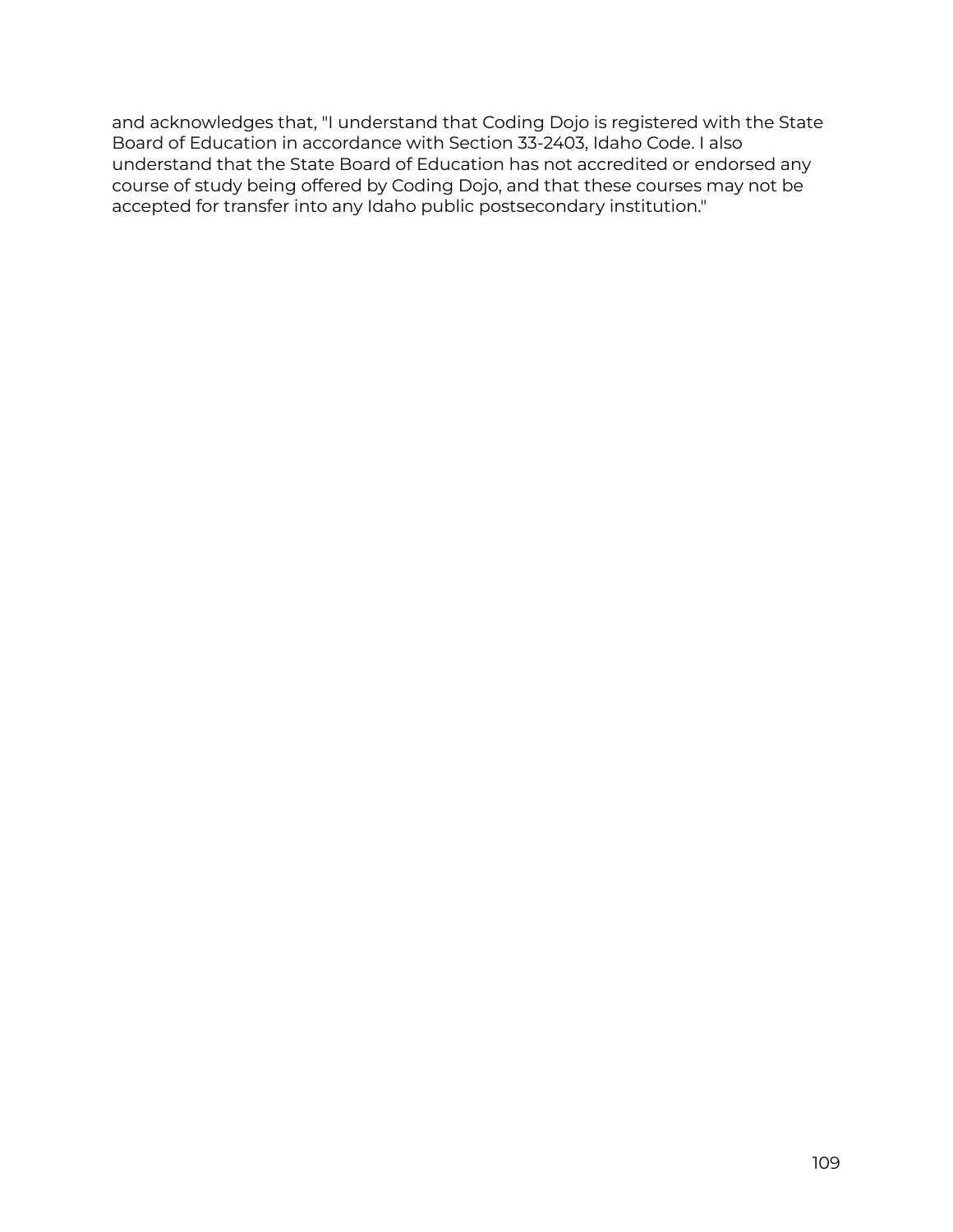# C. Illinois

# Approved Programs

Software Development Onsite Full-Time Software Development Online Full-Time Software Development Online Part-Time Accelerated Software Development Online Part-Time Flex Data Science Online Part-Time Cybersecurity Online Part-Time UX/UI Design Online Part-Time

# Campus Locations

213 W. Institute Place, Suite 205 Chicago, IL 60610 425-299-5770

[www.codingdojo.com](http://www.codingdojo.com) [info@codingdojo.com](mailto:info@codingdojo.com)

The Illinois location operates in a leased space comprising approximately 8,673 SF of space. The Illinois location is easily reached by car or public transportation. The school buildings are modern and secured.

# Cancellation and Refund Policy

- 1. The school must refund all monies paid if the applicant is not accepted. This includes instances where a starting class is cancelled by the school.
- 2. The school must refund all monies paid if the applicant cancels within five business days (excluding Sundays and holidays) after the day the contract is signed or an initial payment is made, as long as the applicant has not begun training.
- 3. The school may retain an established registration fee equal to ten percent of the total tuition cost, or one hundred dollars, whichever is less, if the applicant cancels past the fifth business day after signing the contract or making an initial payment. A registration fee is any fee charged by a school to process student applications and establish a student record system.
- 4. A student has through the first Friday of the program to complete any pending documentation requirements for enrollment. In the event documentation is not completed, the student will be withdrawn from the program. The student will receive a full refund under these circumstances, unless the student requests to re-enroll for the next program start date, where all paid amounts will be applied to the new program.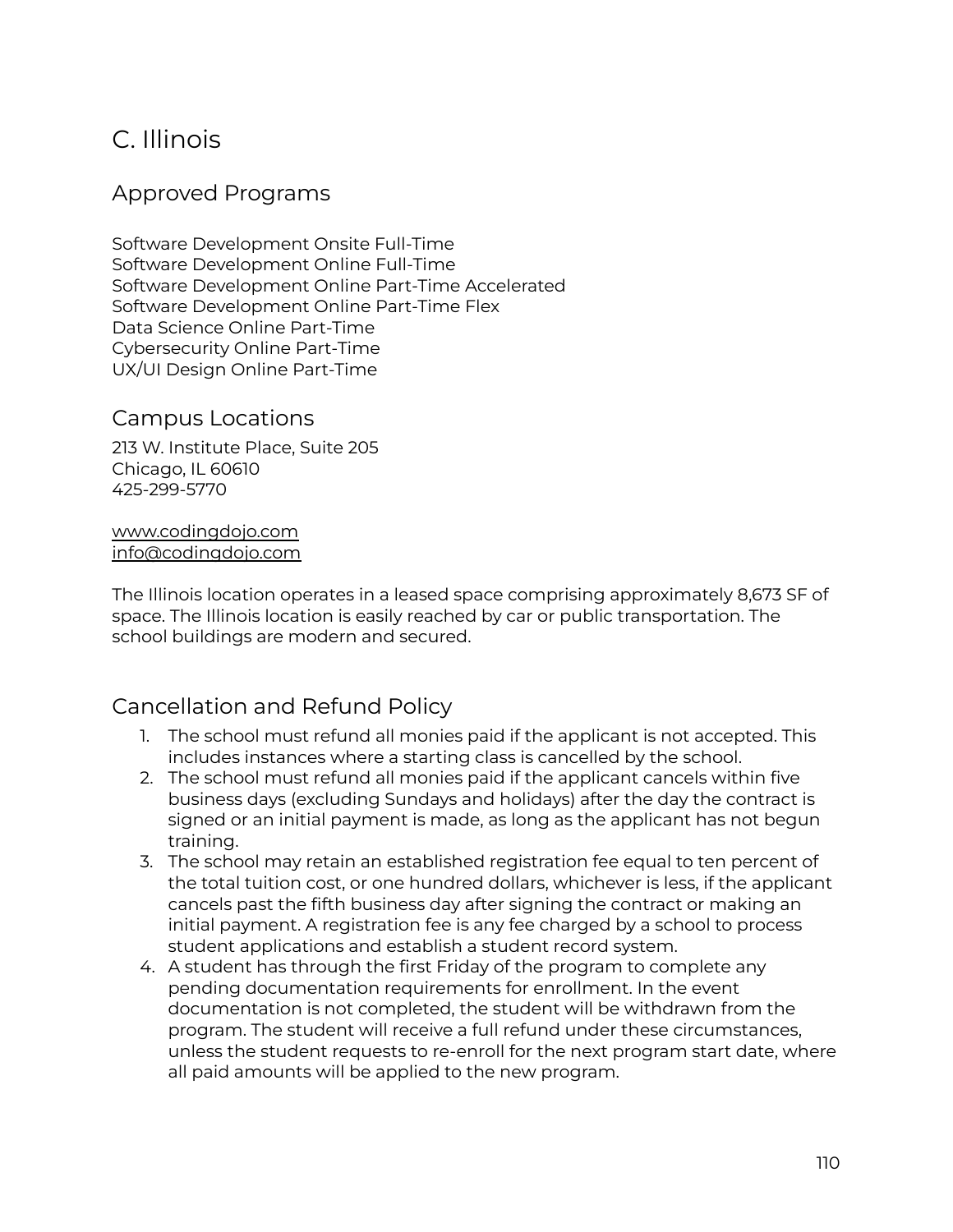5. If training is terminated after the student enters classes, the school may retain the registration fee established under (3) of this subsection, plus a percentage of the total tuition as described in the following table:

| If the student completes this amount<br>of training:                | <b>Coding Dojo may keep this</b><br>percentage of tuition: |
|---------------------------------------------------------------------|------------------------------------------------------------|
| Five (5) program days (one week) or up<br>to 10%, whichever is less | 10%                                                        |
| More than one week or 10%, whichever<br>is less, but less than 25%  | 25%                                                        |
| 25% through 50%                                                     | 50%                                                        |
| More than 50%                                                       | 100%                                                       |

- 6. When calculating refunds, the official date of a student's termination is the last day of recorded attendance:
	- a. When the school receives notice of the student's intention to discontinue the training program; or,
	- b. When the student is terminated for a violation of a published school policy which provides for termination; or,
	- c. When a student, without notice, fails to attend classes for thirty calendar days.
- 7. All refunds must be paid within thirty (30) calendar days of the student's official termination date.
- 8. If you intend to withdraw from the program for any reason, you must complete a Withdrawal Form to facilitate the refund process.

# VA REFUND POLICY:

If an enrolled VA beneficiary fails to enter the program, withdraws, or is dismissed prior to completing the course, Coding Dojo will refund the unused or pro rata portion of the tuition and fees, paid on their behalf, directly to the VA in accordance with applicable regulations. Any portion of tuition and fees paid by the student will be refunded according to the state specific refund regulations.

VA beneficiary students will be responsible for covering any outstanding tuition/fees owed to the school after repayment has been made to the VA, in accordance with the state specific refund policy.

Example: A student's Enrollment Agreement states Coding Dojo is entitled to 50% of tuition if the student withdraws between 25% and 50% of the program. The VA beneficiary withdraws at 40% through the program. The school will repay the VA the prorated amount for 60% of the tuition, leaving 10% for the student to repay directly to the school.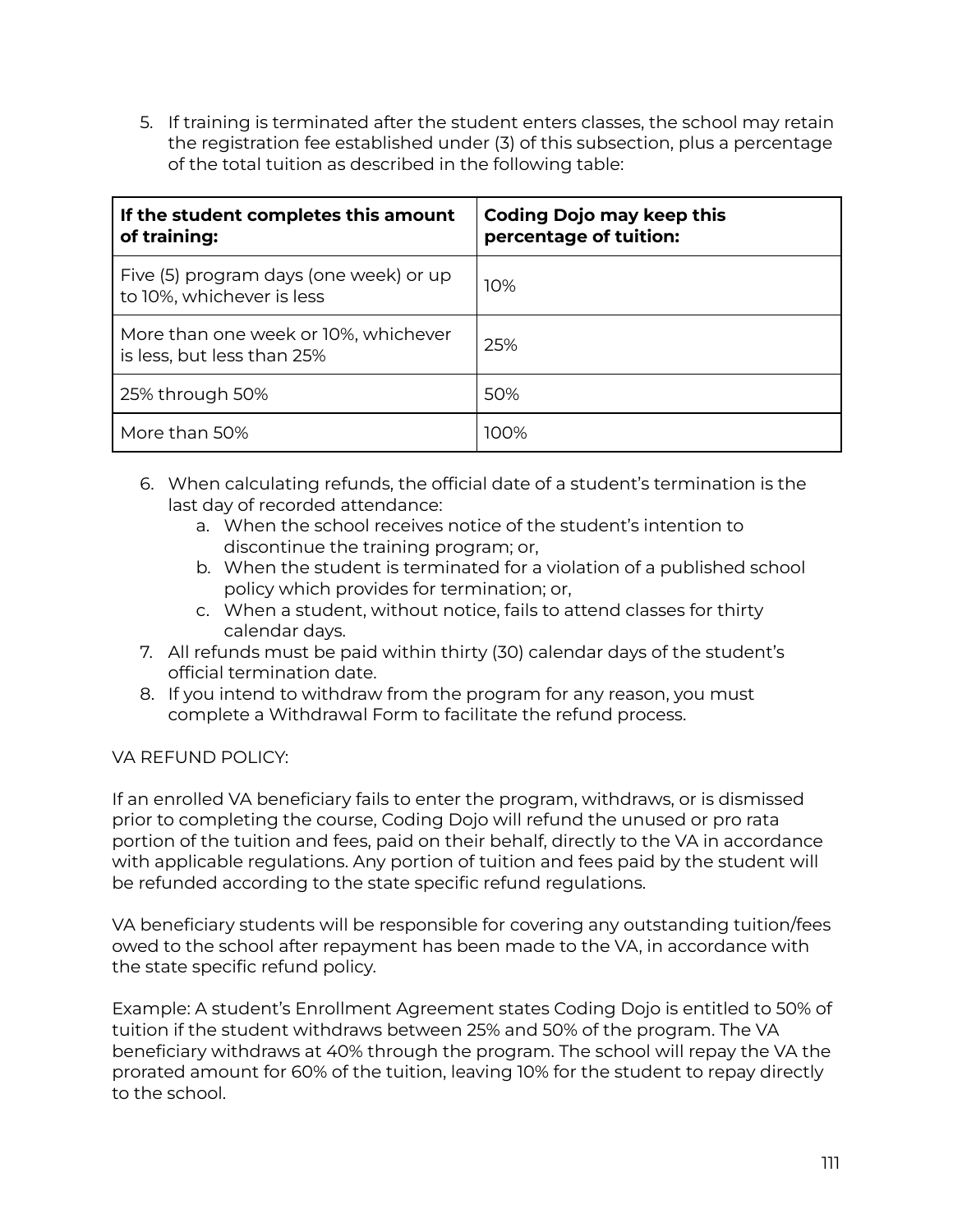# Student Grievances

Illinois Board of Higher Education (IBHE) Physical Address: 1 N. Old State Capitol Plaza, Suite 333, Springfield, IL 62701-1377 Phone Number(217) 782-2551 Link to Online Complaint System: http://complaints.ibhe.org/

# **Notices**

Coding Dojo is approved by the Division of Private Business and Vocational Schools at the Illinois Board of Higher Education (IBHE). Coding Dojo is not accredited by a US Department of Education recognized accrediting body.

# Concerning Transferability of Credits and Credentials at Our Institution

The transferability of credits you earn at Coding Dojo is at the complete discretion of an institution to which you may seek to transfer. Acceptance of the certificate you earn in the educational program is also at the complete discretion of the institution to which you may seek to transfer. If the certificate that you earn at this institution is not accepted at the institution to which you seek to transfer, you may be required to repeat some or all of your coursework at that institution. For this reason, you should make certain that your attendance at this institution will meet your educational goals. This may include contacting an institution to which you may seek to transfer after attending Coding Dojo to determine if your certificate will transfer.

Note: Coding Dojo has not entered into any articulation or transfer agreement with any other institutions.

# Consumer Information

All schools are required to make available, at a minimum, the following disclosure information clearly and conspicuously on their 1) internet website, 2) school catalog, and 3) as an addendum to their Enrollment

Agreement:

- $\bullet$  The number of students who were admitted in the program as of July 1 of that reporting period.
- The number of additional students who were admitted in the program during the next 12 months and classified in one of the following categories: new starts, re-enrollments, and transfers into the program from other programs at the school.
- The total number of students admitted in the program during the 12-month reporting period.
- The number of students enrolled in the program during the 12-month reporting period who: transferred out of the program and into another program at the school, completed or graduated from a program, withdrew from the school, and are still enrolled.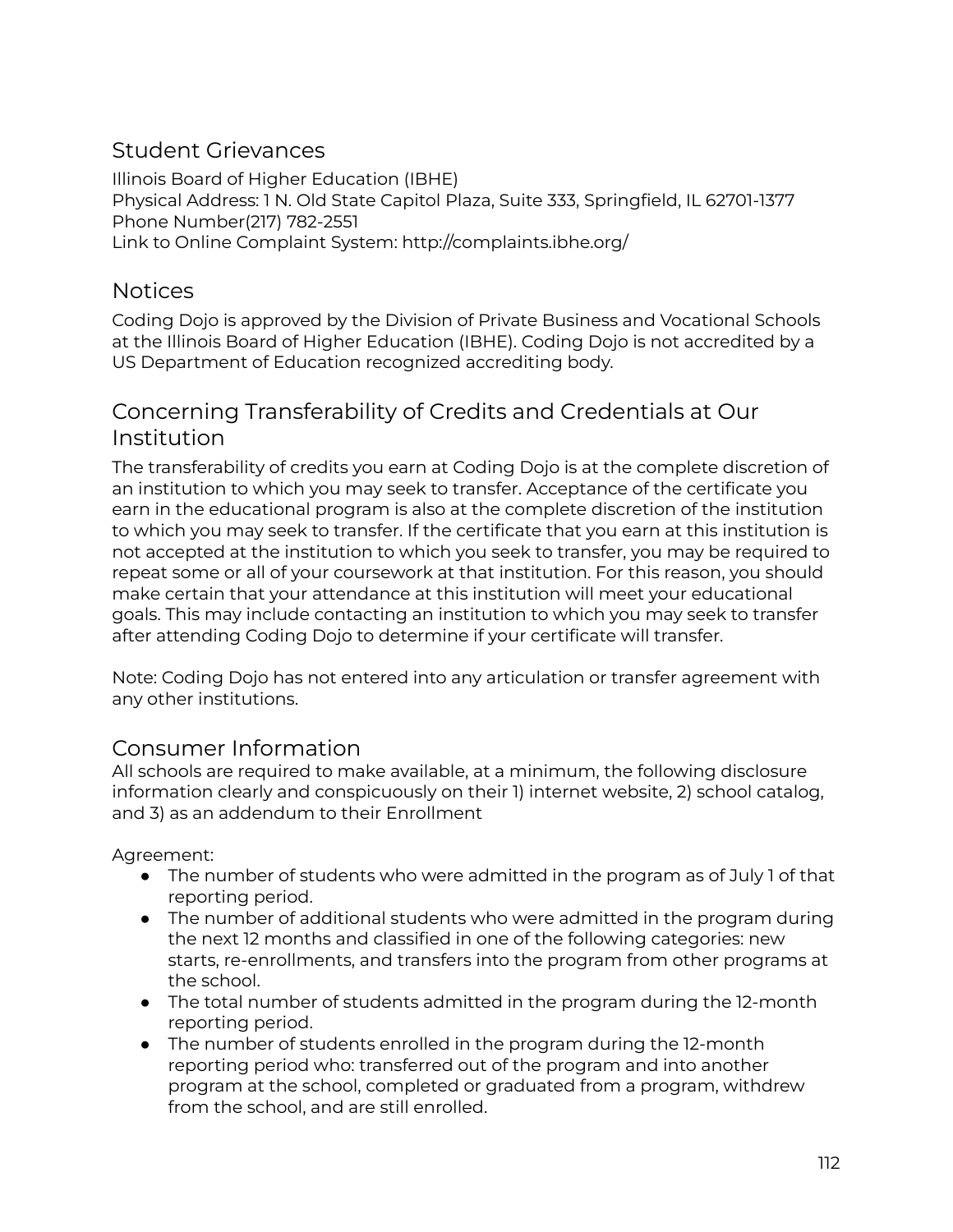- The number of students enrolled in the program who were: placed in their field of study, placed in a related field, placed out of the field, not available for placement due to personal reasons, and not employed.
- The number of students who took a State licensing exam or professional certification exam, if any, during the reporting period, as well as the number who passed.
- The number of graduates who obtained employment in the field who did not use the school's placement assistance during the reporting period (pending reasonable efforts to obtain this information from graduates).
- The average starting salary for all school graduates employed during the reporting period (pending reasonable efforts to obtain this information from graduates).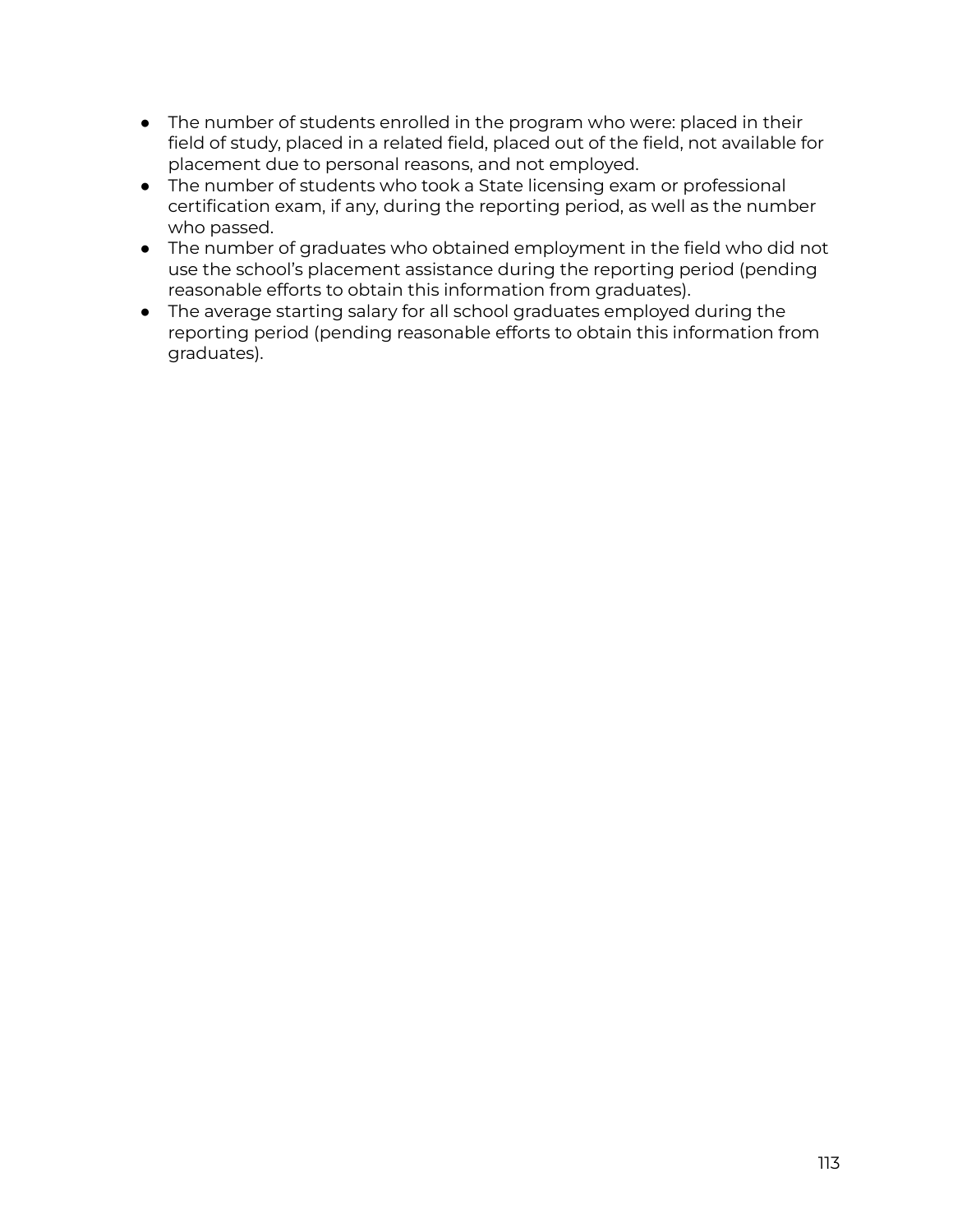# **Institutional Disclosures Reporting Table July 1, 2019 through June 30, 2020 Per Section 1095.200 of 23 Ill. Adm. Code 1095:**

**Institution Name: Coding Dojo, Inc.**

*The following information must be submitted to the Board annually; failure to do so is grounds for immediate revocation of the permit of approval.*

| <b>Disclosure Reporting Category</b><br>Program Name<br>Onsite Computer Programming<br>$CIP^*$<br>11.0201 (Computer Programming/Programmer, General)<br>15-1250 (Software and Web Developers, Programmers<br>SOC*<br>and Testers)                           |                                                                                                                                                                                |                |
|-------------------------------------------------------------------------------------------------------------------------------------------------------------------------------------------------------------------------------------------------------------|--------------------------------------------------------------------------------------------------------------------------------------------------------------------------------|----------------|
| A) For each program of study, report:                                                                                                                                                                                                                       |                                                                                                                                                                                |                |
| instruction* as of July 1 of this reporting period.                                                                                                                                                                                                         | 1) The number of students who were admitted to the program or course of                                                                                                        | 10             |
|                                                                                                                                                                                                                                                             | 2) The number of additional students who were admitted in the program or course of<br>instruction during the next 12 months and classified in one of the following categories: |                |
| a) New Starts                                                                                                                                                                                                                                               |                                                                                                                                                                                | 129            |
| b) Re-enrollments                                                                                                                                                                                                                                           |                                                                                                                                                                                |                |
| c) Transfers into the program from other programs at the school                                                                                                                                                                                             |                                                                                                                                                                                | $\overline{O}$ |
| 3) The total number of students admitted in the program or course of<br>140<br>instruction during the 12-month reporting period (the number of students<br>reported under subsection A1 plus the total number of students reported<br>under subsection A2). |                                                                                                                                                                                |                |
| 12-month reporting period who:                                                                                                                                                                                                                              | $\left  4\right\rangle$ The number of students enrolled in the program or course of instruction during the                                                                     |                |
| $\circ$<br>a) Transferred out of the program or course and into another program<br>or course at the school                                                                                                                                                  |                                                                                                                                                                                |                |
| b) Completed or graduated from the program or course of instruction                                                                                                                                                                                         |                                                                                                                                                                                | 114            |
| c) Withdrew from the school                                                                                                                                                                                                                                 |                                                                                                                                                                                | 24             |
| d) Are still enrolled                                                                                                                                                                                                                                       |                                                                                                                                                                                | フ              |
| [5] The number of students enrolled in the program or course of instruction who were:                                                                                                                                                                       |                                                                                                                                                                                |                |
| a) Placed in their field of study                                                                                                                                                                                                                           |                                                                                                                                                                                | 49             |
| b) Placed in a related field                                                                                                                                                                                                                                |                                                                                                                                                                                | 0              |
| c) Placed out of field                                                                                                                                                                                                                                      |                                                                                                                                                                                | 4              |
| d) Not available for placement due to personal reasons                                                                                                                                                                                                      |                                                                                                                                                                                | 31             |
| 0<br>e) Not employed                                                                                                                                                                                                                                        |                                                                                                                                                                                |                |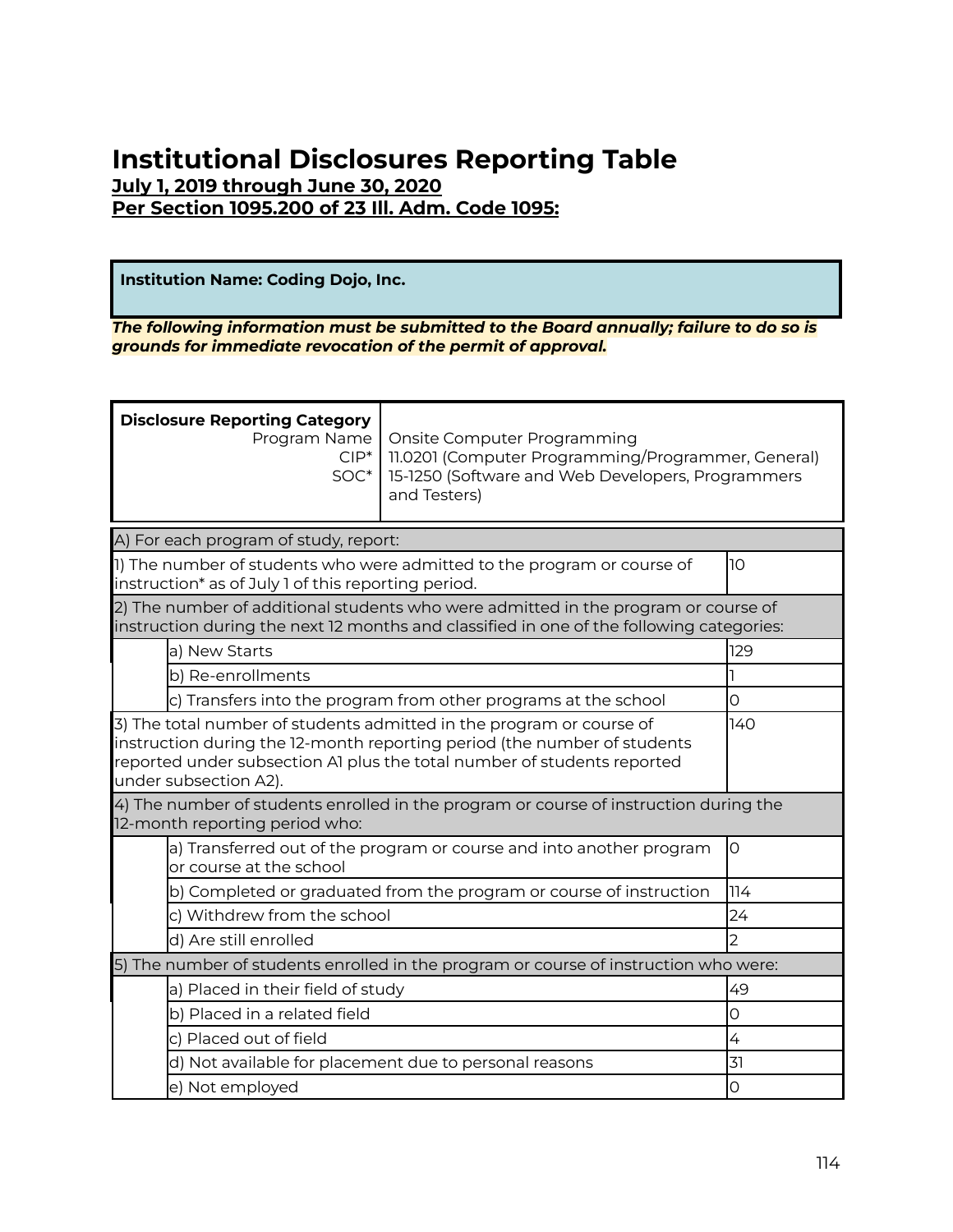| BI) The number of students who took a State licensing examination or<br>professional certification examination, if any, during the reporting period.                                                                                                                         |             |
|------------------------------------------------------------------------------------------------------------------------------------------------------------------------------------------------------------------------------------------------------------------------------|-------------|
|                                                                                                                                                                                                                                                                              |             |
| B2) The number of students who took and passed a State licensing<br>examination or professional certification examination, if any, during the<br>reporting period.                                                                                                           | ( )         |
|                                                                                                                                                                                                                                                                              |             |
| C) The number of graduates who obtained employment in the field who did<br>not use the school's placement assistance during the reporting period; such<br>information may be compiled by reasonable efforts of the school to contact<br>graduates by written correspondence. | n/a         |
|                                                                                                                                                                                                                                                                              |             |
| D) The average starting salary for all school graduates employed during the<br>reporting period; this information may<br>be compiled by reasonable efforts of the school to contact graduates by<br>written correspondence.                                                  | \$72,333.00 |

\*CIP--Please insert the program CIP Code. For more information on CIP codes: <https://nces.ed.gov/ipeds/cipcode/Default.aspx?y=55> \*SOC--Please insert the program SOC Code. For more information on SOC codes: <http://www.bls.gov/soc/classification.htm>

\***A course of instruction** is a standalone course that meets for an extended period of time and provides instruction that may or may not be related to a program of study, but is either not part of the sequence or can be taken independent of the full sequence as a stand-alone option. A Course of Instruction may directly prepare students for a certificate or other completion credential or it can stand alone as an optional preparation or, in the case of students requiring catch-up work, a prerequisite for a program. A stand-alone course might lead to a credential to be used toward preparing individuals for a trade, occupation, vocation, profession; or it might improve, enhance or add to skills and abilities related to occupational/career opportunities.

*} In the event that the school fails to meet the minimum standards, that school shall be placed on probation.*

*} If that school's passage rate in its next reporting period does not exceed 50% of the average passage rate of that class of schools as a whole, then the Board shall revoke the school's approval for that program to operate in this State. Such revocation also shall be grounds for reviewing the approval to operate.*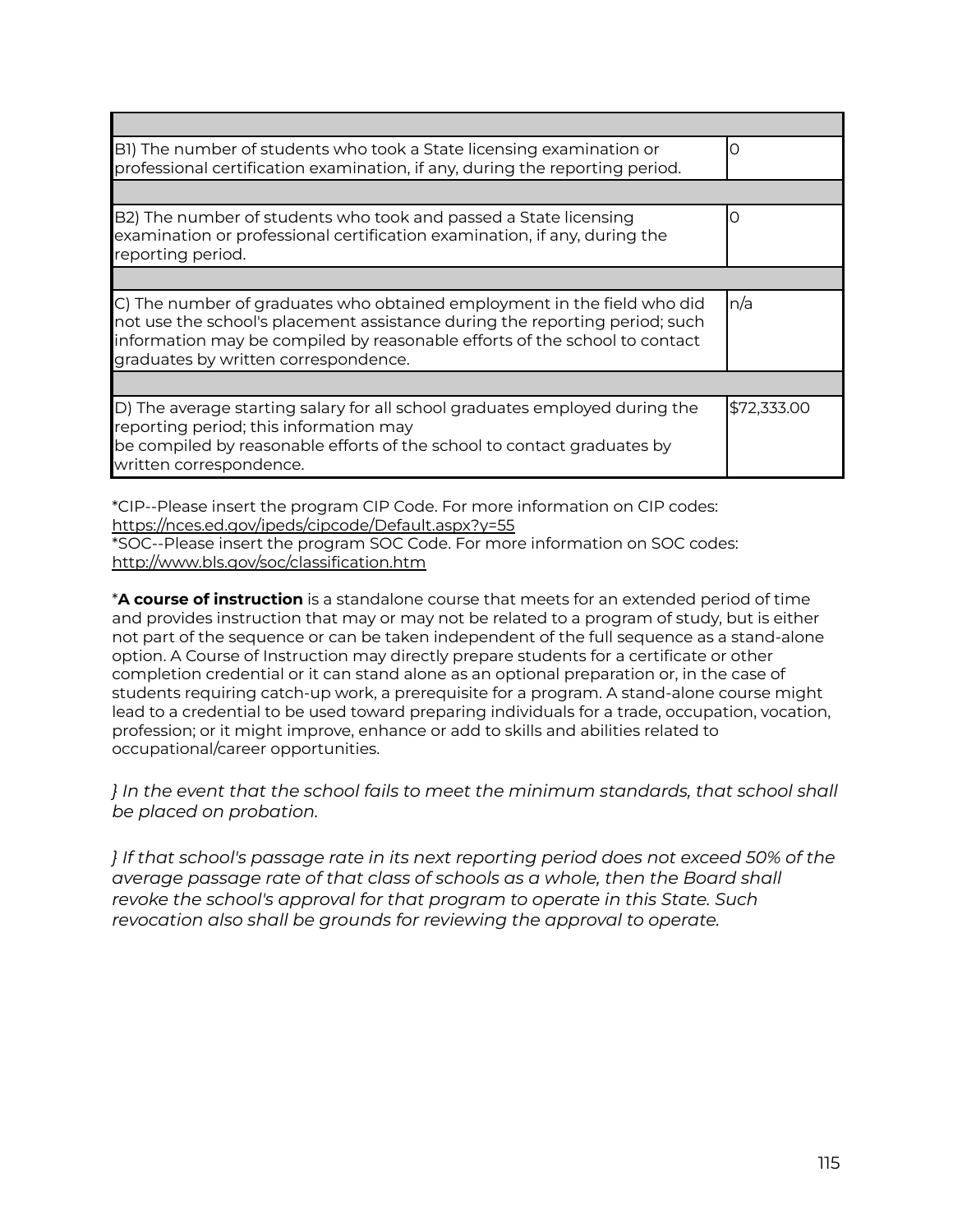# D. Oklahoma

# Approved Programs

Software Development Onsite Full-Time Software Development Online Full-Time Software Development Online Part-Time Accelerated Software Development Online Part-Time Flex Data Science Online Part-Time Cybersecurity Online Part-Time UX/UI Design Online Part-Time

# Campus Locations

823 S. Detroit Avenue Tulsa, OK 74120

# Cancellation and Refund Policy

- 9. The school must refund all monies paid if the applicant is not accepted. This includes instances where a starting class is cancelled by the school.
- 10. The school must refund all monies paid if the applicant **cancels within three (3) business days** (excluding Sundays and holidays) **after the day the contract is signed and an initial payment is made.**
- 11. The school may retain an established registration fee equal to ten percent of the total tuition cost, or one hundred dollars, whichever is less, if the applicant cancels, or school terminates enrollment, past the fifth business day after signing the contract or making an initial payment. A registration fee is any fee charged by a school to process student applications and establish a student record system.
- 12. If training is terminated, by either the student or the school, after the student enters classes the school may retain the registration fee established under (3) of this subsection, plus a prorated percentage of the total tuition as described in the following table:

| If the student completes this amount<br>of training:        | <b>Coding Dojo may keep this</b><br>percentage of tuition: |  |
|-------------------------------------------------------------|------------------------------------------------------------|--|
| Five (5) program days (one week) or up<br>to 25% of program | No more than 25%                                           |  |
| More than 25% through 50%                                   | No more than 50%                                           |  |
| More than 50%                                               | 100%                                                       |  |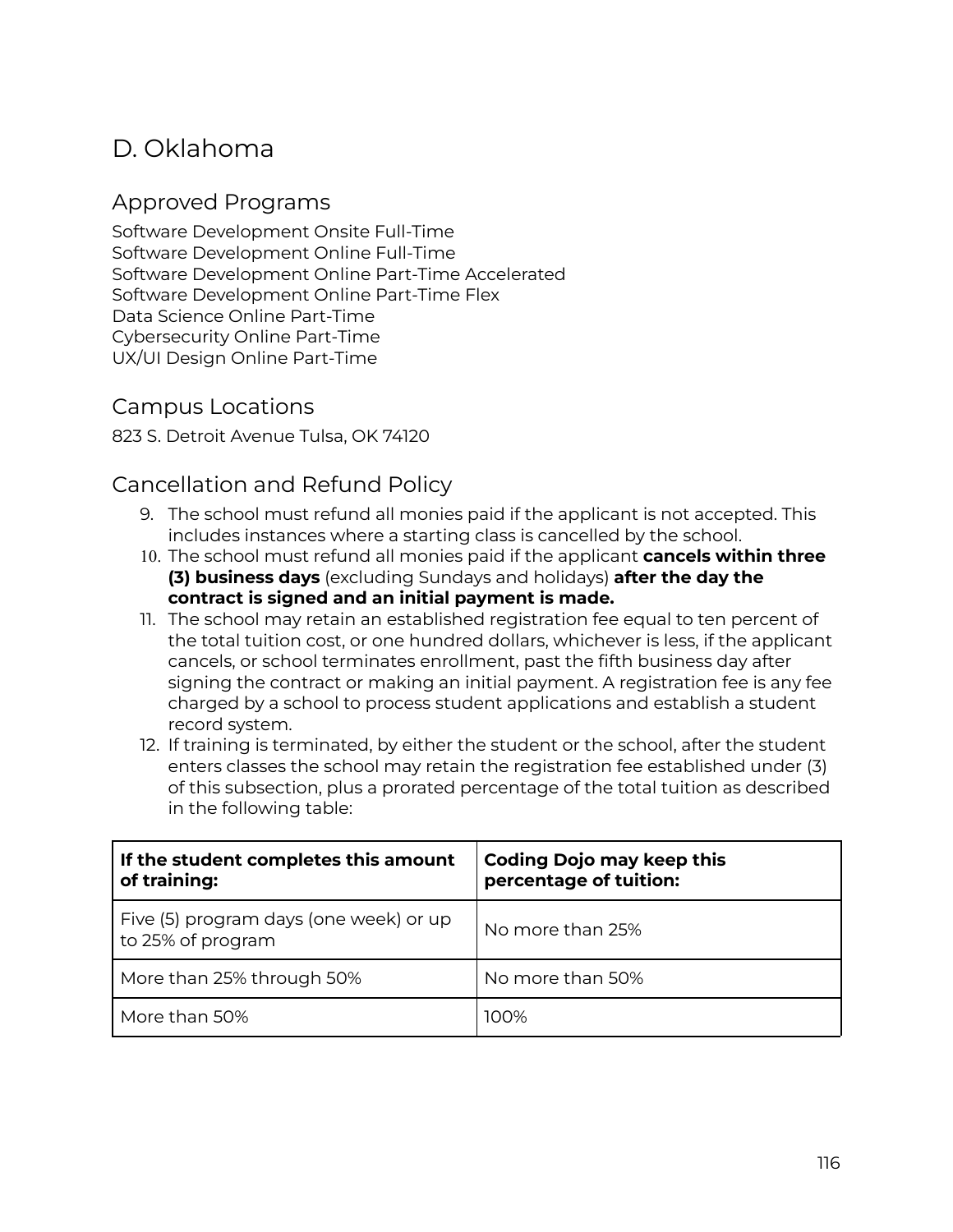- 13. "The Cancellation and Refund Policy applies to student-driven actions [or, "withdrawals"] and to school-determined endings of enrollment (or, "terminations".]
- 14. When calculating refunds, the official date of a student's termination is the last day of recorded attendance:
	- a. When the school receives written (electronic or hardcopy) notice of the student's intention to discontinue the training program; or,
	- b. When the student is terminated for a violation of a published school policy which provides for termination; or,
	- c. When a student, without notice, fails to attend classes for thirty calendar days.
- 15. All refunds must be paid within sixty (60) calendar days of the student's official termination date. If a refund is paid directly to the student, the refund must be paid within thirty (30) calendar days of the student's official termination date.
- 16. Special circumstances. In cases of prolonged illness or accident, death in the family, or other circumstances the school may, within its reasonable and fair discretion, make a settlement with the student for a different refund amount.

# Student Grievances

3700 N.W. Classen Boulevard, Suite 250 Oklahoma City, OK 73118 (405) 528-3370

# Notices

# **Federal (FTC) Holder in Due Course Rule/Notice**

Any Holder of this Consumer Credit Contract is subject to all claims and defenses which the Debtor could assert against the seller of goods or services obtained with the proceeds hereof. Recovery hereunder by the Debtor shall not exceed amounts paid by the debtor hereunder.

Licensed by the Oklahoma Board of Private Vocational Schools ("OBPVS") 3700 N. Classen Boulevard, Suite 250, Oklahoma City, OK 73118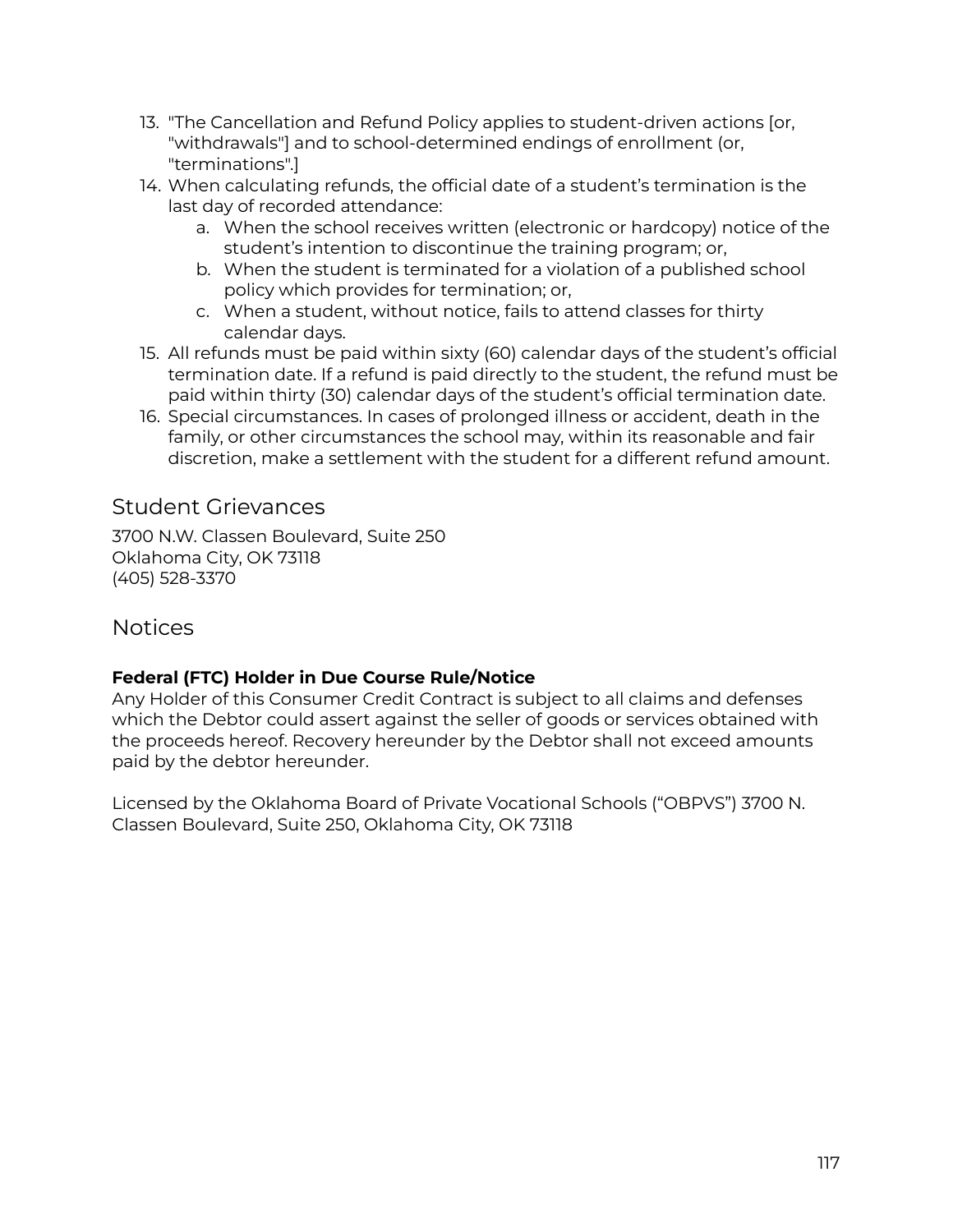# E. Texas

# Approved Programs

Software Development Onsite Full-Time Software Development Online Full-Time Software Development Online Part-Time Accelerated Software Development Online Part-Time Flex Data Science Online Part-Time Cybersecurity Online Part-Time UX/UI Design Online Part-Time

# Campus Locations

900 Jackson Street, #410 Dallas, TX 75202 (844)892-3463

The school's facility is located on the fourth floor of the Founders Square building in downtown Dallas. The building is equipped with elevators. For more information please visit: http://www.dallasbuildings.com/founders-square/

# Cancellation and Refund Policy

A full refund will be made to any student who cancels the enrollment contract within 72 hours (until midnight of the third day excluding Saturdays, Sundays and legal holidays) after the enrollment contract is signed. A full refund will also be made to any student who cancels enrollment within the student's first three scheduled class days, except that the school may retain not more than \$100 in any administrative fees charged, as well as items of extra expense that are necessary for the portion of the program attended and stated separately on the enrollment agreement.

# **REFUND POLICY**

- 1. Refund computations will be based on scheduled course time of classes through the last documented day of an academically related activity. Leaves of absence, suspensions and school holidays will not be counted as part of the scheduled class attendance.
- 2. The effective date of termination for refund purposes will be the earliest of the following:
	- a) the date of termination, if the student is terminated by the school;
	- b) the date of receipt of written notice from the student; or
	- c) ten school days following the last date of attendance, if the student is unresponsive.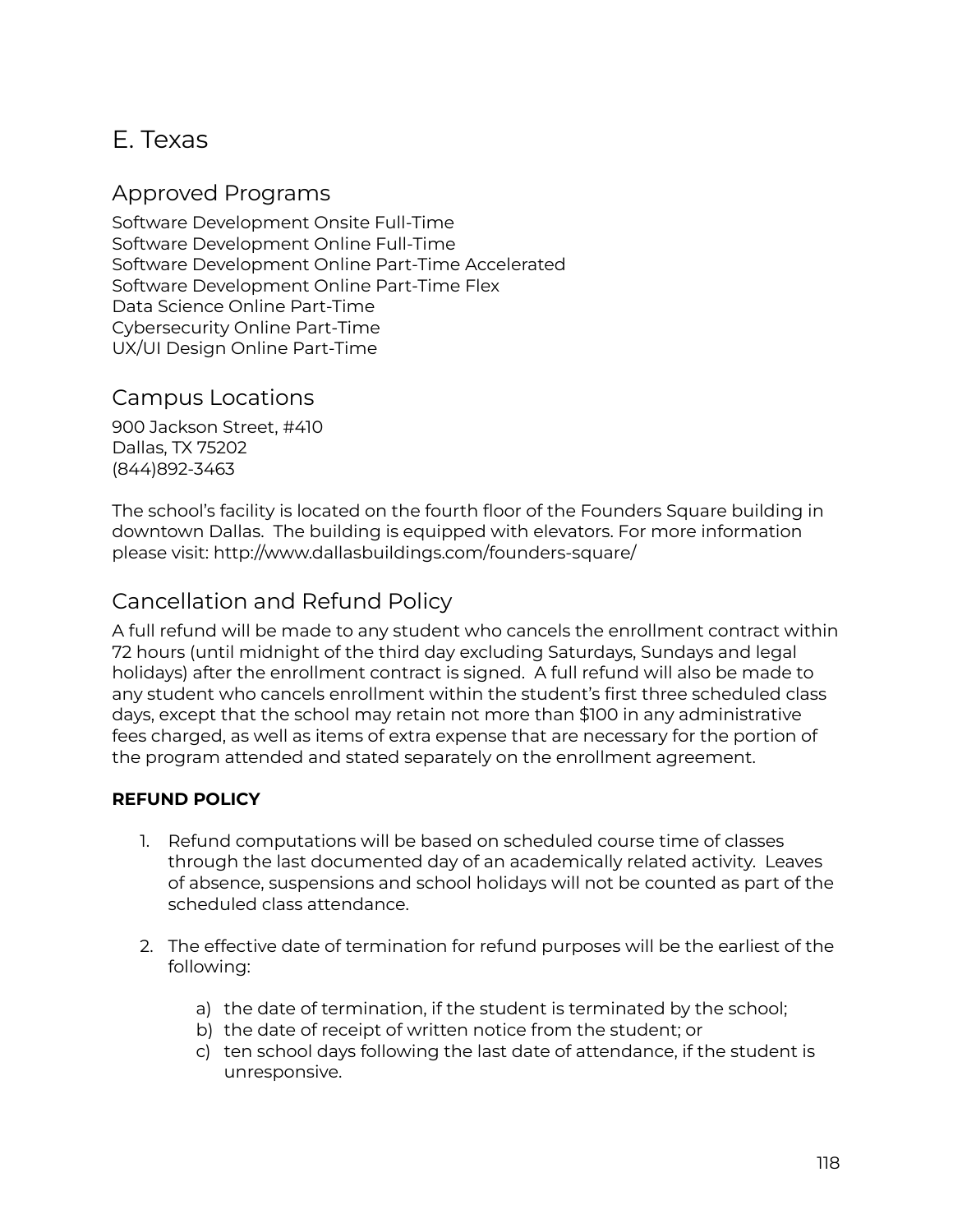- 3. If tuition and fees are collected in advance of entrance, and if after expiration of the 72 hour cancellation privilege the student does not enter school, not more than \$100 in any administrative fees charged shall be retained by the school for the entire residence program or synchronous distance education course*.*
- 4. If a student enters a residence or synchronous distance education program and withdraws or is otherwise terminated, the school or college may retain not more than \$100 in administrative fees charged for the entire program. The minimum refund of the remaining tuition and fees will be the pro rata portion of tuition, fees, and other charges that the number of hours remaining in the portion of the course or program for which the student has been charged after the effective date of termination bears to the total number of hours in the portion of the course or program for which the student has been charged, except that a student may not collect a refund if the student has completed 75 percent or more of the total number of hours in the portion of the program for which the student has been charged on the effective date of termination. (More simply, the refund is based on the precise number of course time hours the student has paid for, but not yet used, at the point of termination, up to the 75% completion mark, after which no refund is due.)
- 5. Refunds for items of extra expense to the student, such as books, tools, or other supplies are to be handled separately from refund of tuition and other academic fees. The student will not be required to purchase instructional supplies, books and tools until such time as these materials are required. Once these materials are purchased, no refund will be made. For full refunds, the school can withhold costs for these types of items from the refund as long as they were necessary for the portion of the program attended and separately stated in the enrollment agreement. Any such items not required for the portion of the program attended must be included in the refund.
- 6. A student who withdraws for a reason unrelated to the student's academic status after the 75 percent completion mark and requests a grade at the time of withdrawal shall be given a grade of "incomplete."
- 7. A full refund of all tuition and fees is due and refundable in each of the following cases:
	- a) an enrollee is not accepted by the school;
	- b) if the course of instruction is discontinued by the school and this prevents the student from completing the course; or
	- c) if the student's enrollment was procured as a result of any misrepresentation in advertising, promotional materials of the school, or representations by the owner or representatives of the school.

A full or partial refund may also be due in other circumstances of program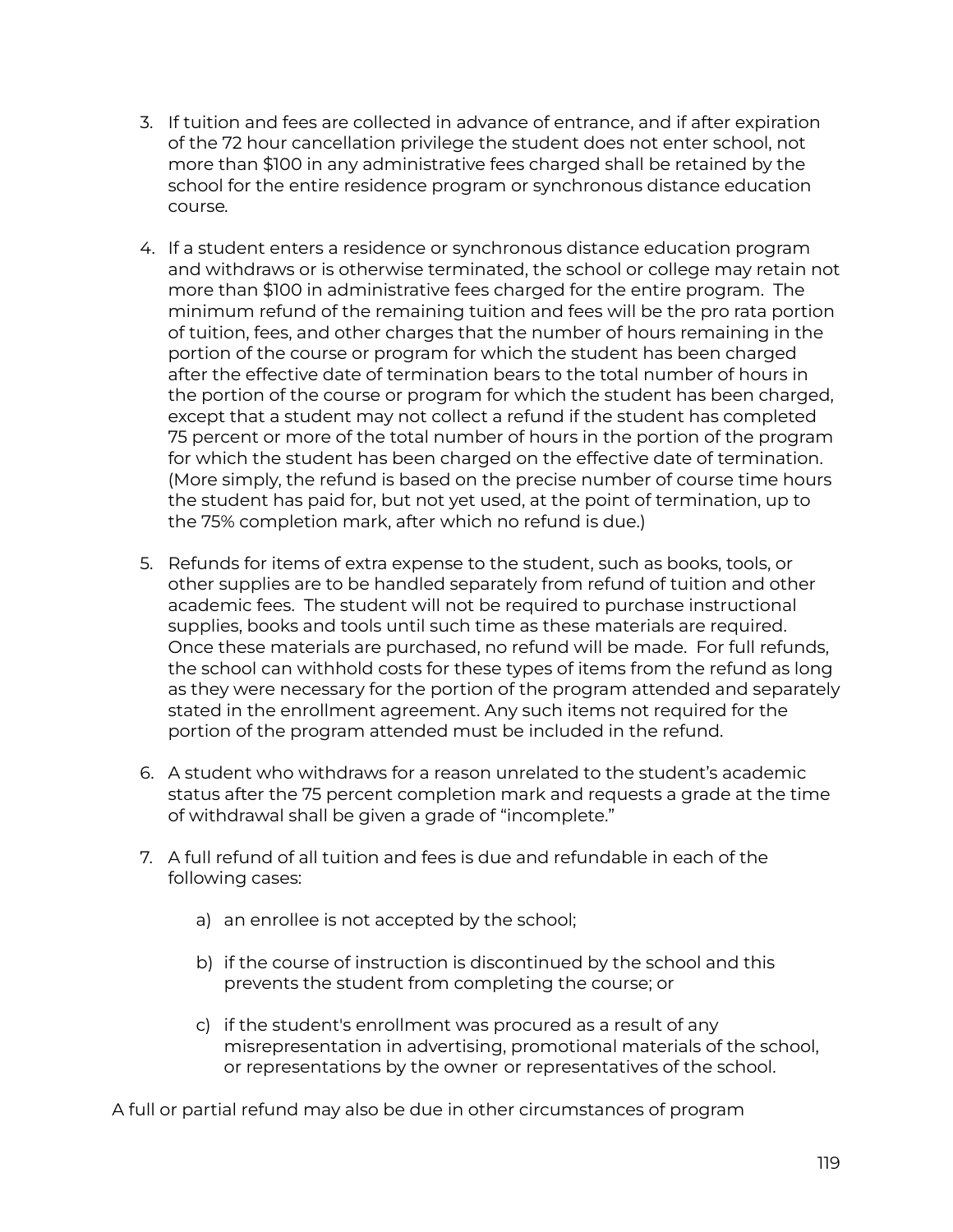deficiencies or violations of requirements for career schools and colleges.

#### **Refund Policy for Students Called to Active Military Service**

A student of the school or college who withdraws from the school or college as a result of the student being called to active duty in a military service of the United States or the Texas National Guard may elect one of the following options for each program in which the student is enrolled:

- a. if tuition and fees are collected in advance of the withdrawal, a pro rata refund of any tuition, fees, or other charges paid by the student for the program and a cancellation of any unpaid tuition, fees, or other charges owed by the student for the portion of the program the student does not complete following withdrawal;
- b. a grade of incomplete with the designation "withdrawn-military" for the courses in the program, other than courses for which the student has previously received a grade on the student's transcript, and the right to re-enroll in the program, or a substantially equivalent program if that program is no longer available, not later than the first anniversary of the date the student is discharged from active military duty without payment of additional tuition, fees, or other charges for the program other than any previously unpaid balance of the original tuition, fees, and charges for books for the program; or
- c. the assignment of an appropriate final grade or credit for the courses in the program, but only if the instructor or instructors of the program determine that the student has:
	- 1. satisfactorily completed at least 90 percent of the required coursework for the program; and
	- 2. demonstrated sufficient mastery of the program material to receive credit for completing the program.

The payment of refunds will be totally completed such that the refund instrument has been negotiated or credited into the proper account(s) within 60 days after the effective date of termination.

#### **CANCELLATION AND REFUND POLICY FOR ASYNCHRONOUS DISTANCE EDUCATION COURSES**

## **CANCELLATION POLICY**

A full refund will be made to any student who cancels the enrollment contract within 72 hours (until midnight of the third day excluding Saturdays, Sundays and legal holidays) after the enrollment contract is signed.

## **REFUND POLICY**

1. Refund computations will be based on the number of lessons in the program.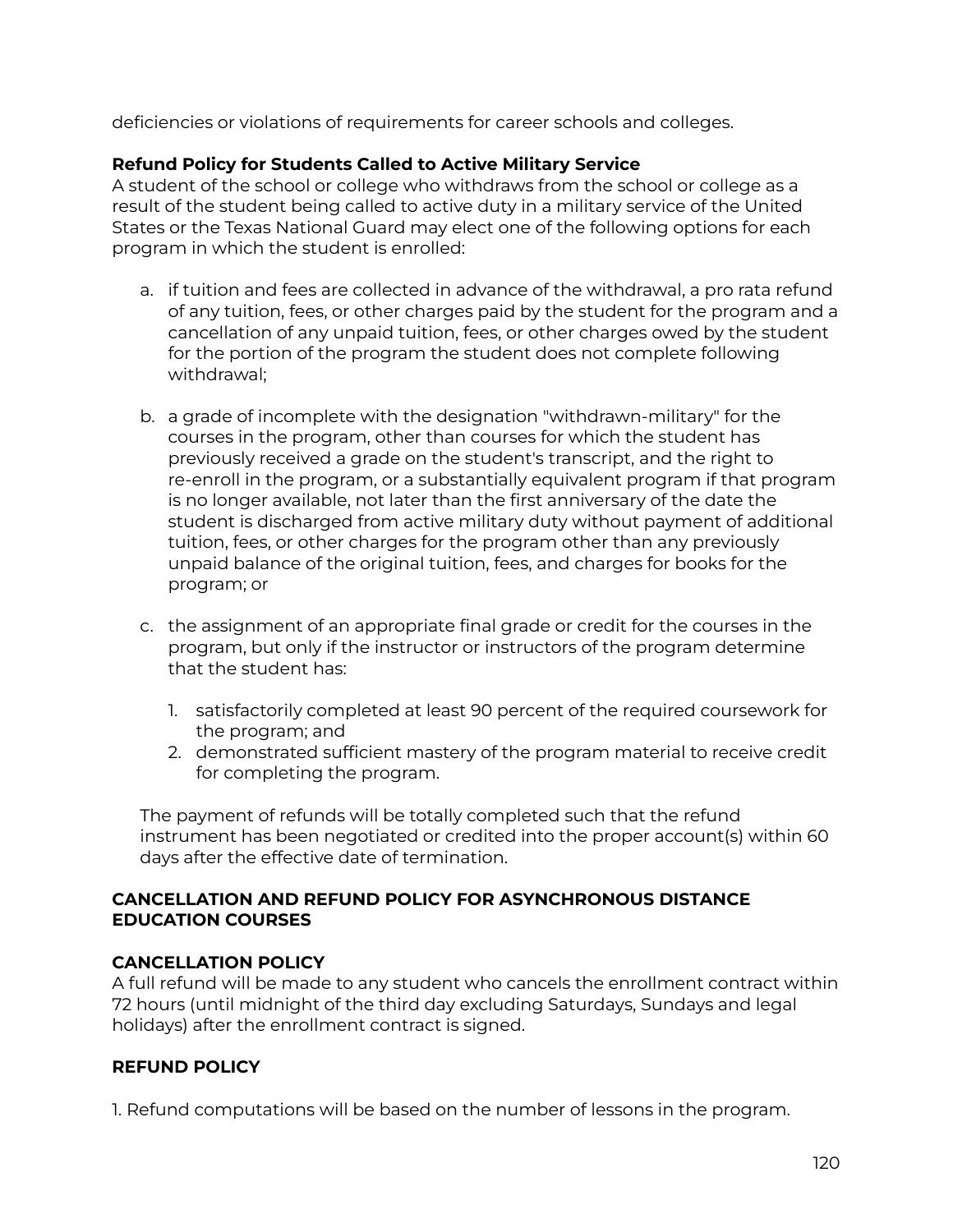2. The effective date of termination for refund purposes will be the earliest of the following:

a) the date of notification to the student if the student is terminated; b) the date of receipt of written notice from the student; or c) the end of the third calendar month following the month in which the student's last lesson assignment was received unless notification has been received from the student that he wishes to remain enrolled.

3. If tuition and fees are collected before any lessons have been completed, and if, after expiration of the 72-hour cancellation privilege, the student fails to begin the program, not more than \$100 shall be retained by the school.

4. If the student who enters an asynchronous distance education course terminates or withdraws after the expiration of the 72-hour cancellation privilege, the school may retain \$100 of the tuition and fees and the minimum refund policy must provide that the student will be refunded the pro rata portion of the remaining tuition, fees, and other charges that the number of lessons completed as denoted as the aggregate days of attendance.

5. A full refund of all tuition and fees is due in each of the following cases:

a) an enrollee is not accepted by the school,

b) the program of instruction is discontinued by the school, and this prevents the student from completing the program; or

c) the student's enrollment was procured as a result of any misrepresentation in advertising, promotional materials of the school, or misrepresentations by the owner or representatives of the school.

# **Refund Policy for Students Called to Active Military Service**

A student of the school or college who withdraws from the school or college as a result of the student being called to active duty in a military service of the United States or the Texas National Guard may elect one of the following options for each program in which the student is enrolled:

a) if tuition and fees are collected in advance of the withdrawal, a pro rata refund of any tuition, fees, or other charges paid by the student for the program and a cancellation of any unpaid tuition, fees, or other charges owed by the student for the portion of the program the student does not complete following withdrawal;

b) a grade of incomplete with the designation "withdrawn-military" for the courses in the program, other than courses for which the student has previously received a grade on the student's transcript, and the right to re-enroll in the program, or a substantially equivalent program if that program is no longer available, not later than the first anniversary of the date the student is discharged from active military duty without payment of additional tuition, fees, or other charges for the program other than any previously unpaid balance of the original tuition, fees, and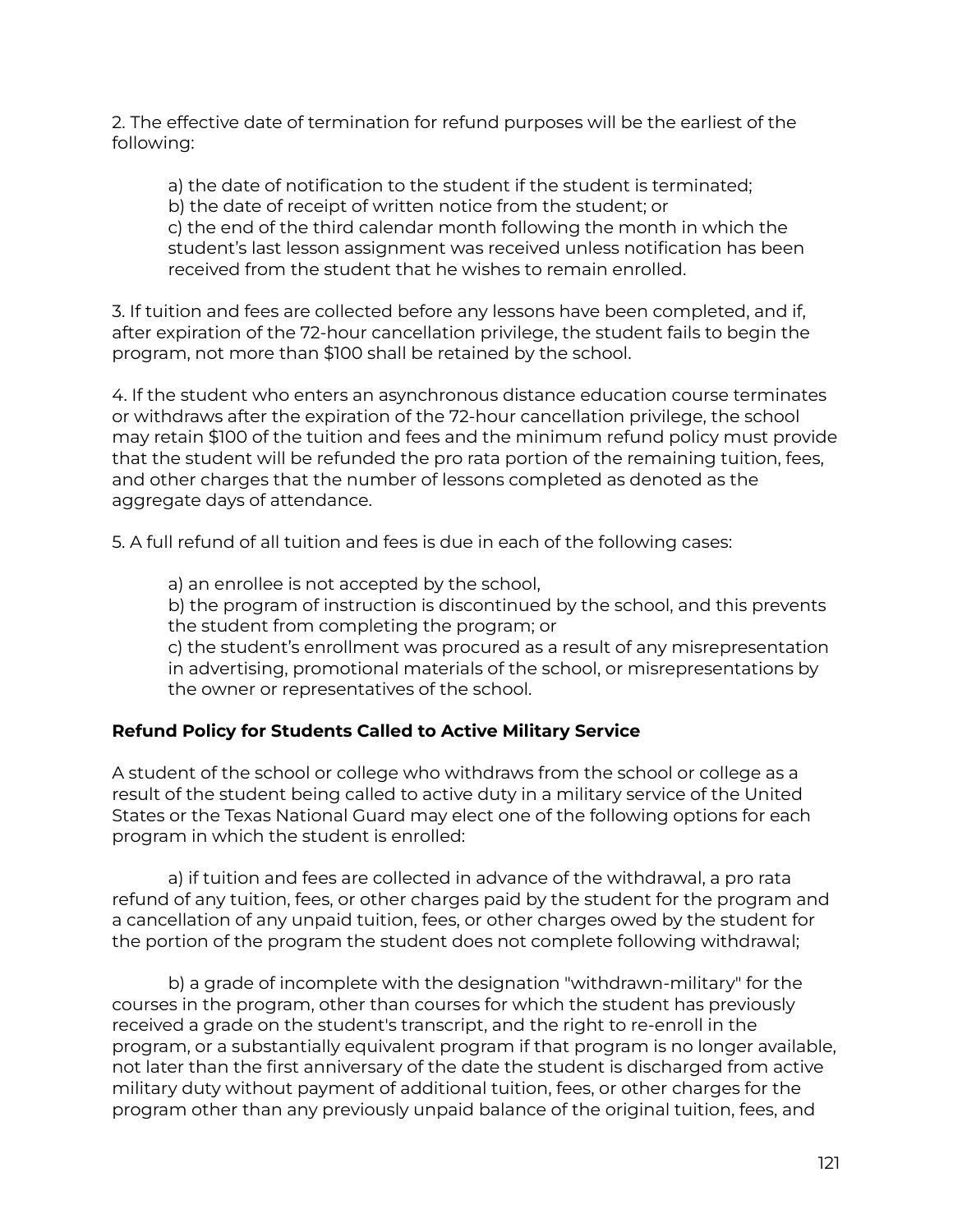charges for books for the program; or

c) the assignment of an appropriate final grade or credit for the courses in the program, but only if the instructor or instructors of the program determine that the student has:

- 1. satisfactorily completed at least 90 percent of the required coursework for the program; and
- 2. demonstrated sufficient mastery of the program material to receive credit for completing the program.

7. Refunds will be totally consummated within 60 days after the effective date of termination.

Under Texas education code, section 132.061(f) a student who is obligated for the full tuition may request a grade of "incomplete" if the student withdraws for an appropriate reason unrelated to the student's academic status. A student who receives a grade of incomplete may re-enroll in the program during the 12-month period following the date the student withdraws and completes those incomplete subjects without payment of additional tuition for that portion of the course or program.

\*\*Withdrawal: Under Texas Education Code §132.061(f), a student who is obligated for the full tuition and is withdrawing for an appropriate reason unrelated to the student's academic status may request a grade of "I" for incomplete. A "W" for Withdrawal indicates that the student officially withdrew or was administratively withdrawn from the subject class. A student with a grade of "W" cannot complete the course of study, and will be issued a refund in accordance with the refund policy below.

\*Incomplete: An "I" for Incomplete is assigned when all the work of a subject class cannot be completed due to circumstances beyond the control of the student. The academic student may complete the work by the end of the term, or the student can notify the school registrar for readmission for one opportunity to complete the work in a subsequent term beginning no later than 12 calendar months after the end of the term in which the student was assigned the "I".

There will be no additional administrative or tuition fees charged for students who exercise this option; however, there may be additional fees for books, supplies, and/or tool kit.

[THE FOLLOWING MUST BE USED IF THE SCHOOL ALLOWS REENROLLMENT OF A TERMINATED STUDENT:] A student whose enrollment was terminated for unsatisfactory progress may re-enroll after a minimum of one progress evaluation period. Such reenrollment does not circumvent the approved refund policy. A student who returns after termination of enrollment for unsatisfactory progress will be placed on academic probation for the next grading period. The student will be advised of this action, and it will be documented in the student's file. If the student does not demonstrate satisfactory progress at the end of this probationary period,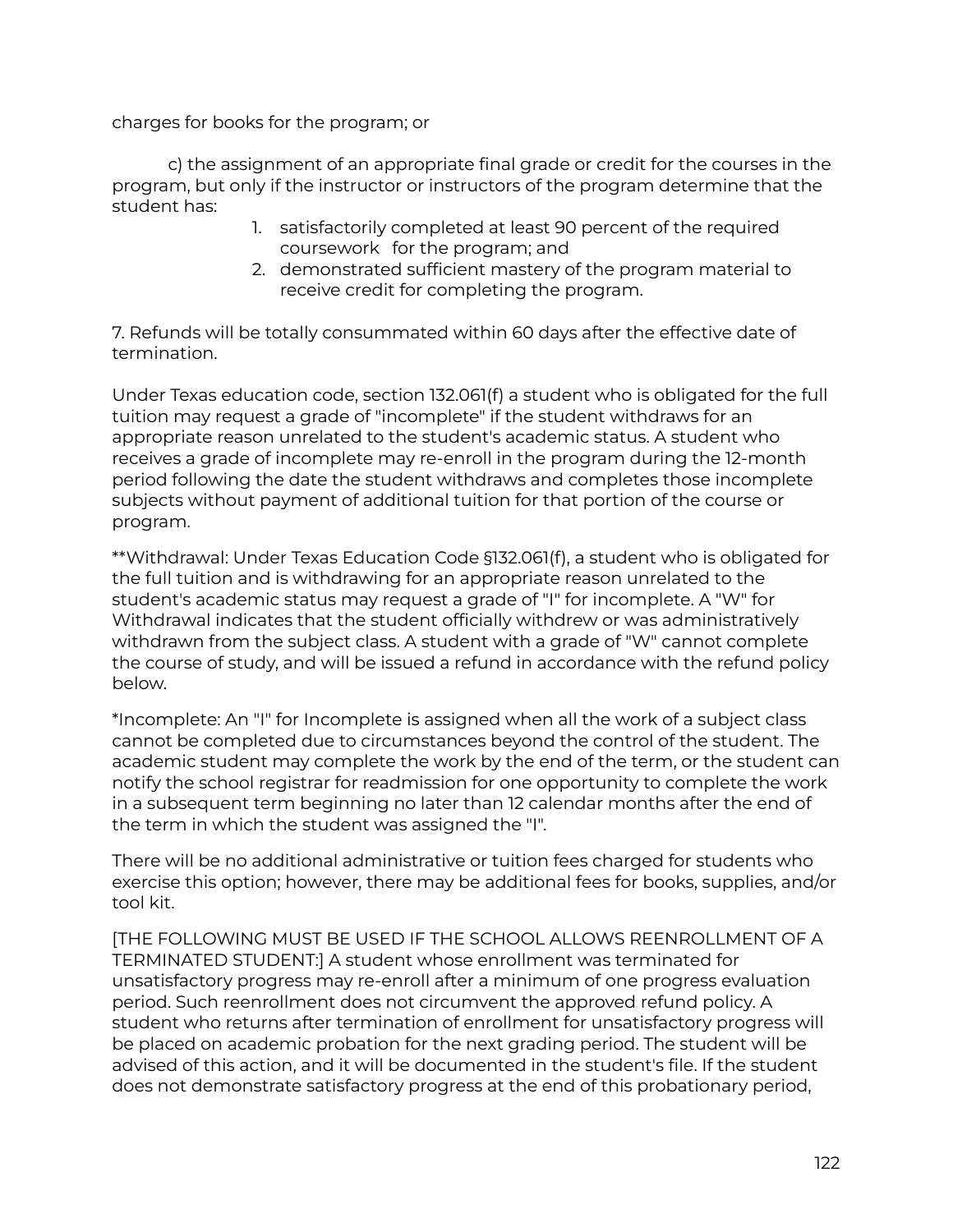the student's enrollment will be terminated.

# Student Grievances

Texas Workforce Commission Career Schools and Colleges, Room 226T 101 East 15<sup>th</sup> Street Austin, Texas 78778-0001 Phone: (512) 936-6959 http://www.texasworkforce.org/careerschoolstudents

# **Notices**

Coding Dojo, Inc is Approved and Regulated by the Texas Workforce Commission, Career Schools and Colleges, Austin, Texas

Texas students will need to fill out the following forms upon enrollment: Receipt of Enrollment Policies - CSC-005 Record of Previous Education and Training - CSC-010 Proof of Tour Receipt

# **True and Correct Statement**

THE INFORMATION CONTAINED IN THIS CATALOG IS TRUE AND CORRECT TO THE BEST OF MY KNOWLEDGE.

 $C25$ 

\_\_\_\_\_\_\_\_\_\_\_\_\_\_\_\_\_\_\_\_\_\_\_\_\_\_\_\_\_\_\_\_\_\_\_ **SIGNED BY DIRECTOR OR OWNER**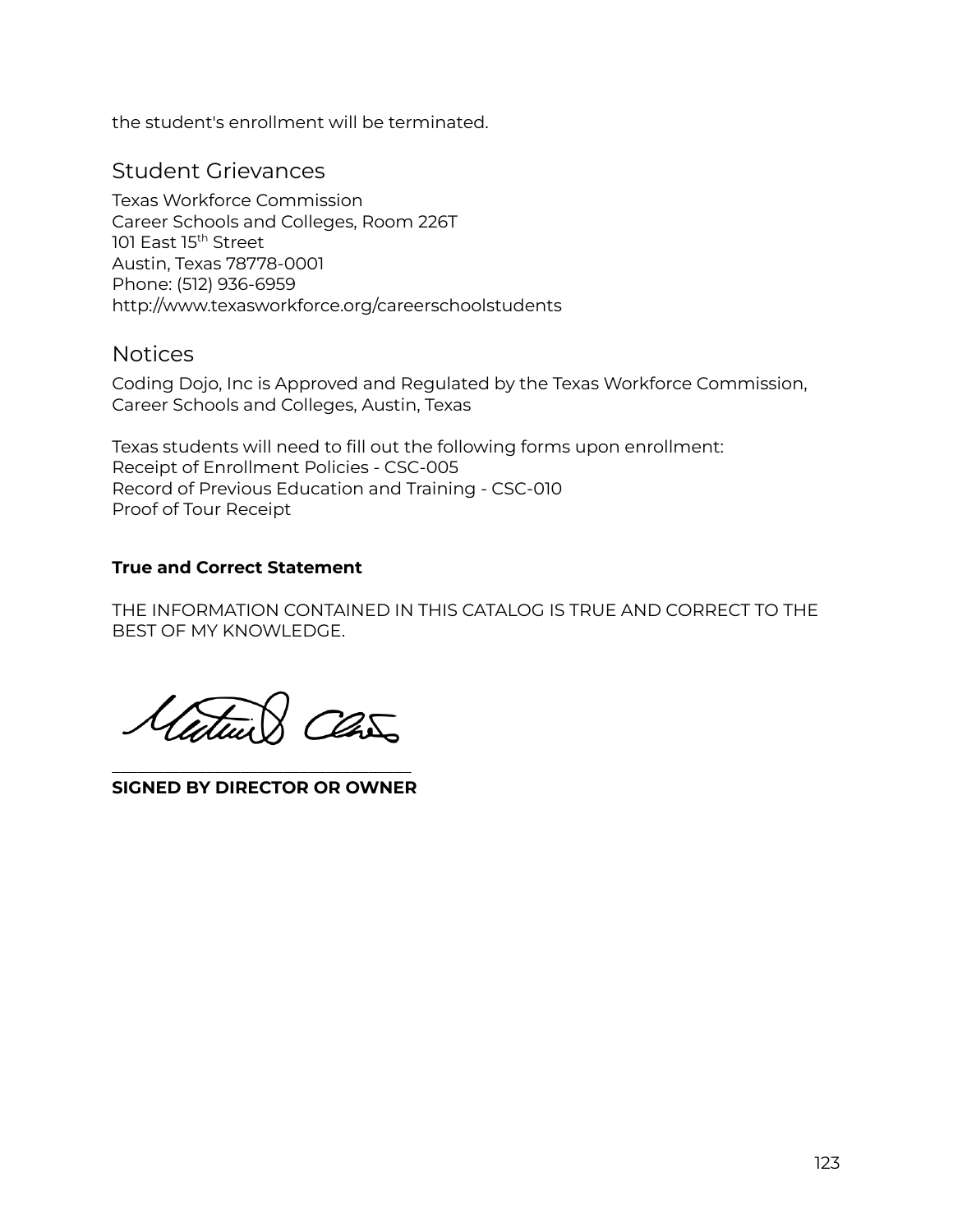# F. Virginia

# Approved Programs

Software Development Onsite Full-Time Software Development Online Full-Time Software Development Online Part-Time Accelerated Software Development Online Part-Time Flex Data Science Online Part-Time Cybersecurity Online Part-Time UX/UI Design Online Part-Time

# Campus Locations

1100 Wilson Blvd 10th Floor Arlington, VA 22209 (884)-446-3656

The classroom is easily reached by Metro, and there are paid parking options in the vicinity.

# Cancellation and Refund Policy

- 1. Three-Day Cancellation: An applicant who provides written notice of cancellation within three (3) business days, excluding weekends and holidays, of executing the enrollment agreement is entitled to a refund of all monies paid, excluding the \$100 non-refundable registration fee.
- 2. Other Cancellations: An application requesting cancellation more than three (3) days after executing the enrollment agreement and making an initial payment, but prior to the first day of class is entitled to a refund of all monies paid, less a maximum tuition fee of 15% of the stated cost of the course or \$100, whichever is less.

## Withdrawal Procedure:

- A. A student choosing to withdraw from the school after the commencement of classes is to provide a written notice to the Director of the school. The notice must include the expected last date of attendance and be signed and dated by the student.
- B. If special circumstances arise, a student may request, in writing or via email to his or her instructor or admissions contact, a leave of absence, which should include the date the student anticipates the leave beginning and ending. The withdrawal date will be the date the student is scheduled to return to from the leave of absence but fails to do so.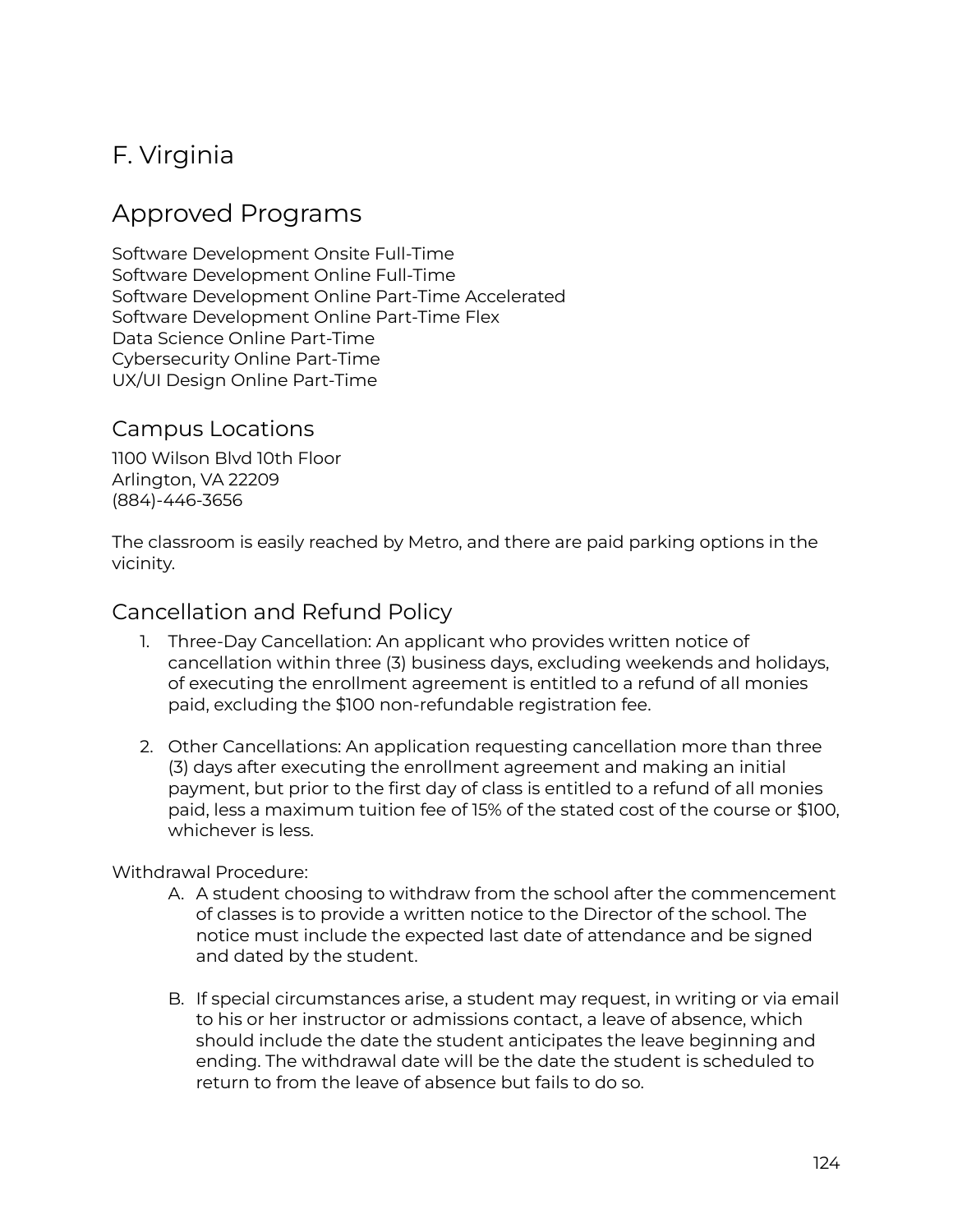- C. A student will be determined to be withdrawn from the institution if the student misses 14 consecutive instructional days and all of the days are unexcused.
- D. All refunds must be submitted within 45 days of the determination of the withdrawal date.

| If the student completes this amount<br>of training: | The school may keep this percentage<br>of the tuition cost: |
|------------------------------------------------------|-------------------------------------------------------------|
| Five (5) program days (one week) or up<br>to 25%     | 25%                                                         |
| 25% but less than 50%                                | 50%                                                         |
| 50% but less than 75%                                | 75%                                                         |
| More than 75%                                        | 100%                                                        |

Tuition refunds will be calculated as follows:

- 1. When calculating refunds, the official date of a student's termination is the last day of recorded attendance:
	- a. When the school receives notice of the student's intention to discontinue the training program; or,
	- b. When the student is terminated for a violation of a published school policy which provides for termination; or,
	- c. When a student, without notice, fails to attend classes for fourteen calendar days.
- 2. All refunds must be paid within thirty calendar days of the student's official termination date.

Written Notice:

To cancel enrollment, students may send an email to support@codingdojo.com or deliver a signed and dated copy of cancellation notice, or any other written notice to:

CodingDojo, Inc 1100 Wilson Blvd, 10th Floor Arlington, VA, 22209

# Student Grievances

Students are encouraged to reach out to any Coding Dojo staff member about concerns to resolve any school disputes. Students may contact the State Council of Higher Education of Virginia (SCHEV) to file a complaint about the school as a last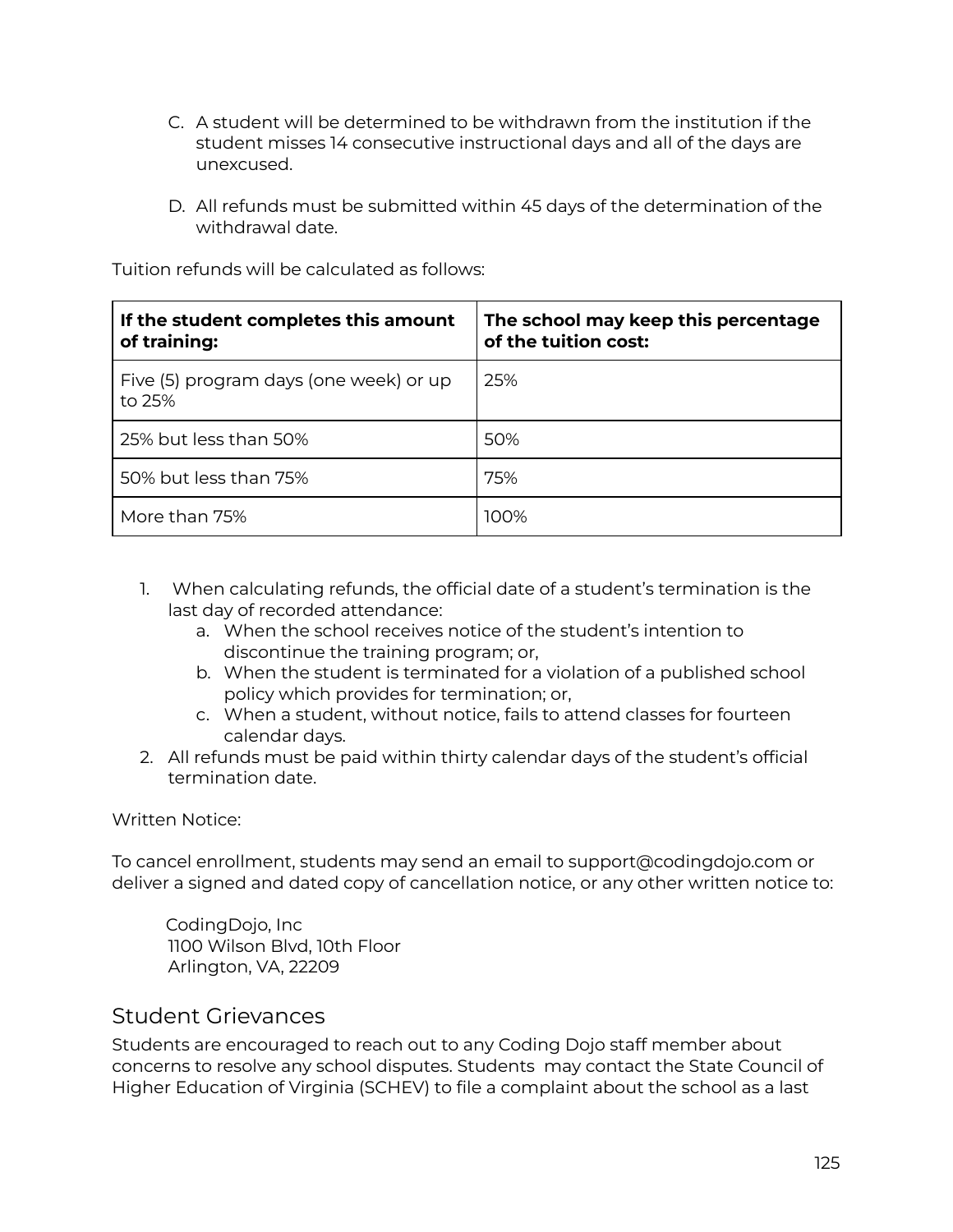resort. Students will not be subjected to adverse actions by any school officials as a result of initiating a complaint.

State Council of Higher Education for Virginia (SCHEV) James Monroe Building 101 North Fourteenth Street Richmond, VA 23219 (804) 225-2600 www.schev.edu

# Notices

Certified by the State Council of Higher Education for Virginia (SCHEV) 101 North Fourteenth Street, Richmond, VA 23219.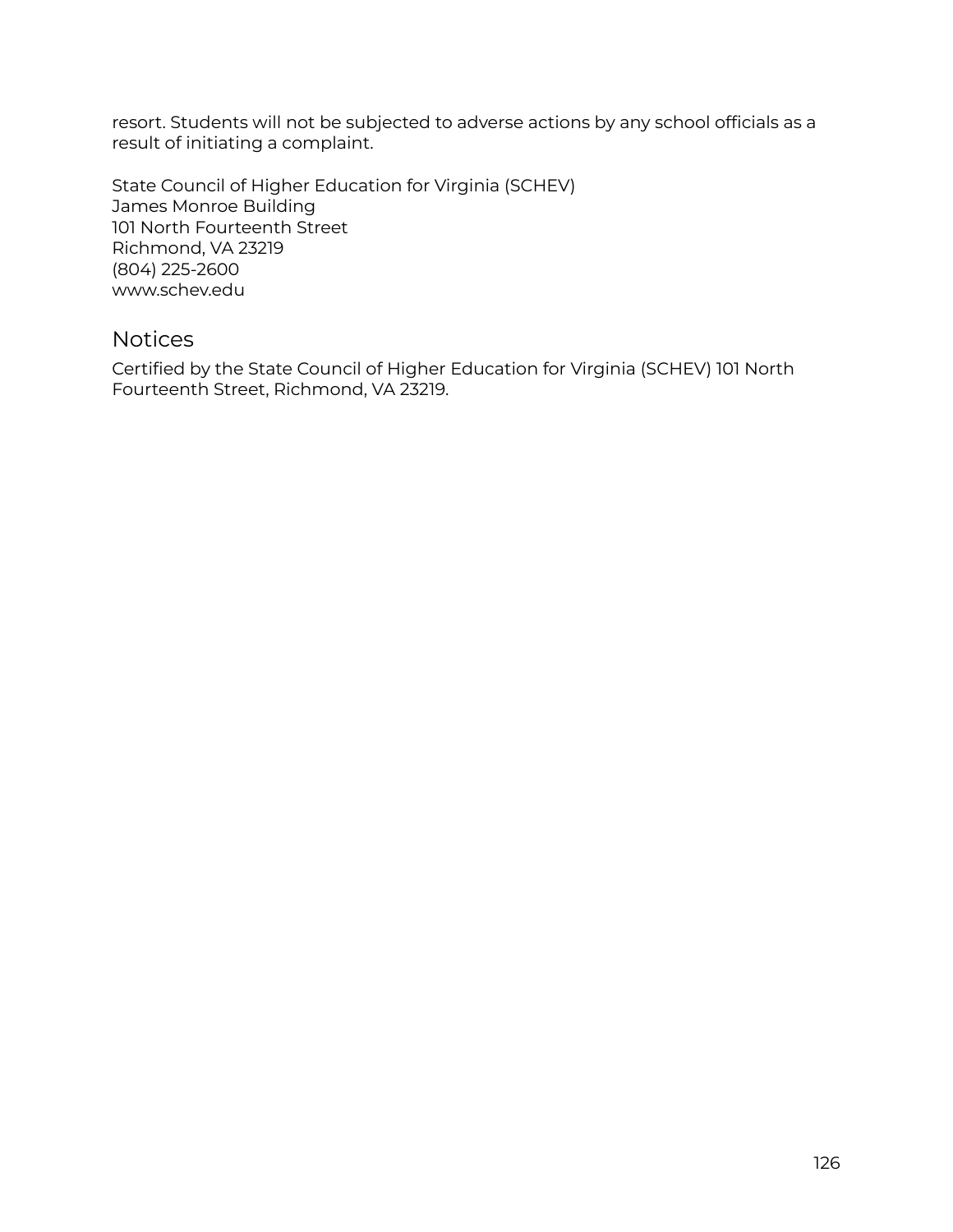# G. Washington

# Approved Programs

Software Development Onsite Full-Time Software Development Online Full-Time Software Development Online Part-Time Accelerated Software Development Online Part-Time Flex Data Science Online Part-Time Cybersecurity Online Part-Time UX/UI Design Online Part-Time

# Current Tuition

Full-Time Software Development: \$16,495 Part-Time Software Development: \$8,995-\$16,495 Data Science: \$8,995 Cybersecurity: \$16,495 UX/UI Design: \$12,745

# Campus Locations

3600 163th PL SE #300 BELLEVUE, WA 98006 (844)892-3463

The Washington location is easily reached by car or public transportation. The school building is modern and secure. The Washington location operates in a leased space comprised of approximately 8,200 SF of space

# Cancellation and Refund Policy

## (Compliance with WAC 490-105-130)

Should the student's enrollment be terminated or should the student withdraw for any reason, all refunds will be made according to the following refund schedule.

- 1. The school must refund all money paid if the applicant is not accepted. This includes instances where a starting class is canceled by the school.
- 2. The school must refund all money paid if the applicant cancels within five business days (excluding Sundays and holidays) after the day the contract is signed or an initial payment is made, as long as the applicant has not begun training.
- 3. The school may retain an established registration fee equal to 10 percent of the total tuition cost, or \$100, whichever is less, if the applicant cancels after the fifth business day after signing the contract or making an initial payment. A "registration fee" is any fee charged by a school to process student applications and establish a student record system.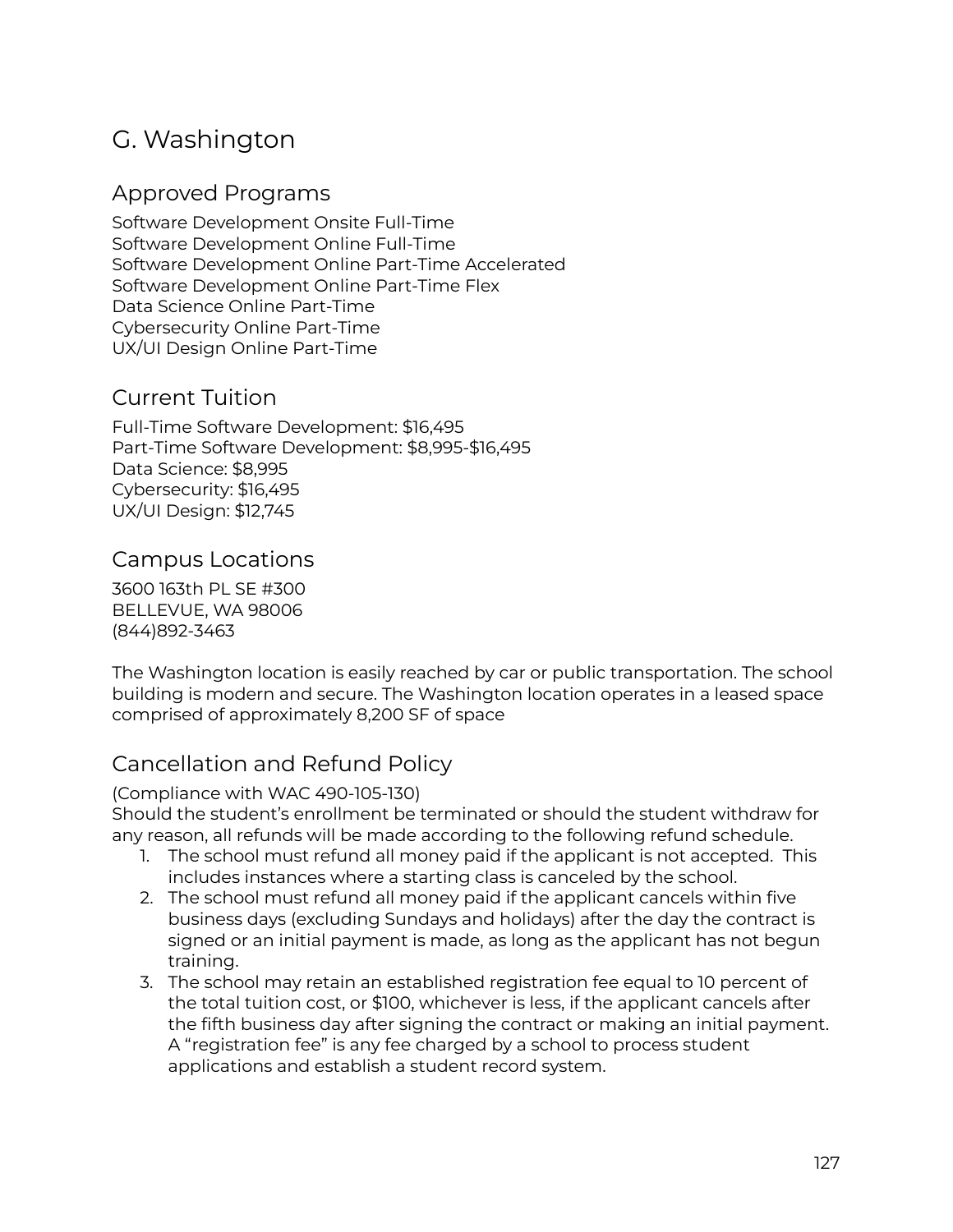4. If training is terminated after the student enters classes, the school may retain the registration fee established under #3 above, plus a percentage of the total tuition as described in the following table:

| If the student completes this amount<br>of training:                | The school may keep this percentage<br>of the tuition cost: |
|---------------------------------------------------------------------|-------------------------------------------------------------|
| Five (5) program days (one week) or up<br>to 10%, whichever is less | 10%                                                         |
| More than one week or 10% whichever is<br>less but less than 25%    | 25%                                                         |
| 25% but less than 50%                                               | 50%                                                         |
| More than 50%                                                       | 100%                                                        |

- 5. When calculating refunds, the official date of a student's termination is the last day of recorded attendance:
	- a. When the school receives notice of the student's intention to discontinue the training program;
	- b. When the student is terminated for a violation of a published school policy which provides for termination; or,
	- c. When a student, without notice, fails to attend classes for 30 calendar days.
- 6. All refunds must be paid within 30 calendar days of the student's official termination

# Student Grievances

Inquiries or complaints regarding Coding Dojo may be made to the: Workforce Training and Education Coordinating Board (WTECB) Physical address: 128 10th Avenue Southwest, Olympia, Washington 98504 Website: wtb.wa.gov Phone number: 360-753-5662 Email address: [wtecb@wtb.wa.](mailto:wtecb@wtb.wa)gov

# **Notices**

This school has obtained Washington State licensure, under chapter 28C.10 RCW through the Workforce Training and Education Coordinating Board (WTECB).

Selected programs of study at Coding Dojo are approved by the Workforce Training and Education Coordinating Board's State Approving Agency (WTECB/SAA) for enrollment of those eligible to receive benefits under Title 38 and Title 10, USC. Student enrollment is limited to 85% supported student enrollment. In the event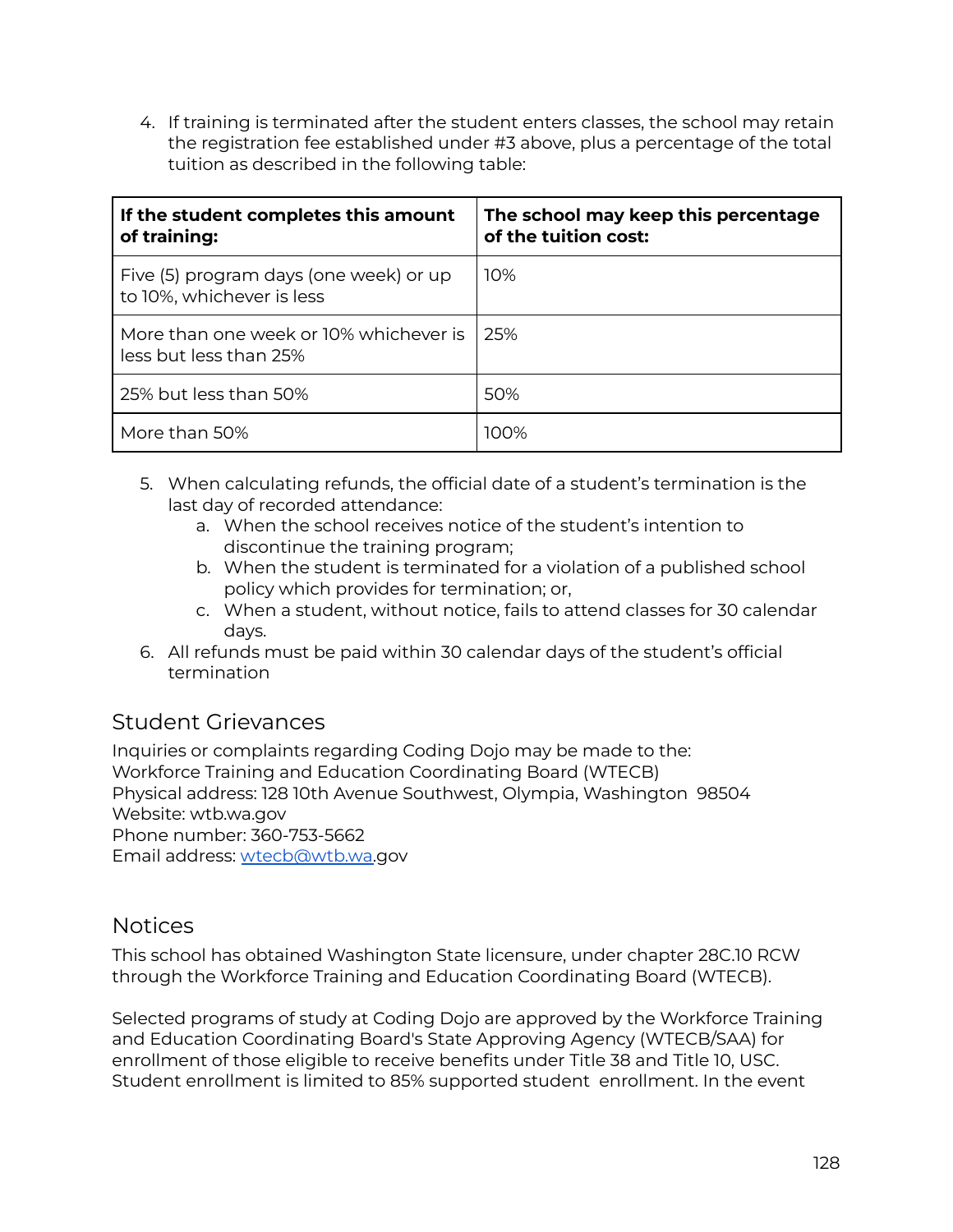that a VA beneficiary wishes to enroll in a program that has already reached the 85% cap, they may do that but will not be eligible for VA funding.

For students wishing to enroll using their VA funding, please contact our School Certifying Official vetadmissions@codingdojo.com.

Prior credit will be evaluated for all VA beneficiaries.

Coding Dojo does not and will not provide any commission, bonus, or other incentive payment based directly on success in securing enrollment or financial aid to any persons or entities engaged in any student recruiting or admission activities or in making decisions regarding the award of student financial assistance.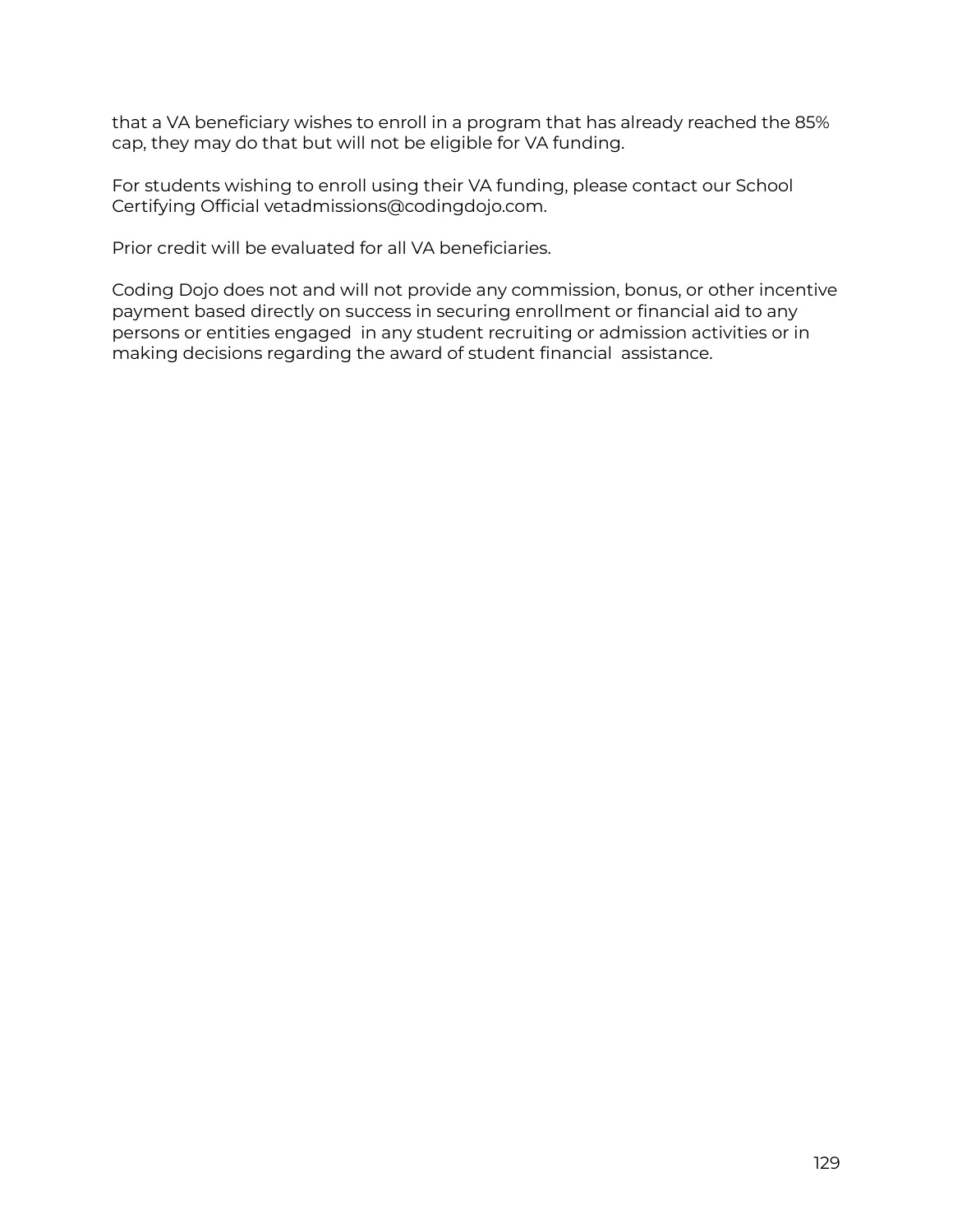# Online Faculty and Staff

#### **Devon Newsom**

Position: Director of Accelerated Programs Campus: Online

Qualifications and Experience: Devon is a sound designer and programmer with nine (9) years of experience in the realm of programming. Devon worked with Harmonix Music Systems from 2006 to 2015 as a software developer and gameplay designer where he was a level designer on games such as Rock Band, Guitar Hero and more. He also has additional experience in programming web frameworks. Devon has a combined 9 years and 5 months of relevant development experience.

#### **Kevin Udink**

Position: Team Lead Campus: Online

Qualifications and Experience: Kevin has been a programmer for nearly 15 years, his experience spans from development, to team lead. He holds a Bachelor of Science in Computer Science and graduated from Coding Dojos 3 Full Stack program before joining the Coding Dojo instruction team. Kevin has a combined 15 years of relevant development experience in addition to a bachelor's degree in computer science.

## **Drew Adorno**

Position: Instructor Campus: Online Qualifications and Experience: Drew has a combined 5 years and 8 months of relevant development experience inclusive of his four year Bachelor's degree in computer science.

## **Reena Dangi**

Position: Instructor

Campus: Online

Qualifications and Experience: Reena holds a PSM Professional Scrum Master certification, Project Management Certification by PMI, a Bachelors of Science and has been a developer for over 7 years. She is also experienced in teaching at Microsoft Teals volunteer program. She has been a great addition to the Coding Dojo Instruction team and brings a lot of experience. Reena has a combined 7 years of relevant development experience.

## **Abd Salim Nast (Sal)**

Position: Instructor

#### Campus: Online

Qualifications and Experience: Sal has been a software developer for over 4 years before joining Coding Dojos' Instruction team. He also had previous experience in Computer Science Tutoring at CodeHS. Bringing his experience in web development and dev ops, he is also a passionate advocate for his students and their success. Sal has a combined 4 years of relevant development experience.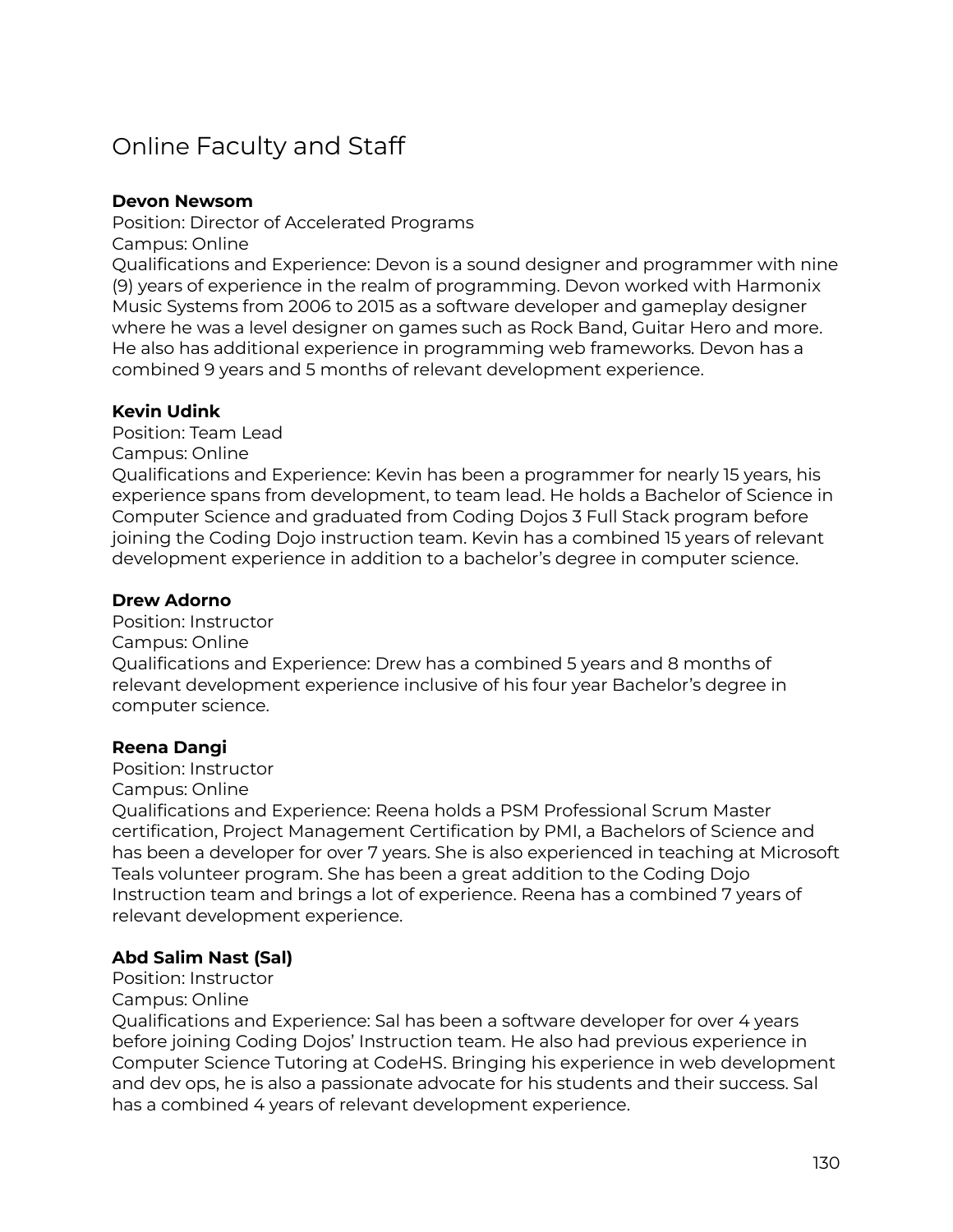#### **Zach Pieper**

Position: Instructor

Campus: Online

Qualifications and Experience: With over seven years of retail experience and a background in education, Zach moved from Buffalo to Dallas in 2018 to sharpen his computer programming skills at Coding Dojo. Now, Zach combines his degrees in Education and Computer Information Systems with his Coding Dojo knowledge in order to support the dreams of others. Zach also enjoys ice skating and his Nintendo Switch. Zach has a combined 3 years and 5 months of relevant development experience in addition to four years of college in education and computer science.

#### **Lee Loftiss**

Position: Instructor

Campus: Online

Qualifications and Experience: Lee has been a developer for over 9 years as well as teaching experience for over 13 years. He joined Coding Dojo to connect his 2 passions, for programming and teaching. Lee has a combined 13 years of relevant development experience.

#### **Jason Brady**

Position: Instructor

Campus: Online

Qualifications and Experience: Jason has been an amateur hobby programmer almost as long as he has been alive. He wrote his first program in Applesoft Basic at the age of six and has been tinkering with code ever since. During the lockdown, he finally decided the time was right to pursue it as a profession and enrolled in the full-time Coding Dojo program in May of 2020. Afterward, he was offered a position as a TA and has worked his way up into instruction. And he lived happily ever after.

#### **Monica Hong**

Position: Instructor

Campus: Online

Qualifications and Experience: Monica joined Coding Dojo as a full-time student in March 2020 after trying to self-teach on various platforms and needing something more immersive. Her efforts of spending 90+ hours each week in the boot camp paid off when she graduated with triple Black Belts at the end of June 2020. Shortly after, she got hired on as a TA and now, as an instructor, gets to help others be molded by the ways of the code.

## **Edgar Diaz-Gutierrez**

Position: Instructor

#### Campus: Online

Qualifications and Experience: Edgar Diaz-Gutierrez started his adventure in Coding trying to learn through Codecademie - then found it difficult and quit. Took a community college class in Intro to Programming and it was too slow and walked away feeling like there was a mindset to coding, but didn't know what to even do with any of that. He didn't feel like he was ready to do anything in the tech industry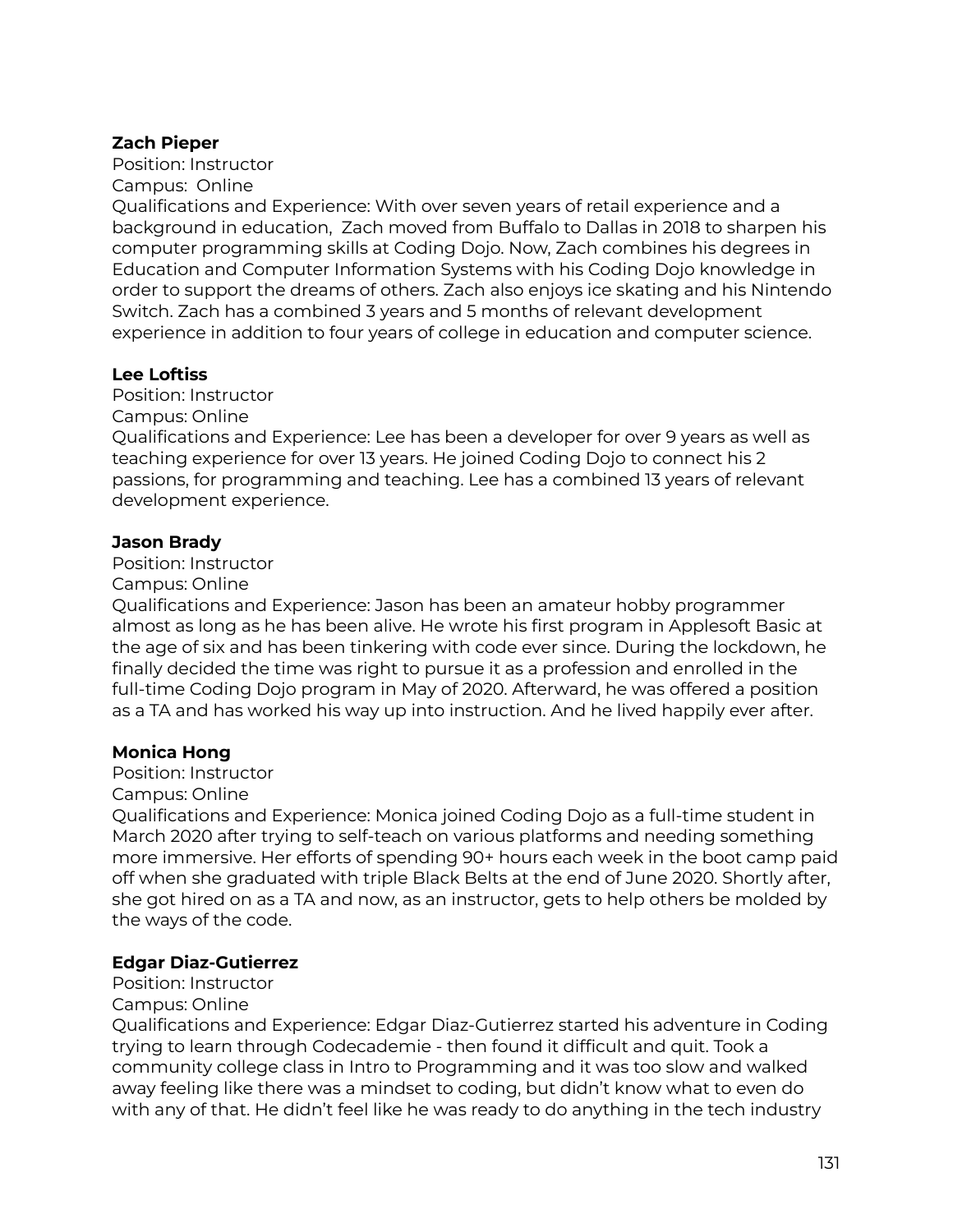until he attended Coding Dojo as a Part-Time single-stack student. As an actor looking for a primary income and career he found Coding Dojo through research. He was hired as a TA after graduating Top of his class and worked through the ranks until becoming an Instructor. With his finger on the pulse on what it's like to be a student in the Part-Time program, he is excited and motivated to help anyone and everyone who wants to change their life and pick up coding as something fun and logical.

#### **Joshua Gendal**

Position: Instructor

Campus: Online

Qualifications and Experience: Josh began coding in a Part-Time Back End boot camp in 2016. Following that, he developed his professional resume by freelancing, writing code for multiple web technologies. After stints as a Full-Time, Full Stack developer, he was a tutor for Varsity Tutors, helping students with Web Development along with Calculus and Algebra. While working for Varsity Tutors, he realized his true passion is to teach. Because he is mostly self-taught, he has the ability to take complicated technical topics and explain them in its simplest terms. He loves to help students learn the skills they need to start a career as a developer and gets great joy in seeing his students succeed.

## **Melissa Longenberger**

Position: Instructor

Campus: Online

Qualifications and Experience: Melissa started coding in 2009 right after 11 years in the Navy while she was trying to build a site for her family to watch her kids grow. Not like the drag and drop styles offered began to teach herself. After building a friend's photography website she realized that it was more than just a hobby and went to a Coding Bootcamp to learn more. While there was hired on to an internship where she was a TA at the same school. With a passion for helping others and a love of Web Development, Coding Dojo offered the chance to change the lives of students as an instructor and she hasn't looked back since.

## **Thomas Wexler**

Position: Instructor

Campus: Online

Qualifications and Experience: Tom began his professional career as an Adjunct Professor after graduating with a degree in education. After teaching at multiple levels, he fell in love with Web Development and started building web pages professionally. Hearing great things about Coding Dojo's MERN part-time program, he enrolled and grew to love the course load and company as a whole. The decision to turn down the industry and continue on with the Dojo as an Instructor was an easy one. Tom loves making sure his students get the concepts down and will go above and beyond to ensure their success.

## **William "Bill" Wilkin**

Position: Instructor Campus: Online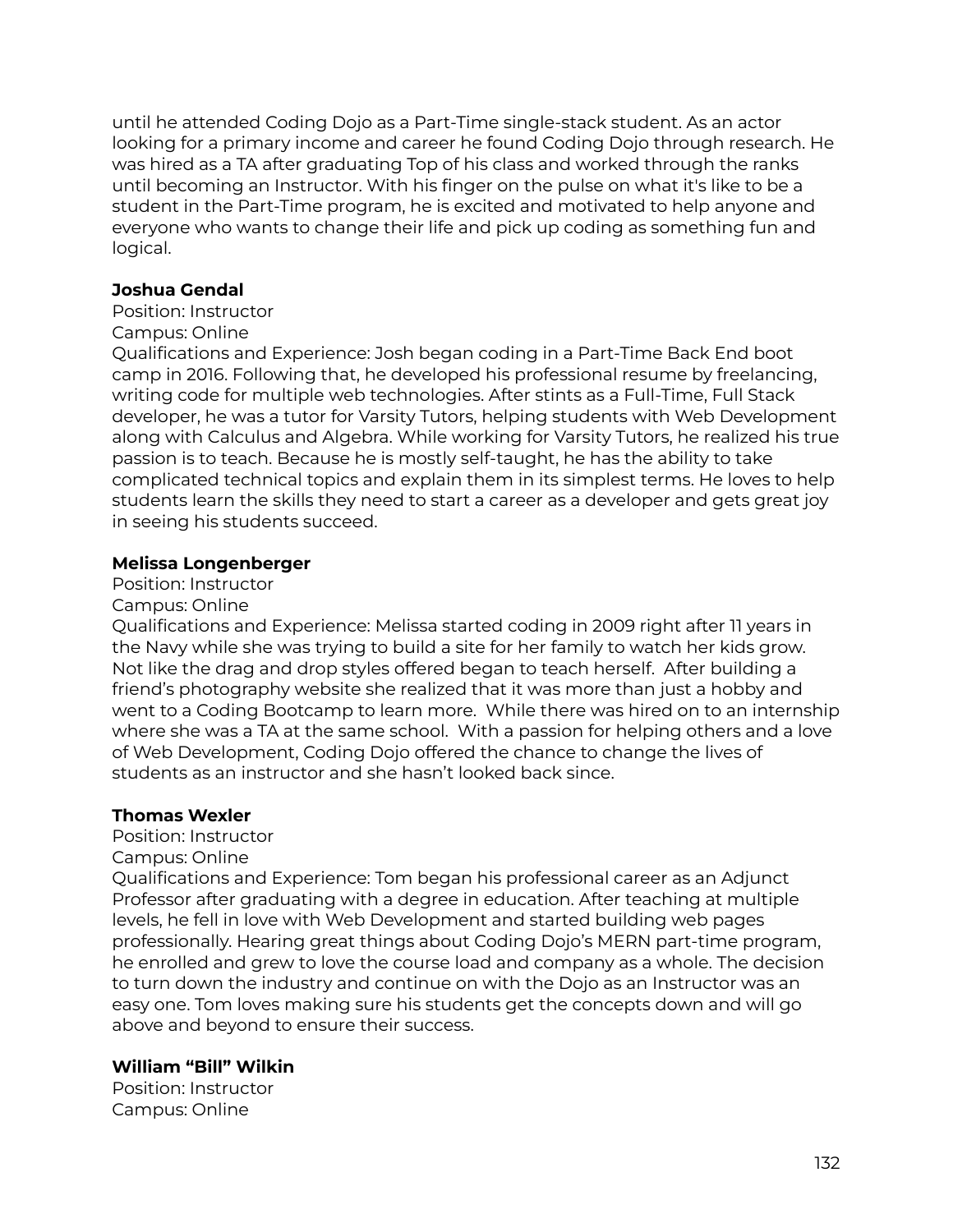Qualifications and Experience: Bill is a Colorado native who transplanted to Los Angeles. He is a second career developer and an example that it's never too late to make a change. His love of coding came from a desire to make creative applications and to automate repetitive boring tasks. He endeavors to make any object "smart" with the aid of an Arduino or a Raspberry Pi. Before Coding Dojo, Bill has enjoyed over 15 years of educating and instructing others in a variety of subjects. He loves helping others unlock their potential and make progress towards their goals. People have different learning styles which is why they need an instructor who can teach concepts in different ways. He believes in "Progress over Perfection" and that anyone is capable of exceeding their own expectations. He looks forward to helping you take your coding career to the next level.

#### **Paul "Adrian" Barnard**

Position: Instructor

#### Campus: Online

Qualifications and Experience: Adrian started off with a passion for meteorology, earning a master's degree in the subject. He loves programming, mathematics, crossword puzzles, video games, and much more! Along the way, he developed a passion for helping students, so he became a math tutor and taught many clients for over 10 years. Adrian enrolled in the full-time program at Coding Dojo in June 2020 and graduated at the top of his class in September. He then became a TA in October 2020, then an instructor in May 2021. You will not find someone with more passion for teaching and helping students than Adrian; he loves nothing more than seeing them grow and thrive.

## **Will Calhoun**

Position: Instructor

#### Campus: Online

Qualifications and Experience: Will Calhoun is a technology enthusiast and problem solver who loves piecing things together. Prior to the tech industry, Will worked in the nonprofit sector where he ran multiple teaching to mentoring organizations. He started his programming journey by taking multiple university courses and free online courses, before enrolling in a full-time bootcamp program to bolster his skills. In his off-time, Will enjoys playing sports and video games, as well as other fitness-focused activities. He currently serves as an Instructor for the global technology education company Coding Dojo.

## **Michael Clinkscales**

Position: Instructor

## Campus: Online

Qualifications and Experience: Michael is a Web Developer who holds a BS. in Psychology with a focus on learning science along with over 10 years of student leadership experience inside and outside of the classroom setting. Michael specializes in adaptive teaching strategies in order to communicate effectively with a wide array of students. Michael graduated from the full-time Coding Dojo boot camp and joined the company as a Teaching Assistant soon after.

## **Aaron Samples**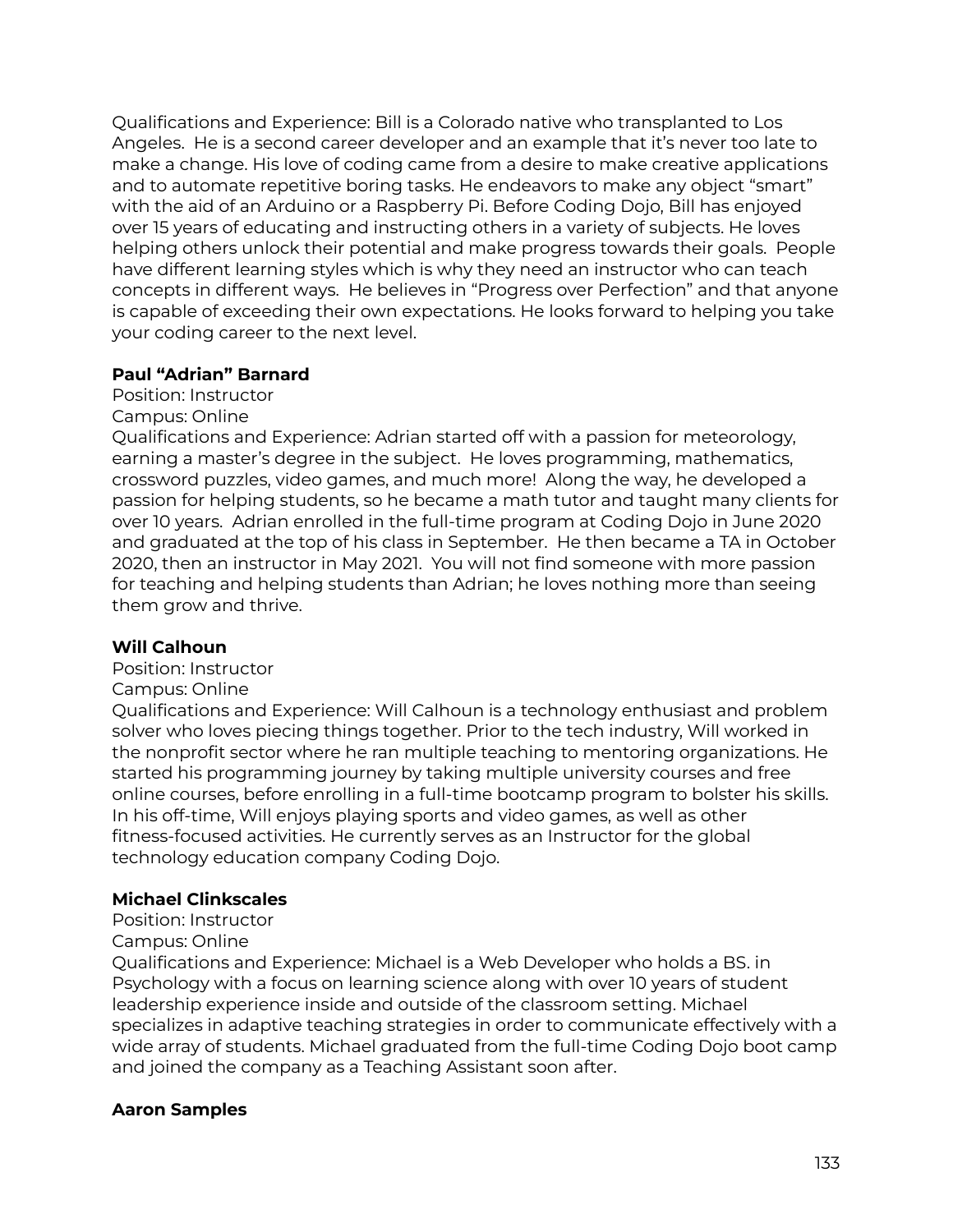#### Position: Associate Instructor Campus: Online

Qualifications and Experience: Aaron first started teaching others as a fitness instructor and has provided training in a variety of other fields as his career changed industries until settling on programming. Prior to the Dojo he was self-taught and enjoyed teaching kids to code as well. One day he decided to commit to the tech field, quit his job, and joined the Coding Dojo boot camp. His willingness to proactively reach out and help was recognized and he was invited to apply for a teaching assistant role. Soon after he climbed to the position of instructor where he helps students develop the technical and communication skills needed to be a successful developer.

# **Robert Yearling**

Position: Associate Instructor

Campus: Online

Qualifications and Experience: Robert is a trained developer and IT professional with several years of help desk and hardware maintenance roles to provide foundation to his 1.5 years of web development experience.

# **Christopher Juarez**

Position: Associate Instructor

Campus: Online

Qualifications and Experience: Chris is a trained web developer and experienced mentor with 2.5 years of development experience under his belt. As a Coding Dojo alumni and prior Teachers Assistant, Chris caters his lessons to tailor an optimal student experience.

# **Michael Taylor**

Position: Director of Special Programs

Campus: Online

Qualifications and Experience: Michael is a web developer and Coding Dojo alumni with one (1) year of development experience located in Chicago, IL. With a background in journalism and communication-focused roles, Michael specializes in communicating abstract coding concepts to true beginners. Michael attended Coding Dojo in Spring of 2019. Michael has a combined 2 years and 9 months of relevant development experience.

## **Matthew Schiller**

Position: Instructor

Campus: Online

Qualifications and Experience: Matthew is a statistics major from Diablo Valley College, he has been involved in IT for 5 years before he completed his Coding Dojo 3 Full Stack program. He worked as a TA and instructor in training for 6 months before excelling into an Instructor position. Matthew has a combined 1 years and 4 months of relevant development experience in addition to a four year Bachelor's degree in **Statistics** 

# **Richard Feingold**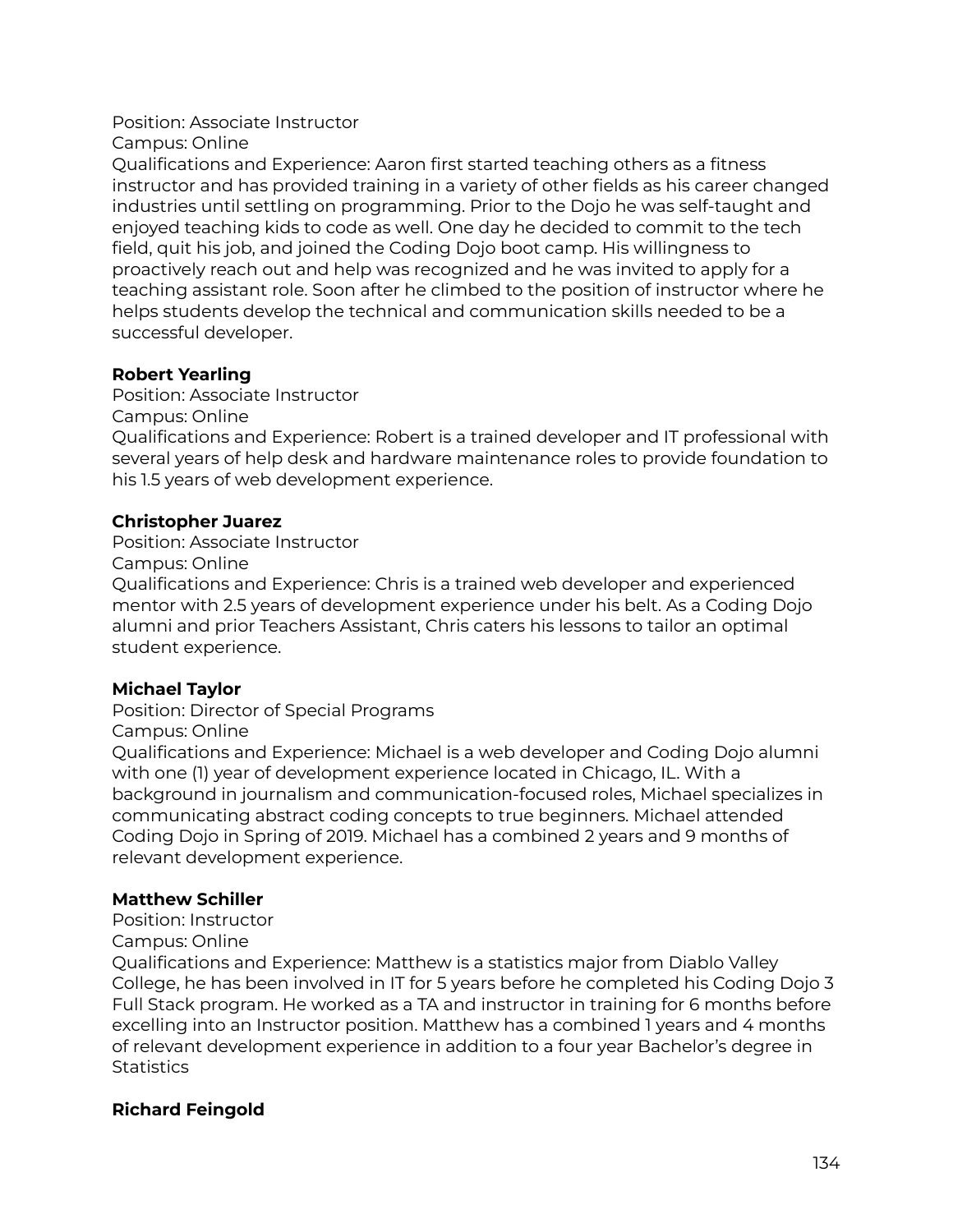#### Position: Instructor

Campus: Online

Qualifications and Experience: Richard is a seasoned cybersecurity professional who has led security programs as the Chief Information Security Officer for Mellon Financial, the Director of Data Security for Fidelity Systems Company, and the Co-chair of the Information Systems Security Center of Technical Expertise for Westinghouse Electric. He also founded and led Secure Systems Services, a group that leveraged the leading edge cybersecurity research and development at Lawrence Livermore National Laboratory to help secure organizations including the National Library of Medicine, the NIH, NOAA, and Qualcomm. In addition, he provided cybersecurity consultation, functioning as the Information Security Officer for programs in the GSA, TSA, and Treasury. Beyond his Bachelor's and Master's Degree, Richard has extensive post master's studies in Mathematics, Logic, and Computer Science at the University of Pittsburgh.

## **Ryan Hill**

Position: Instructor

Campus: Online

Qualifications and Experience: Ryan served in the Navy, trained in the FCS AEGIS Radar program, and learned electronic repair during his tenure in the military. After the Military, he obtained a Bachelor's in IT with a Specialization in Network Administration along with a Masters in Information Assurance and Security. Ryan worked in the IT field for 20 years in VOIP, MSP, and Sr Network Engineer Security positions before getting into Education. He taught at technical schools and community colleges that awarded Cyber Security in an AAS degree for the past 8 years before joining Coding Dojo. Ryan has been published in the Innovations in Cyber Security Education Awards for several years by National CyberWatch, reviewed CyberSecurity textbooks and spoken at i3CTE conferences on Cyber Education.

## **Brenda Hungerford**

Position: Instructor

Campus: Online

Qualifications and Experience: Brenda has Ph.D. in Curriculum and Instruction and a Masters in Data Analytics. She has a Masters in Math, Science, and Technology, and a Bachelor's in Biological Science. She has over 15 years of experience teaching in STEM fields.

## **Josh Johnson**

Position: Instructor Campus: Online

Qualifications and Experience: Josh holds a Master's in Teaching with over 15 years of work in instruction. He has professional certificates in programming, data science, and machine learning. In addition, he graduated from Flatiron Data Science Intensive Boot Camp, where he worked as an instructor for their part-time online data science program before joining Coding Dojo.

## **Douglas Bantz**

Position: Instructor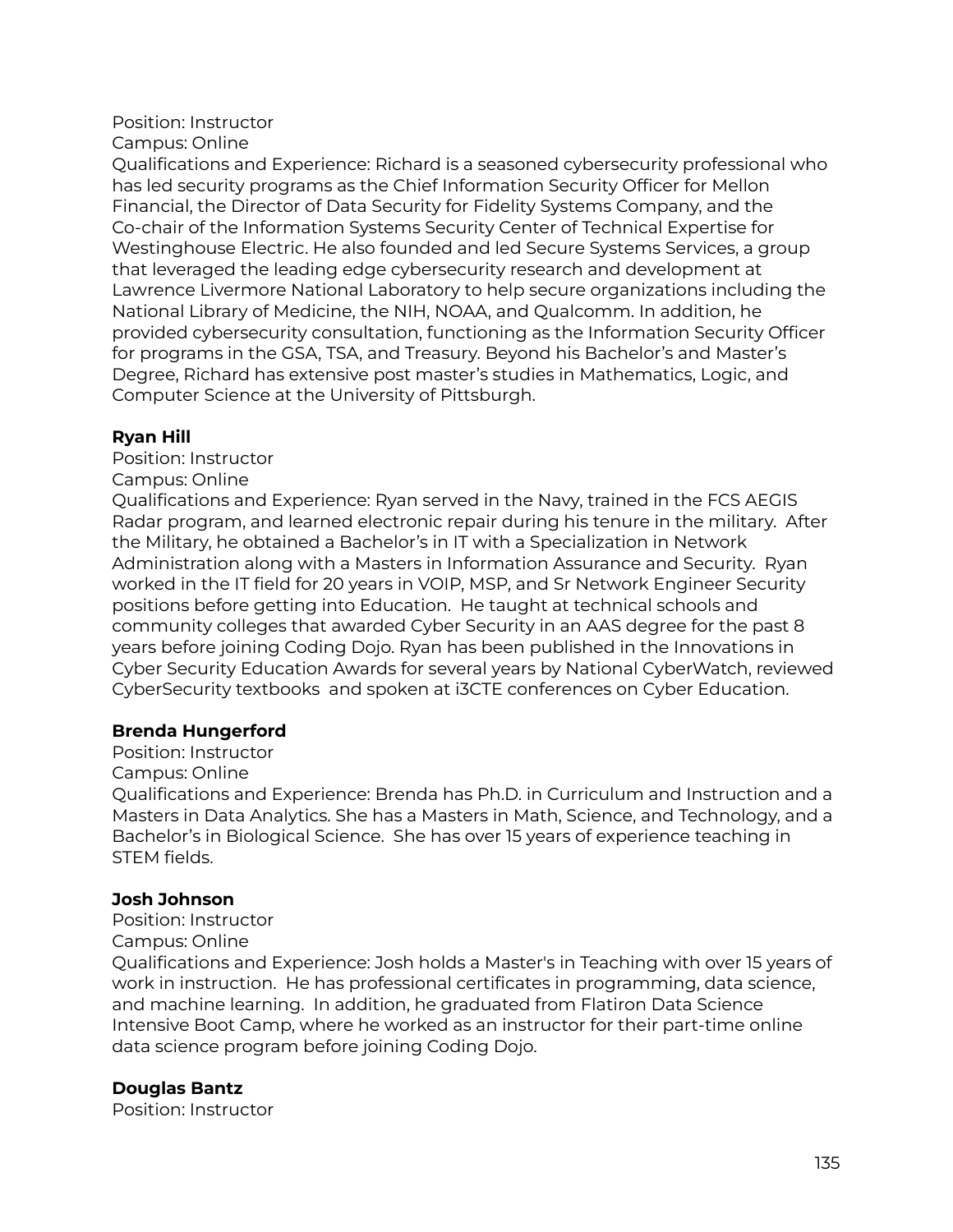Campus: Online

Qualifications and Experience: Doug has been in the creative sphere all his life, and had decades of experience as a content creator, creative manager and user advocate for some of the world's largest creative organizations. He's also come to find incredible reward in educating others in UX/UI design where he can extend his knowledge to hundreds of students and help them find rewarding careers.

# Onsite Faculty and Staff

The school has sufficient and qualified full-time and part-time faculty and staff equipped with appropriate education, training, and experience to support its programs and services. Faculty members meet both the state minimum qualifications and competency standards to teach programming. Faculty are assessed, trained, and overseen by Speros Misirlakis, VP of Instruction.

## **Speros Misirlakis**

Position: VP of Instruction

Campus: Bellevue WA, Chicago IL, San Jose CA, Burbank CA, Bellevue WA, Washington DC, Dallas TX, Tulsa OK, Boise ID

Qualifications and Experience: Speros has over 6 years of experience as a developer, scrum master and team leader. He received his BA in Business Administration from Northern Arizona University, M.B.A. with an emphasis in Finance from Grand Canyon University's Ken Blanchard College of Business, followed by graduating from Coding Dojos' 3 Full Stack program. He trained as a TA and Instructor in Training for 8 months before progressing into an Instructor role at Coding Dojo, followed by Head Instruction, and Head of Curriculum. Speros has a combined 6 years and 9 months of relevant development experience.

## **Devon Newsom**

Position: Director of Accelerated Programs

Campus: Bellevue WA, Chicago IL, San Jose CA, Burbank CA, Bellevue WA, Washington DC, Dallas TX, Tulsa OK, Boise ID

Qualifications and Experience: Devon is a sound designer and programmer with nine (9) years of experience in the realm of programming. Devon worked with Harmonix Music Systems from 2006 to 2015 as a software developer and gameplay designer where he was a level designer on games such as Rock Band, Guitar Hero and more. He also has additional experience in programming web frameworks. Devon has a combined 9 years and 5 months of relevant development experience.

# **Michael Taylor**

Position: Director of Special Programs

Campus: Bellevue WA, Chicago IL, San Jose CA, Burbank CA, Bellevue WA, Washington DC, Tulsa OK, Boise ID

Qualifications and Experience: Michael is a web developer and Coding Dojo alumni with one (1) year of development experience located in Chicago, IL. With a background in journalism and communication-focused roles, Michael specializes in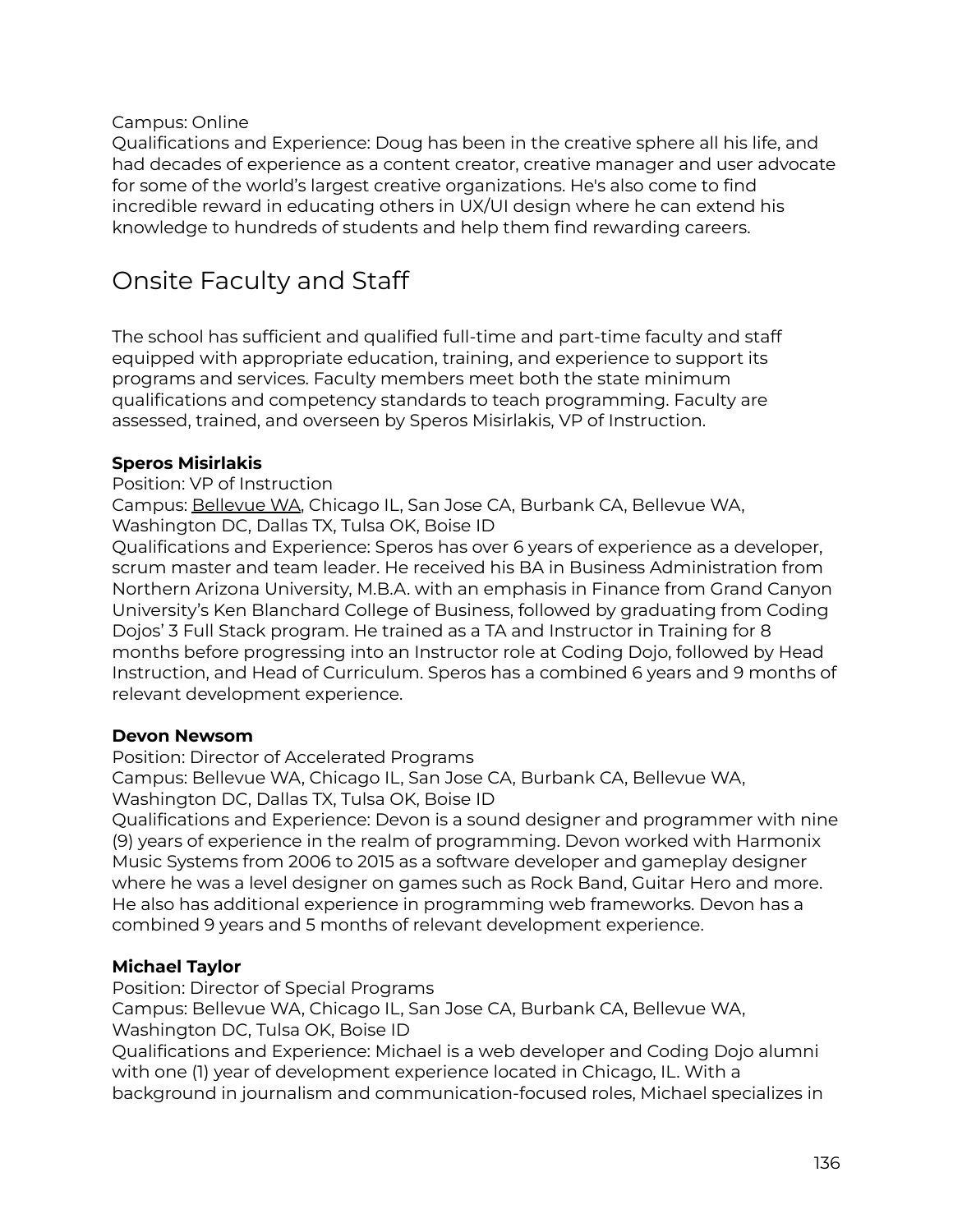communicating abstract coding concepts to true beginners. Michael attended Coding Dojo in Spring of 2019. Michael has a combined 2 years and 9 months of relevant development experience.

#### **Vinson Aiono**

Position: Director of FT West Region Campus: Bellevue WA, Chicago IL, San Jose CA, Burbank CA, Bellevue WA,

Washington DC, Dallas TX, Tulsa OK, Boise ID

Qualifications and Experience: With over 2 years of development experience as well as a bootcamp alumni, Vinson brings both Industry experience and hands on bootcamp experience. He also served for 2 years teaching and providing services to the people in the greater Jacksonville Florida as a missionary. He led more than 250 missionaries and provided weekly and monthly training to help improve the quality of teaching of the missionaries. Vinson has a combined 2 years and 7 months of relevant development experience and a CS Bachelor's degree.

#### **Edward Im**

Position: Head Instructor

Campus: Bellevue WA, Chicago IL, San Jose CA, Burbank CA, Bellevue WA, Washington DC, Tulsa OK, Boise ID

Qualifications and Experience: Edward is a web developer and Coding Dojo alumni with more than a year of development experience located in Oakland, CA. With a background in education he puts into practice his passion for teaching by introducing new and complex concepts such that it can be understood by beginners as well as challenging them to further their software engineering skills. Currently holds AWS Cloud Practitioner certification. Edward has a combined 3 years and 11 months of relevant development experience.

## **Neil Mosunic**

Position: Head Instructor Campus: Bellevue WA, Chicago IL, San Jose CA, Burbank CA, Bellevue WA, Washington DC, Dallas TX, Tulsa OK, Boise ID Qualifications and Experience: Neil has a combined 5 years and 11 months of relevant development experience.

## **Steven Thaller**

Position: Lead Instructor

Campus: Bellevue WA, Chicago IL, San Jose CA, Burbank CA, Bellevue WA, Washington DC, Dallas TX, Tulsa OK, Boise ID

Qualifications and Experience: Steven has a BS in Computer Engineering from Florida International University, and spent time developing an enterprise-level web application for scheduling automobile repairs after receiving his triple black-belt at Coding Dojo. He is passionate about teaching and leading others through the program because of how it helped him achieve his own goals. Steven has a combined 7 years and 7 months of relevant development experience.

## **Zach Pieper**

Position: Instructor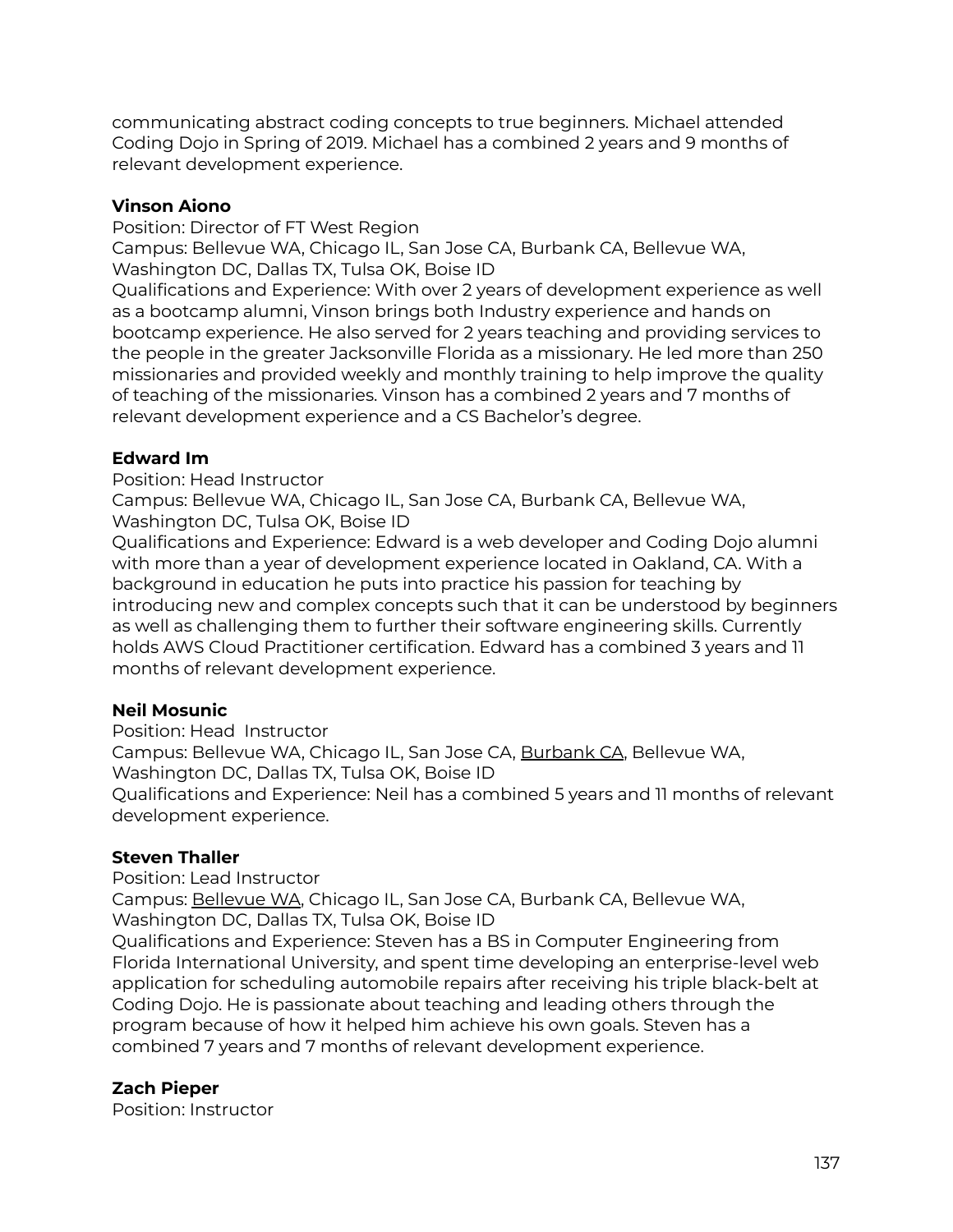Campus: Bellevue WA, Chicago IL, San Jose CA, Burbank CA, Bellevue WA, Washington DC, Tulsa OK, Boise ID

Qualifications and Experience: With over seven years of retail experience and a background in education, Zach moved from Buffalo to Dallas in 2018 to sharpen his computer programming skills at Coding Dojo. Now, Zach combines his degrees in Education and Computer Information Systems with his Coding Dojo knowledge in order to support the dreams of others. Zach also enjoys ice skating and his Nintendo Switch. Zach has a combined 3 years and 5 months of relevant development experience in addition to a Bachelor's in Computer Science.

## **Brendan Stanton**

Position: Instructor

Campus: Bellevue WA, Chicago IL, San Jose CA, Burbank CA, Bellevue WA, Washington DC, Dallas TX, Tulsa OK, Boise ID

Qualifications and Experience: Brendan is a multistack web developer with seven (7) years experience in the realm of programming. Brendan was a quality control operator and reviewer where he developed content and performed audits of other operators' work. He worked with Google where he performed technical training of incoming operators, including teaching content similar to that of Coding Dojo. He studied computer science, and has completed 500+ hours of Udemy material across a wide range of technical topics. Brendan has a combined 7 years and 7 months of relevant development experience.

#### **James Reeder**

Position: Instructor

Campus: Bellevue WA, Chicago IL, San Jose CA, Burbank CA, Bellevue WA, Washington DC, Dallas TX, Tulsa OK, Boise ID

Qualifications and Experience: Jim first discovered a love for programming in the late 1990s in his high school computer lab. In college, he worked with data analytics in the physics lab and learned python. During his military service, Jim learned the power of databases and programming small utility applications to make day-to-day operations easier. After his military service, Jim joined the Coding Dojo as a student and became an instructor after completing the Bootcamp in 2020.

## **Tyler Thibault**

Position: Associate Instructor

Campus: Bellevue WA, Chicago IL, San Jose CA, Burbank CA, Bellevue WA, Washington DC, Dallas TX, Tulsa OK, Boise ID

Qualifications and Experience: Tyler started his coding journey many years ago during his military service back in 2010. As a hobby, he learned how to create in python. As he continued his learning journey becoming a grade school teacher he never lost the desire to create on the computer. He continued to grow in his programming, learning javascript and google app script. Going through multiple boot camps Tyler's love for coding continues to grow and his desire for seeing others achieve the same success drives his passion for education.

## **Heidi Chen**

Position: Associate Instructor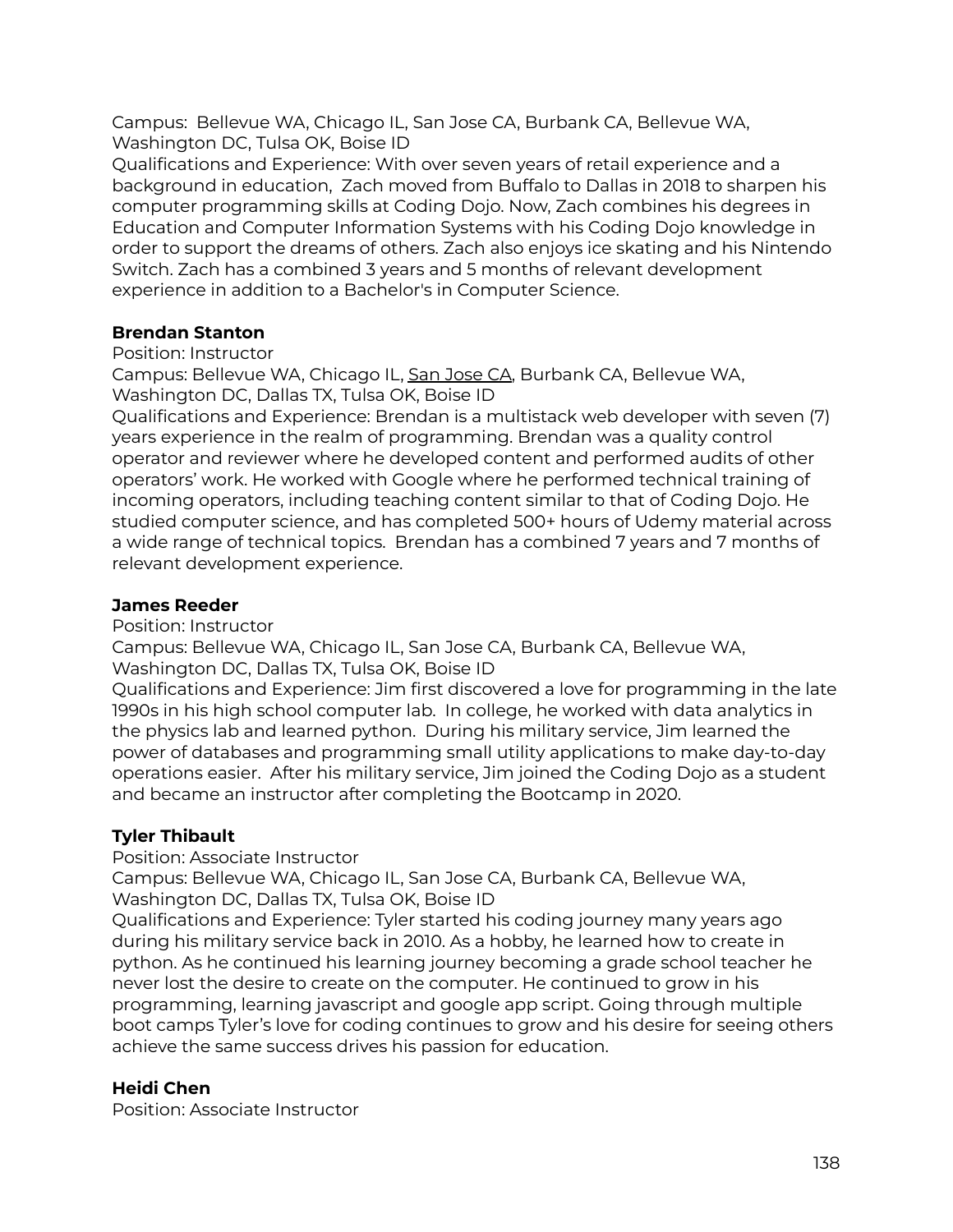Campus: Bellevue WA, Chicago IL, San Jose CA, Burbank CA, Bellevue WA, Washington DC, Dallas TX, Tulsa OK, Boise ID

Qualifications and Experience: Heidi is a software developer specializing in streamlining operations in companies who is an alumnus of the Coding Dojo program. Other than the tech side, she has over 8 years in the education field and enjoys helping students learn and fulfill their passions.

## **John Misirlakis**

Position: Associate Instructor

Campus: Bellevue WA, Chicago IL, San Jose CA, Burbank CA, Bellevue WA, Washington DC, Dallas TX, Tulsa OK, Boise ID

Qualifications and Experience: John is a tech and font enthusiast, started programming at the age of 12 with GW BASIC, C++ in high school, and later, web technologies. He diverged from Marketing when he was taking care of his family and wanted to find a solution to a problem: create an application that would log blood pressure, systolic, diastolic, and heart rate, plot them on a chart and send a pdf report to the doctor with 1 button. In 2018 he completed his studies and together with a friend, created the app "Sydi", published it on the AppStore. Since then John has been in development teams on many projects, mobile, and e-commerce. He joined Coding Dojo to enrich our tech literacy.

# **Anne Jurack**

Position:- Director of FT East Region

Campus: Bellevue WA, Chicago IL, San Jose CA, Burbank CA, Bellevue WA, Washington DC, Dallas TX, Tulsa OK, Boise ID

Qualifications and Experience: Anne started her development journey as a teaching assistant for digital multimedia design, where she discovered a passion for programming and instruction. She finished her BS in Interactive Media Development at DePaul University while doing full stack freelance and children's programming education. Before Coding Dojo, she worked for 3 years in a project-based development team helping create E-Learning modules, web applications, virtual reality experiences, and more. Anne's specialties include HTML, CSS, JavaScript, Python, and C#. Anne has a combined 8 years of relevant development experience.

## **Chris Thompson**

Position: Lead Instructor

Campus: Bellevue WA, Chicago IL, San Jose CA, Burbank CA, Bellevue WA, Washington DC, Dallas TX, Tulsa OK, Boise ID

Qualifications and Experience: Chris Thompson served in the Navy for six years before attending Olympic College, majoring in Computer Engineering. He worked in medical technology as a field engineer then as a System Admin and in QA for medical software. His free time is spent playing computer games and in martial arts. Chris has a combined 4 years and 5 months of relevant development experience.

# **Nichole King**

Position: Senior Instructor Campus: Bellevue WA, Chicago IL, San Jose CA, Burbank CA, Bellevue WA, Washington DC, Tulsa OK, Boise ID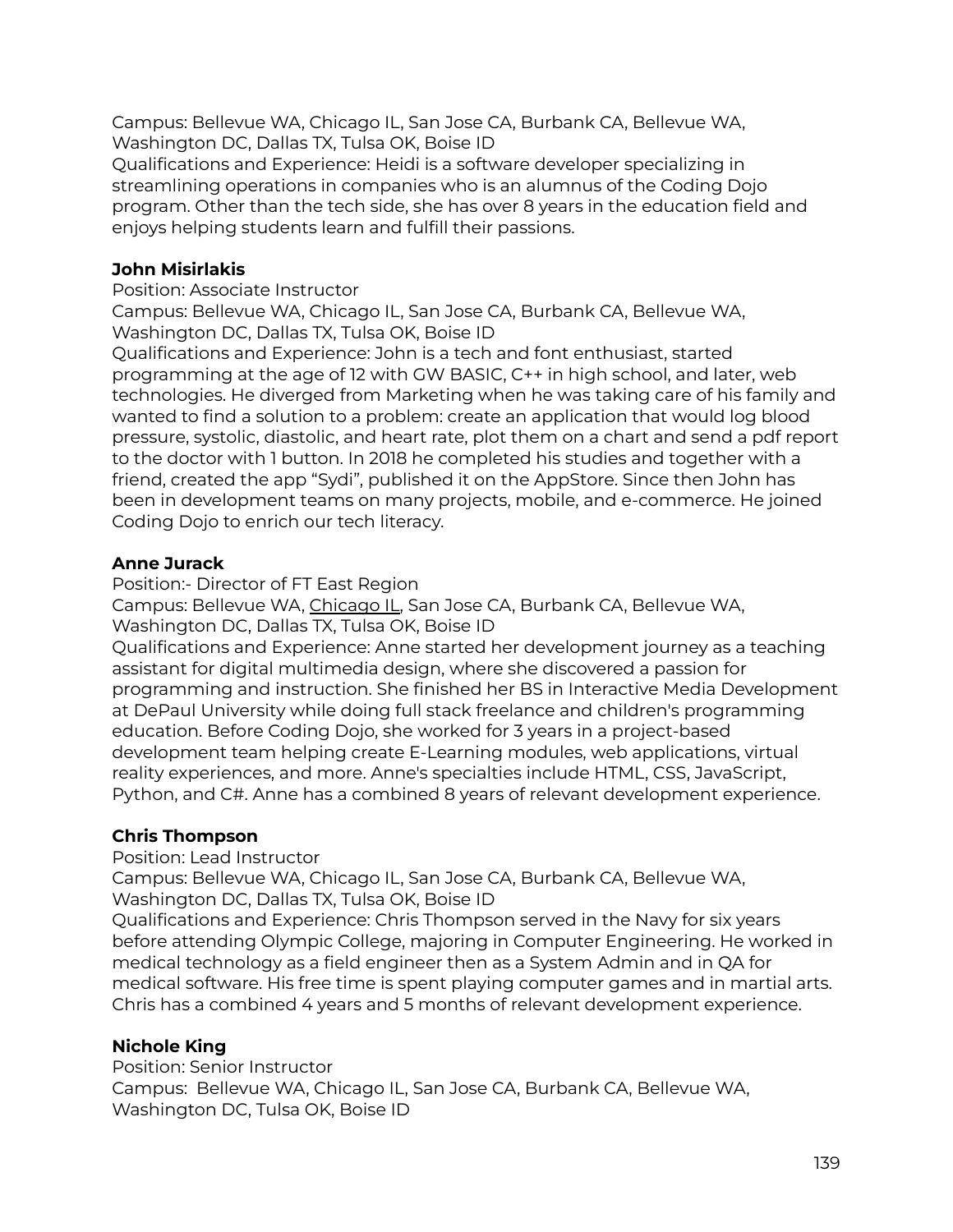Qualifications and Experience: Nichole completed her BFA degree at Arizona State University and is currently pursuing her Masters in Education with an emphasis in Teaching and Learning. She also completed her Coding Dojo bootcamp earning 3 black belts throughout the program. She trained for instruction at Coding Dojo for 6 months before moving into Instruction. Nichole has a combined 3 years of relevant development experience.

#### **Saurabh Dahal**

Position: Senior Instructor

Campus: Bellevue WA, Chicago IL, San Jose CA, Burbank CA, Bellevue WA, Washington DC, Tulsa OK, Boise ID

Qualifications and Experience: Saurabh has a combined 4 years and 6 months of relevant development experience.

## **Ryan Magley**

Position: Senior Instructor

Campus: Chicago IL, San Jose CA, Burbank CA, Bellevue WA, Washington DC, Tulsa OK, Boise ID

Qualifications and Experience: Ryan has a bachelor's in Psychological Science from Ball State University and continued studying computer science there after his graduation, intending to become a developer of psychological testing software. He did some freelance work as a student, and after a few years, joined Coding Dojo as a student in Chicago to focus on web development. A short time after graduation he filled a TA slot, then was hired on as an instructor. Ryan has been teaching the Python and Web Fundamentals stacks for more than two years when not working on his own projects, and is also a paid member of the Python Software Foundation.

## **Narciso Lobo**

Position: Instructor

Campus: Bellevue WA, Chicago IL, San Jose CA, Burbank CA, Bellevue WA, Washington DC, Dallas TX, Tulsa OK, Boise ID

Qualifications and Experience: Narciso received his Bachelor of Liberal Arts followed by graduating from Coding Dojos' 3 Full Stack program in Chicago, IL. He has been a Web Development instructor since 2019 with Chicodes and most recently joined Coding Dojo to continue to teach. Narciso has a combined 20 years of relevant front-end development experience.

#### **Shawn Converse**

Position: Instructor

Campus: Full-Time Online, Bellevue WA, Chicago IL, San Jose CA, Burbank CA, Bellevue WA, Washington DC, Tulsa OK, Boise ID

Qualifications and Experience: Shawn graduated from Mission College with an AS in Computer Science, he then graduated from Coding Dojos' 3 Full Stack program and completed multiple development projects. He joined Coding Dojo as a TA followed by Instruction in Training. His passion for teaching and programming is apparent and he is excelling in his new career. Shawn has a combined 2 years and 6 months of relevant development experience inclusive of his associate degree in computer information systems.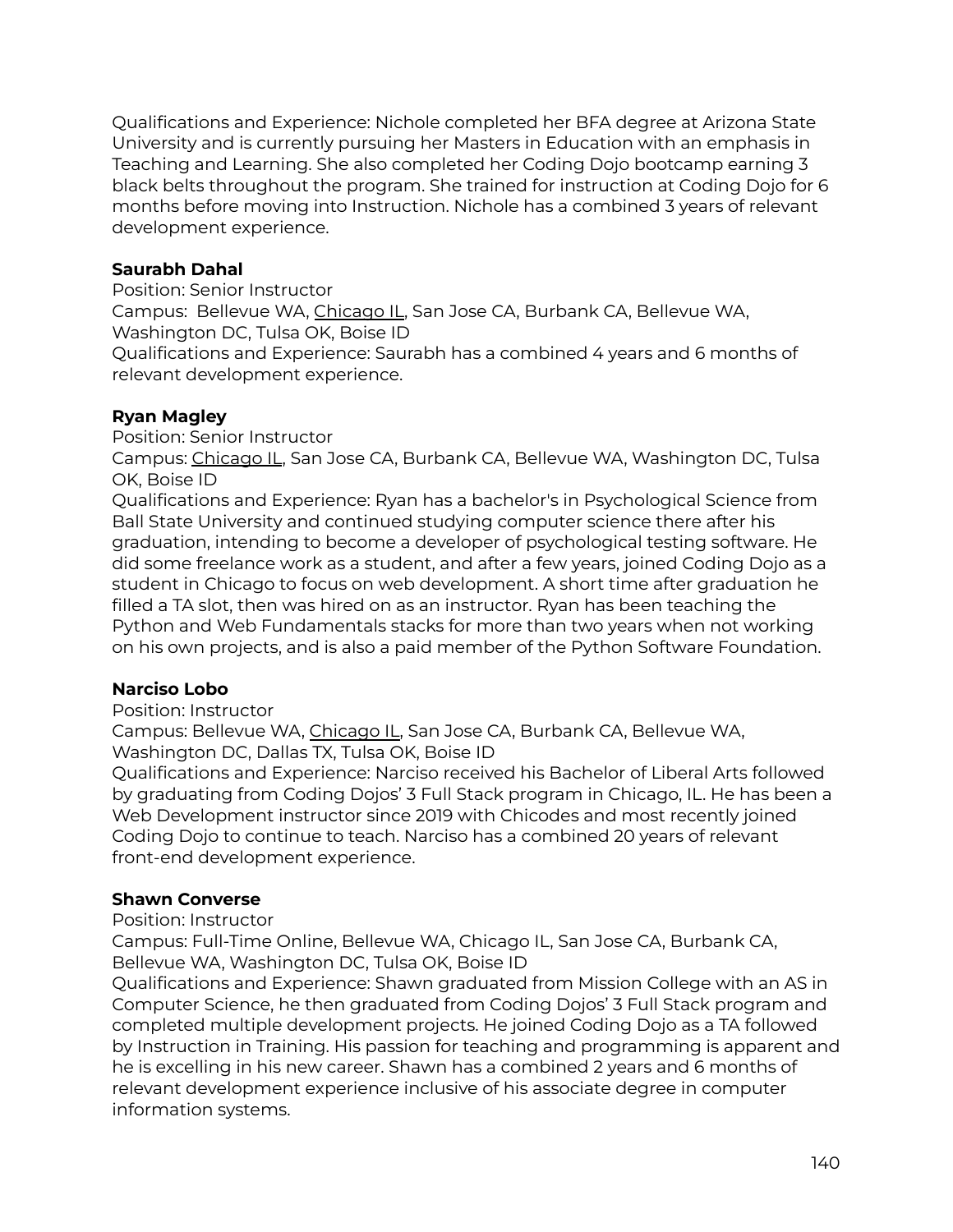#### **Dave Kidd**

Position: Instructor

Campus: Bellevue WA, Chicago IL, San Jose CA, Burbank CA, Bellevue WA, Washington DC, Dallas TX, Tulsa OK, Boise ID

Qualifications and Experience: From an early age, Dave has always been a technology enthusiast who loves to share his knowledge and experience. He earned a Bachelors and Masters in Education Technology and has been a Web Development instructor since 2007. He's passionate about helping others learn difficult material that will eventually lead them on to a successful career. His teaching experience includes everything from beginning computer classes to advanced languages and technologies such as React, Angular, PHP, Vue, Node, Python, XML, SQL, and more.

#### **Michael Mazur**

Position: Instructor

Campus: Bellevue WA, Chicago IL, San Jose CA, Burbank CA, Bellevue WA, Washington DC, Dallas TX, Tulsa OK, Boise ID

Qualifications and Experience: Michael studied computer science at Kent State University, graduating with a bachelor's degree in 2018. Soon after he moved to Chicago to write software for a fresh tech startup. He primarily worked directly with a hardware developer to implement bluetooth communications with portable heart rate monitors. Afterwards, he joined the Dojo as a student to pursue web development. He was soon brought on as an instructor, and has been teaching for Coding Dojo since 2020.

## **Nicholas Moralez**

#### Position: Instructor

Campus: Bellevue WA, Chicago IL, San Jose CA, Burbank CA, Bellevue WA, Washington DC, Dallas TX, Tulsa OK, Boise ID

Qualifications and Experience: Nick Moralez is an Air Force veteran with over ten years experience in learning and development, instruction/facilitation, corporate management, and curriculum design. After deciding to leave the telecommunications industry, Nick decided to attend Coding Dojo. While hoping that he would be able to upskill and move towards advancing in this new career, he fell in love with the culture of Coding Dojo and helping our students find success. He graduated from the program in 2019, assisted instruction as a TA, managed student support, and has now been in instruction since January 2021.

#### **Kaysee Weberski**

#### Position: Instructor

Campus: Bellevue WA, Chicago IL, San Jose CA, Burbank CA, Bellevue WA, Washington DC, Dallas TX, Tulsa OK, Boise ID

Qualifications and Experience: Kaysee Weberski received a Bachelor of Arts in English in 2014, going on to continue her education in various fields including Broadcasting and Fine Arts over the following years. Upon discovering software engineering, she applied for and was accepted into various programs, but eventually committed to Coding Dojo! After attending and completing the Coding Dojo Bootcamp in August 2019, she transitioned to a Teaching Assistant position, which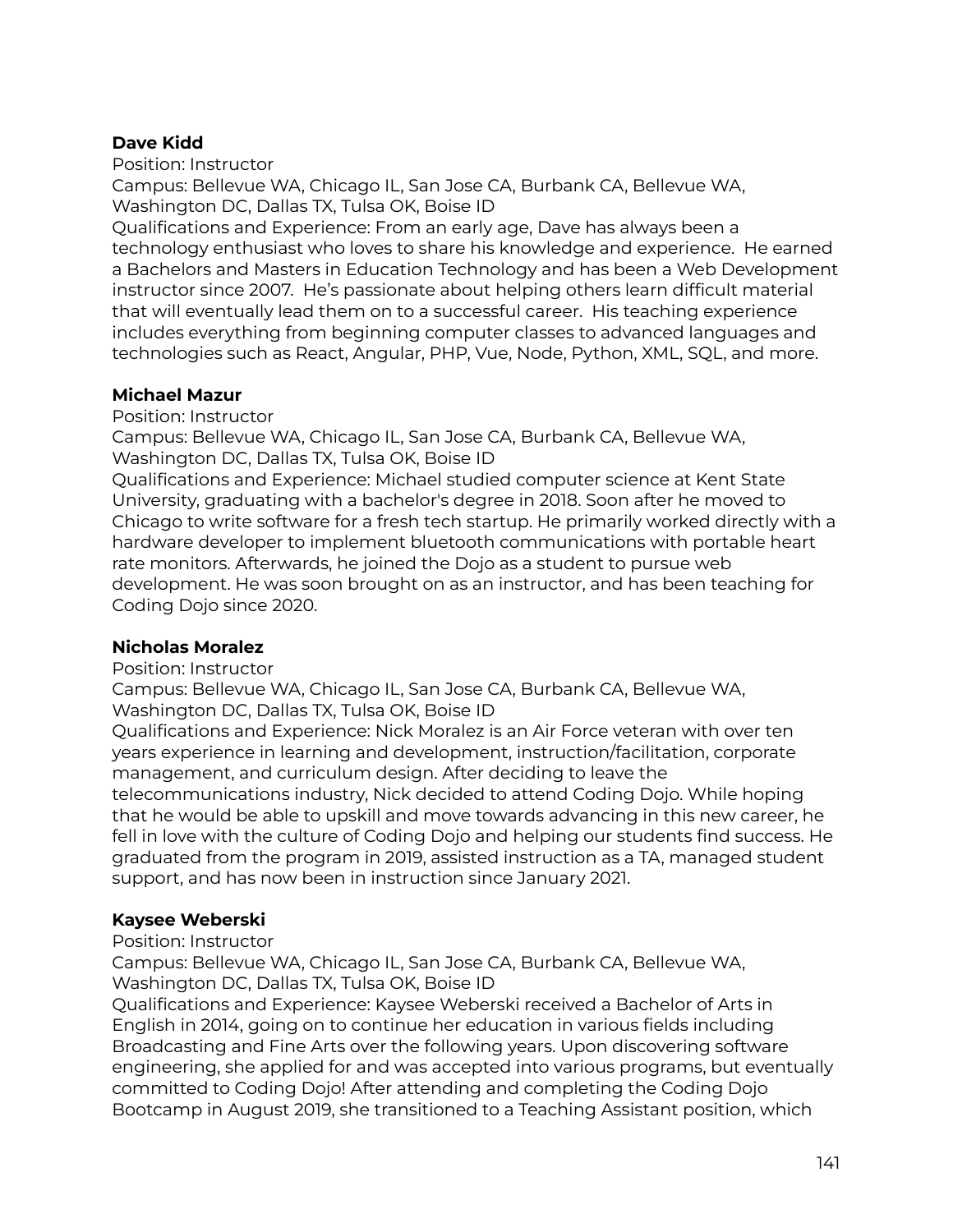helped advance her skills as both an educator and a developer. In February 2021, she progressed further in her software engineering journey and became an instructor, with focus on Java and Python. She continues to develop her skills and use her combined experiences in education, creative fields, and software development to provide the best education she can offer to every one of her students!

#### **Chris Bautista**

Position: DIrector of SDA Programs

Campus: Bellevue WA, Chicago IL, San Jose CA, Burbank CA, Bellevue WA, Washington DC, Dallas TX, Tulsa OK, Boise ID

Qualifications and Experience: Chris is a developer with over (3) years experience in computer programming, graduate from Enderun Colleges with a Bachelors of Science in Business Administration Entrepreneurship, and Coding Dojo alumni. He has experience in various size companies and working as an independent contractor. He uses his background and expertise to deliver passion and knowledge to fellow individuals with an interest in the growing field of technology. Chris has a combined 8 years of relevant development experience.

#### **Todd Enders**

Position: VP of Content & Curriculum

Campus: Bellevue WA, Chicago IL, San Jose CA, Burbank CA, Bellevue WA, Washington DC, Dallas TX, Tulsa OK, Boise ID

Qualifications and Experience: Todd is a developer with ten (10) years experience in the field of programming. Todd graduated from University of Washington Seattle with a Bachelor of Science in Atmospheric Science where he studied object oriented programming and advanced mathematics. He went on to receive his Master of Science in Computing from Oxford Brookes University in Oxford, UK in 2015. Todd was selected as a student representative for the MSc Computing cohort while attending Oxford Brookes. He has worked with data and networking since he was a Field Tech for Earth Networks in 2007, and went on to intern with Ricardo-AEA where he did MATLAB and GIS programming. Todd has a combined 5 years and 7 months of relevant development experience.

#### **Sadie Flick**

Position: Curriculum Developer

Campus: Bellevue WA, Chicago IL, San Jose CA, Burbank CA, Bellevue WA, Washington DC, Tulsa OK, Boise ID

Qualifications and Experience: a San Jose native, originally graduated from UCSC with a degree in Anthropology, and for the better part of a decade, worked and taught for adult literacy nonprofits in Baltimore, Maryland. Seeing a need for technological advancement, she built a project from scratch to transition the organization's paper-based system to an automated one. She studied computer science Full-Time at the University of Maryland, Baltimore County. She then worked for the web team at Exelon Corp in Baltimore and decided to move back to Silicon Valley to pursue web development. Sadie has a combined 4 years and 1 month of relevant development experience.

#### **Marisa Goode**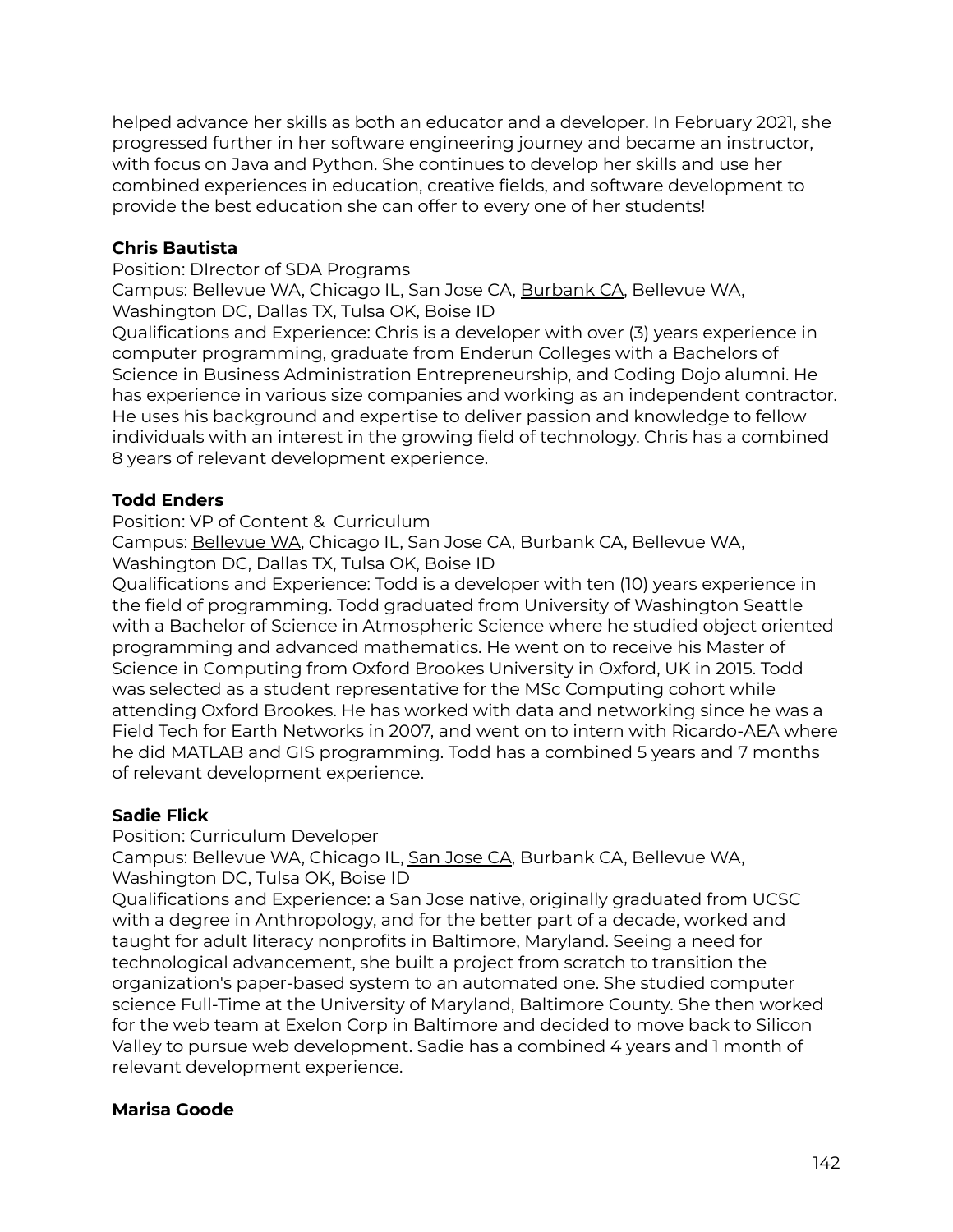#### Position: Curriculum Developer

Campus: Bellevue WA, Chicago IL, San Jose CA, Burbank CA, Bellevue WA, Washington DC, Tulsa OK, Boise ID

Qualifications and Experience: Marisa has a BS in Polymer and Fiber Engineering and has worked in a medical lab before devoting herself to learning code. She has been with Coding Dojo for over 4 years as a student, a teaching assistant, an Instructor, and a Lead Instructor before becoming a Curriculum Developer. Marisa brings a logical and scientific approach to solving problems and is excited to work with new technologies. She is passionate about teaching and technology and believes in programming as an amazing tool to uplift all.

#### **James Hunt**

Position: Curriculum Developer

Campus: Bellevue WA, Chicago IL, San Jose CA, Burbank CA, Bellevue WA, Washington DC, Tulsa OK, Boise ID

Qualifications and Experience: James started developing very simple iOS applications in high school and small java apps. From there, he began studying computer science in 2014 as an undergraduate at UNC Chapel Hill in NC. During undergraduate studies, James had a focus on hardware and mobile development. After college, James began working with iOS development for a brief time with contract work. Since then, James has been bringing his knowledge with mobile development and computer theory to the Curriculum Development world.

## **Clarissa Vinciguerra**

Position: Curriculum Developer

Campus: Bellevue WA, Chicago IL, San Jose CA, Burbank CA, Bellevue WA, Washington DC, Tulsa OK, Boise ID

Qualifications and Experience: Clarissa began her career in education in 2013. She learned the basics of instruction and learning strategies during the nearly 2 years she spent teaching English to adults abroad. Upon returning to the United States, she enrolled in a teaching preparation program focused on 21st Century Learning strategies and began her journey as a public school teacher. Over the next 5 years she earned her M.Ed. and became an advocate for integration of technology, innovation, and STEM education in the classroom. Upon her transition into EdTech, Clarissa started programming by learning iOS development in 2020, and since then has begun expanding to the web. Clarissa is passionate about developing curricula that provides each student the opportunity to learn to code and reach their full potential.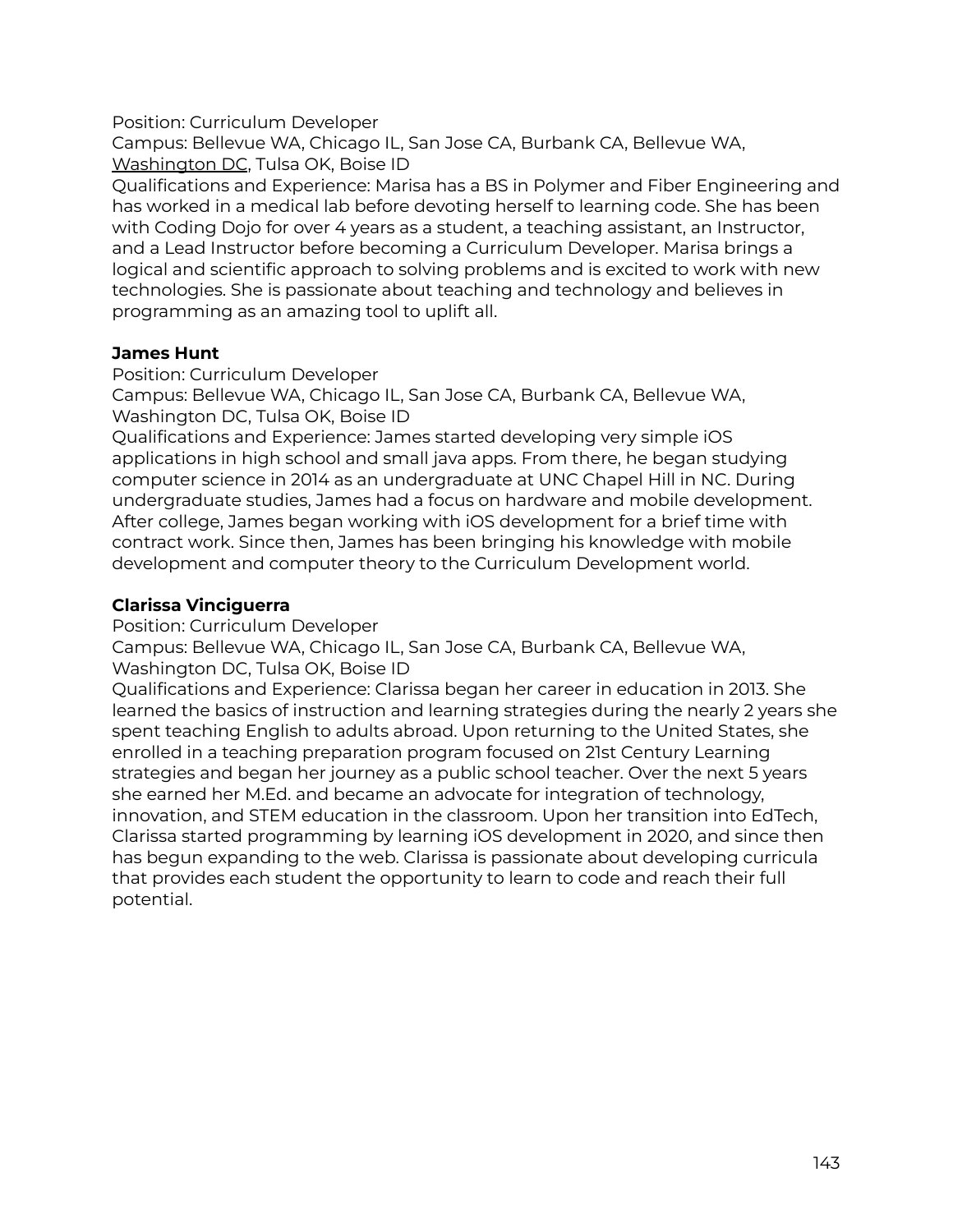# Appendix D - 2022 Class Schedules

| <b>Software Development</b><br><b>Online and Onsite</b> |                    |                  |
|---------------------------------------------------------|--------------------|------------------|
| <b>Full-Time</b>                                        | <b>Start Dates</b> | <b>End Dates</b> |
| January cohort                                          | 1/24/22            | 4/29/22          |
| February cohort                                         | 2/22/22            | 5/27/22          |
| March cohort                                            | 3/21/22            | 7/1/22           |
| April cohort                                            | 4/18/22            | 7/29/22          |
| May cohort                                              | 5/16/22            | 8/26/22          |
| June cohort                                             | 6/21/22            | 9/23/22          |
| July cohort                                             | 7/18/22            | 10/21/22         |
| August cohort                                           | 8/15/22            | 11/18/22         |
| September cohort                                        | 9/12/22            | 12/23/22         |
| October cohort                                          | 10/10/22           | 2/3/23           |
| November cohort                                         | 11/7/22            | 3/3/23           |
| December cohort                                         | 12/12/22           | 3/31/23          |

| <b>Software Development</b><br><b>Online Part-Time Accel.</b><br>(16 week program) | <b>Start Dates</b> | <b>End Dates</b> |
|------------------------------------------------------------------------------------|--------------------|------------------|
| January cohort                                                                     | 1/10/22            | 4/29/22          |
| February cohort                                                                    | 2/7/22             | 5/27/22          |
| March cohort                                                                       | 3/7/22             | 7/1/22           |
| April cohort                                                                       | 4/4/22             | 7/29/22          |
| May cohort                                                                         | 5/2/22             | 8/26/22          |
| June cohort                                                                        | 6/6/22             | 9/23/22          |
| July cohort                                                                        | 7/5/22             | 10/21/22         |
| August cohort                                                                      | 8/1/22             | 11/18/22         |
| September cohort                                                                   | 8/29/22            | 12/23/22         |
| October cohort                                                                     | 9/26/22            | 2/3/23           |
| November cohort                                                                    | 10/24/22           | 3/3/23           |
| December cohort                                                                    | 11/28/22           | 3/31/23          |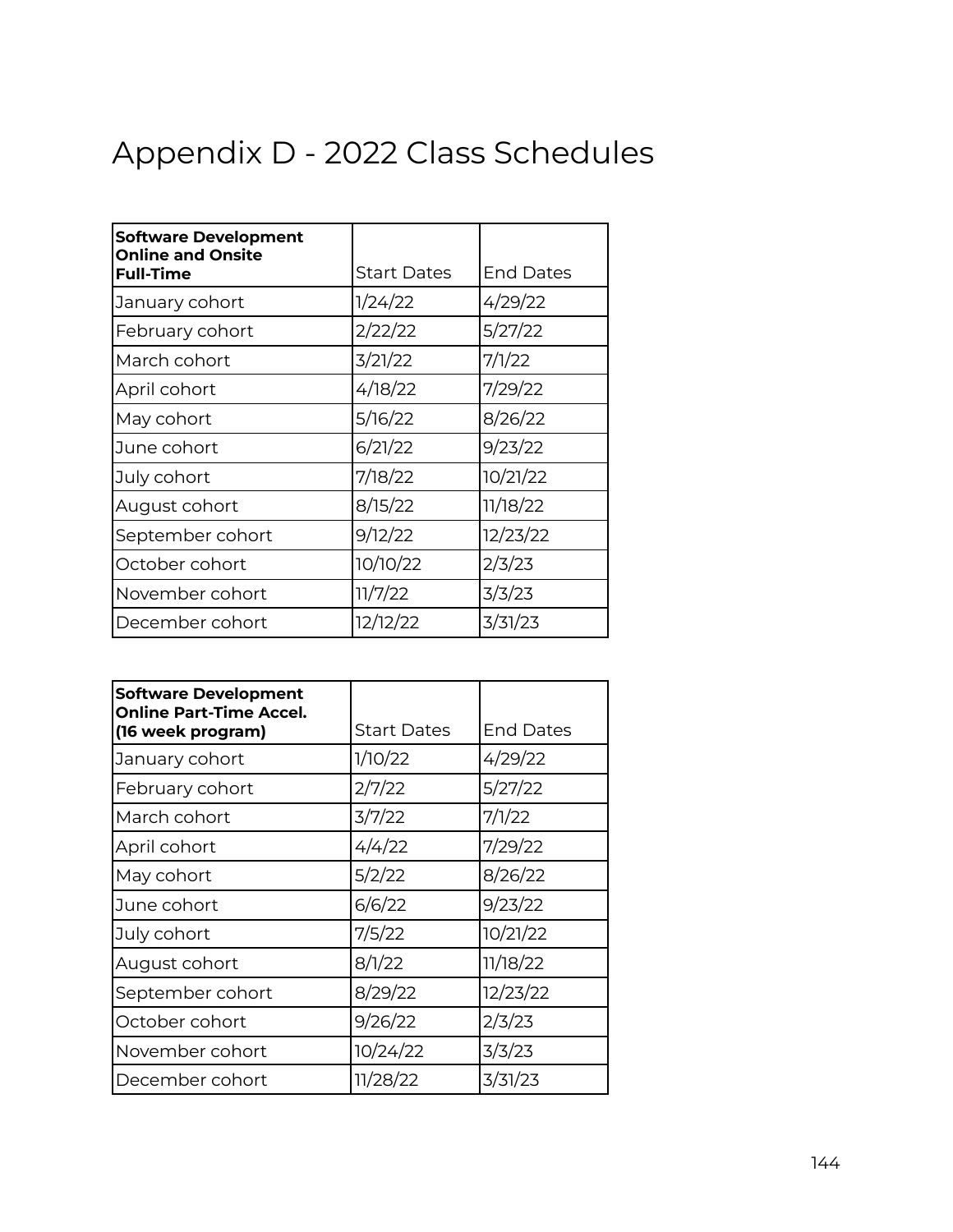| <b>Software Development</b><br><b>Online Part-Time Accel.</b><br>(24 week program) | <b>Start Dates</b> | <b>End Dates</b> |
|------------------------------------------------------------------------------------|--------------------|------------------|
| January cohort                                                                     | 1/10/22            | 7/1/22           |
| February cohort                                                                    | 2/7/22             | 7/29/22          |
| March cohort                                                                       | 3/7/22             | 8/26/22          |
| April cohort                                                                       | 4/4/22             | 9/23/22          |
| May cohort                                                                         | 5/2/22             | 10/21/22         |
| June cohort                                                                        | 6/6/22             | 11/18/22         |
| July cohort                                                                        | 7/5/22             | 12/23/22         |
| August cohort                                                                      | 8/1/22             | 2/3/23           |
| September cohort                                                                   | 8/29/22            | 3/3/23           |
| October cohort                                                                     | 9/26/22            | 3/31/23          |
| November cohort                                                                    | 10/24/22           | 4/28/23          |
| December cohort                                                                    | 11/28/22           | 5/26/23          |
|                                                                                    |                    |                  |

| <b>Software Development</b><br><b>Online Part-Time Accel.</b> |                    |                  |
|---------------------------------------------------------------|--------------------|------------------|
| (32 week program)                                             | <b>Start Dates</b> | <b>End Dates</b> |
| January cohort                                                | 1/10/22            | 8/26/22          |
| February cohort                                               | 2/7/22             | 9/23/22          |
| March cohort                                                  | 3/7/22             | 10/21/22         |
| April cohort                                                  | 4/4/22             | 11/18/22         |
| May cohort                                                    | 5/2/22             | 12/23/22         |
| June cohort                                                   | 6/6/22             | 2/3/23           |
| July cohort                                                   | 7/5/22             | 3/3/23           |
| August cohort                                                 | 8/1/22             | 3/31/23          |
| September cohort                                              | 8/29/22            | 4/28/23          |
| October cohort                                                | 9/26/22            | 5/26/23          |
| November cohort                                               | 10/24/22           | 6/23/23          |
| December cohort                                               | 11/28/22           | 7/28/23          |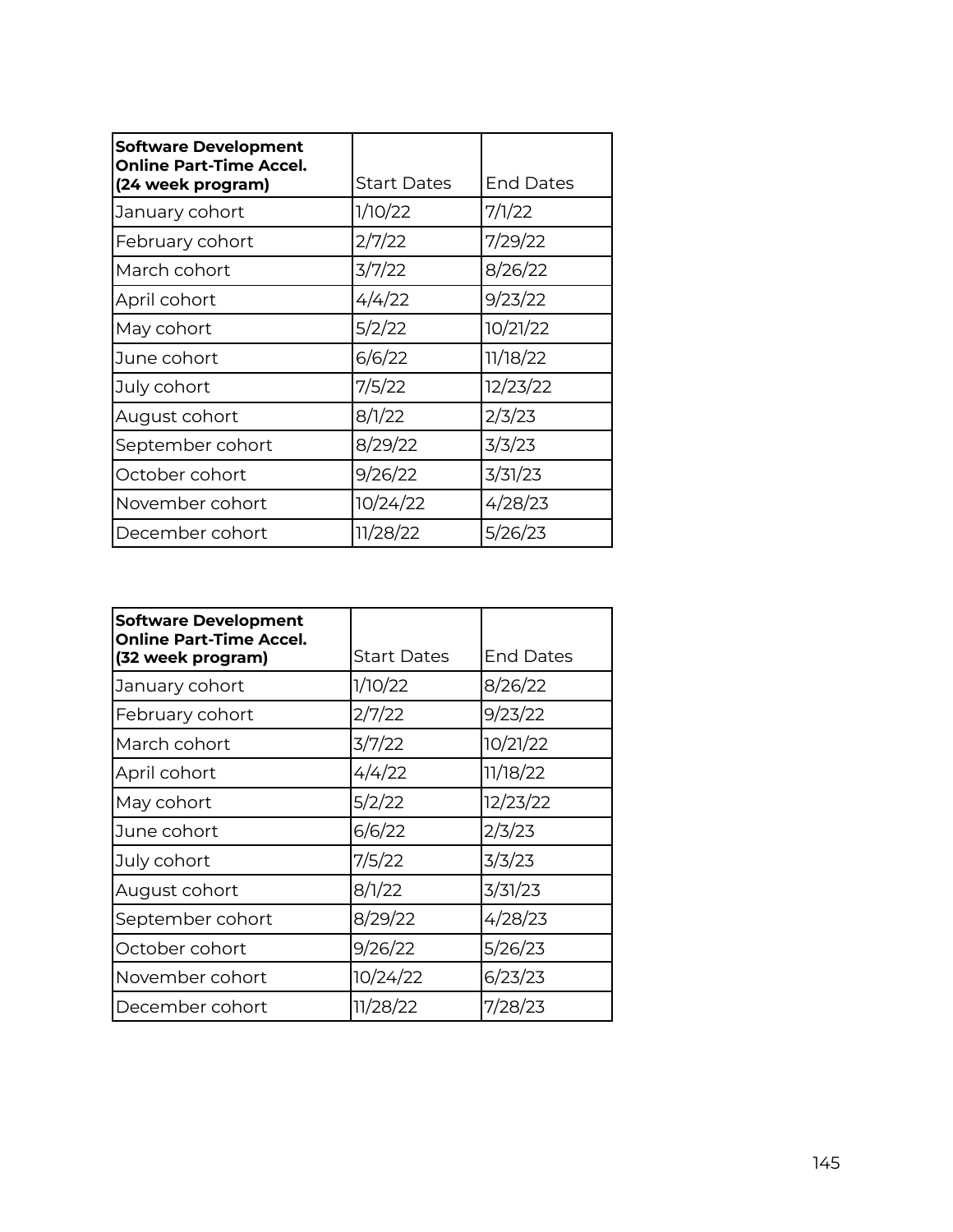| <b>Software Development</b><br><b>Online Part-Time Flex</b> | <b>Start Dates</b> | <b>End Dates</b> |
|-------------------------------------------------------------|--------------------|------------------|
| January cohort                                              | 1/10/22            | 7/29/22          |
| February cohort                                             | 2/7/22             | 8/26/22          |
| March cohort                                                | 3/7/22             | 9/23/22          |
| April cohort                                                | 4/4/22             | 10/21/22         |
| May cohort                                                  | 5/2/22             | 11/18/22         |
| June cohort                                                 | 6/6/22             | 12/23/22         |
| July cohort                                                 | 7/5/22             | 2/3/23           |
| August cohort                                               | 8/1/22             | 3/3/23           |
| September cohort                                            | 8/29/22            | 3/31/23          |
| October cohort                                              | 9/26/22            | 4/28/23          |
| November cohort                                             | 10/24/22           | 5/26/23          |
| December cohort                                             | 11/28/22           | 6/23/23          |

| <b>Data Science Online</b><br><b>Part-Time</b><br>(12 week program) | <b>Start Dates</b> | <b>End Dates</b> |
|---------------------------------------------------------------------|--------------------|------------------|
| January cohort                                                      | 1/24/22            | 4/17/22          |
| February cohort                                                     | 2/21/22            | 5/15/22          |
| March cohort                                                        | 3/21/22            | 6/19/22          |
| April cohort                                                        | 4/18/22            | 7/17/22          |
| May cohort                                                          | 5/16/22            | 8/14/22          |
| June cohort                                                         | 6/20/22            | 9/11/22          |
| July cohort                                                         | 7/18/22            | 10/9/22          |
| August cohort                                                       | 8/15/22            | 11/6/22          |
| September cohort                                                    | 9/12/22            | 12/4/22          |
| October cohort                                                      | 10/10/22           | 1/22/23          |
| November cohort                                                     | 11/7/22            | 2/19/23          |
| December cohort                                                     | 12/5/22            | 3/19/23          |
|                                                                     |                    |                  |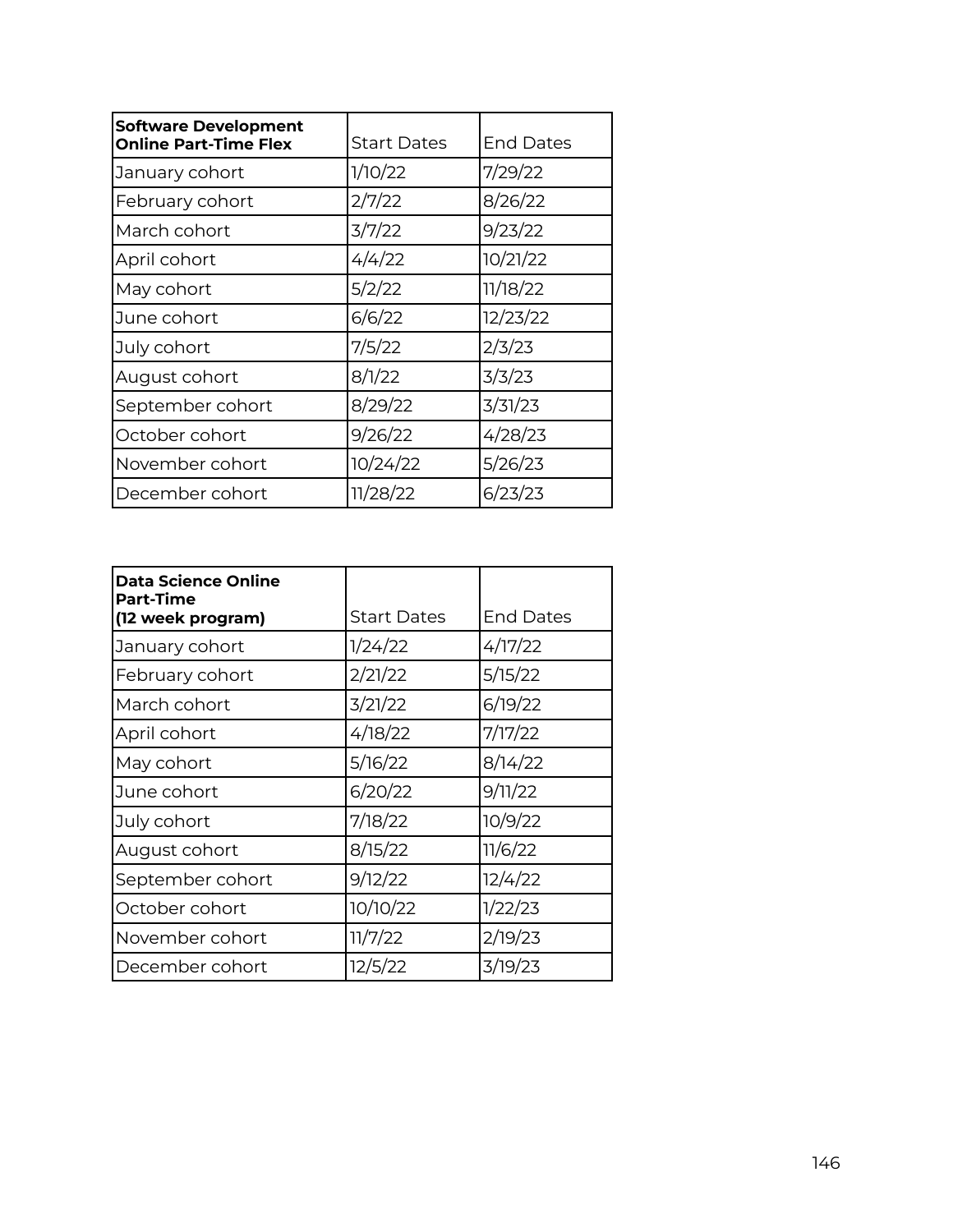| <b>Data Science Online Part-Time</b><br>(16 week program) | <b>Start Dates</b> | <b>End Dates</b> |
|-----------------------------------------------------------|--------------------|------------------|
| January cohort                                            | 1/24/22            | 5/15/22          |
| February cohort                                           | 2/21/22            | 6/19/22          |
| March cohort                                              | 3/21/22            | 7/17/22          |
| April cohort                                              | 4/18/22            | 8/14/22          |
| May cohort                                                | 5/16/22            | 9/11/22          |
| June cohort                                               | 6/20/22            | 10/9/22          |
| July cohort                                               | 7/18/22            | 11/6/22          |
| August cohort                                             | 8/15/22            | 12/4/22          |
| September cohort                                          | 9/12/22            | 1/22/23          |
| October cohort                                            | 10/10/22           | 2/19/23          |
| November cohort                                           | 11/7/22            | 3/19/23          |
| December cohort                                           | 12/5/22            | 4/16/23          |

| <b>Cybersecurity Online Part-Time</b> | <b>Start Dates</b> | <b>End Dates</b> |
|---------------------------------------|--------------------|------------------|
| January cohort                        | 1/24/22            | 7/17/22          |
| February cohort                       |                    |                  |
| March cohort                          | 3/21/22            | 9/11/22          |
| April cohort                          |                    |                  |
| May cohort                            | 5/16/22            | 11/6/22          |
| lJune cohort                          |                    |                  |
| July cohort                           | 7/18/22            | 1/22/23          |
| August cohort                         |                    |                  |
| September cohort                      | 9/12/22            | 3/19/23          |
| October cohort                        |                    |                  |
| November cohort                       | 11/7/22            | 5/14/23          |
| December cohort                       |                    |                  |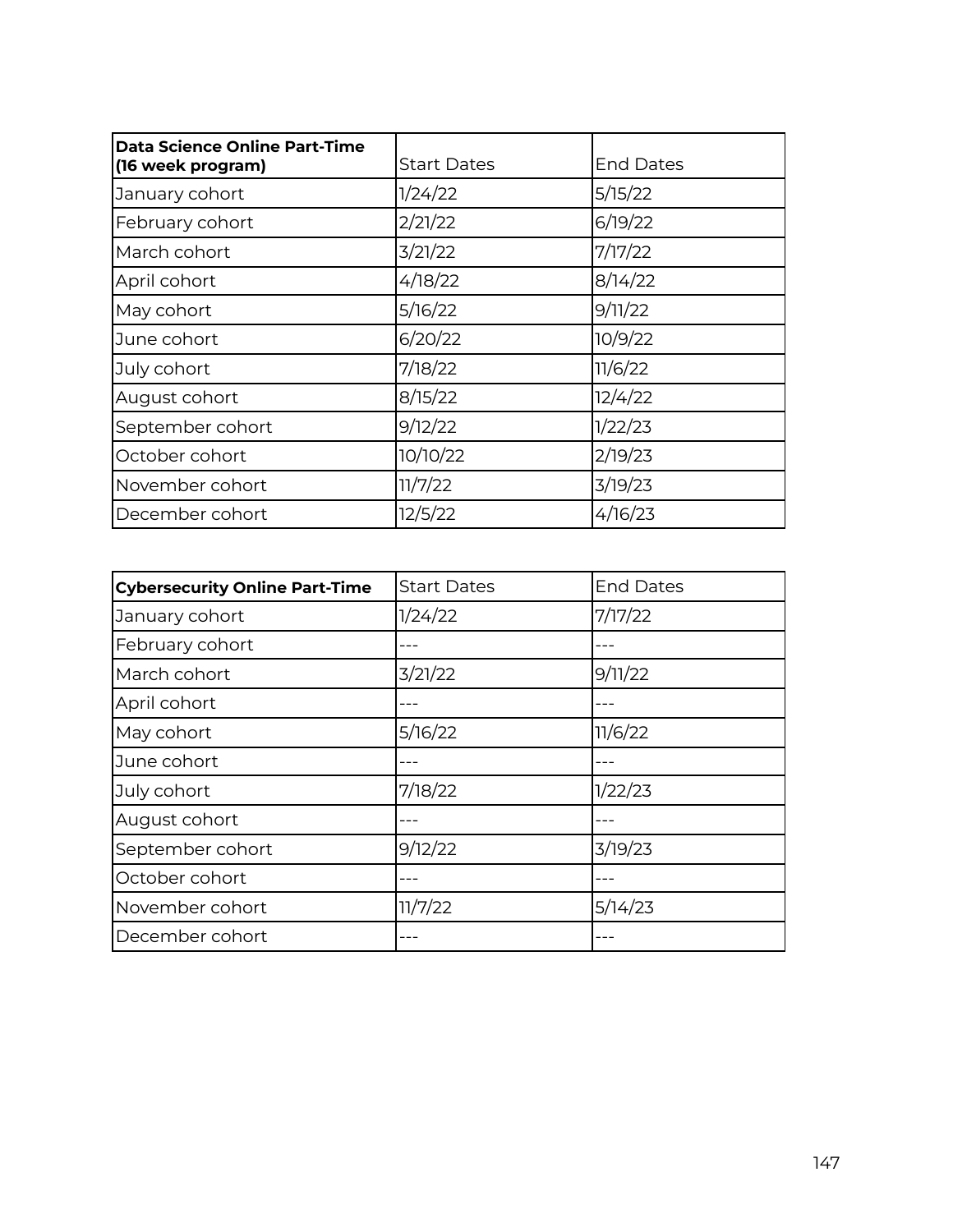| UX/UI Design Online Part-Time | <b>Start Dates</b> | <b>End Dates</b> |
|-------------------------------|--------------------|------------------|
| January cohort                | 1/17/22            | 7/10/22          |
| February cohort               |                    |                  |
| March cohort                  |                    |                  |
| April cohort                  | 4/11/22            | 10/2/22          |
| May cohort                    |                    |                  |
| June cohort                   | 6/13/22            | 12/4/22          |
| July cohort                   |                    |                  |
| August cohort                 | 8/8/22             | 2/12/23          |
| September cohort              |                    |                  |
| October cohort                | 10/3/22            | 4/9/23           |
| November cohort               |                    |                  |
| December cohort               | 12/5/22            | 6/18/23          |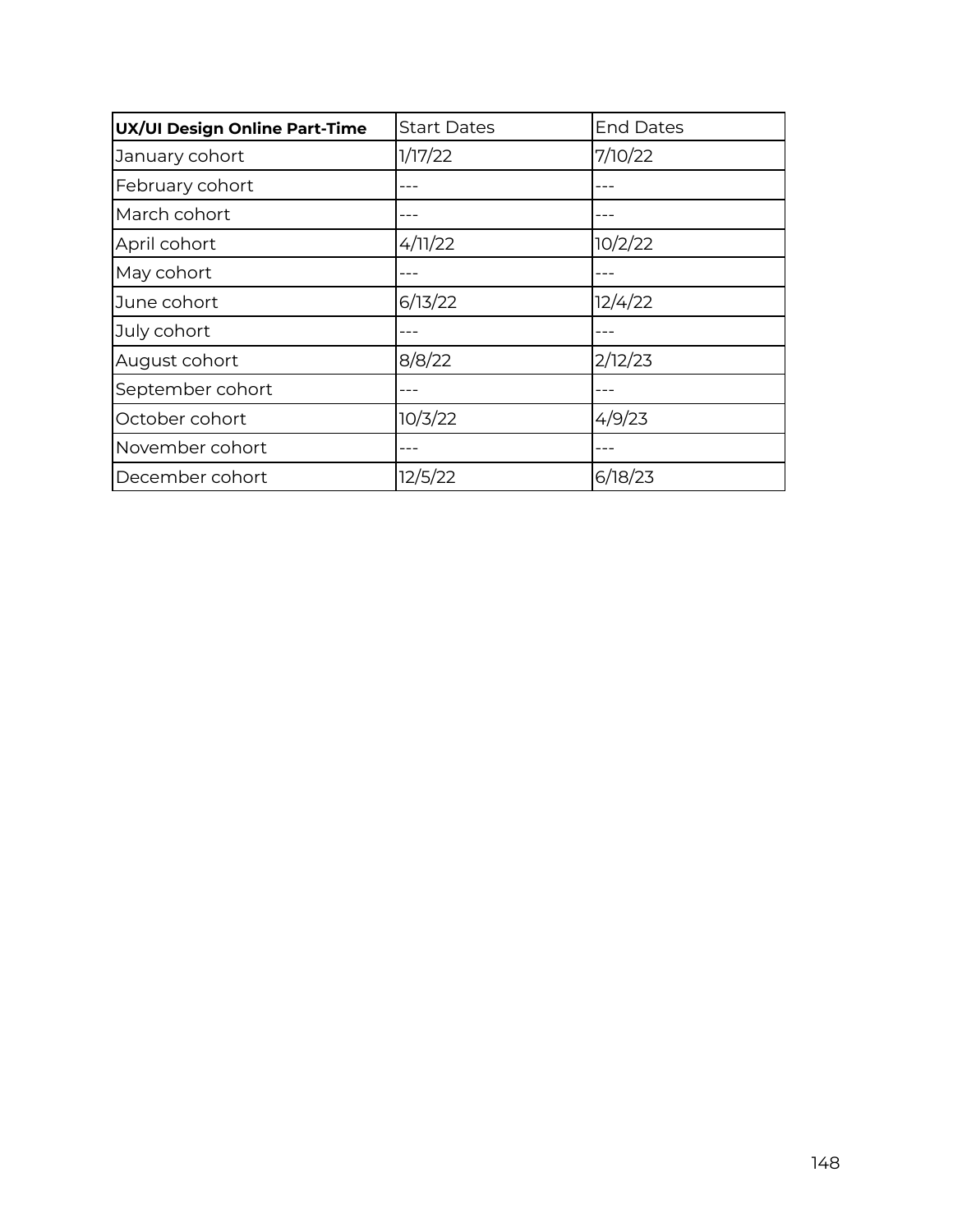# Appendix E - Veterans Information Bulletin

The Veterans Services Team welcomes you! We are eager to assist you in gaining training and education to start an exciting career in web development. We remain committed to ensuring that you have a rewarding educational experience at "The Dojo". Listed below are the points of contact for Veteran Services and VA benefits issues:

#### **Veterans Services Team**

Onsite Campus Veteran Benefits Specialists & SCOs:

San Jose: Clayton Yeakley - [cyeakley@codingdojo.com](mailto:cyeakley@codingdojo.com) Burbank: Keon Maluia - [kmaluia@codingdojo.com](mailto:kmaluia@codingdojo.com)

VA Compliance Manager:

Jason Garcia - [jgarcia@codingdojo.com](mailto:jgarcia@codingdojo.com)

Students wishing to enroll using their VA funding, please contact our Veteran Services Team at [vetadmissions@codingdojo.com](mailto:vetadmissions@codingdojo.com).

#### A. Title 38 US Code 3679(e)

In accordance with Title 38 US Code 3679(e), Coding Dojo adopts the following additional provisions for any students using U.S. Department of Veterans Affairs education benefits (VA beneficiary), while payment to the institution is pending from VA. Coding Dojo **will not**:

- Prevent enrollment;
- Assess a late penalty fee;
- Require alternative or additional funding;
- Deny access to any resources (access to classes, libraries, or other institutional facilities) available to other students who have satisfied their tuition and fee bills to the institution.

However, to qualify for this provision, VA beneficiaries may be required to:

- Provide their VA Certificate of Eligibility (COE) by the first day of class;
- Provide a written request to be certified;
- Provide additional information needed to properly certify the enrollment as described in other institutional policies.

Based on VA beneficiaries' benefits chapter and/or coverage percentage, Coding Dojo may also require additional payment for the amount that is the difference between the amount of the student's financial obligation and the amount of the VA education benefit disbursement.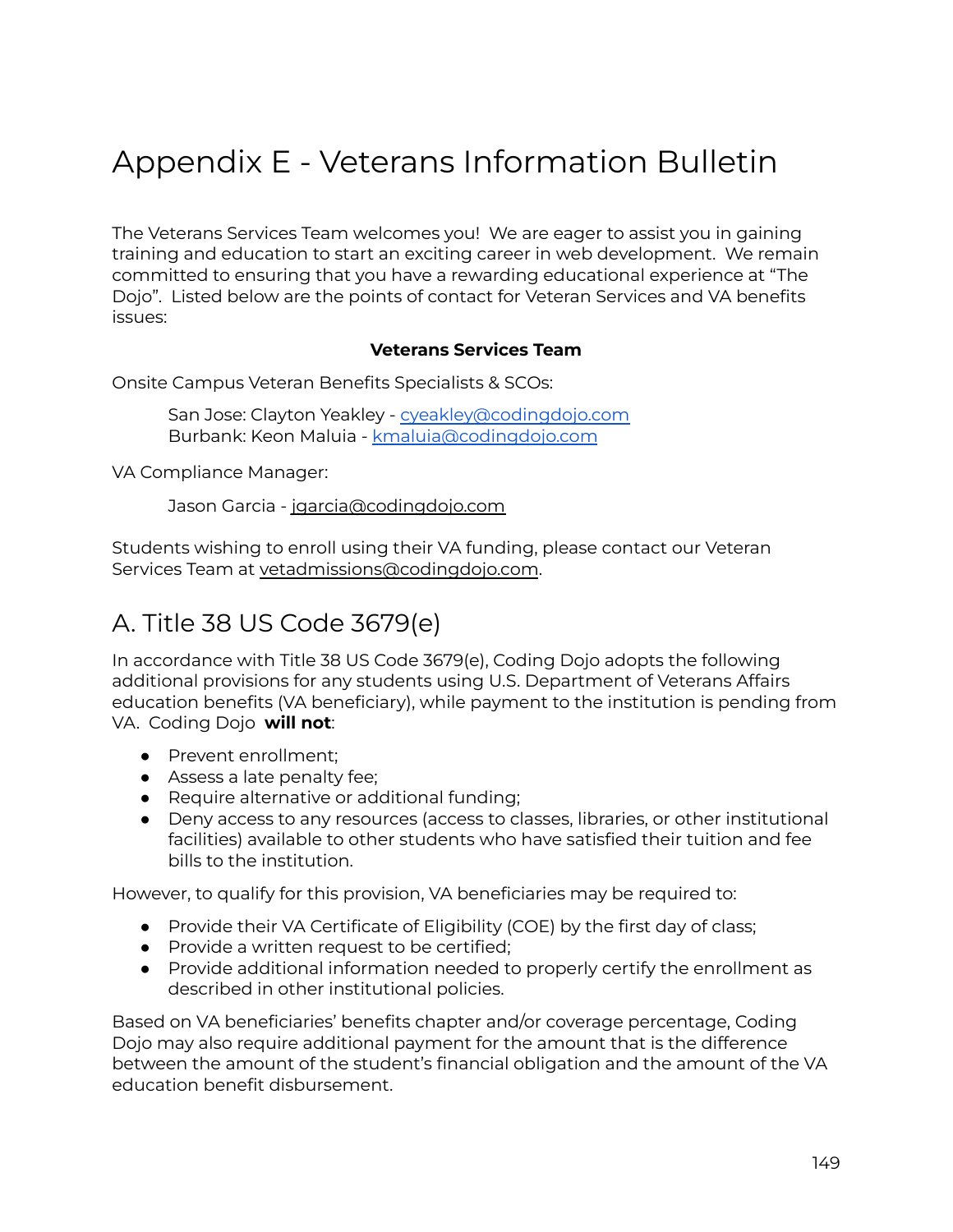### B. VA Beneficiary Enrollment

Coding Dojo's Onsite Software Development program is the only program approved by the VA for enrollment of VA beneficiaries. Campuses currently approved by VA are:

- San Jose
- Burbank

The Department of Veteran Affairs imposes several enrollment limitations that could affect VA beneficiaries' class start date. Coding Dojo is required to monitor the Veteran student population at all times, if the Veteran population reaches the VA's limitations, we are unable to enroll any VA students in that campus. In this case, Coding Dojo will make every effort to schedule students in a future class that works for them. In the event that a VA beneficiary wishes to enroll at a campus that has already reached VA's limitations they may do so with private funding; they will not be eligible for VA tuition and housing.

VA beneficiary students who are attending Coding Dojo are entitled to the same tuition, fees, scholarships, promotions and discounts as non-VA beneficiary students (see Section 4. Tuition).

Coding Dojo School Certifying Officials are required to keep VA informed of the enrollment status of VA beneficiaries within 30 days of any change by:

- Submitting Enrollment Certification (VA Form 22-1999) to report required enrollment information;
- Submitting Notice of Change in Students' Status (VA Form 22-1999b) to report changes to enrollment information (e.g. taking a Leave of Absence, met attendance requirements, etc);
- Monitoring students' grades to ensure satisfactory progress is being made;
- Monitoring student's attendance to ensure they meet attendance requirements;
- Reporting when students' are terminated due to unsatisfactory progress or attendance;
- Monitoring students' conduct and reporting when students are dismissed due to violations.

All VA Beneficiaries are required to provide a Certificate of Eligibility prior to the first day of class. Any additional VA documentation required for enrollment, including but not limited to VA Forms 22-1995 and 22-1990, must be submitted to [vetadmissions@codingdojo.com](mailto:vetadmissions@codingdojo.com) prior to the first day of class (outlined in section N. below).

If Coding Dojo can not verify VA benefits eligibility and entitlement; service members, Veterans, and/or dependents are responsible to cover any and all costs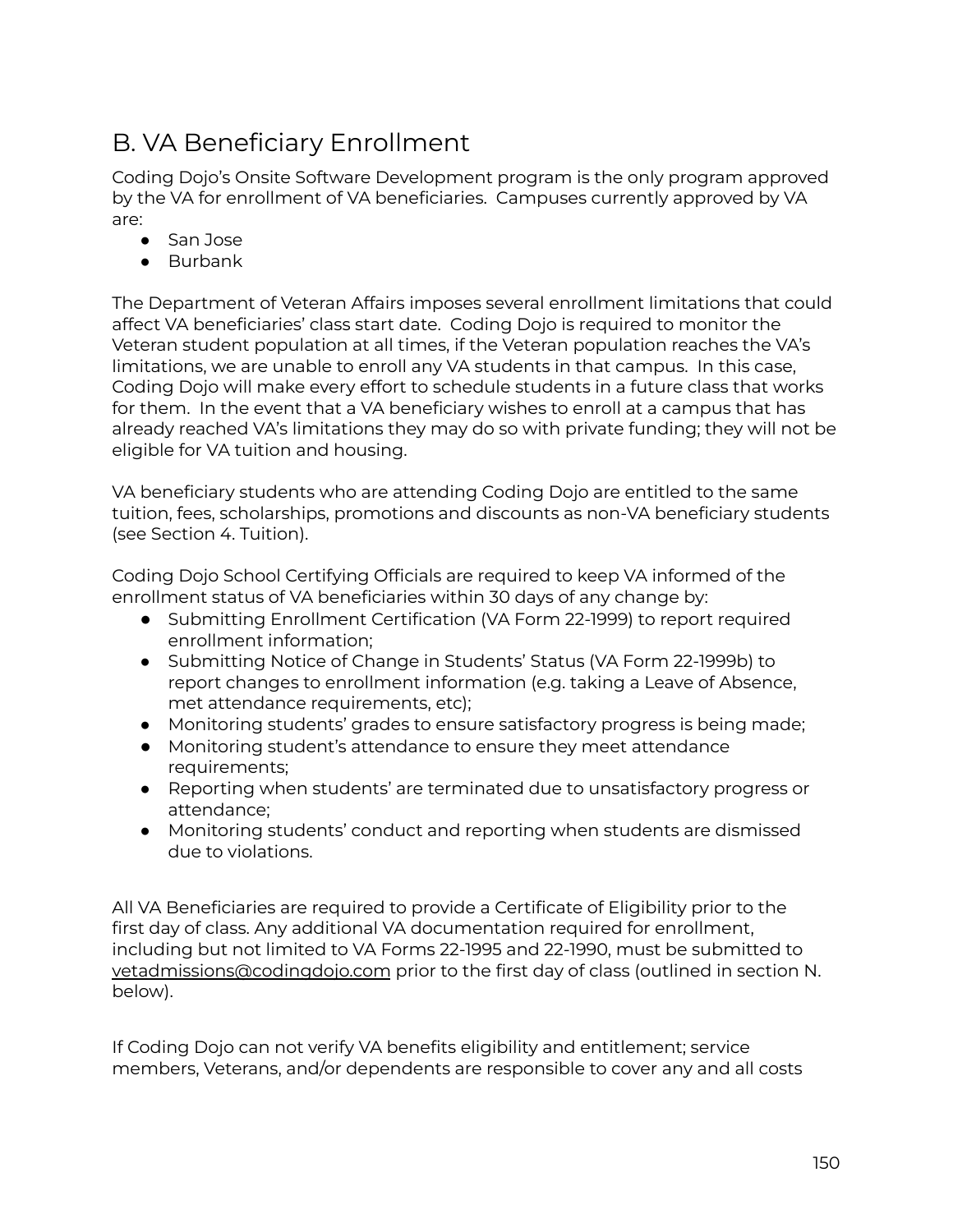related to services rendered by Coding Dojo. These costs include but are not limited to tuition and fees.

While Coding Dojo is unable to accept/award credit for previous education, it is evaluated for suitability in the program. All applicants are required to have a high school diploma, GED, or equivalent. **VA requires that we collect, review, and document prior education of all VA beneficiaries.**

VA Beneficiary students are not required to pay the \$1000 deposit prior to the start of the program, as this is covered by VA education benefits. Thus VA beneficiaries will be given access to pre course materials once they have signed their Enrollment Agreement.

### C. Chapter 33 Students

Chapter 33 students must verify their enrollment status each month for enrollment periods which begin on or after August 1, 2021, to continue to receive their monthly housing allowance (MHA) and/or kicker payments. If a beneficiary fails to verify for two consecutive months, VA will withhold any additional MHA payments until verified by the student. The requirement for the student to verify their enrollment status means **VA cannot accept statements from the school to verify the enrollment**, as the current process for monthly certification for other education benefits allows

Chapter 33 tuition is paid directly to Coding Dojo on behalf of the student and prorated based on the students benefit level. Tuition for students receiving Chapter 33 benefits is certified to the VA at the actual net cost of tuition and fees after the application of any waivers, scholarships, promotions, or school assistance is applied.

| Example                           | 80% Benefit Level | 100% Benefit Level |
|-----------------------------------|-------------------|--------------------|
| Tuition                           | \$16,495          | \$16,495           |
| Less Early Registration Discount  | \$250             | \$250              |
| Less Full Payment Discount        | \$0               | \$500              |
| Less Military Retraining Discount | \$1000            | \$1000             |
| Amount Certified to VA            | $= $15,245$       | $= $14,745$        |
| Tuition Paid by VA                | \$12,196          | \$14,745           |
| <b>Remaining Tuition Due</b>      | \$3,049           | \$0                |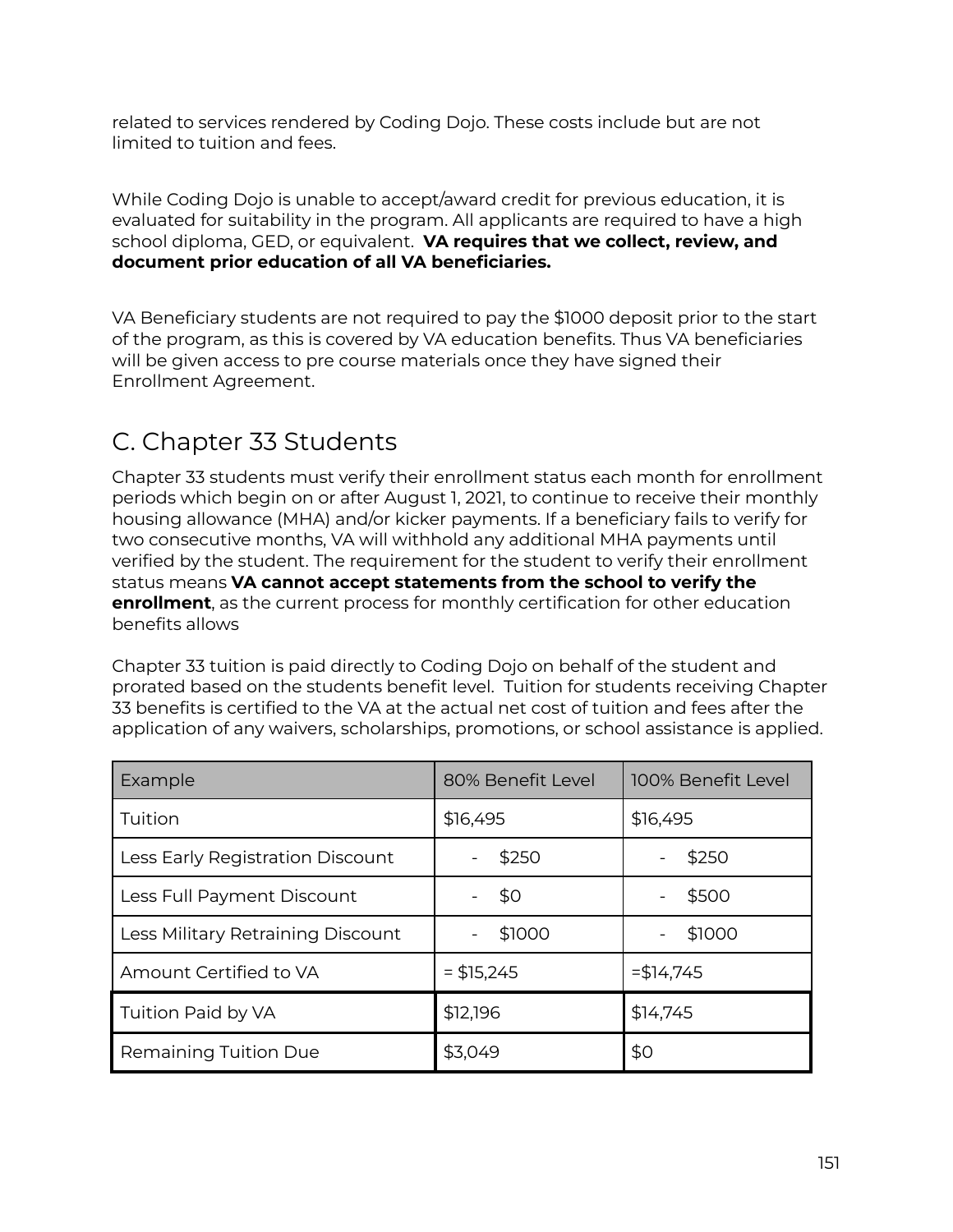## D. Chapters 30, 1606, and Chapter 35

Students receiving Chapters 30 and 1606 benefits must verify their enrollment monthly in the VA's Web Automated Verification of Enrollment (WAVE) or Interactive Voice Response (IVR) systems. Access VA's enrollment Verification systems at:

- WAVE <https://www.gibill.va.gov/wave/index.do>
- IVR 1-877-823-2378

Chapter 35 students will receive a monthly verification form (VA Form 22-8979) to certify their attendendance. These requirements do not apply to students receiving Chapters 33.

#### E. Chapter 31 Students

Students receiving Chapter 31, Veteran Readiness and Employment (VR&E, formerly known as Vocational Rehabilitation) benefits must provide their VR&E Counselors' contact information (name and email) at least two weeks prior to the intended start date.

If the student believes that they are eligible for Chapter 31 benefits but has not applied, they may do so at the link below.

● [https://www.ebenefits.va.gov/ebenefits/about/feature?feature=vocational-reha](https://www.ebenefits.va.gov/ebenefits/about/feature?feature=vocational-rehabilitation-and-employment) [bilitation-and-employment](https://www.ebenefits.va.gov/ebenefits/about/feature?feature=vocational-rehabilitation-and-employment)

Funding will be provided directly to the school by the VA after the VR&E Counselor has obtained the proper information and forms that they require of the school. The student will receive a housing allowance from the VA. For any questions having to do with the housing allowance payments students are to contact their VR&E Counselor.

Any academic changes that happen during your time with Coding Dojo will also be reported to your VR&E Counselor and VA. These include and are not limited to, retakes, academic probation, academic dishonesty and expulsion.

### F. Scholarships, Discounts, and Promotions

Various scholarships, discounts, and promotions are available to help reduce your tuition costs (outlined in Section 4. D); you are highly encouraged to apply to those that pertain to you. Please note that some of our scholarships, discounts, and promotions require supporting documentation and/or an essay to be awarded. Your admissions advisor and Veteran Services team is available to assist you with the application process.

Early Registration Discount is awarded to all VA beneficiary students who meet the requirements outlined in the student catalog.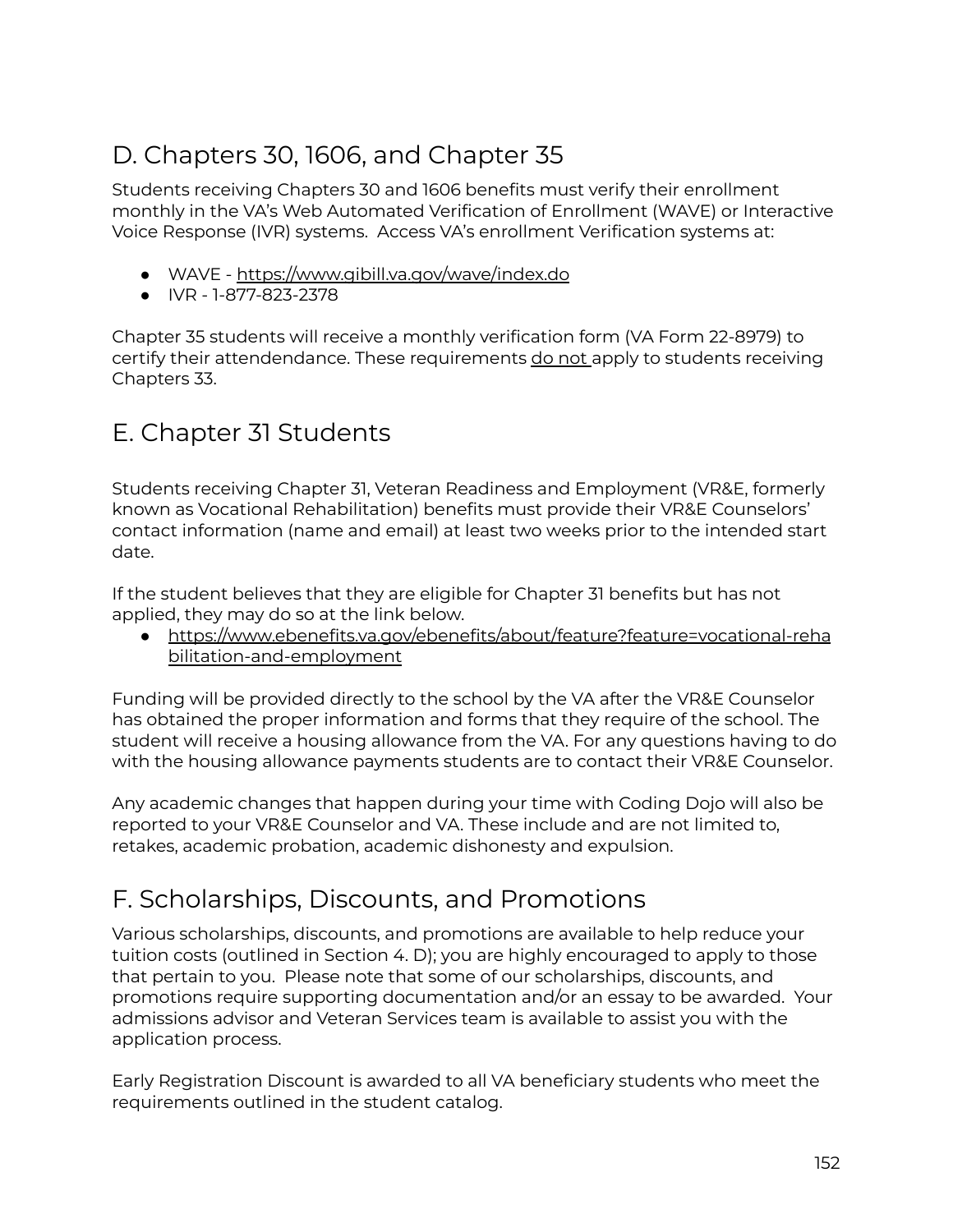The Full Payment Discount is awarded to Chapter 33 VA beneficiary students with 100% benefits and enough months to cover 14-weeks of the program. Beneficiaries with less than 100%, enough months, or another chapter, please speak with your Veterans Services Advisor to discuss funding options.

Scholarships are not stackable, however discounts and promotions are.

#### **Scholarships, discounts, and promotions awarded to VA beneficiary students will be deducted prior to tuition being Certified to the VA (See paragraph C above).**

#### G. VA Beneficiary Retake Policy

Students receiving VA benefits must maintain satisfactory academic progress in their program of study. Students receiving VA benefits are held to the same criteria for maintaining satisfactory academic progress as all other students attending Coding Dojo. (See Section 9B: Student Standing)

Students are permitted up to two (2) retakes of a stack within the program (instead of withdrawal and re-enroll), These retakes can be on the same or different stacks. Each retake, required or elective, will incur a cost of \$500. In the event that mitigating circumstances are determined to be the reason for the need of a retake, up to one (1) of the retake fees may be waived.

Retakes are not eligible for students who are not meeting attendance requirements (any gaps must be covered by Leave of Absence or Postponement). Students must retake the course within the allotted maximum amount of time to complete the program.

Extensive or mitigating circumstances may determine that a student is eligible to void a stack attempt (original or retake). A student may void one (1) stack per program, at no cost to the student. Students may request to void a stack provided the following are satisfied.

- The stack is currently active
- The student is not under review for attendance dismissal
- The student has completed 50% or less of the total stack time (eg: a 4-week stack may be voided if the student has not completed more than 2 weeks in the stack based on last day of attendance)
- The student has extensive or mitigating circumstances limiting their participation in the program

Stacks are not eligible for retroactive voiding without review for eligibility by Coding Dojo.

Retake charges are **not** covered by the VA and will be required to be paid by the student.

Coding Dojo is only approved by the U.S. Department of Veterans Affairs for the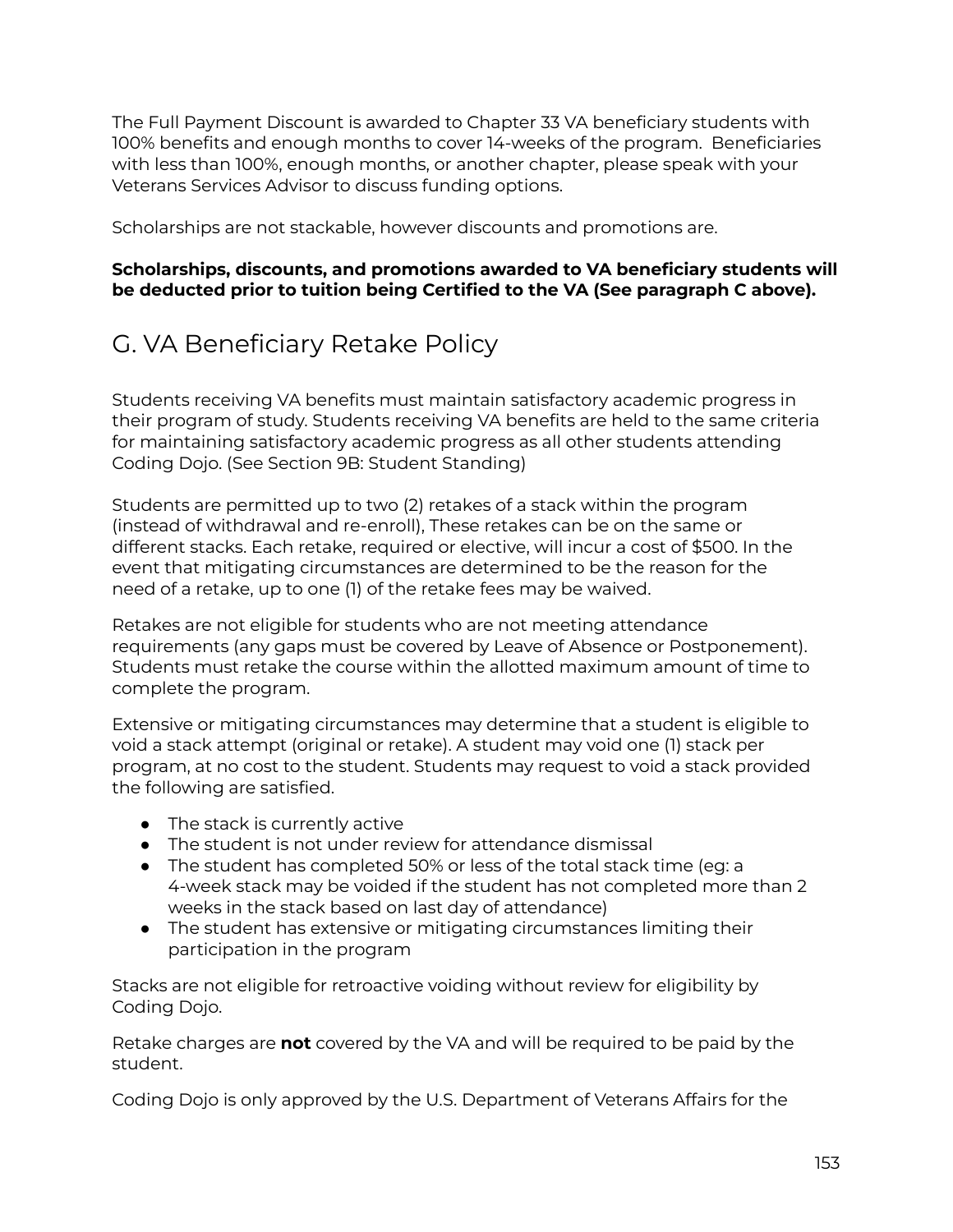Software Development Onsite Full-Time program. Veterans attending the Software Development Onsite Full-Time program who find that the full-time program is not the right program for them are given the option to change to a part-time program during the Web Fundamentals stack only. However, VA beneficiaries choosing to change programs will not receive VA education benefits and must seek additional funding for the desired program.

#### H. Leave of Absence and Postponement

Military service members that are called to active duty during the program are permitted a Leave of Absence (LOA) of up to eight (8) weeks. Students must submit a written request and include official supporting documentation to [vetadmissions@codingdojo.com](mailto:vetadmissions@codingdojo.com). Examples of supporting documentation include mobilization orders or a letter from the student's commander. Upon return, the student will restart at the beginning of the stack they were in when the leave of absence started or the next stack in sequence.

All students may have one LOA and one postponement (up to four (4) weeks) per program if mitigating circumstances apply. See section 8-I for full policy.

VA beneficiary students who fail to return from an approved LOA or postponement without notice will be dismissed from the program. Veteran Services will report the last date of attendance to VA as the date last attended before the start of the LOA or postponement. Please note that this is likely to affect VA education benefits and may result in a debt owed to VA and/or to the school.

### I. VA Refund Policy

If an enrolled VA beneficiary fails to enter the program, withdraws, or is dismissed prior to completing the course, Coding Dojo will refund the unused or pro rata portion of the tuition and fees, paid on their behalf, directly to the VA in accordance with applicable regulations. Any portion of tuition and fees paid by the student will be refunded according to the state specific refund regulations.

VA beneficiary students will be responsible for covering any outstanding tuition/fees owed to the school after repayment has been made to the VA, in accordance with the state specific refund policy.

**Example:** A student's Enrollment Agreement states Coding Dojo is entitled to 50% of tuition if the student withdraws between 25% and 50% of the program. The VA beneficiary withdraws at 40% through the program. The school will repay the VA the prorated amount for 60% of the tuition, leaving 10% for the student to repay directly to the school.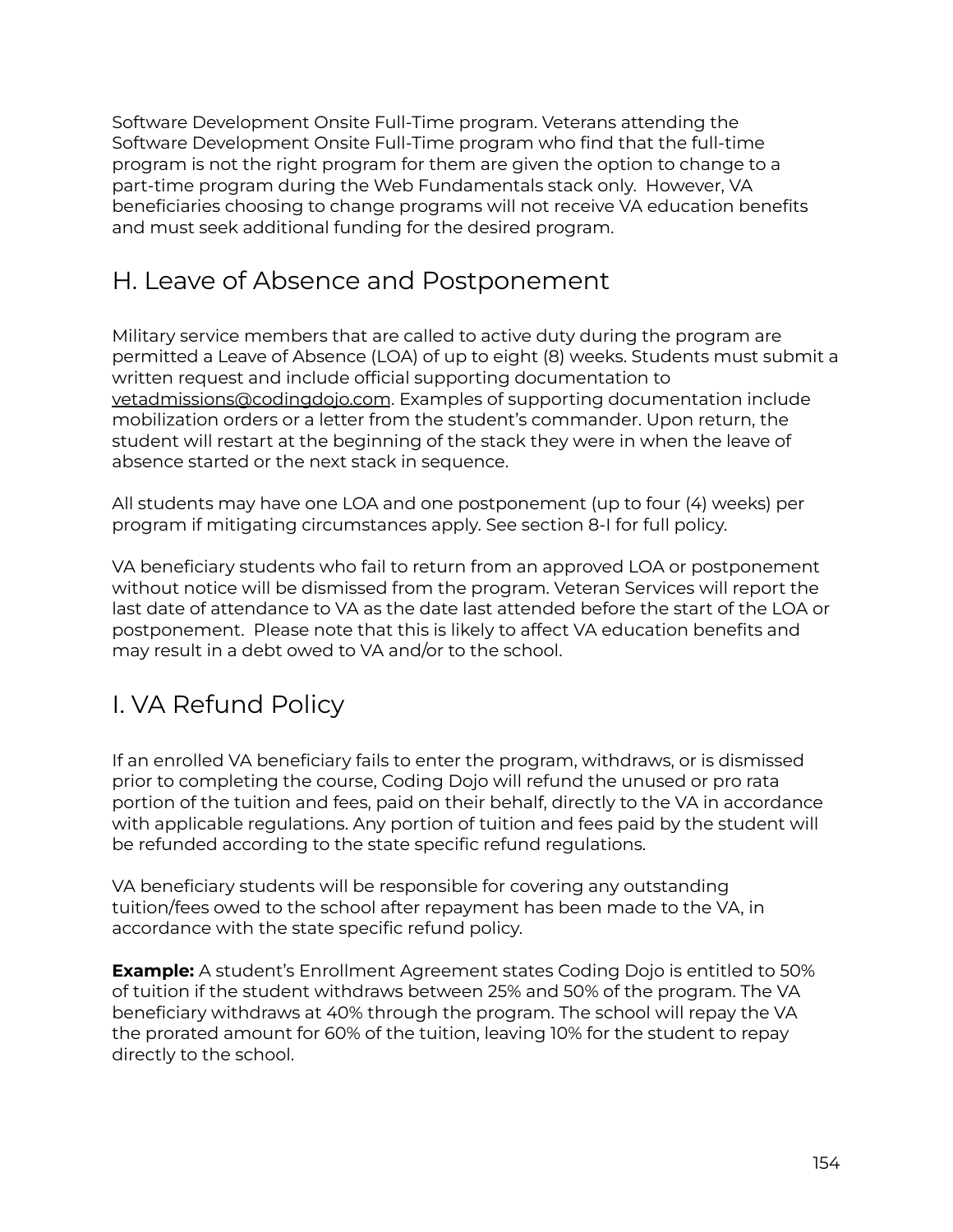#### J. VA Expulsion

Coding Dojo reserves the right to keep 100% of all tuition paid or due on the program when students are expelled from a program. Please note, this will likely result in a debt to the VA and/or to the school. Furthermore, students who are expelled are not eligible to reapply for a new or different program with Coding Dojo. Refer to Section 9F for the entire expulsion policy.

#### K. Satisfactory Academic Progress and Attendance

#### **Academic and Attendance policies are found in their entirety on pages 41-51 of the Coding Dojo Student Catalog.**

All students receiving funding from VA are required to meet the same criteria of academic progress and attendance as non VA funded students. Below outlines how academic progress and attendance relates to the eligibility of VA education benefits:

- VA beneficiaries students who fail to maintain satisfactory academic progress and/or meet attendance standards may lose eligibility to receive Veterans education benefits for this program.
- Evaluation Checkpoints: Coding Dojo will evaluate students' academic standings every Monday other than the first Monday of a new stack.
- Satisfactory Progress: Students who have completed 90% or more of core assignments at each Evaluation Checkpoint. Students meeting Satisfactory Progress standards are eligible for continued receipt of VA education benefits.
- Marginal Progress: Students who have completed between 60% and 89% of required assignments at each Evaluation Checkpoint. Students exhibiting Marginal Progress are eligible for continued receipt of VA education benefits. Students with Marginal Progress will be placed on an Academic Improvement Plan until the student has met the Satisfactory Progress Standards at a following checkpoint or by the end of the stack, whichever comes first.
- Unsatisfactory Progress: Students who do not complete 60% or more of Core assignments at each Evaluation Checkpoint will be placed on Academic Probation. Students exhibiting Unsatisfactory Progress will become ineligible for continued receipt of VA education benefits after 3 cumulative instances of Academic Probation throughout the entirety of the program, and/or upon meeting dismissal criteria.
- Academic Probation: Students on academic probation are afforded up to three consecutive Evaluation Checkpoints to remediate previous and current assignments requirements / meet satisfactory progress standards. Students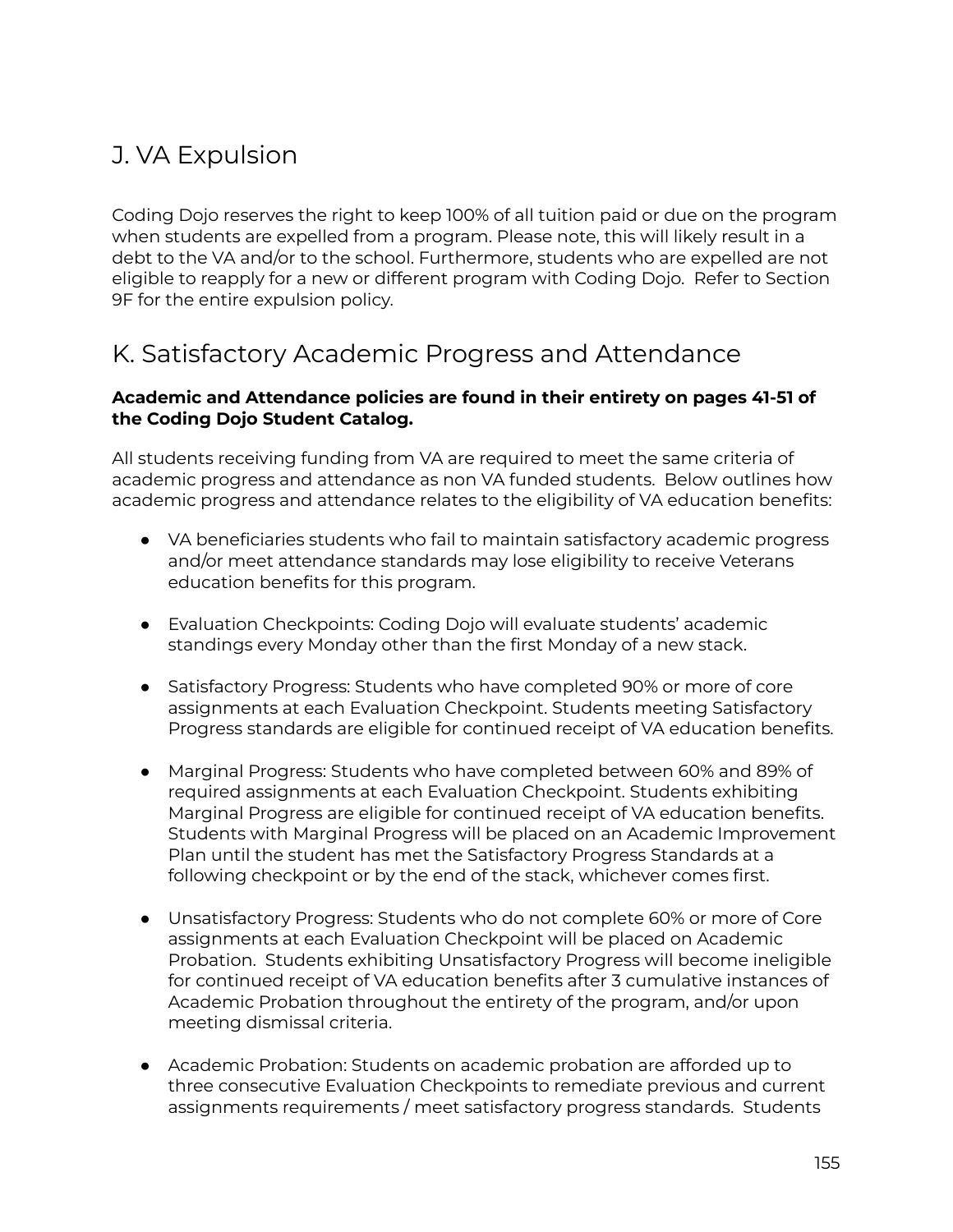on Academic Probation must adhere to the requirements set forth in the main catalog (Section 9E: Academic Probation) as well as meet Satisfactory Progress standards to be considered in Good Standing. Students on academic probation for 3 or more cumulative evaluation checkpoints are subject to dismissal from the program.

- Stack Failure: Students who fail to complete 90% of core assignments by the end of each stack must retake that stack at the first available opportunity for that stack. Students are afforded 2 stack retakes throughout the duration of the program. Students who fail 3 stacks will become ineligible for continued receipt of VA education benefits and be dismissed from the program.
- Attendance: Students are required to be present for a **minimum of 80%** of class hours for each stack. Students are allowed up to 10% excused absences, which are not counted against a student's attendance percentage, with prior approval and relevant documentation (see below). Below is a break down of what is allowed per stack:
	- 2 week stack (Web Fundamentals)
		- Excused Absence- max 1 full day or 3 cumulative sessions
		- Unexcused Absence max of 2 days or 3 cumulative sessions
	- 4 week stack
		- Excused Absence- max 2 full days or 6 cumulative sessions
		- Unexcused Absence- max of 4 days or 12 cumulative sessions

Any student who is absent for three (3) consecutive days without prior approval or excused absence, or absent more than 20% of each scheduled stack time at the end of the stack, whichever is less, will be withdrawn from the program.

Students who fail to meet the attendance requirements as laid out above will become ineligible for continued receipt of VA education benefits and be dismissed from the program.

Relevant documentation that support excused absences include but are not limited to:

- Letter from a licensed medical provider
- Official military correspondence
- Documented medical appointment slip
- Dated immunization record
- Documented legal proceedings
- Signed Statement of Mitigating Circumstances (computer or internet failure, inclement weather, loss of power, etc)
	- Form can be found on students LEARN platform or provided by instruction and support staff
- VA Beneficiary Students: The Department of Veterans Affairs will be notified immediately of VA funded students who fail to meet satisfactory progress standards for three or more evaluation checkpoints and/or fail to meet attendance requirements. This notification would terminate the students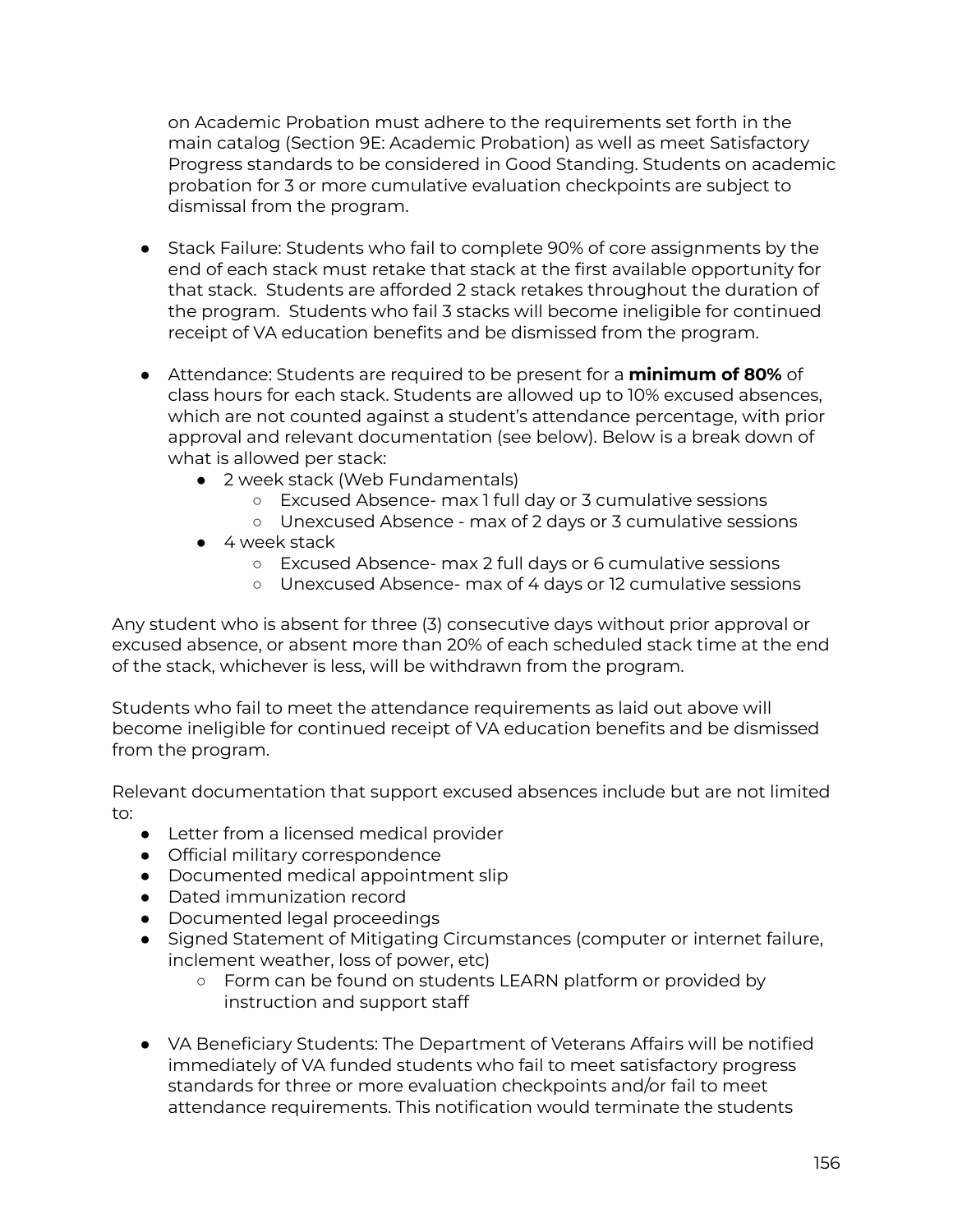certification through the VA and end any and all education benefits through attendance at the Coding Dojo.

● Readmittance After Dismissal: Students who are dismissed for failure to meet Satisfactory Academic Progress or attendance policies may return to the Coding Dojo after they have provided documented proof that the cause of their inability to maintain standards has been addressed and is no longer a factor. VA Beneficiaries are subject to the potential for only being partially covered due to students' previous time in the program. Any tuition not covered by VA funding must be provided by the student. Students who are expelled are ineligible to reapply for a new or different program with Coding Dojo.

# L. Student Tuition Recovery Fund (California only)

Effective February 8th, 2021 all California institutions are required to collect Student Tuition Recovery Funds (STRF). The current assessment is \$0.50 per \$1,000 of institutional charges payable to the state of California. Based on current tuition charges the STRF fee for Burbank and San Jose Campuses is:

Tuition: \$16,496 x \$0.50 = Non Refundable STRF Fee \$8.25

#### M. Useful VA Education Links

- About VA Education Benefits [www.va.gov/education/about-gi-bill-benefits/](http://www.va.gov/education/about-gi-bill-benefits/)
- VA Education Benefits Eligibility [www.va.gov/education/eligibility/](https://www.va.gov/education/eligibility/)
- VA Education Benefits Comparison Tool [www.va.gov/gi-bill-comparison-tool](http://www.va.gov/gi-bill-comparison-tool)
- Applying for VA Education Benefits [www.va.gov/education/how-to-apply/](https://www.va.gov/education/how-to-apply/)
- Applying for Veteran Readiness & Employment (Chapter 31) [www.va.gov/careers-employment/vocational-rehabilitation/how-to-apply/](https://www.va.gov/careers-employment/vocational-rehabilitation/how-to-apply/)
- VA Educational and career counseling (Chapter 36) <https://www.va.gov/careers-employment/education-and-career-counseling/>
- VA Education Benefits for Survivors and Dependents [www.va.gov/education/survivor-dependent-benefits/](http://www.va.gov/education/survivor-dependent-benefits/)
- Other VA Education Benefits [www.va.gov/education/other-va-education-benefits/](http://www.va.gov/education/other-va-education-benefits/)
- Change VA Direct Deposit Information
- - [www.va.gov/education/change-gi-bill-benefits/](https://www.va.gov/education/change-gi-bill-benefits/)
- VA Education Rates [www.benefits.va.gov/GIBILL/resources/benefits\\_resources/rate\\_tables.asp#ch3](https://www.benefits.va.gov/GIBILL/resources/benefits_resources/rate_tables.asp#ch33) [3](https://www.benefits.va.gov/GIBILL/resources/benefits_resources/rate_tables.asp#ch33)
- VA Education Debt and Overpayment [www.benefits.va.gov/gibill/resources/education\\_resources/debt\\_info.asp](http://www.benefits.va.gov/gibill/resources/education_resources/debt_info.asp)
- Web Automated Verification of Enrollment (WAVE) (Chapter 30 and 1606) <https://www.gibill.va.gov/wave/index.do>
- VA Education Help Portal (Ask a Question) <https://gibill.custhelp.va.gov/>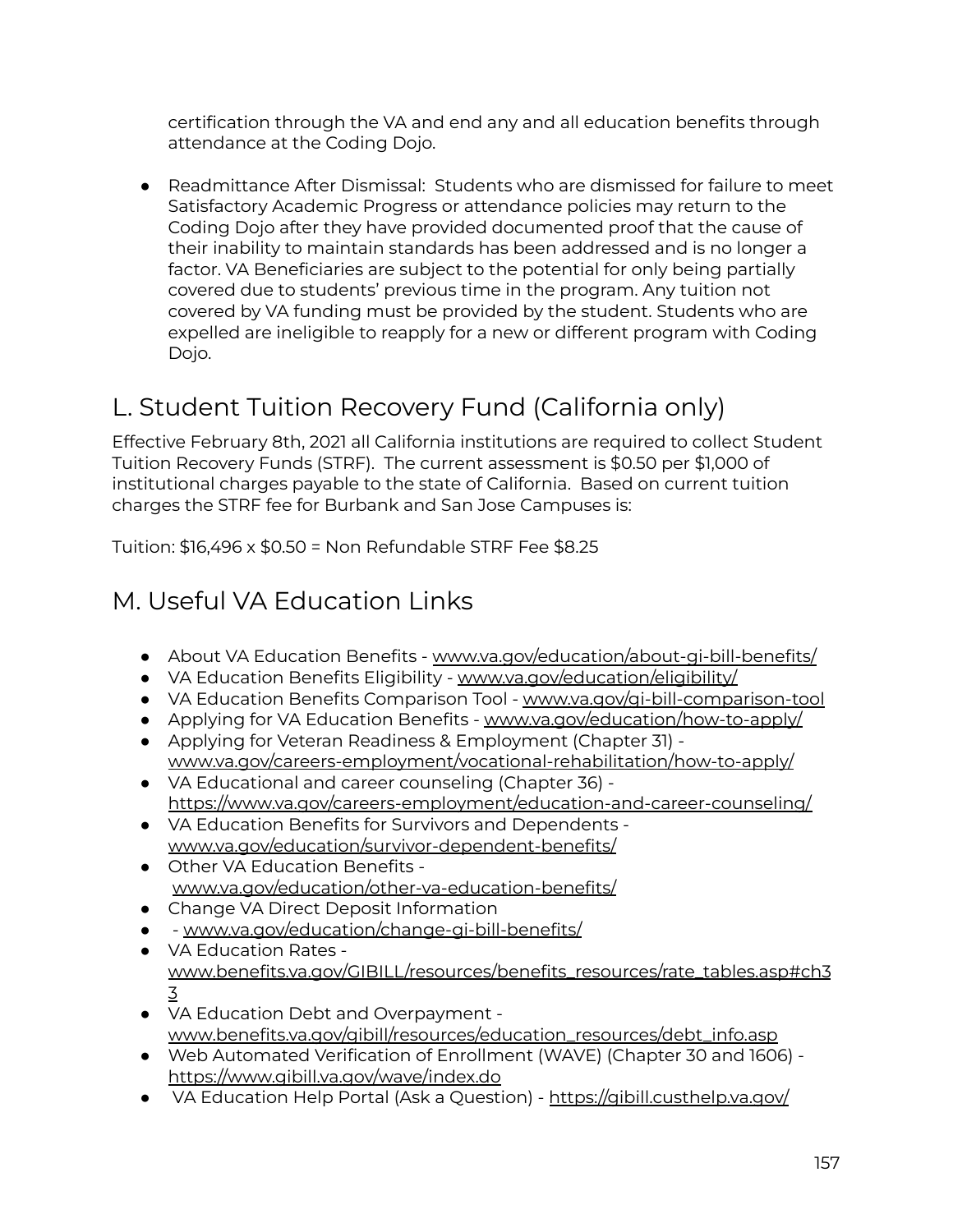### N. VA Education Benefits Certification Checklist

#### **VA Education Benefits Certification Checklist**

This checklist outlines the documentation that you must provide before the Veteran Services Team can report and certify your enrollment to VA. To ensure timely delivery of your VA benefits complete, sign, and provide the checklist/documentation below to: [vetadmissions@codingdojo.com](mailto:vetadmissions@codingdojo.com)

#### **Apply for VA Benefits** Veterans using Veteran Benefits for the first time, or changing from one Veteran Benefit to another (e.g., Ch30 to Ch33) submit VA Form 22-1990 to VA <https://www.va.gov/education/apply-for-education-benefits/application/1990/introduction> and provide a screenshot. Veterans who have used Veteran Benefits before submit VA Form 22-1995 to VA <https://www.va.gov/education/apply-for-education-benefits/application/1995/introduction> and provide a screenshot. Dependents using Veteran Benefits for the first time submit VA Form 22-5490 to VA <https://www.va.gov/education/apply-for-education-benefits/application/5490/introduction> and provide a screenshot. Dependents who have used Veteran Benefits before submit VA Form 22-5495 to V[A](https://www.va.gov/education/apply-for-education-benefits/application/5495/introduction) <https://www.va.gov/education/apply-for-education-benefits/application/5495/introduction> and provide a screenshot. Post 9/11 GI Bill ® (Chapter 33) students obtain a copy of your Certificate of Eligibility (COE) or Screenshot of your GI Bill ® eligibility available here: <https://www.va.gov/education/gi-bill/post-9-11/ch-33-benefit/> and provide. **Additional Documentation** Provide a copy of all prior postsecondary education/training and military transcripts including high school diploma, GED, college transcripts (unofficial), Joint Service Transcript, Community College of the Air Force transcript, etc. Provide a copy of DD Form 214, DD 256, or NGB 22 (for Military Retraining Scholarship application). Provide other documentation specific to scholarship and promotions applied for (e.g., recent pay stub for "Fresh Start Fund Scholarship" promotion). *I certify that I, \_\_\_\_\_\_\_\_\_\_\_\_\_\_\_\_\_\_\_\_\_\_\_\_\_\_\_\_\_\_\_\_\_\_\_\_\_\_\_\_\_\_\_\_have provided the applicable documentation above to the Coding Dojo Veteran Services Team. Additionally, I have received, read, and understand all policy and provisions outlined in the school's Veteran Information Bulletin and Student Catalog.* \_\_\_\_\_\_\_\_\_\_\_\_\_\_\_\_\_\_\_\_\_\_\_\_\_\_\_\_\_\_\_\_\_\_\_\_\_\_\_\_\_\_\_\_\_\_\_\_\_\_ \_\_\_\_\_\_\_\_\_\_\_\_\_\_\_\_\_ VA Beneficiary Applicant Signature **Date** Date

''GI Bill® is a registered trademark of the U.S. Department of Veterans Affairs (VA). For more information see the GI Bill [Trademark](http://www.benefits.va.gov/GIBILL/Trademark_Terms_of_Use.asp) terms of [use"](http://www.benefits.va.gov/GIBILL/Trademark_Terms_of_Use.asp).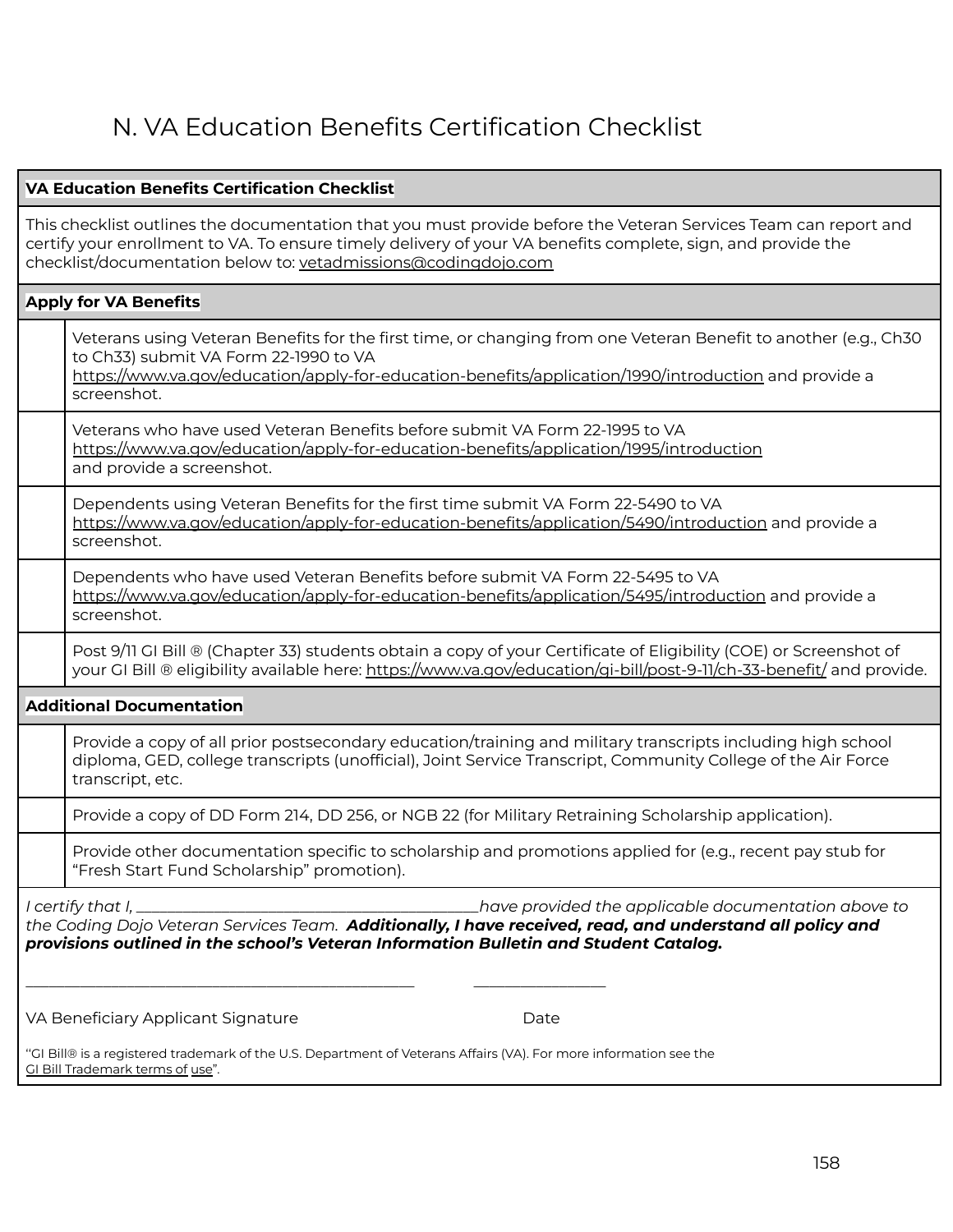#### O. Students Bill of Rights and Considerations Prior to Enrollment

This document must be given to enrolling veterans and eligible persons when using GI Bill ® education benefits at a private postsecondary institution approved for the training of veterans by the California State Approving Agency. This is provided for informational purposes only and is intended to give you guidance in order to optimize the use of your VA education benefits:

- You have the right to investigate training alternatives. Be aware that tuition charged by institutions offering similar training programs can vary greatly. You may also seek payment of GI Bill ® benefits for other types of training or career objectives, including Apprenticeship/OJT and Entrepreneurships.
- You have the right to fully explore a program prior to enrolling. You may check out the school's facilities and equipment, inquire about instructors' qualifications and class sizes, observe a class, and talk to current students. You may also ask to contact recent graduates to learn about their experiences with the school.
- You have the right to check with the Better Business Bureau, or other consumer protection agency, to find out if complaints have been filed against the school. You also have the right to verify the school's standing with any accrediting association and/or licensing agency.
- You have the right to clear information about the value of the training. Are the credits transferable to other institutions you may attend in the future? Will the training satisfy requirements for employment, or is it necessary for the position you are seeking?
- You are entitled to clear data about the program's success rate. The institution will provide you with the completion and placement rates for the most recent years for which data is available. You will be given the definition of a ''placement," including the length of time in the position. You will also be provided with the average starting salary.
- You are entitled to a clear statement of the total cost for completion of the program, including tuition, equipment and fees.
- You are entitled to a clear explanation, without coercion, of all financial aid options, before you sign up for any student loans.
	- You are responsible for paying off a loan whether or not you complete the program. Failure to pay off a loan can lead to financial problems, including inability to get a future loan or